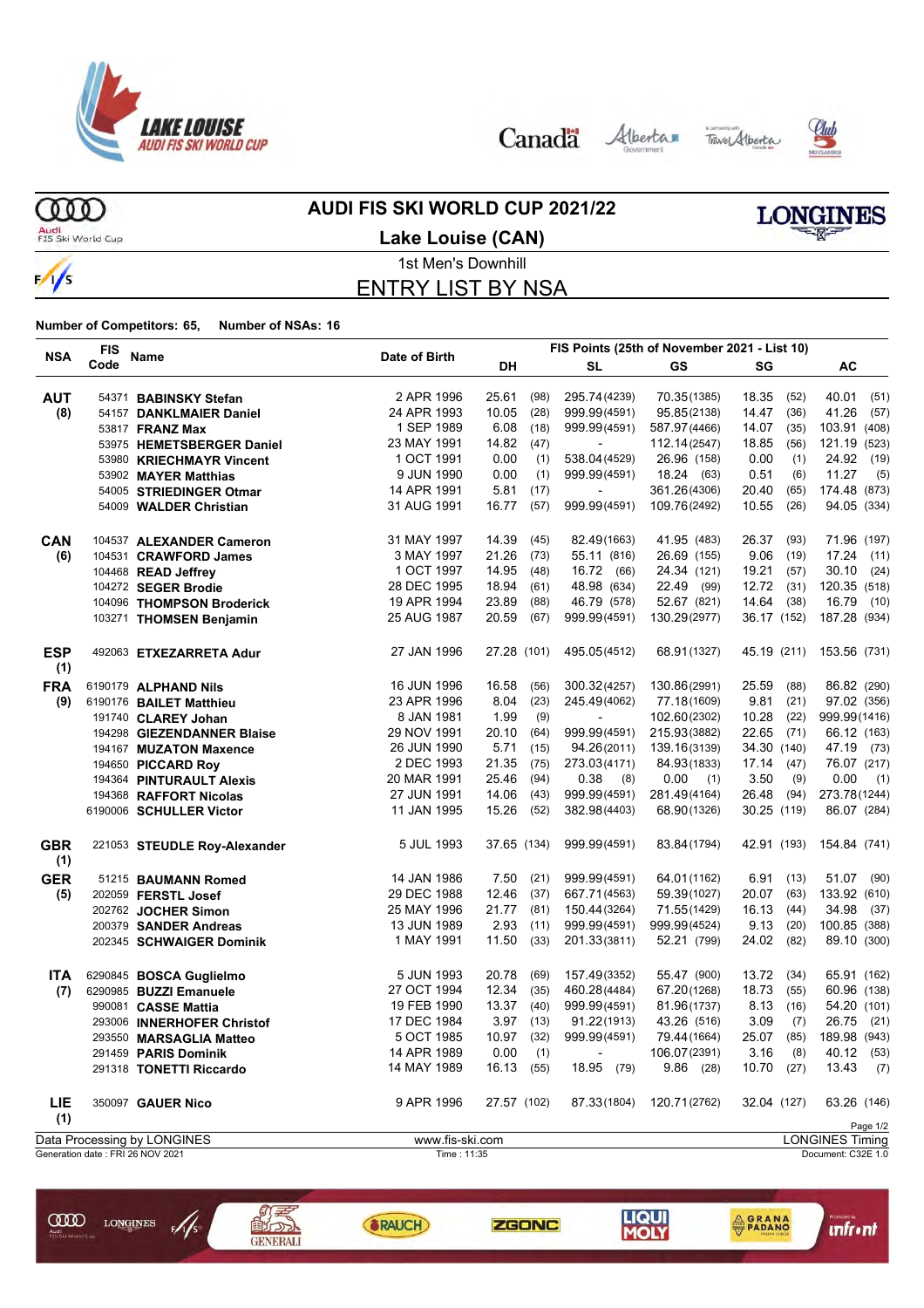

#### Audi<br>FIS Ski World Cup

### **AUDI FIS SKI WORLD CUP 2021/22**

**Lake Louise (CAN)**



1st Men's Downhill ENTRY LIST BY NSA

| <b>NSA</b>        | FIS Points (25th of November 2021 - List 10)<br><b>FIS</b><br>Name<br>Date of Birth |                                 |             |             |      |              |              |               |                 |
|-------------------|-------------------------------------------------------------------------------------|---------------------------------|-------------|-------------|------|--------------|--------------|---------------|-----------------|
|                   | Code                                                                                |                                 |             | <b>DH</b>   |      | <b>SL</b>    | <b>GS</b>    | SG            | <b>AC</b>       |
| <b>MON</b><br>(1) |                                                                                     | 370031 ALESSANDRIA Arnaud       | 15 JUL 1993 | 36.48 (131) |      | 999.99(4591) | 111.49(2530) | 45.06 (210)   | 94.16 (335)     |
| <b>NOR</b>        |                                                                                     | 421483 JANSRUD Kjetil           | 28 AUG 1985 | 6.28        | (19) | 474.15(4494) | 39.99 (415)  | 0.41<br>(5)   | 14.46<br>(9)    |
| (4)               |                                                                                     | 422139 KILDE Aleksander Aamodt  | 21 SEP 1992 | 0.81        | (7)  | 344.85(4351) | 4.20(10)     | 0.00<br>(1)   | 9.08<br>(4)     |
|                   |                                                                                     | 422403 ROEA Henrik              | 5 AUG 1995  | 14.32       | (44) | 82.34(1660)  | 20.03 (74)   | 28.82 (108)   | 64.68 (154)     |
|                   |                                                                                     | 422310 SEJERSTED Adrian Smiseth | 16 JUL 1994 | 9.09        | (26) | 307.91(4282) | 109.26(2476) | 7.23(14)      | 45.92<br>(70)   |
| <b>RUS</b><br>(1) |                                                                                     | 481327 TRIKHICHEV Pavel         | 7 NOV 1992  | 40.09 (150) |      | 14.12(54)    | 25.78 (136)  | 26.90<br>(98) | 34.97<br>(31)   |
| <b>SLO</b>        |                                                                                     | 561255 CATER Martin             | 20 DEC 1992 | 6.47        | (20) | 167.09(3481) | 81.14(1711)  | 19.83<br>(62) | 24.00<br>(16)   |
| (3)               |                                                                                     | 561310 HROBAT Miha              | 3 FEB 1995  | 23.00       | (86) | 83.94(1718)  | 47.93 (663)  | 23.34<br>(80) | 34.97<br>(31)   |
|                   |                                                                                     | 561216 KLINE Bostjan            | 9 MAR 1991  | 15.90       | (54) | 494.90(4511) | 84.00(1803)  | 21.57<br>(67) | 83.98 (269)     |
| <b>SUI</b>        |                                                                                     | 512352 CHABLOZ Yannick          | 17 MAR 1999 | 20.32       | (66) | 64.42(1099)  | 34.32 (275)  | 26.63<br>(95) | 37.72<br>(44)   |
| (8)               |                                                                                     | 511383 FEUZ Beat                | 11 FEB 1987 | 0.00        | (1)  | 999.99(4591) | 263.69(4102) | 10.38<br>(24) | 191.30<br>(950) |
|                   |                                                                                     | 512124 HINTERMANN Niels         | 5 MAY 1995  | 5.75        | (16) | 282.38(4195) | 234.36(3990) | 18.49<br>(53) | 34.06<br>(28)   |
|                   |                                                                                     | 511896 MURISIER Justin          | 8 JAN 1992  | 27.96 (103) |      | 39.30 (381)  | $6.01$ (18)  | 14.48<br>(37) | 21.72<br>(13)   |
|                   |                                                                                     | 512269 ODERMATT Marco           | 8 OCT 1997  | 8.42        | (24) | 134.60(2985) | 0.00<br>(1)  | 0.00<br>(1)   | 57.58 (115)     |
|                   |                                                                                     | 512281 ROESTI Lars              | 19 JAN 1998 | 21.74       | (80) | 162.18(3411) | 77.13(1606)  | 18.50<br>(54) | 66.56 (166)     |
|                   |                                                                                     | 512038 ROGENTIN Stefan          | 16 MAY 1994 | 15.21       | (51) | 118.34(2664) | 46.69 (626)  | 15.48<br>(41) | 34.34<br>(29)   |
|                   |                                                                                     | 512039 ROULIN Gilles            | 14 MAY 1994 | 10.84       | (31) | 107.95(2401) | 23.93 (115)  | 26.12 (90)    | 37.49<br>(43)   |
| <b>SVK</b><br>(1) |                                                                                     | 700878 BENDIK Martin            | 27 APR 1993 | 34.90 (127) |      | 999.99(4591) | 161.31(3443) | 42.37 (186)   | 98.43 (373)     |
| <b>SWE</b>        |                                                                                     | 501987 MONSEN Felix             | 6 NOV 1994  | 15.52       | (53) | 117.57(2641) | 44.57 (559)  | 16.10(43)     | 40.26<br>(54)   |
| (2)               |                                                                                     | 502230 SUNDIN Olle              | 17 DEC 1997 | 21.01       | (71) | 80.39(1586)  | 33.95 (268)  | 28.11 (103)   | 40.75<br>(56)   |
| <b>USA</b>        |                                                                                     | 6531444 ARVIDSSON Erik          | 3 SEP 1996  | 14.69       | (46) | 22.76 (107)  | 24.30 (120)  | 26.31<br>(92) | 58.89 (127)     |
| (7)               |                                                                                     | 6530104 BENNETT Bryce           | 14 JUL 1992 | 8.00        | (22) | 134.60(2985) | 369.81(4315) | 19.24<br>(58) | 36.92<br>(41)   |
|                   |                                                                                     | 6530319 COCHRAN-SIEGLE Ryan     | 27 MAR 1992 | 2.73        | (10) | 117.65(2646) | 12.13(34)    | 6.00<br>(12)  | 25.29<br>(20)   |
|                   |                                                                                     | 530874 GANONG Travis            | 14 JUL 1988 | 4.88        | (14) | 999.99(4591) | 578.76(4462) | 11.41<br>(28) | 259.71 (1206)   |
|                   |                                                                                     | 934643 GOLDBERG Jared           | 17 JUN 1991 | 10.06       | (29) | 278.37(4182) | 123.68(2824) | 22.51<br>(70) | 49.36<br>(82)   |
|                   |                                                                                     | 6531520 MORSE Sam               | 27 MAY 1996 | 20.83       | (70) | 72.65(1340)  | 52.02 (794)  | 31.99 (125)   | 95.46 (343)     |
|                   |                                                                                     | 533866 NYMAN Steven             | 12 FEB 1982 | 13.34       | (39) | 999.99(4591) | 187.28(3698) | 15.95<br>(42) | 131.55 (590)    |

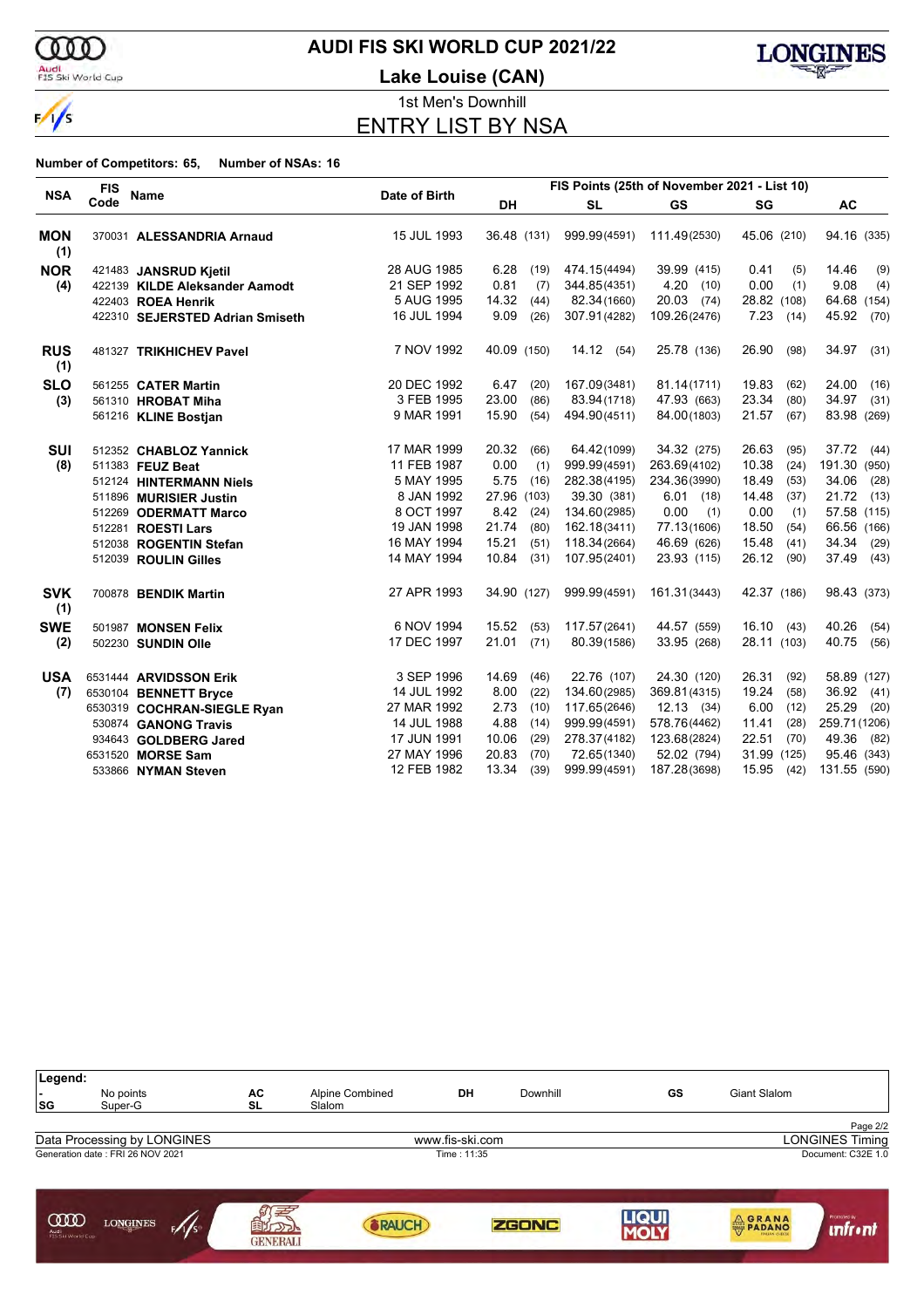

Canada Alberta Tave Alberta





**COD AUDI FIS SKI WORLD CUP 2021/22 LONGINES** Audi<br>FIS Ski World Cup **Lake Louise (CAN)** 1st Men's Downhill SAT 27 NOV 2021  $\sqrt{}$ Start Time 12:15 DRAW LIST

|     | <b>Number of Competitors: 65,</b><br><b>Number of NSAs: 16</b> |                                 |                    | Rank 80 in the FIS List: ROESTI Lars |      |                |       | 21.74 FIS Points |      |  |
|-----|----------------------------------------------------------------|---------------------------------|--------------------|--------------------------------------|------|----------------|-------|------------------|------|--|
| No. | <b>FIS</b><br>Code                                             | <b>Name</b>                     | <b>NSA</b><br>Code | <b>WCSL-DH</b>                       |      | WCSL-O         |       | <b>FIS DH</b>    |      |  |
| 1   | 511383                                                         | <b>FEUZ Beat</b>                | <b>SUI</b>         | 546                                  | (1)  | 693            | (9)   | 0.00             | (1)  |  |
| 2   | 53902                                                          | <b>MAYER Matthias</b>           | <b>AUT</b>         | 418                                  | (2)  | 739            | (8)   | 0.00             | (1)  |  |
| 3   | 291459                                                         | <b>PARIS Dominik</b>            | <b>ITA</b>         | 388                                  | (3)  | 521            | (15)  | 0.00             | (1)  |  |
| 4   | 53980                                                          | <b>KRIECHMAYR Vincent</b>       | <b>AUT</b>         | 367                                  | (4)  | 874            | (5)   | 0.00             | (1)  |  |
| 5   | 191740                                                         | <b>CLAREY Johan</b>             | <b>FRA</b>         | 272                                  | (5)  | 335            | (23)  | 1.99             | (9)  |  |
| 6   | 200379                                                         | <b>SANDER Andreas</b>           | <b>GER</b>         | 241                                  | (6)  | 439            | (17)  | 2.93             | (11) |  |
| 7   | 51215                                                          | <b>BAUMANN Romed</b>            | <b>GER</b>         | 214                                  | (8)  | 397            | (19)  | 7.50             | (21) |  |
| 8   | 53817                                                          | <b>FRANZ Max</b>                | <b>AUT</b>         | 206                                  | (9)  | 296            | (33)  | 6.08             | (18) |  |
| 9   | 54005                                                          | <b>STRIEDINGER Otmar</b>        | <b>AUT</b>         | 191                                  | (10) | 191            | (51)  | 5.81             | (17) |  |
| 10  | 422139                                                         | <b>KILDE Aleksander Aamodt</b>  | <b>NOR</b>         | 190                                  | (11) | 522            | (14)  | 0.81             | (7)  |  |
| 11  | 293006                                                         | <b>INNERHOFER Christof</b>      | <b>ITA</b>         | 181                                  | (12) | 331            | (24)  | 3.97             | (13) |  |
| 12  | 512269                                                         | <b>ODERMATT Marco</b>           | SUI                | 176                                  | (13) | 1195           | (2)   | 8.42             | (24) |  |
| 13  | 6190176                                                        | <b>BAILET Matthieu</b>          | <b>FRA</b>         | 154                                  | (15) | 302            | (32)  | 8.04             | (23) |  |
| 14  | 6530319                                                        | <b>COCHRAN-SIEGLE Ryan</b>      | <b>USA</b>         | 136                                  | (16) | 303            | (30)  | 2.73             | (10) |  |
| 15  | 421483                                                         | <b>JANSRUD Kjetil</b>           | <b>NOR</b>         | 131                                  | (19) | 313            | (28)  | 6.28             | (19) |  |
| 16  | 530874                                                         | <b>GANONG Travis</b>            | <b>USA</b>         | 130                                  | (20) | 263            | (35)  | 4.88             | (14) |  |
| 17  | 6530104                                                        | <b>BENNETT Bryce</b>            | <b>USA</b>         | 126                                  | (21) | 155            | (61)  | 8.00             | (22) |  |
| 18  | 561255                                                         | <b>CATER Martin</b>             | <b>SLO</b>         | 111                                  | (22) | 121            | (70)  | 6.47             | (20) |  |
| 19  | 53975                                                          | <b>HEMETSBERGER Daniel</b>      | <b>AUT</b>         | 86                                   | (23) | 127            | (68)  | 14.82            | (47) |  |
| 20  | 934643                                                         | <b>GOLDBERG Jared</b>           | <b>USA</b>         | 83                                   | (24) | 114            | (72)  | 10.06            | (29) |  |
| 21  | 202345                                                         | <b>SCHWAIGER Dominik</b>        | <b>GER</b>         | 69                                   | (26) | 83             | (84)  | 11.50            | (33) |  |
| 22  | 54157                                                          | <b>DANKLMAIER Daniel</b>        | <b>AUT</b>         | 54                                   | (27) | 94             | (75)  | 10.05            | (28) |  |
| 23  | 293550                                                         | <b>MARSAGLIA Matteo</b>         | ITA                | 54                                   | (27) | 87             | (80)  | 10.97            | (32) |  |
| 24  | 422403                                                         | <b>ROEA Henrik</b>              | <b>NOR</b>         | 49                                   | (29) | 49             | (103) | 14.32            | (44) |  |
| 25  | 512124                                                         | <b>HINTERMANN Niels</b>         | <b>SUI</b>         | 44                                   | (30) | 47             | (106) | 5.75             | (16) |  |
| 26  | 194167                                                         | <b>MUZATON Maxence</b>          | <b>FRA</b>         | 41                                   | (32) | 41             | (109) | 5.71             | (15) |  |
| 27  | 533866                                                         | <b>NYMAN Steven</b>             | <b>USA</b>         | 40                                   | (33) | 71             | (90)  | 13.34            | (39) |  |
| 28  | 501987                                                         | <b>MONSEN Felix</b>             | <b>SWE</b>         | 38                                   | (35) | 88             | (79)  | 15.52            | (53) |  |
| 29  | 512038                                                         | <b>ROGENTIN Stefan</b>          | SUI                | 33                                   | (36) | 72             | (89)  | 15.21            | (51) |  |
| 30  | 561216                                                         | <b>KLINE Bostjan</b>            | <b>SLO</b>         | 33                                   | (36) | 48             | (105) | 15.90            | (54) |  |
| 31  | $+500$<br>194364                                               | <b>PINTURAULT Alexis</b>        | <b>FRA</b>         | $\blacksquare$                       |      | 1303           | (1)   | >25.46           | (94) |  |
| 32  | 422310                                                         | <b>SEJERSTED Adrian Smiseth</b> | <b>NOR</b>         | 29                                   | (39) | 174            | (54)  | 9.09             | (26) |  |
| 33  | 512039                                                         | <b>ROULIN Gilles</b>            | SUI                | 9                                    | (53) | 9              | (151) | 10.84            | (31) |  |
| 34  | 6290985                                                        | <b>BUZZI Emanuele</b>           | <b>ITA</b>         | 10                                   | (52) | 51             | (99)  | 12.34            | (35) |  |
| 35  | 202059                                                         | <b>FERSTL Josef</b>             | <b>GER</b>         | 24                                   | (43) | 98             | (74)  | 12.46            | (37) |  |
| 36  | 990081                                                         | <b>CASSE Mattia</b>             | <b>ITA</b>         | 28                                   | (40) | 173            | (55)  | 13.37            | (40) |  |
| 37  | 194368                                                         | <b>RAFFORT Nicolas</b>          | <b>FRA</b>         | 28                                   | (40) | 36             | (113) | 14.06            | (43) |  |
| 38  | 104537                                                         | <b>ALEXANDER Cameron</b>        | CAN                | $\overline{2}$                       | (56) | $\overline{2}$ | (163) | 14.39            | (45) |  |

| SAT 27 NOV 2021 / Lake Louise (CAN) / 0069                  |                 |                                           |              |       |                         | Page 1/2 |  |  |  |
|-------------------------------------------------------------|-----------------|-------------------------------------------|--------------|-------|-------------------------|----------|--|--|--|
| Data Processing by LONGINES                                 |                 | <b>LONGINES Timing</b><br>www.fis-ski.com |              |       |                         |          |  |  |  |
| Generation date: FRI 26 NOV 2021                            |                 |                                           | Time: 11:35  |       | Document: C45 1.0       |          |  |  |  |
| ŒŒ<br><b>LONGINES</b><br>F/1/s<br>Audi<br>FIS Ski World Cup | <b>GENERALI</b> | RAUCH                                     | <b>ZGONC</b> | LIQUI | <b>AGRANA</b><br>PADANO |          |  |  |  |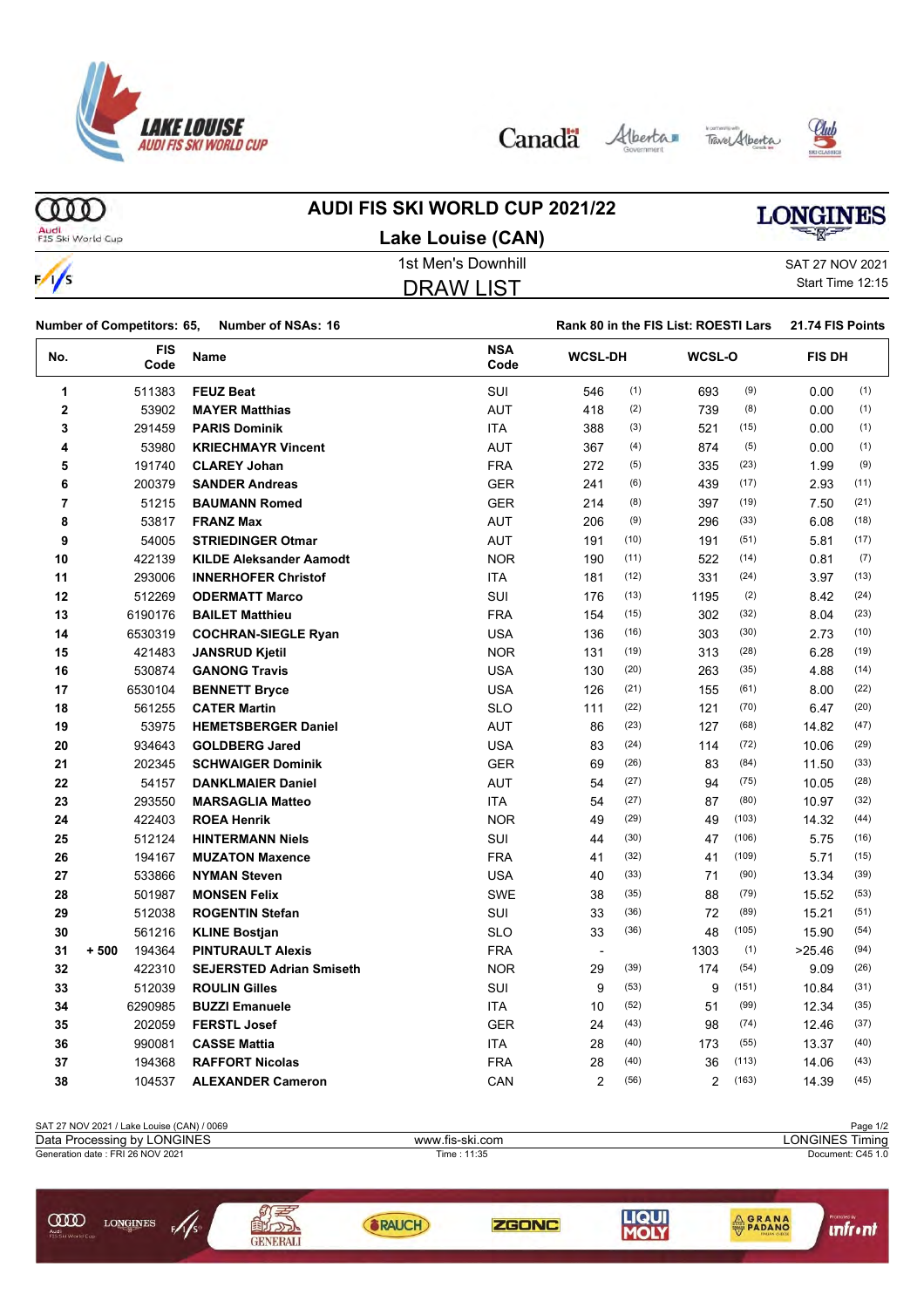

## **AUDI FIS SKI WORLD CUP 2021/22**

**Lake Louise (CAN)**



DRAW LIST

1st Men's Downhill and SAT 27 NOV 2021

Start Time 12:15

|     | Number of Competitors: 65, | <b>Number of NSAs: 16</b>    |                    |                |      | Rank 80 in the FIS List: ROESTI Lars |       | 21.74 FIS Points |       |
|-----|----------------------------|------------------------------|--------------------|----------------|------|--------------------------------------|-------|------------------|-------|
| No. | <b>FIS</b><br>Code         | <b>Name</b>                  | <b>NSA</b><br>Code | <b>WCSL-DH</b> |      | WCSL-O                               |       | <b>FIS DH</b>    |       |
| 39  | 6531444                    | <b>ARVIDSSON Erik</b>        | <b>USA</b>         | 32             | (38) | 33                                   | (116) | 14.69            | (46)  |
| 40  | 104468                     | <b>READ Jeffrey</b>          | CAN                | 13             | (47) | 38                                   | (111) | 14.95            | (48)  |
| 41  | 6190006                    | <b>SCHULLER Victor</b>       | <b>FRA</b>         | $\blacksquare$ |      | $\overline{\phantom{a}}$             |       | 15.26            | (52)  |
| 42  | 291318                     | <b>TONETTI Riccardo</b>      | <b>ITA</b>         |                |      | 146                                  | (63)  | 16.13            | (55)  |
| 43  | 6190179                    | <b>ALPHAND Nils</b>          | <b>FRA</b>         |                |      | $\blacksquare$                       |       | 16.58            | (56)  |
| 44  | 54009                      | <b>WALDER Christian</b>      | <b>AUT</b>         | $\overline{2}$ | (56) | 147                                  | (62)  | 16.77            | (57)  |
| 45  | 104272                     | <b>SEGER Brodie</b>          | CAN                | 5              | (55) | 75                                   | (87)  | 18.94            | (61)  |
| 46  | 194298                     | <b>GIEZENDANNER Blaise</b>   | <b>FRA</b>         | 2              | (56) | 77                                   | (86)  | 20.10            | (64)  |
| 47  | 512352                     | <b>CHABLOZ Yannick</b>       | SUI                |                |      |                                      |       | 20.32            | (66)  |
| 48  | 103271                     | <b>THOMSEN Benjamin</b>      | CAN                |                |      |                                      |       | 20.59            | (67)  |
| 49  | 6290845                    | <b>BOSCA Guglielmo</b>       | <b>ITA</b>         |                |      | 3                                    | (162) | 20.78            | (69)  |
| 50  | 6531520                    | <b>MORSE Sam</b>             | <b>USA</b>         | $\overline{2}$ | (56) | 2                                    | (163) | 20.83            | (70)  |
| 51  | 502230                     | <b>SUNDIN Olle</b>           | <b>SWE</b>         |                |      |                                      |       | 21.01            | (71)  |
| 52  | 104531                     | <b>CRAWFORD James</b>        | CAN                | 8              | (54) | 140                                  | (67)  | 21.26            | (73)  |
| 53  | 194650                     | <b>PICCARD Roy</b>           | <b>FRA</b>         |                |      | 15                                   | (137) | 21.35            | (75)  |
| 54  | 512281                     | <b>ROESTI Lars</b>           | SUI                |                |      | $\blacksquare$                       |       | 21.74            | (80)  |
| 55  | 202762                     | <b>JOCHER Simon</b>          | <b>GER</b>         | 11             | (50) | 85                                   | (81)  | >21.77           | (81)  |
| 56  | 561310                     | <b>HROBAT Miha</b>           | <b>SLO</b>         |                |      | 31                                   | (118) | >23.00           | (86)  |
| 57  | 104096                     | <b>THOMPSON Broderick</b>    | CAN                |                |      | 31                                   | (118) | >23.89           | (88)  |
| 58  | 54371                      | <b>BABINSKY Stefan</b>       | <b>AUT</b>         |                |      | 61                                   | (95)  | >25.61           | (98)  |
| 59  | 492063                     | <b>ETXEZARRETA Adur</b>      | <b>ESP</b>         |                |      |                                      |       | >27.28           | (101) |
| 60  | 350097                     | <b>GAUER Nico</b>            | <b>LIE</b>         |                |      |                                      |       | >27.57           | (102) |
| 61  | 511896                     | <b>MURISIER Justin</b>       | SUI                |                |      | 303                                  | (30)  | >27.96           | (103) |
| 62  | 700878                     | <b>BENDIK Martin</b>         | <b>SVK</b>         |                |      |                                      |       | >34.90           | (127) |
| 63  | 370031                     | <b>ALESSANDRIA Arnaud</b>    | <b>MON</b>         |                |      |                                      |       | >36.48           | (131) |
| 64  | 221053                     | <b>STEUDLE Roy-Alexander</b> | <b>GBR</b>         |                |      |                                      |       | >37.65           | (134) |
| 65  | 481327                     | <b>TRIKHICHEV Pavel</b>      | <b>RUS</b>         |                |      | 16                                   | (133) | >40.09           | (150) |

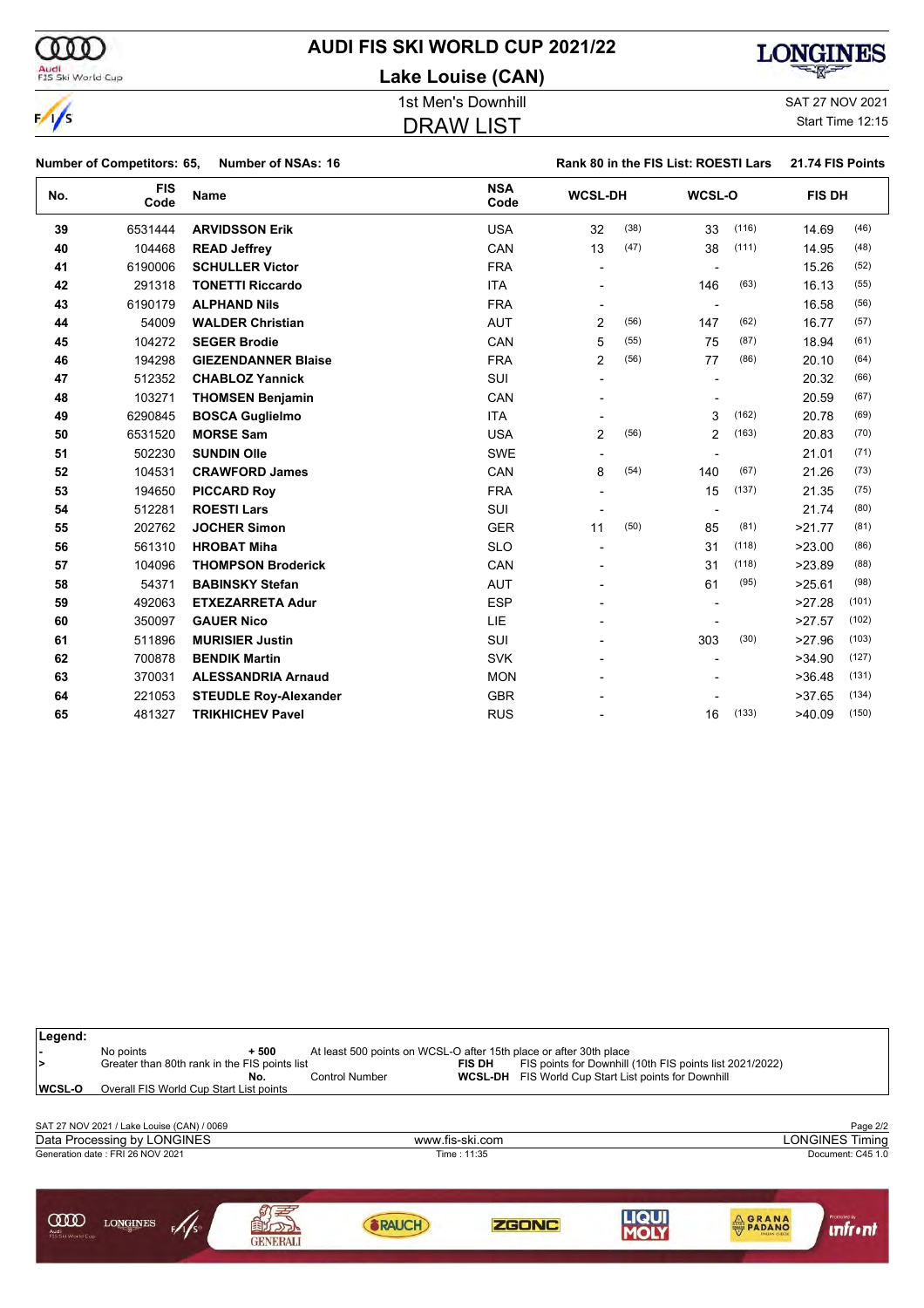

Canada Alberta Tave Alberta





**LONGINES** 

ത്ത Audi<br>FIS Ski World Cup

 $\frac{1}{s}$ 

#### **AUDI FIS SKI WORLD CUP 2021/22 Lake Louise (CAN)**

START LIST

1st Men's Downhill and SAT 27 NOV 2021 Start Time 12:15

| Number of Competitors: 65, Number of NSAs: |  | 16. |
|--------------------------------------------|--|-----|
|                                            |  |     |

|                | <b>FIS</b> |                                 | Year of                           | <b>NSA</b> |      |           |
|----------------|------------|---------------------------------|-----------------------------------|------------|------|-----------|
| <b>Bib</b>     | Code       | Name                            | <b>Birth</b>                      | Code       | Time | Ski       |
| 1              |            | 53980 KRIECHMAYR Vincent        | 1991                              | <b>AUT</b> |      | Head      |
| 2              |            | 512269 ODERMATT Marco           | 1997                              | SUI        |      | Stoeckli  |
| 3              |            | 191740 CLAREY Johan             | 1981                              | <b>FRA</b> |      | Head      |
| 4              |            | 53975 HEMETSBERGER Daniel       | 1991 AUT                          |            |      | Fischer   |
| 5              |            | 511383 FEUZ Beat                | 1987 SUI                          |            |      | Head      |
| 6              |            | 6530319 COCHRAN-SIEGLE Ryan     | 1992 USA                          |            |      | Head      |
| $\overline{7}$ |            | 53902 MAYER Matthias            | 1990 AUT                          |            |      | Head      |
| 8              |            | 6530104 BENNETT Bryce           | 1992 USA                          |            |      | Fischer   |
| 9              |            | 291459 PARIS Dominik            | 1989 ITA                          |            |      | Nordica   |
| 10             |            | 530874 GANONG Travis            | 1988 USA                          |            |      | Atomic    |
|                |            | ------------- break             |                                   |            |      |           |
| 11             |            | 200379 SANDER Andreas           | 1989 GER                          |            |      | Atomic    |
| 12             |            | 293006 INNERHOFER Christof      | 1984 ITA                          |            |      | Rossignol |
| 13             |            | 51215 BAUMANN Romed             | 1986 GER                          |            |      | Salomon   |
| 14             |            | 6190176 BAILET Matthieu         | 1996 FRA                          |            |      | Salomon   |
| 15             |            | 53817 <b>FRANZ Max</b>          | 1989 AUT                          |            |      | Fischer   |
| 16             |            | 421483 JANSRUD Kjetil           |                                   | 1985 NOR   |      | Head      |
| 17             |            | 54005 STRIEDINGER Otmar         | 1991 AUT                          |            |      | Salomon   |
| 18             |            | 561255 CATER Martin             | 1992 SLO                          |            |      | Stoeckli  |
| 19             |            | 422139 KILDE Aleksander Aamodt  |                                   | 1992 NOR   |      | Atomic    |
| 20             |            | 934643 GOLDBERG Jared           | 1991 USA<br>----------            |            |      | Head      |
| 21             |            | 293550 MARSAGLIA Matteo         | <sup>.---</sup> break<br>1985 ITA |            |      | Fischer   |
| 22             |            | 512038 ROGENTIN Stefan          | 1994 SUI                          |            |      | Fischer   |
| 23             |            | 501987 MONSEN Felix             |                                   | 1994 SWE   |      | Atomic    |
| 24             |            | 422403 ROEA Henrik              |                                   | 1995 NOR   |      | Nordica   |
| 25             |            | 54157 DANKLMAIER Daniel         | 1993 AUT                          |            |      | Atomic    |
| 26             |            | 202345 SCHWAIGER Dominik        | 1991 GER                          |            |      | Head      |
| 27             |            | 533866 NYMAN Steven             | 1982 USA                          |            |      | Fischer   |
| 28             |            | 561216 KLINE Bostjan            | 1991 SLO                          |            |      | Nordica   |
| 29             |            | 194167 MUZATON Maxence          | 1990 FRA                          |            |      | Rossignol |
| 30             |            | 512124 HINTERMANN Niels         | 1995 SUI                          |            |      | Atomic    |
|                |            | -------------- break            |                                   |            |      |           |
| 31             |            | 194364 PINTURAULT Alexis        | 1991                              | <b>FRA</b> |      | Head      |
| 32             |            | 422310 SEJERSTED Adrian Smiseth |                                   | 1994 NOR   |      | Atomic    |
| 33             |            | 512039 ROULIN Gilles            | 1994                              | SUI        |      | Head      |
| 34             |            | 6290985 BUZZI Emanuele          | 1994 ITA                          |            |      | Head      |
| 35             |            | 202059 FERSTL Josef             | 1988                              | GER        |      | Head      |
| 36             |            | 990081 CASSE Mattia             | 1990 ITA                          |            |      | Head      |
| 37             |            | 194368 RAFFORT Nicolas          | 1991 FRA                          |            |      | Salomon   |
| 38             |            | 104537 ALEXANDER Cameron        | 1997 CAN                          |            |      | Rossignol |
| 39             |            | 6531444 ARVIDSSON Erik          | 1996 USA                          |            |      | Head      |
| 40             |            | 104468 READ Jeffrey             | 1997 CAN                          |            |      | Atomic    |
| 41             |            | 6190006 SCHULLER Victor         | 1995 FRA                          |            |      | Head      |
| 42             |            | 291318 TONETTI Riccardo         | 1989 ITA                          |            |      | Blizzard  |

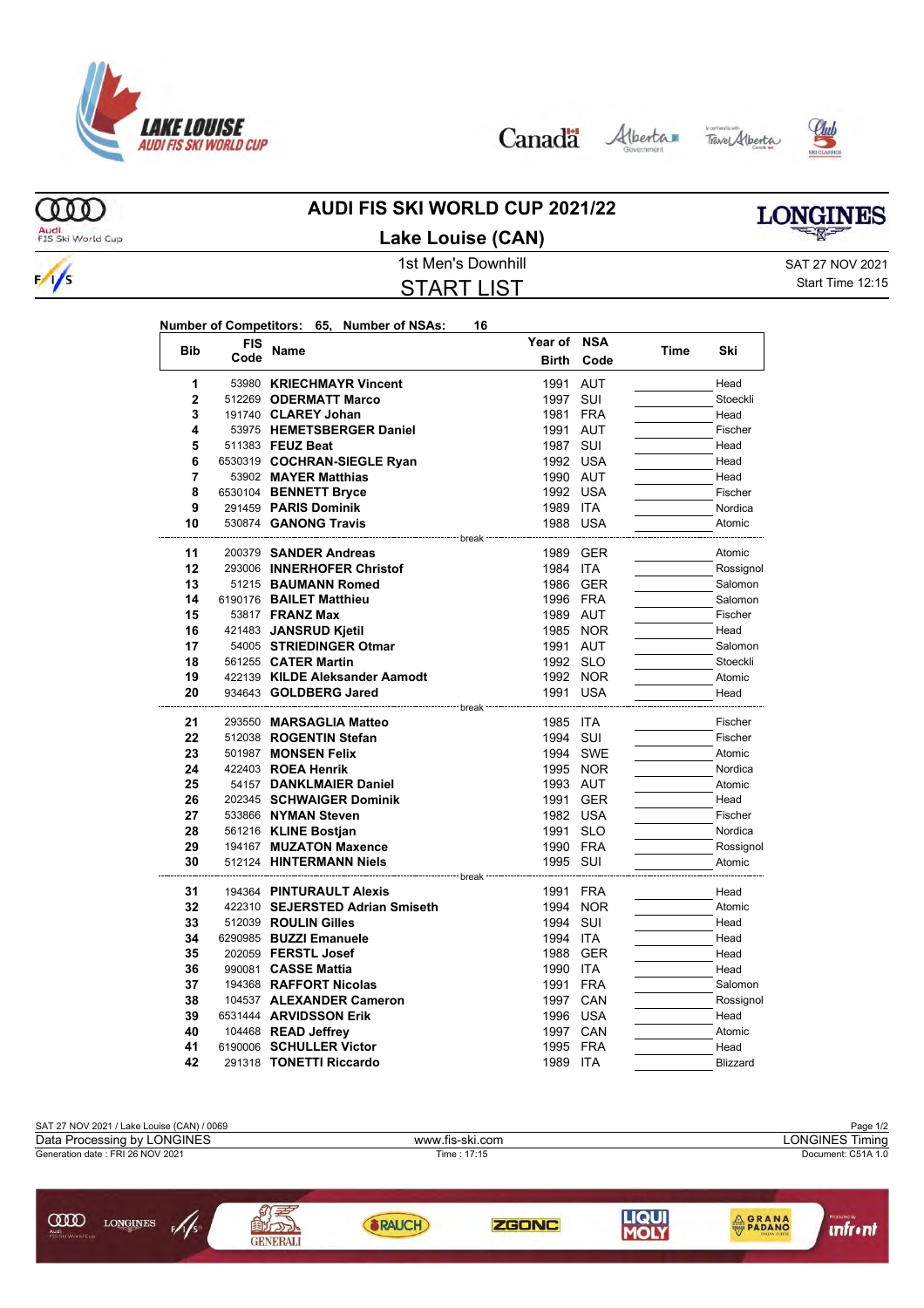

### **AUDI FIS SKI WORLD CUP 2021/22**

**Lake Louise (CAN)**



1st Men's Downhill and SAT 27 NOV 2021

#### START LIST

Start Time 12:15

|                                          |            | <b>FIS</b>                                    |                                                         |                          | Year of NSA                                 |          |      |                    |                             |
|------------------------------------------|------------|-----------------------------------------------|---------------------------------------------------------|--------------------------|---------------------------------------------|----------|------|--------------------|-----------------------------|
|                                          | <b>Bib</b> | Code                                          | Name                                                    |                          | Birth                                       | Code     | Time | Ski                |                             |
|                                          | 43         |                                               | 6190179 <b>ALPHAND Nils</b>                             |                          |                                             | 1996 FRA |      | Head               |                             |
|                                          | 44         |                                               | 54009 WALDER Christian                                  |                          |                                             | 1991 AUT |      | Salomon            |                             |
|                                          | 45         |                                               | 104272 SEGER Brodie                                     |                          |                                             | 1995 CAN |      | Atomic             |                             |
|                                          | 46         |                                               | 194298 GIEZENDANNER Blaise                              |                          |                                             | 1991 FRA |      | Atomic             |                             |
|                                          | 47         |                                               | 512352 CHABLOZ Yannick                                  |                          | 1999 SUI                                    |          |      | Nordica            |                             |
|                                          | 48         |                                               | 103271 THOMSEN Benjamin                                 |                          |                                             | 1987 CAN |      | Head               |                             |
|                                          | 49         |                                               | 6290845 BOSCA Guglielmo                                 |                          | 1993 ITA                                    |          |      | Head               |                             |
|                                          | 50         |                                               | 6531520 MORSE Sam                                       |                          |                                             | 1996 USA |      | Fischer            |                             |
|                                          | 51         |                                               | 502230 SUNDIN Olle                                      |                          |                                             | 1997 SWE |      | Head               |                             |
|                                          | 52         |                                               | 104531 CRAWFORD James                                   |                          |                                             | 1997 CAN |      | Head               |                             |
|                                          | 53         |                                               | 194650 PICCARD Roy                                      |                          |                                             | 1993 FRA |      | Rossignol          |                             |
|                                          | 54         |                                               | 512281 <b>ROESTI Lars</b>                               |                          | 1998 SUI                                    |          |      | Rossignol          |                             |
|                                          | 55         |                                               | 202762 JOCHER Simon                                     |                          |                                             | 1996 GER |      | Head               |                             |
|                                          | 56         |                                               | 561310 HROBAT Miha                                      |                          |                                             | 1995 SLO |      | Atomic             |                             |
|                                          | 57         |                                               | 104096 THOMPSON Broderick                               |                          | 1994                                        | CAN      |      | Head               |                             |
|                                          | 58         |                                               | 54371 BABINSKY Stefan                                   |                          |                                             | 1996 AUT |      | Head               |                             |
|                                          | 59         |                                               | 492063 ETXEZARRETA Adur                                 |                          | 1996 ESP                                    |          |      | Head               |                             |
|                                          | 60         |                                               | 350097 <b>GAUER Nico</b>                                |                          | 1996 LIE                                    |          |      | Salomon            |                             |
|                                          | 61         |                                               | 511896 MURISIER Justin                                  |                          | 1992 SUI                                    |          |      | Head               |                             |
|                                          | 62         |                                               | 700878 BENDIK Martin                                    |                          |                                             | 1993 SVK |      | Atomic             |                             |
|                                          | 63         |                                               | 370031 ALESSANDRIA Arnaud                               |                          |                                             | 1993 MON |      | Salomon            |                             |
|                                          | 64         |                                               |                                                         |                          |                                             | 1993 GBR |      |                    |                             |
|                                          | 65         |                                               | 221053 STEUDLE Roy-Alexander<br>481327 TRIKHICHEV Pavel |                          |                                             | 1992 RUS |      | Head               |                             |
|                                          |            |                                               |                                                         |                          |                                             |          |      |                    |                             |
| Jury                                     |            |                                               |                                                         |                          | <b>Technical Data</b>                       |          |      |                    |                             |
| <b>FIS Technical Delegate</b><br>Referee |            | <b>BURGART Steve</b><br><b>WALDNER Markus</b> |                                                         | <b>USA</b><br><b>FIS</b> | <b>Course Name</b><br><b>Start Altitude</b> |          |      |                    | Men's Olympic / East Summit |
| <b>Assistant Referee</b>                 |            | <b>TRINKL Hannes</b>                          |                                                         | <b>FIS</b>               | <b>Finish Altitude</b>                      |          |      |                    | 2507m<br>1680m              |
| <b>Chief of Race</b>                     |            | <b>KIRKER Mike</b>                            |                                                         | CAN                      | <b>Vertical Drop</b>                        |          |      |                    | 827m                        |
|                                          |            |                                               |                                                         |                          | <b>Course Length</b>                        |          |      |                    | 3123m                       |
|                                          |            |                                               |                                                         |                          | <b>Homologation Number</b>                  |          |      |                    | 14105/10/21                 |
| <b>Race Information</b>                  |            |                                               |                                                         |                          |                                             |          |      |                    |                             |
| <b>Course Setter</b>                     |            | <b>TRINKL Hannes</b>                          |                                                         | <b>FIS</b>               |                                             |          |      |                    |                             |
| Gates                                    | 42         |                                               |                                                         |                          |                                             |          |      |                    |                             |
| <b>Start Time</b>                        |            | 12:15                                         |                                                         |                          |                                             |          |      |                    |                             |
| Forerunners:                             |            |                                               | F1 - PERKINS Tanner                                     | <b>USA</b>               | F3 - VAN SOEST Gerrit                       | CAN      |      | F4 - FLANAGAN Grey | <b>USA</b>                  |

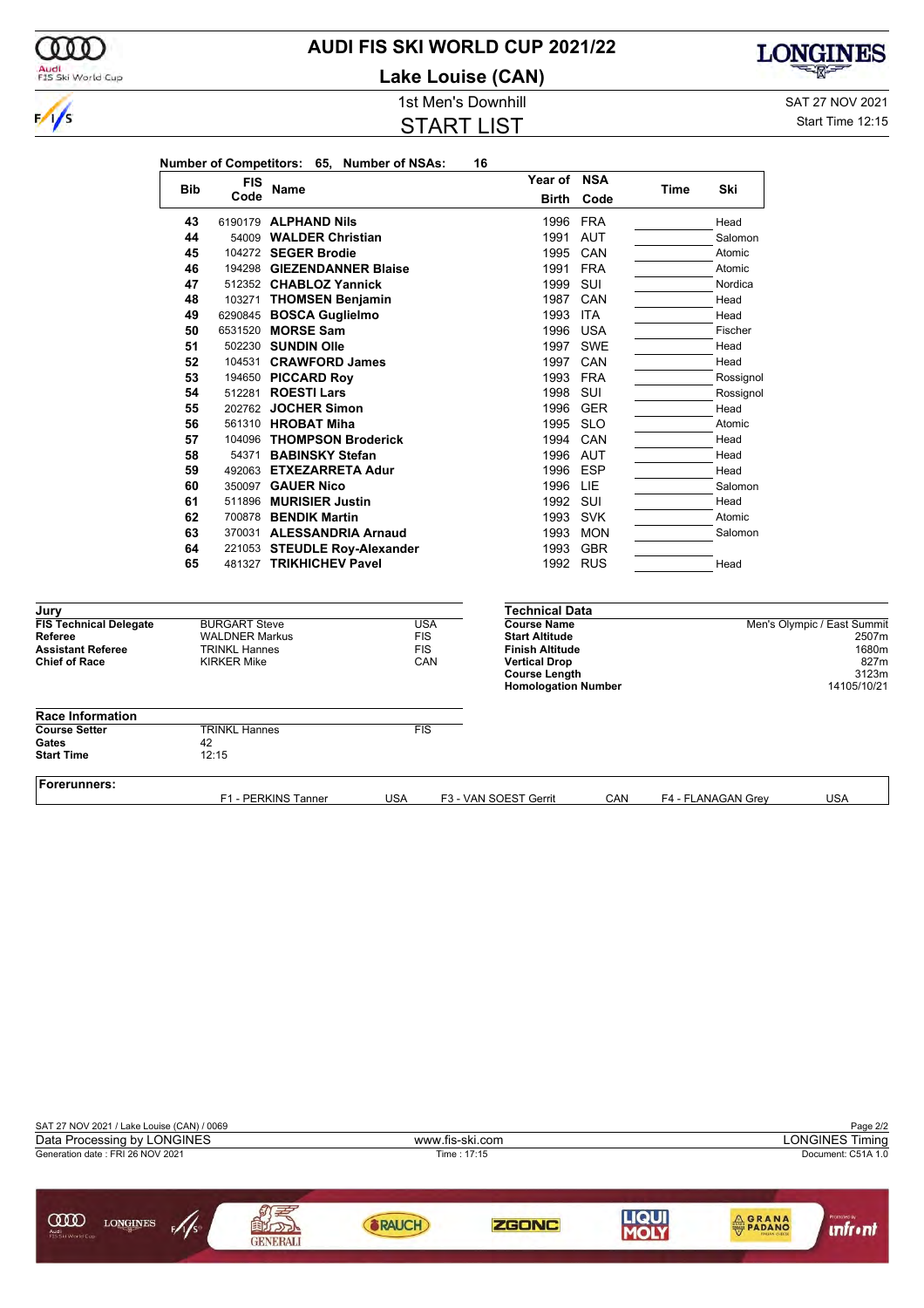

Canada Alberta Tave Alberta





ന്ത

#### **AUDI FIS SKI WORLD CUP 2021/22**

## **LONGINES**

Audi<br>FIS Ski World Cup

 $\frac{1}{s}$ 

#### 1st Men's Downhill and SAT 27 NOV 2021 **Lake Louise (CAN)**

### OFFICIAL RESULTS

Start Time 12:15

**Number of Competitors: 65, Number of NSAs: 16 Penalty applied: 0.00**

|              |                | <b>FIS</b>       |                                                |              | <b>NSA</b>               |                    |                   | <b>Distance</b> | Race           |                  |
|--------------|----------------|------------------|------------------------------------------------|--------------|--------------------------|--------------------|-------------------|-----------------|----------------|------------------|
| Rank         | <b>Bib</b>     | Code             | Name                                           | YB           | Code                     | Time               | <b>Difference</b> | (m)             | <b>Points</b>  | Ski              |
| 1            | 7              | 53902            | <b>MAYER Matthias</b>                          | 1990         | AUT                      | 1:47.74            |                   |                 | 0.00           | Head             |
| $\mathbf{2}$ | 1              | 53980            | <b>KRIECHMAYR Vincent</b>                      | 1991         | <b>AUT</b>               | 1:47.97            | 0.23              | 6.65            | 2.67           | Head             |
| 3            | 5              | 511383           | <b>FEUZ Beat</b>                               | 1987         | SUI                      | 1:48.09            | 0.35              | 10.11           | 4.06           | Head             |
| 4            | $\overline{2}$ | 512269           | <b>ODERMATT Marco</b>                          | 1997         | <b>SUI</b>               | 1:48.14            | 0.40              | 11.55           | 4.64           | Stoeckli         |
| 5            | 15             | 53817            | <b>FRANZ Max</b>                               | 1989         | AUT                      | 1:48.30            | 0.56              | 16.15           | 6.50           | Fischer          |
| 6            | 13             | 51215            | <b>BAUMANN Romed</b>                           | 1986         | <b>GER</b>               | 1:48.51            | 0.77              | 22.16           | 8.93           | Salomon          |
| 7            | 14             | 6190176          | <b>BAILET Matthieu</b>                         | 1996         | <b>FRA</b>               | 1:48.53            | 0.79              | 22.73           | 9.17           | Salomon          |
| 8            | 9              | 291459           | <b>PARIS Dominik</b>                           | 1989         | <b>ITA</b>               | 1:48.70            | 0.96              | 27.58           | 11.14          | Nordica          |
| 9            | 19             | 422139           | <b>KILDE Aleksander Aamodt</b>                 | 1992         | <b>NOR</b>               | 1.48.75            | 1.01              | 29.00           | 11.72          | Atomic           |
| 10           | 6              | 6530319          | <b>COCHRAN-SIEGLE Ryan</b>                     | 1992         | USA                      | 1:48.78            | 1.04              | 29.86           | 12.07          | Head             |
| 11           | 28             | 561216           | <b>KLINE Bostjan</b>                           | 1991         | SLO                      | 1:48.83            | 1.09              | 31.28           | 12.65          | Nordica          |
| 12           | 30             | 512124           | <b>HINTERMANN Niels</b>                        | 1995         | SUI                      | 1:48.86            | 1.12              | 32.13           | 12.99          | Atomic           |
| 13           | 23             | 501987           | <b>MONSEN Felix</b>                            | 1994         | <b>SWE</b>               | 1:49.04            | 1.30              | 37.23           | 15.08          | Atomic           |
| 14           | $\overline{4}$ | 53975            | <b>HEMETSBERGER Daniel</b>                     | 1991         | <b>AUT</b>               | 1.49.26            | 1.52              | 43.45           | 17.64          | Fischer          |
| 15           | 17             | 54005            | <b>STRIEDINGER Otmar</b>                       | 1991         | <b>AUT</b>               | 1:49.29            | 1.55              | 44.29           | 17.98          | Salomon          |
| 16           | 25             | 54157            | <b>DANKLMAIER Daniel</b>                       | 1993         | <b>AUT</b>               | 1:49.33            | 1.59              | 45.42           | 18.45          | Atomic           |
| 17           | 22             | 512038           | <b>ROGENTIN Stefan</b>                         | 1994         | SUI                      | 1.49.40            | 1.66              | 47.39           | 19.26          | Fischer          |
| 18           | 16             | 421483           | <b>JANSRUD Kjetil</b>                          | 1985         | <b>NOR</b>               | 1:49.45            | 1.71              | 48.79           | 19.84          | Head             |
| 19           | 35             | 202059           | <b>FERSTL Josef</b>                            | 1988         | <b>GER</b>               | 1:49.48            | 1.74              | 49.63           | 20.19          | Head             |
| 20           | 11             | 200379           | <b>SANDER Andreas</b>                          | 1989         | <b>GER</b>               | 1:49.50            | 1.76              | 50.20           | 20.42          | Atomic           |
| 21           | 3              | 191740           | <b>CLAREY Johan</b>                            | 1981         | <b>FRA</b>               | 1:49.53            | 1.79              | 51.04           | 20.77          | Head             |
| 22           | 44             | 54009            | <b>WALDER Christian</b>                        | 1991         | AUT                      | 1:49.62            | 1.88              | 53.56           | 21.81          | Salomon          |
| 23           | 26             | 202345           | <b>SCHWAIGER Dominik</b>                       | 1991         | <b>GER</b>               | 1:49.65            | 1.91              | 54.40           | 22.16          | Head             |
| 24           | 52             | 104531           | <b>CRAWFORD James</b>                          | 1997         | CAN                      | 1:49.72            | 1.98              | 56.36           | 22.97          | Head             |
| 25           | 12             | 293006           | <b>INNERHOFER Christof</b>                     | 1984         | <b>ITA</b>               | 1.49.82            | 2.08              | 59.15           | 24.13          | Rossignol        |
| 26           | 10             | 530874           | <b>GANONG Travis</b>                           | 1988         | <b>USA</b>               | 1:49.91            | 2.17              | 61.66           | 25.18          | Atomic           |
| 26           | 8              | 6530104          | <b>BENNETT Bryce</b>                           | 1992         | <b>USA</b>               | 1:49.91            | 2.17              | 61.66           | 25.18          | Fischer          |
| 28           | 29             | 194167           | <b>MUZATON Maxence</b>                         | 1990         | <b>FRA</b>               | 1:49.97            | 2.23              | 63.33           | 25.87          | Rossignol        |
| 29           | 32             | 422310           | <b>SEJERSTED Adrian Smiseth</b>                | 1994         | <b>NOR</b>               | 1.49.99            | 2.25              | 63.89           | 26.10          | Atomic           |
| 30           | 55             | 202762           | <b>JOCHER Simon</b>                            | 1996         | <b>GER</b>               | 1:50.07            | 2.33              | 66.11           | 27.03          | Head             |
| 31           | 45             | 104272           | <b>SEGER Brodie</b>                            | 1995         | CAN                      | 1:50.08            | 2.34              | 66.39           | 27.15          | Atomic           |
| 32<br>33     | 31<br>18       | 194364<br>561255 | <b>PINTURAULT Alexis</b>                       | 1991<br>1992 | <b>FRA</b><br><b>SLO</b> | 1:50.09<br>1:50.12 | 2.35              | 66.66<br>67.50  | 27.26<br>27.61 | Head<br>Stoeckli |
| 34           | 21             | 293550           | <b>CATER Martin</b><br><b>MARSAGLIA Matteo</b> | 1985         | <b>ITA</b>               | 1:50.14            | 2.38<br>2.40      | 68.05           | 27.84          | Fischer          |
| 35           | 33             | 512039           | <b>ROULIN Gilles</b>                           | 1994         | SUI                      | 1:50.27            | 2.53              | 71.65           | 29.35          | Head             |
| 35           | 27             | 533866           | <b>NYMAN Steven</b>                            | 1982         | <b>USA</b>               | 1:50.27            | 2.53              | 71.65           | 29.35          | Fischer          |
| 37           | 61             | 511896           | <b>MURISIER Justin</b>                         | 1992         | SUI                      | 1:50.30            | 2.56              | 72.48           | 29.70          | Head             |
| 37           | 39             | 6531444          | <b>ARVIDSSON Erik</b>                          | 1996         | <b>USA</b>               | 1:50.30            | 2.56              | 72.48           | 29.70          | Head             |
| 39           | 40             | 104468           | <b>READ Jeffrey</b>                            | 1997         | CAN                      | 1:50.36            | 2.62              | 74.14           | 30.40          | Atomic           |
| 40           | 47             | 512352           | <b>CHABLOZ Yannick</b>                         | 1999         | SUI                      | 1:50.42            | 2.68              | 75.80           | 31.09          | Nordica          |
| 41           | 50             | 6531520          | <b>MORSE Sam</b>                               | 1996         | <b>USA</b>               | 1:50.44            | 2.70              | 76.35           | 31.33          | Fischer          |
| 42           | 41             | 6190006          | <b>SCHULLER Victor</b>                         | 1995         | <b>FRA</b>               | 1:50.52            | 2.78              | 78.56           | 32.25          | Head             |
| 43           | 36             | 990081           | <b>CASSE Mattia</b>                            | 1990         | <b>ITA</b>               | 1:50.58            | 2.84              | 80.21           | 32.95          | Head             |
| 44           | 51             | 502230           | <b>SUNDIN Olle</b>                             | 1997         | <b>SWE</b>               | 1:50.64            | 2.90              | 81.86           | 33.65          | Head             |
| 45           | 42             | 291318           | <b>TONETTI Riccardo</b>                        | 1989         | ITA                      | 1:50.76            | 3.02              | 85.15           | 35.04          | <b>Blizzard</b>  |
| 46           | 60             | 350097           | <b>GAUER Nico</b>                              | 1996         | LIE                      | 1:50.83            | 3.09              | 87.07           | 35.85          | Salomon          |
|              |                |                  |                                                |              |                          |                    |                   |                 |                |                  |

| SAT 27 NOV 2021 / Lake Louise (CAN) / 0069                            |                 |                 |                    |       |                                | Page 1/2 |  |  |  |
|-----------------------------------------------------------------------|-----------------|-----------------|--------------------|-------|--------------------------------|----------|--|--|--|
| Data Processing by LONGINES                                           |                 | www.fis-ski.com |                    |       | <b>LONGINES Timing</b>         |          |  |  |  |
| Generation date: SAT 27 NOV 2021                                      |                 | Time: 14:29     | Document: C73A 1.0 |       |                                |          |  |  |  |
| ŒŒ<br>$\mathscr{N}_s$<br><b>LONGINES</b><br>Audi<br>FIS Ski World Cup | <b>GENERALI</b> | <b>BRAUCH</b>   | <b>ZGONC</b>       | LIQUI | <b>AGRANA</b><br><b>PADANO</b> | ıntr ınt |  |  |  |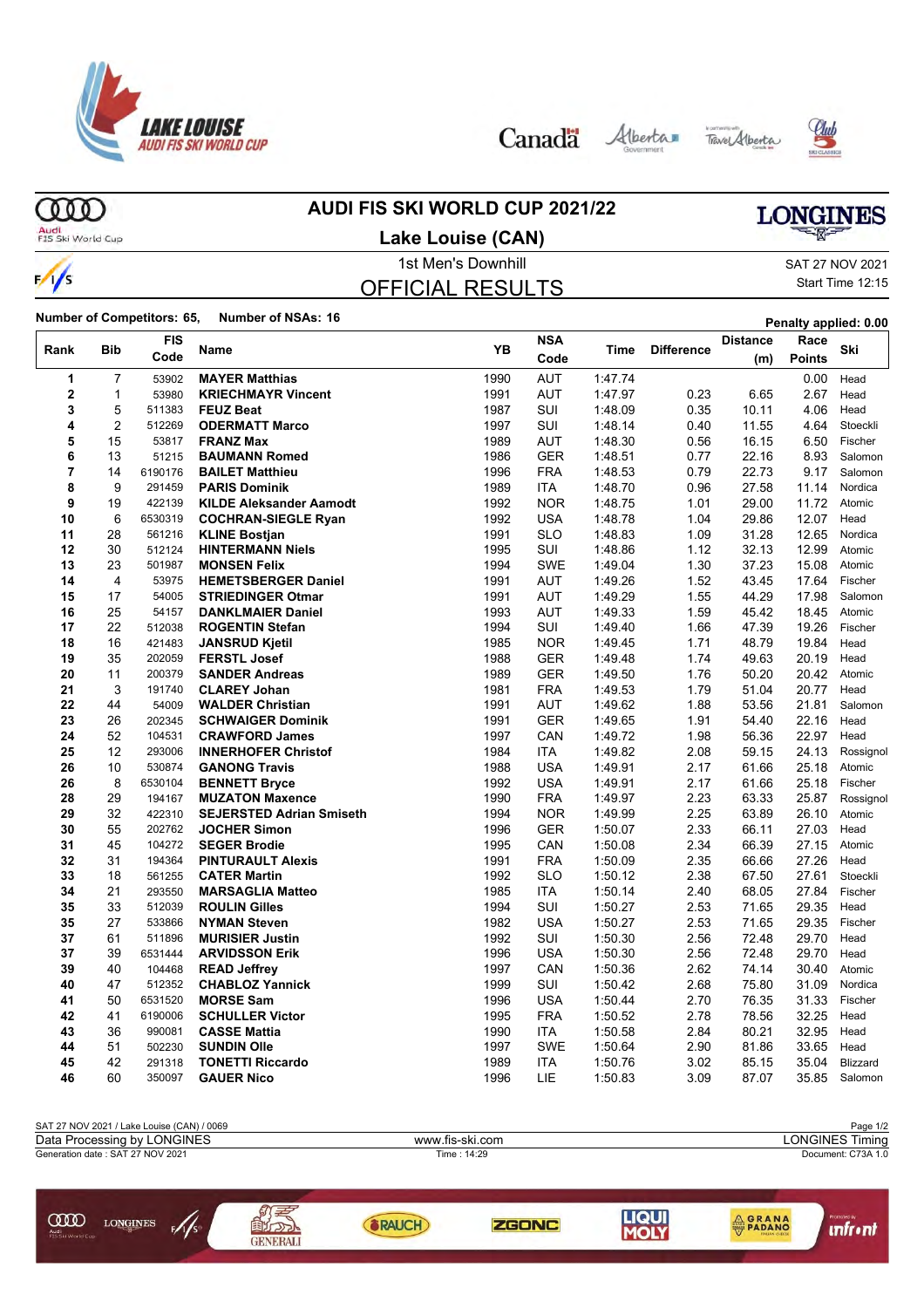

### **AUDI FIS SKI WORLD CUP 2021/22**

**Lake Louise (CAN)**



1st Men's Downhill and SAT 27 NOV 2021 OFFICIAL RESULTS

|                                                                                              |              |                                      |                                                                                             |                                               | <b>ISL MENS DOWNING</b> |                                                                                                                                                     |         |                       |                        |                       | SAT 27 NOV 2021                                                               |
|----------------------------------------------------------------------------------------------|--------------|--------------------------------------|---------------------------------------------------------------------------------------------|-----------------------------------------------|-------------------------|-----------------------------------------------------------------------------------------------------------------------------------------------------|---------|-----------------------|------------------------|-----------------------|-------------------------------------------------------------------------------|
| $\frac{1}{s}$                                                                                |              |                                      |                                                                                             | <b>OFFICIAL RESULTS</b>                       |                         |                                                                                                                                                     |         |                       |                        |                       | Start Time 12:15                                                              |
|                                                                                              |              | Number of Competitors: 65,           | <b>Number of NSAs: 16</b>                                                                   |                                               |                         |                                                                                                                                                     |         |                       |                        |                       | Penalty applied: 0.00                                                         |
| Rank                                                                                         | <b>Bib</b>   | <b>FIS</b><br>Code                   | <b>Name</b>                                                                                 |                                               | <b>YB</b>               | <b>NSA</b><br>Code                                                                                                                                  | Time    | <b>Difference</b>     | <b>Distance</b><br>(m) | Race<br><b>Points</b> | Ski                                                                           |
| 47                                                                                           | 43           | 6190179                              | <b>ALPHAND Nils</b>                                                                         |                                               | 1996                    | <b>FRA</b>                                                                                                                                          | 1:50.87 | 3.13                  | 88.17                  | 36.31                 | Head                                                                          |
| 48                                                                                           | 65           | 481327                               | <b>TRIKHICHEV Pavel</b>                                                                     |                                               | 1992                    | <b>RUS</b>                                                                                                                                          | 1:50.90 | 3.16                  | 88.99                  | 36.66                 | Head                                                                          |
| 49                                                                                           | 57           | 104096                               | <b>THOMPSON Broderick</b>                                                                   |                                               | 1994                    | CAN                                                                                                                                                 | 1:51.12 | 3.38                  | 94.99                  | 39.21                 | Head                                                                          |
| 50                                                                                           | 56           | 561310                               | <b>HROBAT Miha</b>                                                                          |                                               | 1995                    | <b>SLO</b>                                                                                                                                          | 1:51.17 | 3.43                  | 96.36                  | 39.79                 | Atomic                                                                        |
| 51                                                                                           | 53           | 194650                               | <b>PICCARD Roy</b>                                                                          |                                               | 1993                    | <b>FRA</b>                                                                                                                                          | 1:51.22 | 3.48                  | 97.72                  | 40.37                 | Rossignol                                                                     |
| 52                                                                                           | 46           | 194298                               | <b>GIEZENDANNER Blaise</b>                                                                  |                                               | 1991                    | <b>FRA</b>                                                                                                                                          | 1.51.32 | 3.58                  | 100.43                 | 41.54                 | Atomic                                                                        |
| 53                                                                                           | 24           | 422403                               | <b>ROEA Henrik</b>                                                                          |                                               | 1995                    | <b>NOR</b>                                                                                                                                          | 1:51.35 | 3.61                  | 101.25                 | 41.88                 | Nordica                                                                       |
| 54                                                                                           | 48           | 103271                               | <b>THOMSEN Benjamin</b>                                                                     |                                               | 1987                    | CAN                                                                                                                                                 | 1:51.53 | 3.79                  | 106.13                 | 43.97                 | Head                                                                          |
| 55                                                                                           | 58           | 54371                                | <b>BABINSKY Stefan</b>                                                                      |                                               | 1996                    | AUT                                                                                                                                                 | 1:51.65 | 3.91                  | 109.37                 | 45.36                 | Head                                                                          |
| 56                                                                                           | 49           | 6290845                              | <b>BOSCA Guglielmo</b>                                                                      |                                               | 1993                    | <b>ITA</b>                                                                                                                                          | 1.51.66 | 3.92                  | 109.64                 | 45.48                 | Head                                                                          |
| 57                                                                                           | 54           | 512281                               | <b>ROESTI Lars</b>                                                                          |                                               | 1998                    | SUI                                                                                                                                                 | 1:52.01 | 4.27                  | 119.05                 | 49.54                 | Rossignol                                                                     |
| 58                                                                                           | 38           | 104537                               | <b>ALEXANDER Cameron</b>                                                                    |                                               | 1997                    | CAN                                                                                                                                                 | 1:52.73 | 4.99                  | 138.24                 | 57.89                 | Rossignol                                                                     |
| 59                                                                                           | 62           | 700878                               | <b>BENDIK Martin</b>                                                                        |                                               | 1993                    | <b>SVK</b>                                                                                                                                          | 1:52.74 | 5.00                  | 138.50                 | 58.01                 | Atomic                                                                        |
| 60                                                                                           | 63           | 370031                               | <b>ALESSANDRIA Arnaud</b>                                                                   |                                               | 1993                    | <b>MON</b>                                                                                                                                          | 1:53.63 | 5.89                  | 161.88                 | 68.34                 | Salomon                                                                       |
| 61                                                                                           | 64           | 221053                               | <b>STEUDLE Roy-Alexander</b>                                                                |                                               | 1993                    | <b>GBR</b>                                                                                                                                          | 1:55.12 | 7.38                  | 200.21                 | 85.62                 |                                                                               |
|                                                                                              |              | <b>DID NOT FINISH: 4 competitors</b> |                                                                                             |                                               |                         |                                                                                                                                                     |         |                       |                        |                       |                                                                               |
|                                                                                              | 20           | 934643                               | <b>GOLDBERG Jared</b>                                                                       |                                               | 1991                    | <b>USA</b>                                                                                                                                          |         |                       |                        |                       | Head                                                                          |
|                                                                                              | 34           | 6290985                              | <b>BUZZI Emanuele</b>                                                                       |                                               | 1994                    | <b>ITA</b>                                                                                                                                          |         |                       |                        |                       | Head                                                                          |
|                                                                                              | 37           | 194368                               | <b>RAFFORT Nicolas</b>                                                                      |                                               | 1991                    | <b>FRA</b>                                                                                                                                          |         |                       |                        |                       | Salomon                                                                       |
|                                                                                              | 59           | 492063                               | <b>ETXEZARRETA Adur</b>                                                                     |                                               | 1996                    | <b>ESP</b>                                                                                                                                          |         |                       |                        |                       | Head                                                                          |
| Jury                                                                                         |              |                                      |                                                                                             |                                               |                         | <b>Technical Data</b>                                                                                                                               |         |                       |                        |                       |                                                                               |
| <b>FIS Technical Delegate</b><br>Referee<br><b>Assistant Referee</b><br><b>Chief of Race</b> |              |                                      | <b>BURGART Steve</b><br><b>WALDNER Markus</b><br><b>TRINKL Hannes</b><br><b>KIRKER Mike</b> | <b>USA</b><br><b>FIS</b><br><b>FIS</b><br>CAN |                         | <b>Course Name</b><br><b>Start Altitude</b><br><b>Finish Altitude</b><br><b>Vertical Drop</b><br><b>Course Length</b><br><b>Homologation Number</b> |         |                       |                        |                       | Men's Olympic / East Summit<br>2507m<br>1680m<br>827m<br>3123m<br>14105/10/21 |
| <b>Race Information</b>                                                                      |              |                                      |                                                                                             |                                               |                         |                                                                                                                                                     |         |                       |                        |                       |                                                                               |
| <b>Course Setter</b>                                                                         |              |                                      | <b>TRINKL Hannes</b>                                                                        | <b>FIS</b>                                    |                         |                                                                                                                                                     |         |                       |                        |                       |                                                                               |
| Gates<br><b>Start Time</b>                                                                   |              |                                      | 42<br>12:15                                                                                 |                                               |                         |                                                                                                                                                     |         |                       |                        |                       |                                                                               |
| Forerunners:                                                                                 |              |                                      | F1 - PERKINS Tanner                                                                         | <b>USA</b>                                    | F3 - VAN SOEST Gerrit   |                                                                                                                                                     | CAN     | F4 - FLANAGAN Grev    |                        |                       | <b>USA</b>                                                                    |
| <b>Conditions on course:</b>                                                                 |              |                                      |                                                                                             |                                               |                         |                                                                                                                                                     |         |                       |                        |                       |                                                                               |
|                                                                                              | <b>SUNNY</b> |                                      | COMPACT<br>Snow:                                                                            |                                               | Temperature - Start:    | $-7^{\circ}$ C                                                                                                                                      |         | Temperature - Finish: |                        | $-6^{\circ}$ C        |                                                                               |
|                                                                                              |              |                                      |                                                                                             |                                               |                         |                                                                                                                                                     |         |                       |                        |                       |                                                                               |

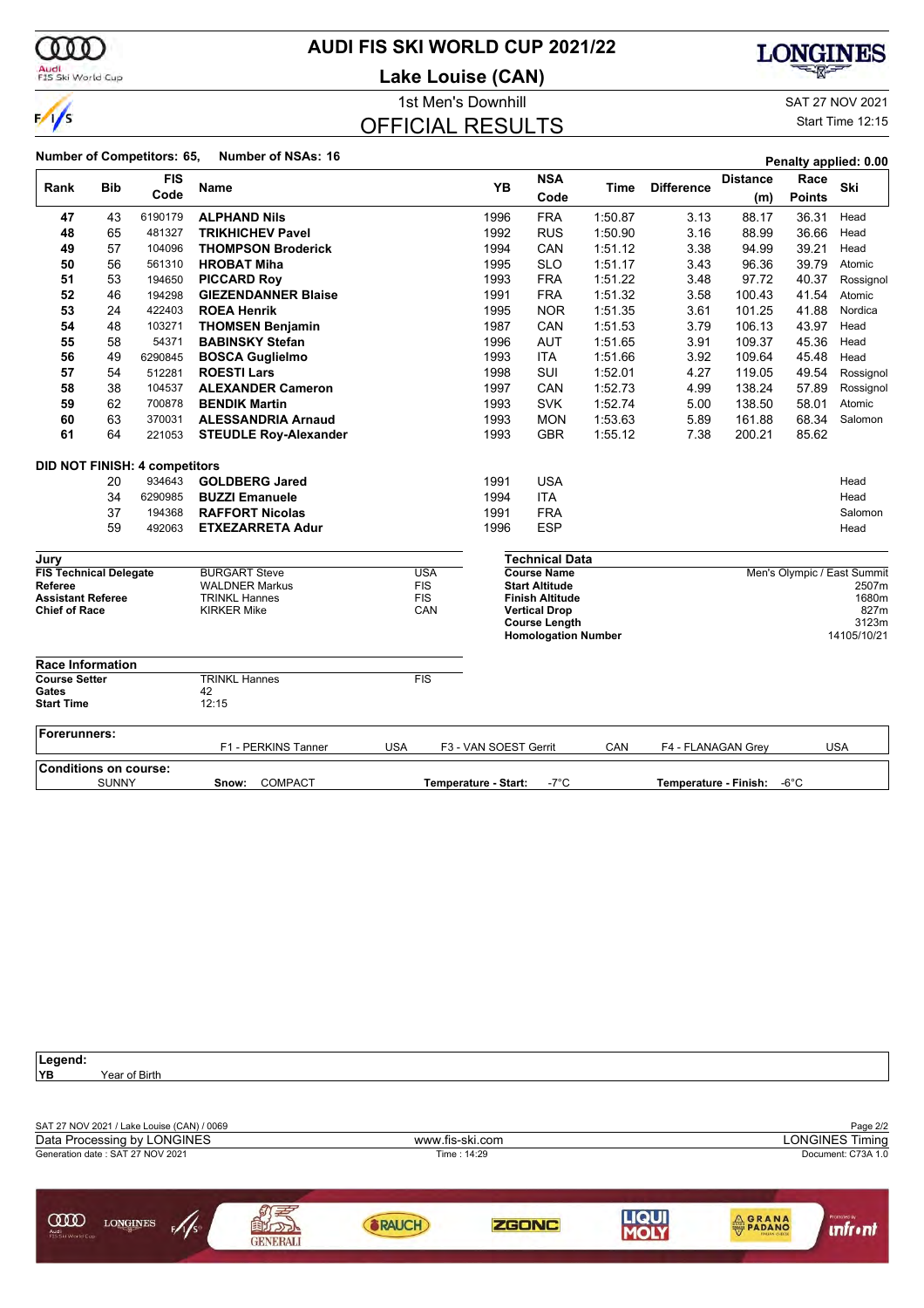

Canada Alberta Tave Alberta





#### ത്ത **AUDI FIS SKI WORLD CUP 2021/22 LONGINES**

Audi<br>FIS Ski World Cup

### **Lake Louise (CAN)**

## $\frac{1}{s}$

### PENALTY CALCULATION

1st Men's Downhill and SAT 27 NOV 2021 Start Time 12:15

#### **Best 10 at Finish F-factor:** 1250

| Rank | <b>Bib</b> | FIS<br>Code | <b>Name</b>                    | <b>NSA</b><br>Code | <b>FIS</b><br><b>Points</b> | <b>Best 5</b> | Race<br><b>Points</b> |
|------|------------|-------------|--------------------------------|--------------------|-----------------------------|---------------|-----------------------|
|      |            |             | 53902 MAYER Matthias           | AUT                | 0.00                        | 0.00          | 0.00                  |
| 2    |            |             | 53980 KRIECHMAYR Vincent       | AUT                | 0.00                        | 0.00          | 2.67                  |
| 3    | 5.         |             | 511383 FEUZ Beat               | SUI                | 0.00                        | 0.00          | 4.06                  |
| 4    | 2.         |             | 512269 ODERMATT Marco          | SUI                | 8.42                        |               |                       |
| 5    | 15         |             | 53817 <b>FRANZ Max</b>         | AUT                | 6.08                        |               |                       |
| 6    | 13         |             | 51215 BAUMANN Romed            | <b>GER</b>         | 7.50                        |               |                       |
| 7    | 14         |             | 6190176 BAILET Matthieu        | <b>FRA</b>         | 8.04                        |               |                       |
| 8    | 9          |             | 291459 PARIS Dominik           | <b>ITA</b>         | 0.00                        | 0.00          | 11.14                 |
| 9    | 19         |             | 422139 KILDE Aleksander Aamodt | <b>NOR</b>         | 0.81                        | 0.81          | 11.72                 |
| 10   |            |             | 6 6530319 COCHRAN-SIEGLE Ryan  | USA                | 2.73                        |               |                       |

#### **Best 5 FIS Points Started**

|      |            | <b>FIS</b> |                                | <b>NSA</b> | <b>FIS</b>    |
|------|------------|------------|--------------------------------|------------|---------------|
| Rank | <b>Bib</b> | Code       | <b>Name</b>                    | Code       | <b>Points</b> |
|      |            |            | 53902 MAYER Matthias           | AUT        | 0.00          |
| 2    |            |            | 53980 KRIECHMAYR Vincent       | AUT        | 0.00          |
| 3    | 5          |            | 511383 FEUZ Beat               | SUI        | 0.00          |
| 8    | 9          |            | 291459 PARIS Dominik           | <b>ITA</b> | 0.00          |
| 9    | 19         |            | 422139 KILDE Aleksander Aamodt | <b>NOR</b> | 0.81          |

| <b>TOTALS:</b>                               |          |      |       |
|----------------------------------------------|----------|------|-------|
| FIS Points of Best 5 Started (B)             | 0.81     |      |       |
| FIS Points of Best 5 at Finish in Top 10 (A) |          | 0.81 |       |
| Race Points of Corresponding Competitors (C) |          |      | 29.59 |
| Calculated Penalty (A+B-C):10 =>             | $-2.797$ |      |       |
| Rounded                                      | $-2.80$  |      |       |
| <b>Category Adder</b>                        | 0.00     |      |       |
| <b>Correction Value (Z)</b>                  | 0.00     |      |       |
| <b>Calculated Penalty</b>                    | $-2.80$  |      |       |
| <b>Penalty Applied</b>                       | 0.00     |      |       |

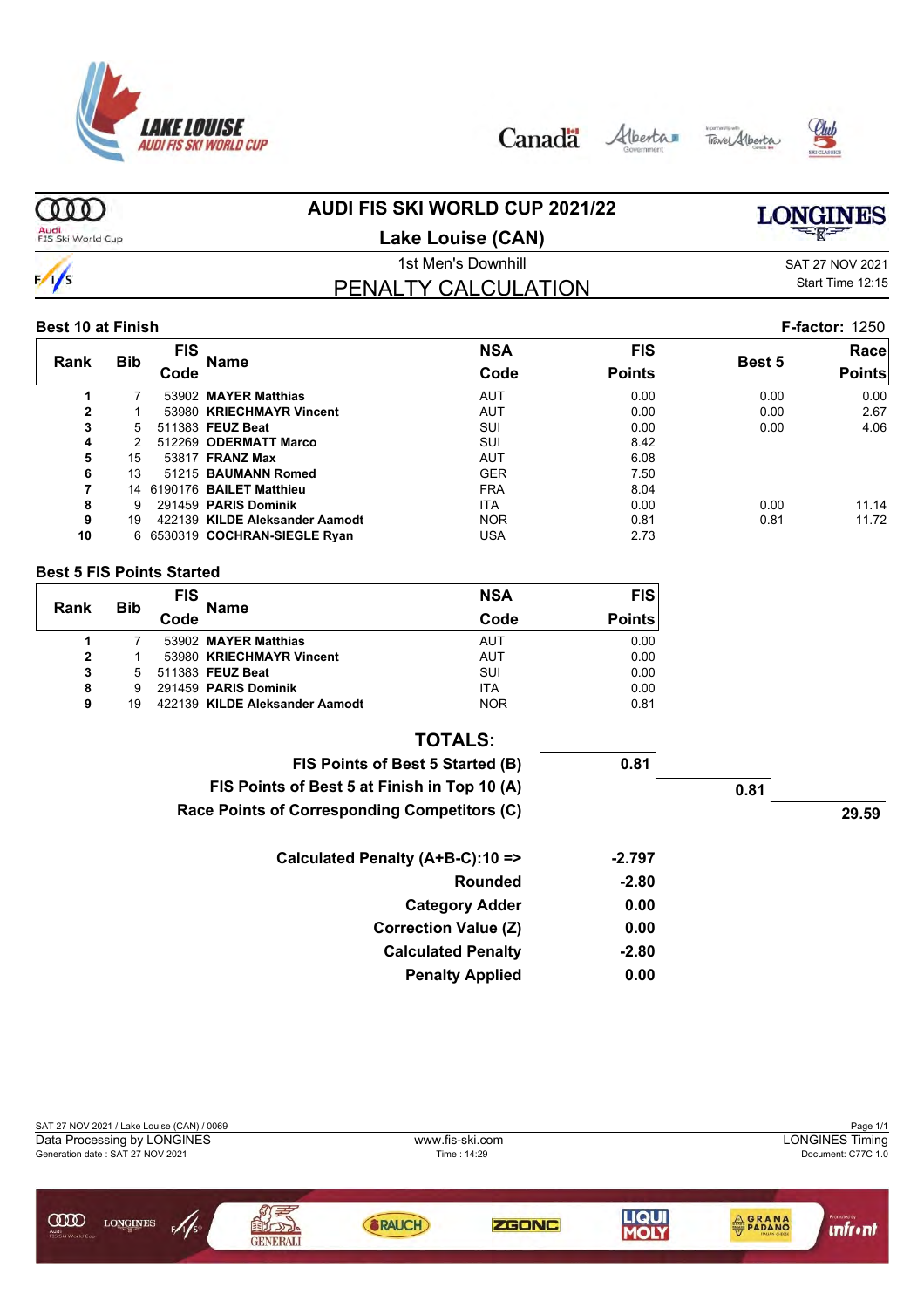

Canada Alberta Tave Alberta





 $000$ 

#### **AUDI FIS SKI WORLD CUP 2021/22**

Audi<br>FIS Ski World Cup

#### **Lake Louise (CAN)**

# **LONGINES**

 $\frac{1}{s}$ 

### PERFORMANCE ANALYSIS BY RANK

1st Men's Downhill and SAT 27 NOV 2021 Start Time 12:15

|              |              |                             | NSA        |       | <b>Positions</b> |                      |               | <b>Partials</b> |             |      | <b>Difference</b>                        |     | Speed       |      |
|--------------|--------------|-----------------------------|------------|-------|------------------|----------------------|---------------|-----------------|-------------|------|------------------------------------------|-----|-------------|------|
|              |              | Rank Bib Name<br>Ski        | Code       | Pos   |                  | <b>Time Rank Pos</b> |               |                 |             |      | Time Rank Time Dist.(m) Pos. (km/h) Rank |     |             |      |
| 1            | 7            | <b>MAYER Matthias</b>       | <b>AUT</b> | Int1: | 23.45            |                      | $(5)$ 11-12:  | 10.06           | (1)         | 0.07 |                                          | Sp1 | 131.17      | (7)  |
|              |              | Head                        |            | Int2: | 33.51            | (1)                  | $12-13:$      | 19.29           | (3)         | 0.00 |                                          | Sp2 | 132.06      | (5)  |
|              |              |                             |            | Int3: | 52.80            | (1)                  | $13 - 14$ :   | 23.96           | (3)         | 0.00 |                                          |     | Sp3 105.43  | (12) |
|              |              |                             |            | Int4: | 1:16.76          | (1)                  | $14-15:$      | 17.22           | (2)         | 0.00 |                                          |     |             |      |
|              |              |                             |            | Int5: | 1:33.98          | (1)                  | I5-Fin:       | 13.76           | (6)         | 0.00 |                                          |     |             |      |
|              |              |                             |            | Fin:  | 1:47.74          | (1)                  |               |                 |             | 0.00 | 0.00                                     |     | Avg: 104.35 |      |
| $\mathbf{2}$ | $\mathbf{1}$ | <b>KRIECHMAYR Vincent</b>   | <b>AUT</b> | Int1: | 23.42            |                      | $(2)$ 11-12:  |                 |             | 0.04 |                                          | Sp1 | 129.44      | (18) |
|              |              | Head                        |            | Int2: | 33.56            | (2)                  | $12-13:$      | 10.14           | (8)         | 0.05 |                                          | Sp2 | 132.29      | (3)  |
|              |              |                             |            | Int3: | 52.91            | (2)                  | $13 - 14$ :   | 19.35           | (4)         | 0.11 |                                          |     | Sp3 104.92  | (15) |
|              |              |                             |            | Int4: | 1:16.94          | (2)                  | $14 - 15$ :   | 24.03           | (5)         | 0.18 |                                          |     |             |      |
|              |              |                             |            | Int5: | 1:34.25          | (2)                  | I5-Fin:       | 17.31           | (5)         | 0.27 |                                          |     |             |      |
|              |              |                             |            | Fin:  | 1:47.97          | (2)                  |               | 13.72           | (4)         | 0.23 | 6.65                                     |     | Avg: 104.13 |      |
| 3            |              | 5 FEUZ Beat                 | SUI        | Int1: | 23.74            |                      |               |                 |             | 0.36 |                                          |     | 131.33      |      |
|              |              | Head                        |            | Int2: | 33.86            | (37)                 | $11-12$ :     | 10.12           | (4)         | 0.35 |                                          | Sp1 | Sp2 132.87  | (6)  |
|              |              |                             |            | Int3: | 53.27            | (22)                 | $12 - 13$ :   | 19.41           | (5)         | 0.47 |                                          |     | Sp3 106.10  | (1)  |
|              |              |                             |            | Int4: | 1:17.27          | (9)                  | $13 - 14$ :   | 24.00           | (4)         | 0.51 |                                          |     |             | (6)  |
|              |              |                             |            | Int5: | 1:34.39          | (6)                  | $14 - 15$ :   | 17.12           | (1)         | 0.41 |                                          |     |             |      |
|              |              |                             |            | Fin:  | 1:48.09          | (4)<br>(3)           | 15-Fin:       | 13.70           | (3)         | 0.35 | 10.11                                    |     | Avg: 104.01 |      |
|              |              |                             |            |       |                  |                      |               |                 |             |      |                                          |     |             |      |
| 4            |              | 2 ODERMATT Marco            | <b>SUI</b> | Int1: | 23.70            | (29)                 | $11 - 12$ :   |                 |             | 0.32 |                                          | Sp1 | 129.66      | (16) |
|              |              | Stoeckli                    |            | Int2: | 33.93            | (28)                 | $12 - 13:$    | 10.23           | (26)        | 0.42 |                                          | Sp2 | 132.45      | (2)  |
|              |              |                             |            | Int3: | 53.11            | (4)                  | $13 - 14$ :   | 19.18           | (1)         | 0.31 |                                          |     | Sp3 104.92  | (15) |
|              |              |                             |            | Int4: | 1:17.23          | (5)                  | $14 - 15$ :   | 24.12<br>17.30  | (7)         | 0.47 |                                          |     |             |      |
|              |              |                             |            | Int5: | 1:34.53          | (5)                  | I5-Fin:       |                 | (4)         | 0.55 |                                          |     |             |      |
|              |              |                             |            | Fin:  | 1:48.14          | (4)                  |               | 13.61           | (1)         | 0.40 | 11.55                                    |     | Avg: 103.97 |      |
| 5            |              | 15 FRANZ Max                | <b>AUT</b> | Int1: | 23.58            |                      |               |                 |             | 0.20 |                                          | Sp1 | 126.92      | (49) |
|              |              | Fischer                     |            | Int2: | 33.76            | (14)                 | $(15)$ 11-12: | 10.18           | (18)        | 0.25 |                                          | Sp2 | 131.75      | (7)  |
|              |              |                             |            | Int3: | 53.27            | (9)                  | $12-13:$      | 19.51           | (9)         | 0.47 |                                          |     | Sp3 105.76  | (8)  |
|              |              |                             |            | Int4: | 1:16.95          | (3)                  | $13 - 14$ :   | 23.68           | (1)         | 0.19 |                                          |     |             |      |
|              |              |                             |            | Int5: | 1:34.33          | (3)                  | $14-15:$      | 17.38           | (8)         | 0.35 |                                          |     |             |      |
|              |              |                             |            | Fin:  | 1:48.30          | (5)                  | I5-Fin:       | 13.97           | (23)        | 0.56 | 16.15                                    |     | Avg: 103.81 |      |
|              |              |                             |            |       |                  |                      |               |                 |             |      |                                          |     |             |      |
| 6            |              | 13 BAUMANN Romed<br>Salomon | <b>GER</b> | Int1: | 23.43            |                      | $(3)$ 11-12:  | 10.15           | (12)        | 0.05 |                                          | Sp1 | 126.49      | (51) |
|              |              |                             |            | Int2: | 33.58            | (3)                  | $12-13:$      | 19.65           | (19)        | 0.07 |                                          | Sp2 | 130.41      | (17) |
|              |              |                             |            | Int3: | 53.23            | (8)                  | $13 - 14$ :   | 24.13           | (10)        | 0.43 |                                          |     | Sp3 105.54  | (11) |
|              |              |                             |            | Int4: | 1:17.36          | (8)                  | $14 - 15$ :   | 17.39           | (9)         | 0.60 |                                          |     |             |      |
|              |              |                             |            | Int5: | 1:34.75          | (7)                  | I5-Fin:       | 13.76           | (6)         | 0.77 |                                          |     |             |      |
|              |              |                             |            | Fin:  | 1:48.51          | (6)                  |               |                 |             | 0.77 | 22.16                                    |     | Avg: 103.61 |      |
| 7            |              | 14 BAILET Matthieu          | FRA        | Int1: | 23.53            |                      | $(13)$ 11-12: |                 |             | 0.15 |                                          | Sp1 | 129.44      | (18) |
|              |              | Salomon                     |            | Int2: | 33.69            | (8)                  | $12-13:$      | 10.16<br>19.58  | (14)        | 0.18 |                                          | Sp2 | 129.37      | (24) |
|              |              |                             |            | Int3: | 53.27            | (9)                  | $13 - 14$ :   | 24.12           | (14)        | 0.47 |                                          |     | Sp3 105.72  | (9)  |
|              |              |                             |            | Int4: | 1:17.39          | (10)                 | $14 - 15$ :   | 17.40           | (7)<br>(10) | 0.63 |                                          |     |             |      |
|              |              |                             |            | Int5: | 1:34.79          | (9)                  | 15-Fin:       | 13.74           | (5)         | 0.81 |                                          |     |             |      |
|              |              |                             |            | Fin:  | 1:48.53          | (7)                  |               |                 |             | 0.79 | 22.73                                    |     | Avg: 103.59 |      |

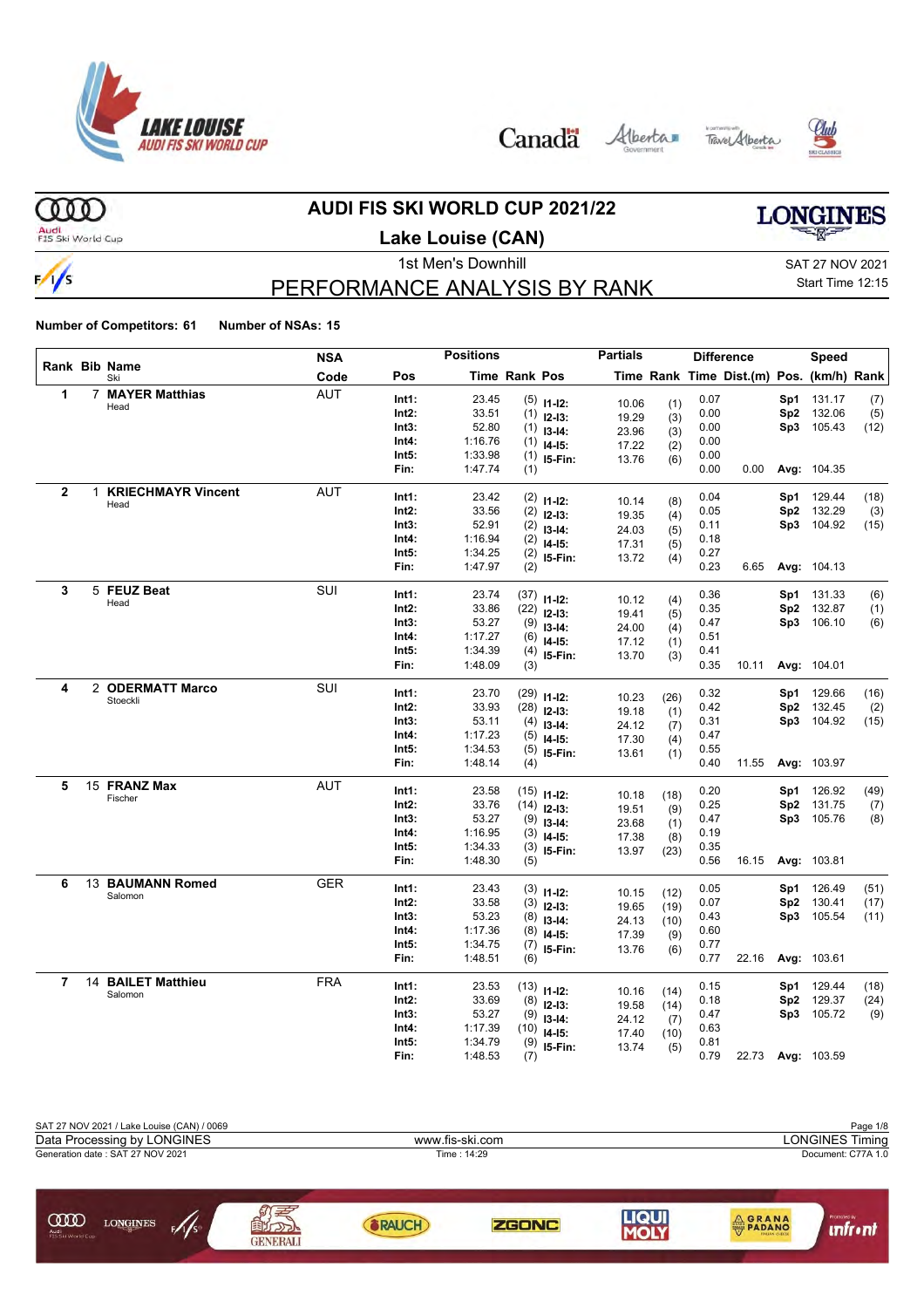

### **AUDI FIS SKI WORLD CUP 2021/22**

**Lake Louise (CAN)**



### PERFORMANCE ANALYSIS BY RANK

1st Men's Downhill and SAT 27 NOV 2021

Start Time 12:15

|    |                            | NSA        |                | <b>Positions</b> |               |                              | <b>Partials</b> |              |              | <b>Difference</b>                        |                 | <b>Speed</b>      |      |
|----|----------------------------|------------|----------------|------------------|---------------|------------------------------|-----------------|--------------|--------------|------------------------------------------|-----------------|-------------------|------|
|    | Rank Bib Name<br>Ski       | Code       | Pos            |                  | Time Rank Pos |                              |                 |              |              | Time Rank Time Dist.(m) Pos. (km/h) Rank |                 |                   |      |
| 8  | 9 PARIS Dominik            | <b>ITA</b> | Int1:          | 23.38            |               | $(1)$ 11-12:                 | 10.22           | (24)         | 0.00         |                                          | Sp1             | 125.55            | (55) |
|    | Nordica                    |            | Int2:          | 33.60            |               | $(4)$ 12-13:                 | 19.68           | (22)         | 0.09         |                                          | Sp <sub>2</sub> | 130.22            | (18) |
|    |                            |            | Int3:          | 53.28            |               | $(12)$ 13-14:                | 24.29           | (17)         | 0.48         |                                          | Sp3             | 104.05            | (25) |
|    |                            |            | Int4:          | 1:17.57          |               | $(13)$ 14-15:                | 17.29           | (3)          | 0.81         |                                          |                 |                   |      |
|    |                            |            | Int5:          | 1:34.86          |               | $(10)$ 15-Fin:               | 13.84           | (9)          | 0.88         |                                          |                 |                   |      |
|    |                            |            | Fin:           | 1:48.70          | (8)           |                              |                 |              | 0.96         | 27.58                                    |                 | Avg: 103.43       |      |
| 9  | 19 KILDE Aleksander Aamodt | <b>NOR</b> | Int1:          | 23.59            |               | $(16)$ 11-12:                |                 |              | 0.21         |                                          | Sp1             | 130.37            | (13) |
|    | Atomic                     |            | Int2:          | 33.74            |               | $(12)$ 12-13:                | 10.15           | (12)         | 0.23         |                                          | Sp <sub>2</sub> | 129.64            | (23) |
|    |                            |            | Int3:          | 53.15            |               | $(6)$ 13-14:                 | 19.41<br>24.12  | (5)          | 0.35         |                                          | Sp3             | 105.91            | (7)  |
|    |                            |            | Int4:          | 1:17.27          |               | $(6)$ 14-15:                 | 17.49           | (7)<br>(14)  | 0.51         |                                          |                 |                   |      |
|    |                            |            | Int5:          | 1:34.76          |               | $(8)$ 15-Fin:                | 13.99           | (27)         | 0.78         |                                          |                 |                   |      |
|    |                            |            | Fin:           | 1:48.75          | (9)           |                              |                 |              | 1.01         | 29.00                                    |                 | Avg: 103.38       |      |
| 10 | 6 COCHRAN-SIEGLE Ryan      | <b>USA</b> | Int1:          | 23.52            |               |                              |                 |              | 0.14         |                                          | Sp1             | 132.14            | (2)  |
|    | Head                       |            | Int2:          | 33.60            |               | $(12)$ 11-12:                | 10.08           | (2)          | 0.09         |                                          | Sp <sub>2</sub> | 128.96            | (31) |
|    |                            |            | Int3:          | 53.11            |               | $(4)$ 12-13:                 | 19.51           | (9)          | 0.31         |                                          | Sp3             | 106.41            | (3)  |
|    |                            |            | Int4:          | 1:17.05          |               | $(4)$ 13-14:<br>$(4)$ 14-15: | 23.94           | (2)          | 0.29         |                                          |                 |                   |      |
|    |                            |            | Int5:          | 1:34.61          |               | $(6)$ 15-Fin:                | 17.56           | (21)         | 0.63         |                                          |                 |                   |      |
|    |                            |            | Fin:           | 1:48.78          | (10)          |                              | 14.17           | (51)         | 1.04         | 29.86                                    |                 | Avg: 103.35       |      |
| 11 | 28 KLINE Bostjan           | <b>SLO</b> |                |                  |               |                              |                 |              |              |                                          |                 |                   |      |
|    | Nordica                    |            | Int1:          | 23.63            |               | $(22)$ 11-12:                | 10.14           | (8)          | 0.25         |                                          | Sp1             | 131.17            | (7)  |
|    |                            |            | Int2:          | 33.77            |               | $(17)$ 12-13:                | 19.58           | (14)         | 0.26         |                                          | Sp <sub>2</sub> | 130.87            | (12) |
|    |                            |            | Int3:<br>Int4: | 53.35<br>1:17.49 |               | $(14)$ 13-14:                | 24.14           | (12)         | 0.55<br>0.73 |                                          | Sp3             | 104.92            | (15) |
|    |                            |            | Int5:          | 1:34.95          |               | $(11)$ 14-15:                | 17.46           | (12)         | 0.97         |                                          |                 |                   |      |
|    |                            |            | Fin:           | 1:48.83          | (11)          | $(12)$ 15-Fin:               | 13.88           | (11)         | 1.09         | 31.28                                    |                 | Avg: 103.31       |      |
| 12 | <b>30 HINTERMANN Niels</b> | SUI        |                |                  |               |                              |                 |              |              |                                          |                 |                   |      |
|    | Atomic                     |            | Int1:          | 23.47            |               | $(7)$ 11-12:                 | 10.29           | (37)         | 0.09         |                                          | Sp1             | 127.86            | (40) |
|    |                            |            | Int2:          | 33.76            |               | $(14)$ 12-13:                | 19.83           | (32)         | 0.25         |                                          | Sp <sub>2</sub> | 129.68            | (22) |
|    |                            |            | Int3:          | 53.59            |               | $(21)$ 13-14:                | 24.27           | (16)         | 0.79         |                                          | Sp3             | 104.94            | (14) |
|    |                            |            | Int4:          | 1:17.86          |               | $(17)$ 14-15:                | 17.34           | (7)          | 1.10         |                                          |                 |                   |      |
|    |                            |            | Int5:          | 1:35.20          |               | $(13)$ 15-Fin:               | 13.66           | (2)          | 1.22         |                                          |                 |                   |      |
|    |                            |            | Fin:           | 1:48.86          | (12)          |                              |                 |              | 1.12         | 32.13                                    |                 | Avg: 103.28       |      |
| 13 | 23 MONSEN Felix<br>Atomic  | <b>SWE</b> | Int1:          | 23.50            |               | $(9)$ 11-12:                 | 10.13           | (5)          | 0.12         |                                          | Sp1             | 129.31            | (20) |
|    |                            |            | Int2:          | 33.63            |               | $(6)$ 12-13:                 | 19.56           | (13)         | 0.12         |                                          | Sp <sub>2</sub> | 130.67            | (14) |
|    |                            |            | Int3:          | 53.19            |               | $(7)$ 13-14:                 | 24.19           | (14)         | 0.39         |                                          | Sp3             | 104.75            | (18) |
|    |                            |            | Int4:          | 1:17.38          |               | $(9)$ 14-15:                 | 17.52           | (18)         | 0.62         |                                          |                 |                   |      |
|    |                            |            | Int5:          | 1:34.90          |               | $(11)$ 15-Fin:               | 14.14           | (46)         | 0.92         |                                          |                 |                   |      |
|    |                            |            | Fin:           | 1:49.04          | (13)          |                              |                 |              | 1.30         | 37.23                                    |                 | Avg: 103.11       |      |
| 14 | 4 HEMETSBERGER Daniel      | <b>AUT</b> | Int1:          | 23.63            |               | $(22)$ 11-12:                | 10.13           | (5)          | 0.25         |                                          | Sp1             | 129.11            | (21) |
|    | Fischer                    |            | Int2:          | 33.76            |               | $(14)$ 12-13:                | 19.28           | (2)          | 0.25         |                                          | Sp <sub>2</sub> | 131.36            | (9)  |
|    |                            |            | Int3:          | 53.04            |               | $(3)$ 13-14:                 | 24.83           | (47)         | 0.24         |                                          | Sp3             | 104.46            | (20) |
|    |                            |            | Int4:          | 1:17.87          |               | $(18)$ 14-15:                | 17.51           | (17)         | 1.11         |                                          |                 |                   |      |
|    |                            |            | Int5:          | 1:35.38          |               | $(17)$ 15-Fin:               | 13.88           | (11)         | 1.40         |                                          |                 |                   |      |
|    |                            |            | Fin:           | 1:49.26          | (14)          |                              |                 |              | 1.52         | 43.45                                    |                 | Avg: 102.90       |      |
| 15 | 17 STRIEDINGER Otmar       | <b>AUT</b> | Int1:          | 23.69            |               | $(27)$ 11-12:                |                 |              | 0.31         |                                          |                 | Sp1 124.46        | (59) |
|    | Salomon                    |            | Int2:          | 33.88            |               | $(25)$ 12-13:                | 10.19           | (20)         | 0.37         |                                          |                 | Sp2 129.84        | (19) |
|    |                            |            | Int3:          | 53.46            |               | $(17)$ 13-14:                | 19.58           | (14)         | 0.66         |                                          |                 | Sp3 104.50        | (19) |
|    |                            |            | Int4:          | 1:17.72          |               | $(14)$ 14-15:                | 24.26<br>17.62  | (15)<br>(28) | 0.96         |                                          |                 |                   |      |
|    |                            |            | Int5:          | 1:35.34          |               | $(15)$ 15-Fin:               | 13.95           | (20)         | 1.36         |                                          |                 |                   |      |
|    |                            |            | Fin:           | 1:49.29          | (15)          |                              |                 |              | 1.55         |                                          |                 | 44.29 Avg: 102.87 |      |

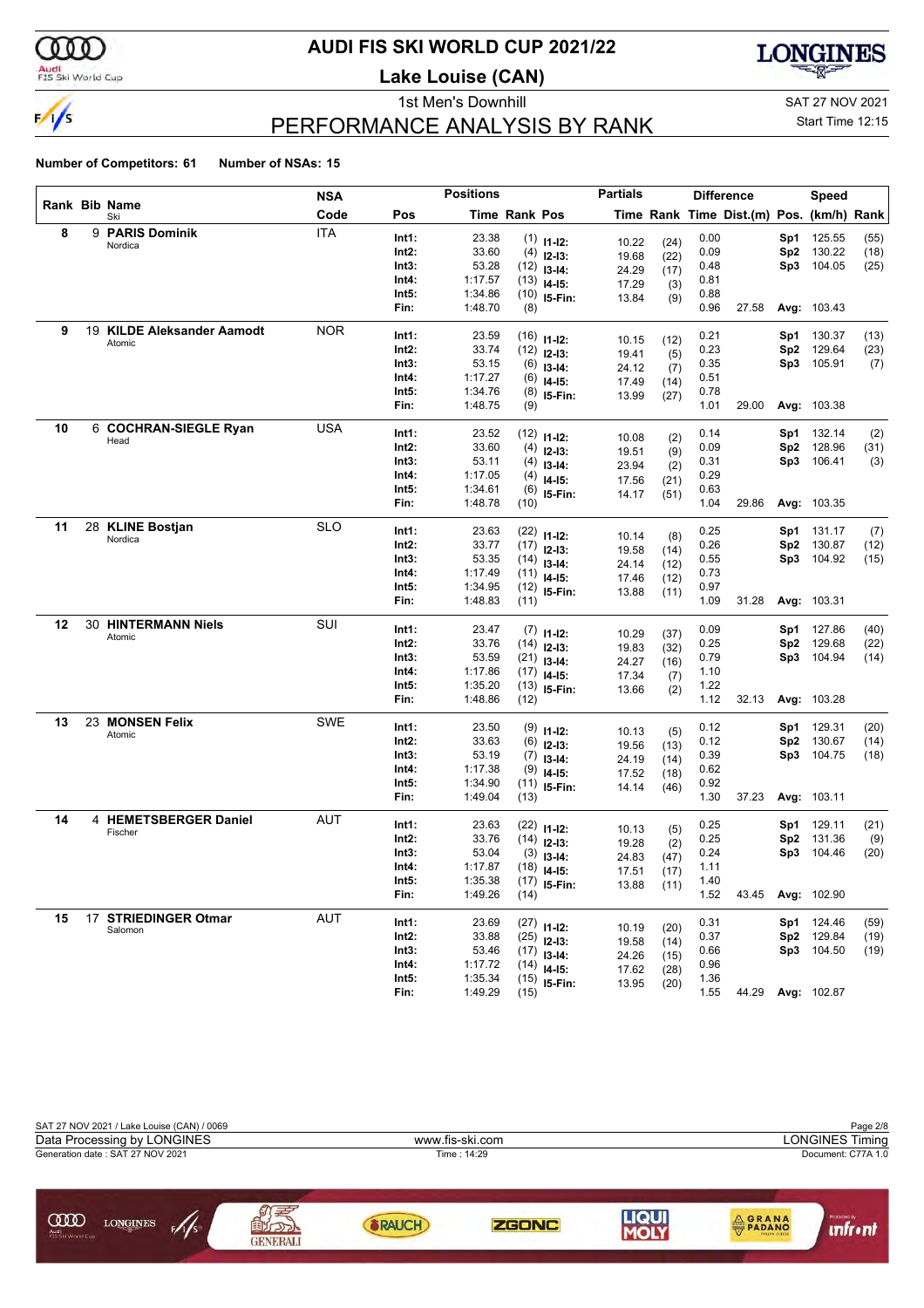

### **AUDI FIS SKI WORLD CUP 2021/22**

**Lake Louise (CAN)**



### PERFORMANCE ANALYSIS BY RANK

1st Men's Downhill and SAT 27 NOV 2021

Start Time 12:15

|    |                      | NSA        |                | <b>Positions</b> |               |                                | <b>Partials</b> |              | <b>Difference</b> |                                          |                 | Speed                |              |
|----|----------------------|------------|----------------|------------------|---------------|--------------------------------|-----------------|--------------|-------------------|------------------------------------------|-----------------|----------------------|--------------|
|    | Rank Bib Name<br>Ski | Code       | Pos            |                  | Time Rank Pos |                                |                 |              |                   | Time Rank Time Dist.(m) Pos. (km/h) Rank |                 |                      |              |
| 16 | 25 DANKLMAIER Daniel | <b>AUT</b> | Int1:          | 23.62            |               | $(21)$ 11-12:                  | 10.34           | (44)         | 0.24              |                                          | Sp1             | 128.93               | (24)         |
|    | Atomic               |            | Int2:          | 33.96            |               | $(31)$ 12-13:                  | 19.66           | (20)         | 0.45              |                                          | Sp <sub>2</sub> | 128.84               | (34)         |
|    |                      |            | Int3:          | 53.62            |               | $(23)$ 13-14:                  | 24.33           | (20)         | 0.82              |                                          | Sp3             | 106.23               | (5)          |
|    |                      |            | Int4:          | 1:17.95          |               | $(19)$ 14-15:                  | 17.44           | (11)         | 1.19              |                                          |                 |                      |              |
|    |                      |            | Int5:          | 1:35.39          |               | $(18)$ 15-Fin:                 | 13.94           | (17)         | 1.41              |                                          |                 |                      |              |
|    |                      |            | Fin:           | 1:49.33          | (16)          |                                |                 |              | 1.59              | 45.42                                    |                 | Avg: 102.83          |              |
| 17 | 22 ROGENTIN Stefan   | SUI        | Int1:          | 23.86            |               | $(48)$ 11-12:                  | 10.26           | (31)         | 0.48              |                                          | Sp1             | 127.81               | (41)         |
|    | Fischer              |            | Int2:          | 34.12            |               | $(44)$ 12-13:                  | 19.50           | (7)          | 0.61              |                                          | Sp2             | 127.39               | (43)         |
|    |                      |            | Int3:          | 53.62            |               | $(23)$ 13-14:                  | 24.13           | (10)         | 0.82              |                                          | Sp3             | 104.29               | (23)         |
|    |                      |            | Int4:          | 1:17.75          |               | $(16)$ 14-15:                  | 17.61           | (26)         | 0.99              |                                          |                 |                      |              |
|    |                      |            | Int5:          | 1:35.36          |               | $(16)$ 15-Fin:                 | 14.04           | (36)         | 1.38              |                                          |                 |                      |              |
|    |                      |            | Fin:           | 1:49.40          | (17)          |                                |                 |              | 1.66              | 47.39                                    |                 | <b>Avg: 102.77</b>   |              |
| 18 | 16 JANSRUD Kjetil    | <b>NOR</b> | Int1:          | 23.72            |               | $(32)$ 11-12:                  | 10.11           |              | 0.34              |                                          | Sp1             | 130.71               | (11)         |
|    | Head                 |            | Int2:          | 33.83            |               | $(20)$ 12-13:                  | 19.58           | (3)<br>(14)  | 0.32              |                                          | Sp <sub>2</sub> | 129.17               | (29)         |
|    |                      |            | Int3:          | 53.41            |               | $(16)$ 13-14:                  | 24.14           | (12)         | 0.61              |                                          | Sp3             | 103.07               | (33)         |
|    |                      |            | Int4:          | 1:17.55          |               | $(12)$ 14-15:                  | 17.75           | (35)         | 0.79              |                                          |                 |                      |              |
|    |                      |            | Int5:          | 1:35.30          |               | $(14)$ 15-Fin:                 | 14.15           | (47)         | 1.32              |                                          |                 |                      |              |
|    |                      |            | Fin:           | 1:49.45          | (18)          |                                |                 |              | 1.71              | 48.79                                    |                 | Avg: 102.72          |              |
| 19 | 35 FERSTL Josef      | GER        | Int1:          | 23.50            |               | $(9)$ 11-12:                   |                 |              | 0.12              |                                          | Sp1             | 128.06               | (35)         |
|    | Head                 |            | Int2:          | 33.67            |               | $(7)$ 12-13:                   | 10.17           | (17)         | 0.16              |                                          | Sp2             | 124.53               | (56)         |
|    |                      |            | Int3:          | 53.30            |               | $(13)$ 13-14:                  | 19.63<br>24.44  | (18)         | 0.50              |                                          | Sp3             | 104.34               | (22)         |
|    |                      |            | Int4:          | 1:17.74          |               | $(15)$ 14-15:                  | 17.78           | (29)<br>(37) | 0.98              |                                          |                 |                      |              |
|    |                      |            | Int5:          | 1:35.52          |               | $(19)$ 15-Fin:                 | 13.96           | (21)         | 1.54              |                                          |                 |                      |              |
|    |                      |            | Fin:           | 1:49.48          | (19)          |                                |                 |              | 1.74              | 49.63                                    |                 | Avg: 102.69          |              |
| 20 | 11 SANDER Andreas    | <b>GER</b> | Int1:          | 23.59            |               | $(16)$ 11-12:                  |                 |              | 0.21              |                                          | Sp1             | 129.86               | (15)         |
|    | Atomic               |            | Int2:          | 33.73            |               | $(11)$ 12-13:                  | 10.14           | (8)          | 0.22              |                                          | Sp <sub>2</sub> | 129.76               | (21)         |
|    |                      |            | Int3:          | 53.63            |               | $(25)$ 13-14:                  | 19.90           | (36)         | 0.83              |                                          | Sp3             | 102.85               | (35)         |
|    |                      |            | Int4:          | 1:18.04          |               | $(22)$ 14-15:                  | 24.41<br>17.65  | (26)         | 1.28              |                                          |                 |                      |              |
|    |                      |            | Int5:          | 1:35.69          |               | $(23)$ 15-Fin:                 | 13.81           | (29)<br>(8)  | 1.71              |                                          |                 |                      |              |
|    |                      |            | Fin:           | 1:49.50          | (20)          |                                |                 |              | 1.76              | 50.20                                    |                 | Avg: 102.67          |              |
| 21 | 3 CLAREY Johan       | <b>FRA</b> | Int1:          | 23.65            |               |                                |                 |              | 0.27              |                                          | Sp1             | 128.18               | (33)         |
|    | Head                 |            | Int2:          | 33.85            |               | $(25)$ 11-12:<br>$(21)$ 12-13: | 10.20           | (21)         | 0.34              |                                          | Sp2             | 128.85               | (33)         |
|    |                      |            | Int3:          | 53.40            |               | $(15)$ 13-14:                  | 19.55           | (11)         | 0.60              |                                          | Sp3             | 106.74               | (1)          |
|    |                      |            | Int4:          | 1:18.17          |               | $(25)$ 14-15:                  | 24.77           | (45)<br>(15) | 1.41              |                                          |                 |                      |              |
|    |                      |            | Int5:          | 1:35.67          |               | $(22)$ 15-Fin:                 | 17.50<br>13.86  | (10)         | 1.69              |                                          |                 |                      |              |
|    |                      |            | Fin:           | 1:49.53          | (21)          |                                |                 |              | 1.79              | 51.04                                    |                 | <b>Avg: 102.65</b>   |              |
| 22 | 44 WALDER Christian  | AUT        | Int1:          | 23.54            |               |                                |                 |              | 0.16              |                                          | Sp1             | 128.44               | (29)         |
|    | Salomon              |            | Int2:          | 33.70            |               | $(14)$ 11-12:                  | 10.16           | (14)         | 0.19              |                                          | Sp <sub>2</sub> | 130.79               | (13)         |
|    |                      |            | Int3:          | 53.65            |               | $(9)$ 12-13:<br>$(26)$ 13-14:  | 19.95           | (39)         | 0.85              |                                          | Sp3             | 103.38               | (29)         |
|    |                      |            | Int4:          | 1:18.08          |               | $(23)$ 14-15:                  | 24.43           | (28)         | 1.32              |                                          |                 |                      |              |
|    |                      |            | Int5:          | 1:35.55          |               | $(20)$ 15-Fin:                 | 17.47           | (13)         | 1.57              |                                          |                 |                      |              |
|    |                      |            | Fin:           | 1:49.62          | (22)          |                                | 14.07           | (41)         | 1.88              | 53.56                                    |                 | Avg: 102.56          |              |
| 23 | 26 SCHWAIGER Dominik | <b>GER</b> |                |                  |               |                                |                 |              |                   |                                          |                 |                      |              |
|    | Head                 |            | Int1:<br>Int2: | 23.67<br>34.11   |               | $(26)$ 11-12:                  | 10.44           | (56)         | 0.29<br>0.60      |                                          | Sp2             | Sp1 127.19<br>128.01 | (48)<br>(42) |
|    |                      |            | Int3:          | 53.61            |               | $(43)$ 12-13:                  | 19.50           | (7)          | 0.81              |                                          |                 | Sp3 106.56           | (2)          |
|    |                      |            | Int4:          | 1:18.02          |               | $(22)$ 13-14:<br>$(20)$ 14-15: | 24.41           | (26)         | 1.26              |                                          |                 |                      |              |
|    |                      |            | Int5:          | 1:35.61          |               | $(21)$ 15-Fin:                 | 17.59           | (22)         | 1.63              |                                          |                 |                      |              |
|    |                      |            | Fin:           | 1:49.65          | (23)          |                                | 14.04           | (36)         | 1.91              |                                          |                 | 54.40 Avg: 102.53    |              |

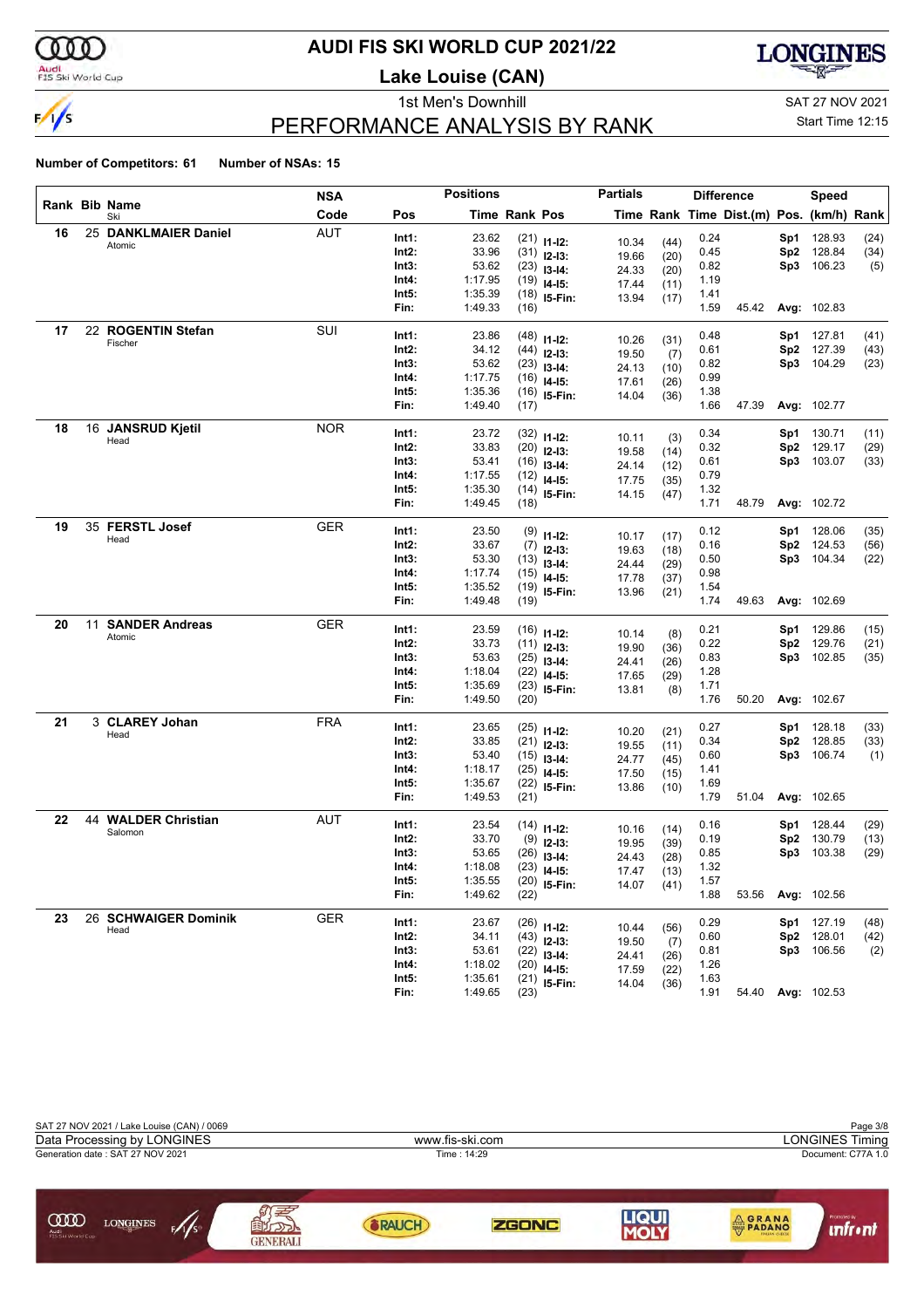

### **AUDI FIS SKI WORLD CUP 2021/22**

**Lake Louise (CAN)**



### PERFORMANCE ANALYSIS BY RANK

1st Men's Downhill and SAT 27 NOV 2021

#### Start Time 12:15

|    |                                       | NSA        |                | <b>Positions</b>   |                      |                                | <b>Partials</b> |      |              | <b>Difference</b>                        |                 | Speed              |      |
|----|---------------------------------------|------------|----------------|--------------------|----------------------|--------------------------------|-----------------|------|--------------|------------------------------------------|-----------------|--------------------|------|
|    | Rank Bib Name<br>Ski                  | Code       | Pos            |                    | <b>Time Rank Pos</b> |                                |                 |      |              | Time Rank Time Dist.(m) Pos. (km/h) Rank |                 |                    |      |
| 24 | 52 CRAWFORD James                     | CAN        | Int1:          | 23.71              |                      | $(31)$ 11-12:                  | 10.21           | (23) | 0.33         |                                          | Sp1             | 127.69             | (42) |
|    | Head                                  |            | Int2:          | 33.92              |                      | $(27)$ 12-13:                  | 19.82           | (30) | 0.41         |                                          | Sp <sub>2</sub> | 129.30             | (27) |
|    |                                       |            | Int3:          | 53.74              | (29)                 | $13 - 14$ :                    | 24.36           | (22) | 0.94         |                                          | Sp3             | 102.48             | (40) |
|    |                                       |            | Int4:          | 1:18.10            | (24)                 | $14 - 15$ :                    | 17.60           | (24) | 1.34         |                                          |                 |                    |      |
|    |                                       |            | Int5:          | 1:35.70            | (24)                 | 15-Fin:                        | 14.02           | (31) | 1.72         |                                          |                 |                    |      |
|    |                                       |            | Fin:           | 1:49.72            | (24)                 |                                |                 |      | 1.98         | 56.36                                    |                 | Avg: 102.47        |      |
| 25 | 12 INNERHOFER Christof                | ITA        | Int1:          | 23.77              | (38)                 |                                |                 |      | 0.39         |                                          | Sp1             | 128.81             | (26) |
|    | Rossignol                             |            | Int2:          | 34.02              | (35)                 | $11 - 12$ :<br>$12 - 13:$      | 10.25           | (30) | 0.51         |                                          | Sp <sub>2</sub> | 131.20             | (11) |
|    |                                       |            | Int3:          | 53.87              |                      | $(37)$ 13-14:                  | 19.85           | (34) | 1.07         |                                          | Sp3             | 106.38             | (4)  |
|    |                                       |            | Int4:          | 1:18.24            | (27)                 | $14 - 15$ :                    | 24.37           | (23) | 1.48         |                                          |                 |                    |      |
|    |                                       |            | Int5:          | 1:35.79            |                      | $(25)$ 15-Fin:                 | 17.55<br>14.03  | (20) | 1.81         |                                          |                 |                    |      |
|    |                                       |            | Fin:           | 1:49.82            | (25)                 |                                |                 | (33) | 2.08         | 59.15                                    |                 | Avg: 102.37        |      |
| 26 | 10 GANONG Travis                      | <b>USA</b> | Int1:          | 23.82              |                      |                                |                 |      | 0.44         |                                          | Sp1             | 127.40             | (44) |
|    | Atomic                                |            | Int2:          | 34.04              |                      | $(45)$ 11-12:                  | 10.22           | (24) | 0.53         |                                          | Sp <sub>2</sub> | 132.12             | (4)  |
|    |                                       |            | Int3:          | 53.76              | (30)                 | $(38)$ 12-13:                  | 19.72           | (25) | 0.96         |                                          | Sp3             | 104.36             | (21) |
|    |                                       |            | Int4:          | 1:18.50            | (38)                 | $13-14:$                       | 24.74           | (44) | 1.74         |                                          |                 |                    |      |
|    |                                       |            | Int5:          | 1:36.00            | (27)                 | $14 - 15$ :                    | 17.50           | (15) | 2.02         |                                          |                 |                    |      |
|    |                                       |            | Fin:           | 1:49.91            | (26)                 | 15-Fin:                        | 13.91           | (14) | 2.17         | 61.66                                    |                 | Avg: 102.29        |      |
| 26 | 8 BENNETT Bryce                       | <b>USA</b> |                |                    |                      |                                |                 |      |              |                                          |                 |                    |      |
|    | Fischer                               |            | Int1:          | 23.77              |                      | $(38)$ 11-12:                  | 10.28           | (36) | 0.39         |                                          | Sp1             | 129.07             | (22) |
|    |                                       |            | Int2:          | 34.05              | (41)                 | $12 - 13:$                     | 19.96           | (40) | 0.54         |                                          | Sp2             | 131.81             | (6)  |
|    |                                       |            | Int3:          | 54.01              |                      | $(41)$ 13-14:                  | 24.46           | (30) | 1.21         |                                          | Sp3             | 101.70             | (45) |
|    |                                       |            | Int4:<br>Int5: | 1:18.47            | (36)                 | $14 - 15$ :                    | 17.53           | (19) | 1.71<br>2.02 |                                          |                 |                    |      |
|    |                                       |            | Fin:           | 1:36.00<br>1:49.91 | (26)                 | $(27)$ 15-Fin:                 | 13.91           | (14) | 2.17         | 61.66                                    |                 | <b>Avg: 102.29</b> |      |
| 28 | 29 MUZATON Maxence                    | FRA        |                |                    |                      |                                |                 |      |              |                                          |                 |                    |      |
|    | Rossignol                             |            | Int1:          | 23.43              |                      | $(3)$ 11-12:                   | 10.29           | (37) | 0.05         |                                          | Sp1             | 127.29             | (46) |
|    |                                       |            | Int2:          | 33.72              |                      | $(10)$ 12-13:                  | 19.96           | (40) | 0.21         |                                          | Sp <sub>2</sub> | 127.26             | (44) |
|    |                                       |            | Int3:          | 53.68              | (27)                 | $13-14:$                       | 24.73           | (43) | 0.88         |                                          | Sp3             | 102.26             | (42) |
|    |                                       |            | Int4:          | 1:18.41            |                      | $(32)$ 14-15:                  | 17.59           | (22) | 1.65         |                                          |                 |                    |      |
|    |                                       |            | Int5:          | 1:36.00            | (27)                 | 15-Fin:                        | 13.97           | (23) | 2.02         |                                          |                 |                    |      |
|    |                                       |            | Fin:           | 1:49.97            | (28)                 |                                |                 |      | 2.23         | 63.33                                    |                 | Avg: 102.24        |      |
| 29 | 32 SEJERSTED Adrian Smiseth<br>Atomic | NOR        | Int1:          | 23.70              | (29)                 | $11 - 12$ :                    | 10.16           | (14) | 0.32         |                                          | Sp1             | 131.43             | (4)  |
|    |                                       |            | Int2:          | 33.86              | (22)                 | $12 - 13:$                     | 19.66           | (20) | 0.35         |                                          | Sp <sub>2</sub> | 130.47             | (16) |
|    |                                       |            | Int3:          | 53.52              |                      | $(19)$ 13-14:                  | 24.92           | (51) | 0.72         |                                          | Sp3             | 103.42             | (28) |
|    |                                       |            | Int4:          | 1:18.44            | (35)                 | $14 - 15$ :                    | 17.61           | (26) | 1.68         |                                          |                 |                    |      |
|    |                                       |            | Int5:          | 1:36.05            | (33)                 | $15-Fin:$                      | 13.94           | (17) | 2.07         |                                          |                 |                    |      |
|    |                                       |            | Fin:           | 1:49.99            | (29)                 |                                |                 |      | 2.25         | 63.89                                    |                 | Avg: 102.22        |      |
| 30 | 55 JOCHER Simon                       | GER        | Int1:          | 23.61              |                      | $(18)$ 11-12:                  | 10.18           | (18) | 0.23         |                                          | Sp1             | 128.22             | (31) |
|    | Head                                  |            | Int2:          | 33.79              |                      | $(19)$ 12-13:                  | 19.71           | (24) | 0.28         |                                          | Sp <sub>2</sub> | 126.81             | (47) |
|    |                                       |            | Int3:          | 53.50              | (18)                 | $13 - 14:$                     | 24.53           | (34) | 0.70         |                                          | Sp3             | 100.97             | (55) |
|    |                                       |            | Int4:          | 1:18.03            | (21)                 | $14 - 15:$                     | 18.01           | (52) | 1.27         |                                          |                 |                    |      |
|    |                                       |            | Int5:          | 1:36.04            |                      | $(31)$ 15-Fin:                 | 14.03           | (33) | 2.06         |                                          |                 |                    |      |
|    |                                       |            | Fin:           | 1:50.07            | (30)                 |                                |                 |      | 2.33         | 66.11                                    |                 | Avg: 102.14        |      |
| 31 | 45 SEGER Brodie                       | CAN        | Int1:          | 23.61              |                      |                                |                 |      | 0.23         |                                          |                 | Sp1 127.99         | (36) |
|    | Atomic                                |            | Int2:          | 33.75              |                      | $(18)$ 11-12:<br>$(13)$ 12-13: | 10.14           | (8)  | 0.24         |                                          |                 | Sp2 128.92         | (32) |
|    |                                       |            | Int3:          | 53.92              |                      |                                | 20.17           | (49) | 1.12         |                                          |                 | Sp3 102.93         | (34) |
|    |                                       |            | Int4:          | 1:18.39            |                      | $(38)$ 13-14:<br>$(29)$ 14-15: | 24.47           | (31) | 1.63         |                                          |                 |                    |      |
|    |                                       |            | Int5:          | 1:36.10            |                      | $(34)$ 15-Fin:                 | 17.71           | (30) | 2.12         |                                          |                 |                    |      |
|    |                                       |            | Fin:           | 1:50.08            | (31)                 |                                | 13.98           | (25) | 2.34         | 66.39                                    |                 | <b>Avg: 102.13</b> |      |

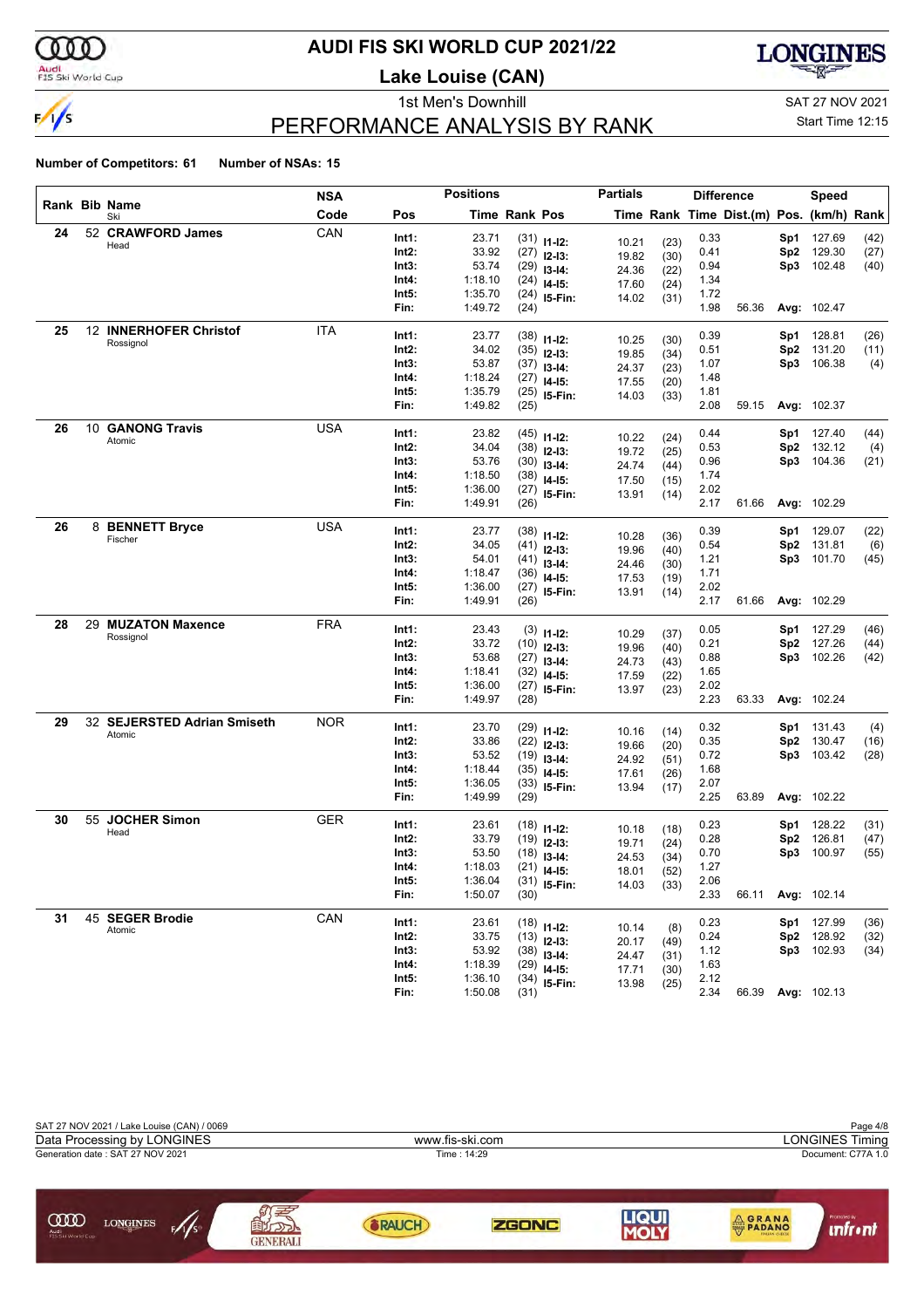

### **AUDI FIS SKI WORLD CUP 2021/22**

**Lake Louise (CAN)**



### PERFORMANCE ANALYSIS BY RANK

1st Men's Downhill and SAT 27 NOV 2021

#### Start Time 12:15

|    |    |                         | <b>NSA</b> |       | <b>Positions</b> |               |                | <b>Partials</b> |              |      | <b>Difference</b>                        |                 | Speed              |      |
|----|----|-------------------------|------------|-------|------------------|---------------|----------------|-----------------|--------------|------|------------------------------------------|-----------------|--------------------|------|
|    |    | Rank Bib Name<br>Ski    | Code       | Pos   |                  | Time Rank Pos |                |                 |              |      | Time Rank Time Dist.(m) Pos. (km/h) Rank |                 |                    |      |
| 32 |    | 31 PINTURAULT Alexis    | <b>FRA</b> | Int1: | 23.61            |               | $(18)$ 11-12:  | 10.37           |              | 0.23 |                                          | Sp1             | 130.56             | (12) |
|    |    | Head                    |            | Int2: | 33.98            |               | $(33)$ 12-13:  | 19.86           | (46)<br>(35) | 0.47 |                                          | Sp <sub>2</sub> | 128.80             | (35) |
|    |    |                         |            | Int3: | 53.84            |               | $(34)$ 13-14:  | 24.37           | (23)         | 1.04 |                                          | Sp3             | 101.47             | (49) |
|    |    |                         |            | Int4: | 1:18.21          |               | $(26)$ 14-15:  | 17.71           | (30)         | 1.45 |                                          |                 |                    |      |
|    |    |                         |            | Int5: | 1:35.92          |               | $(26)$ 15-Fin: | 14.17           | (51)         | 1.94 |                                          |                 |                    |      |
|    |    |                         |            | Fin:  | 1:50.09          | (32)          |                |                 |              | 2.35 | 66.66                                    |                 | Avg: 102.12        |      |
| 33 |    | 18 CATER Martin         | <b>SLO</b> | Int1: | 23.83            |               | $(47)$ 11-12:  |                 |              | 0.45 |                                          | Sp1             | 126.73             | (50) |
|    |    | Stoeckli                |            | Int2: | 34.09            |               | $(42)$ 12-13:  | 10.26<br>19.74  | (31)         | 0.58 |                                          | Sp2             | 129.22             | (28) |
|    |    |                         |            | Int3: | 53.83            |               | $(33)$ 13-14:  | 24.59           | (26)<br>(39) | 1.03 |                                          | Sp3             | 103.87             | (26) |
|    |    |                         |            | Int4: | 1:18.42          |               | $(33)$ 14-15:  | 17.60           | (24)         | 1.66 |                                          |                 |                    |      |
|    |    |                         |            | Int5: | 1:36.02          |               | $(30)$ 15-Fin: | 14.10           | (43)         | 2.04 |                                          |                 |                    |      |
|    |    |                         |            | Fin:  | 1:50.12          | (33)          |                |                 |              | 2.38 | 67.50                                    |                 | <b>Avg: 102.10</b> |      |
| 34 | 21 | <b>MARSAGLIA Matteo</b> | ITA        | Int1: | 23.92            |               | $(55)$ 11-12:  |                 |              | 0.54 |                                          | Sp1             | 125.11             | (57) |
|    |    | Fischer                 |            | Int2: | 34.28            |               | $(52)$ 12-13:  | 10.36           | (45)         | 0.77 |                                          | Sp <sub>2</sub> | 128.72             | (36) |
|    |    |                         |            | Int3: | 54.27            |               | $(47)$ 13-14:  | 19.99<br>24.06  | (42)         | 1.47 |                                          | Sp3             | 102.55             | (39) |
|    |    |                         |            | Int4: | 1:18.33          |               | $(28)$ 14-15:  | 17.71           | (6)<br>(30)  | 1.57 |                                          |                 |                    |      |
|    |    |                         |            | Int5: | 1:36.04          |               | $(31)$ 15-Fin: | 14.10           | (43)         | 2.06 |                                          |                 |                    |      |
|    |    |                         |            | Fin:  | 1:50.14          | (34)          |                |                 |              | 2.40 | 68.05                                    |                 | Avg: 102.08        |      |
| 35 |    | 33 ROULIN Gilles        | SUI        | Int1: | 23.72            |               | $(32)$ 11-12:  |                 |              | 0.34 |                                          | Sp1             | 127.94             | (37) |
|    |    | Head                    |            | Int2: | 34.02            |               | $(35)$ 12-13:  | 10.30           | (39)         | 0.51 |                                          | Sp2             | 129.34             | (25) |
|    |    |                         |            | Int3: | 53.96            |               | $(40)$ 13-14:  | 19.94           | (38)         | 1.16 |                                          |                 | Sp3 101.09         | (54) |
|    |    |                         |            | Int4: | 1:18.49          |               | $(37)$ 14-15:  | 24.53<br>17.80  | (34)         | 1.73 |                                          |                 |                    |      |
|    |    |                         |            | Int5: | 1:36.29          |               | $(38)$ 15-Fin: | 13.98           | (38)<br>(25) | 2.31 |                                          |                 |                    |      |
|    |    |                         |            | Fin:  | 1:50.27          | (35)          |                |                 |              | 2.53 | 71.65                                    |                 | Avg: 101.96        |      |
| 35 |    | 27 NYMAN Steven         | <b>USA</b> | Int1: | 23.78            |               | $(40)$ 11-12:  |                 |              | 0.40 |                                          | Sp1             | 130.80             | (10) |
|    |    | Fischer                 |            | Int2: | 34.04            |               | $(38)$ 12-13:  | 10.26           | (31)         | 0.53 |                                          | Sp <sub>2</sub> | 130.56             | (15) |
|    |    |                         |            | Int3: | 53.84            |               | $(34)$ 13-14:  | 19.80<br>24.58  | (28)         | 1.04 |                                          | Sp3             | 102.57             | (38) |
|    |    |                         |            | Int4: | 1:18.42          |               | $(33)$ 14-15:  | 17.83           | (38)<br>(42) | 1.66 |                                          |                 |                    |      |
|    |    |                         |            | Int5: | 1:36.25          |               | $(37)$ 15-Fin: | 14.02           | (31)         | 2.27 |                                          |                 |                    |      |
|    |    |                         |            | Fin:  | 1:50.27          | (35)          |                |                 |              | 2.53 | 71.65                                    |                 | Avg: 101.96        |      |
| 37 | 61 | <b>MURISIER Justin</b>  | SUI        | Int1: | 23.87            |               | $(51)$ 11-12:  |                 |              | 0.49 |                                          | Sp1             | 125.45             | (56) |
|    |    | Head                    |            | Int2: | 34.30            |               | $(55)$ 12-13:  | 10.43           | (54)         | 0.79 |                                          | Sp <sub>2</sub> | 131.28             | (10) |
|    |    |                         |            | Int3: | 54.49            |               | $(54)$ 13-14:  | 20.19<br>24.32  | (51)         | 1.69 |                                          |                 | Sp3 105.65         | (10) |
|    |    |                         |            | Int4: | 1:18.81          |               | $(46)$ 14-15:  | 17.32           | (19)         | 2.05 |                                          |                 |                    |      |
|    |    |                         |            | Int5: | 1:36.13          |               | $(35)$ 15-Fin: | 14.17           | (6)<br>(51)  | 2.15 |                                          |                 |                    |      |
|    |    |                         |            | Fin:  | 1:50.30          | (37)          |                |                 |              | 2.56 | 72.48                                    |                 | <b>Avg: 101.93</b> |      |
| 37 |    | 39 ARVIDSSON Erik       | <b>USA</b> | Int1: | 23.72            |               | $(32)$ 11-12:  |                 |              | 0.34 |                                          | Sp1             | 127.90             | (38) |
|    |    | Head                    |            | Int2: | 34.04            |               | $(38)$ 12-13:  | 10.32<br>19.82  | (41)         | 0.53 |                                          | Sp <sub>2</sub> | 125.41             | (53) |
|    |    |                         |            | Int3: | 53.86            |               | $(36)$ 13-14:  | 24.53           | (30)         | 1.06 |                                          | Sp3             | 103.21             | (32) |
|    |    |                         |            | Int4: | 1:18.39          |               | $(29)$ 14-15:  | 17.90           | (34)<br>(46) | 1.63 |                                          |                 |                    |      |
|    |    |                         |            | Int5: | 1:36.29          |               | $(38)$ 15-Fin: | 14.01           | (30)         | 2.31 |                                          |                 |                    |      |
|    |    |                         |            | Fin:  | 1:50.30          | (37)          |                |                 |              | 2.56 | 72.48                                    |                 | Avg: 101.93        |      |
| 39 |    | 40 READ Jeffrey         | CAN        | Int1: | 23.63            |               | $(22)$ 11-12:  |                 |              | 0.25 |                                          | Sp1             | 125.87             | (53) |
|    |    | Atomic                  |            | Int2: | 33.89            |               | $(26)$ 12-13:  | 10.26           | (31)         | 0.38 |                                          | Sp2             | 129.32             | (26) |
|    |    |                         |            | Int3: | 54.06            |               | $(43)$ 13-14:  | 20.17<br>24.33  | (49)         | 1.26 |                                          |                 | Sp3 100.23         | (57) |
|    |    |                         |            | Int4: | 1:18.39          |               | $(29)$ 14-15:  | 17.82           | (20)<br>(41) | 1.63 |                                          |                 |                    |      |
|    |    |                         |            | Int5: | 1:36.21          |               | $(36)$ 15-Fin: | 14.15           | (47)         | 2.23 |                                          |                 |                    |      |
|    |    |                         |            | Fin:  | 1:50.36          | (39)          |                |                 |              | 2.62 |                                          |                 | 74.14 Avg: 101.87  |      |

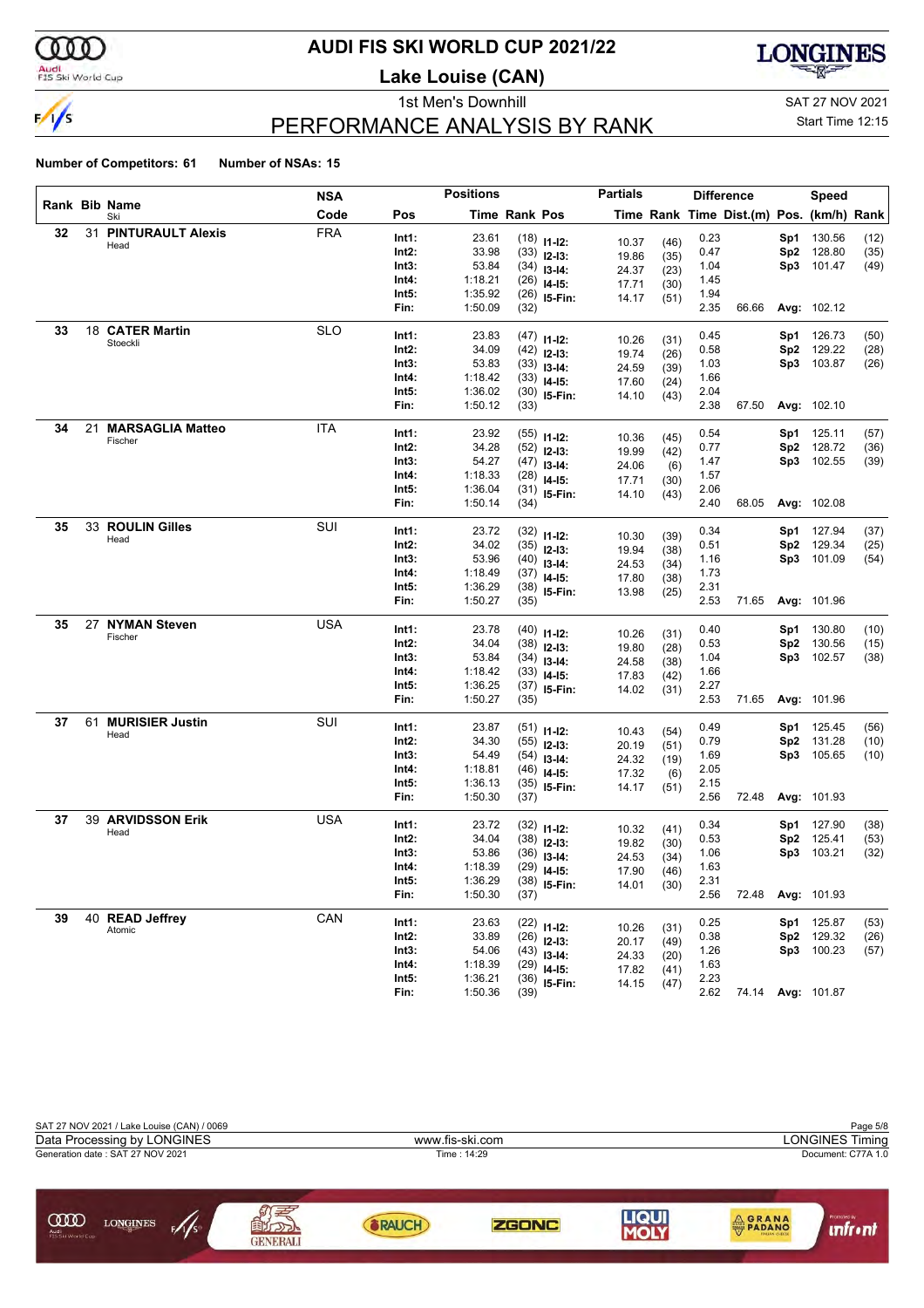

### **AUDI FIS SKI WORLD CUP 2021/22**

**Lake Louise (CAN)**



### PERFORMANCE ANALYSIS BY RANK

1st Men's Downhill and SAT 27 NOV 2021

#### Start Time 12:15

|    |    |                                | <b>NSA</b> |                | <b>Positions</b>   |               |                                | <b>Partials</b> |              |              | <b>Difference</b>                        |                 | Speed              |              |
|----|----|--------------------------------|------------|----------------|--------------------|---------------|--------------------------------|-----------------|--------------|--------------|------------------------------------------|-----------------|--------------------|--------------|
|    |    | Rank Bib Name<br>Ski           | Code       | Pos            |                    | Time Rank Pos |                                |                 |              |              | Time Rank Time Dist.(m) Pos. (km/h) Rank |                 |                    |              |
| 40 |    | 47 CHABLOZ Yannick             | SUI        | Int1:          | 23.78              |               | $(40)$ 11-12:                  | 10.20           |              | 0.40         |                                          | Sp1             | 132.09             | (3)          |
|    |    | Nordica                        |            | Int2:          | 33.98              |               | $(33)$ 12-13:                  | 19.55           | (21)         | 0.47         |                                          | Sp <sub>2</sub> | 125.67             | (51)         |
|    |    |                                |            | Int3:          | 53.53              |               | $(20)$ 13-14:                  | 25.02           | (11)<br>(54) | 0.73         |                                          | Sp3             | 105.32             | (13)         |
|    |    |                                |            | Int4:          | 1:18.55            |               | $(40)$ 14-15:                  | 17.95           | (50)         | 1.79         |                                          |                 |                    |              |
|    |    |                                |            | Int5:          | 1:36.50            |               | $(43)$ 15-Fin:                 | 13.92           | (16)         | 2.52         |                                          |                 |                    |              |
|    |    |                                |            | Fin:           | 1:50.42            | (40)          |                                |                 |              | 2.68         | 75.80                                    |                 | Avg: 101.82        |              |
| 41 | 50 | <b>MORSE Sam</b>               | <b>USA</b> | Int1:          | 23.79              |               |                                |                 |              | 0.41         |                                          | Sp1             | 128.48             |              |
|    |    | Fischer                        |            | Int2:          | 34.16              |               | $(42)$ 11-12:                  | 10.37           | (46)         | 0.65         |                                          | Sp2             | 126.10             | (27)<br>(50) |
|    |    |                                |            | Int3:          | 54.19              |               | $(46)$ 12-13:                  | 20.03           | (43)         | 1.39         |                                          | Sp3             | 102.78             | (36)         |
|    |    |                                |            | Int4:          | 1:18.72            |               | $(46)$ 13-14:<br>$(43)$ 14-15: | 24.53           | (34)         | 1.96         |                                          |                 |                    |              |
|    |    |                                |            | Int5:          | 1:36.55            |               | $(46)$ 15-Fin:                 | 17.83           | (42)         | 2.57         |                                          |                 |                    |              |
|    |    |                                |            | Fin:           | 1:50.44            | (41)          |                                | 13.89           | (13)         | 2.70         | 76.35                                    |                 | Avg: 101.80        |              |
| 42 | 41 | <b>SCHULLER Victor</b>         | <b>FRA</b> |                |                    |               |                                |                 |              |              |                                          |                 |                    |              |
|    |    | Head                           |            | Int1:          | 23.82              |               | $(45)$ 11-12:                  | 10.13           | (5)          | 0.44         |                                          | Sp1             | 129.49             | (17)         |
|    |    |                                |            | Int2:          | 33.95              |               | $(29)$ 12-13:                  | 20.09           | (46)         | 0.44         |                                          |                 |                    |              |
|    |    |                                |            | Int3:          | 54.04              |               | $(42)$ 13-14:                  |                 |              | 1.24         |                                          | Sp3             | 99.51              | (58)         |
|    |    |                                |            | Int4:          |                    |               | I4-I5:                         |                 |              |              |                                          |                 |                    |              |
|    |    |                                |            | Int5:<br>Fin:  | 1:36.32<br>1:50.52 |               | $(40)$ 15-Fin:                 | 14.20           | (54)         | 2.34<br>2.78 |                                          |                 |                    |              |
|    |    |                                |            |                |                    | (42)          |                                |                 |              |              | 78.56                                    |                 | Avg: 101.73        |              |
| 43 |    | 36 CASSE Mattia                | ITA        | Int1:          | 23.50              |               | $(9)$ 11-12:                   | 10.52           | (59)         | 0.12         |                                          | Sp1             | 131.15             | (9)          |
|    |    | Head                           |            | Int2:          | 34.02              |               | $(35)$ 12-13:                  | 19.69           | (23)         | 0.51         |                                          | Sp <sub>2</sub> | 126.73             | (48)         |
|    |    |                                |            | Int3:          | 53.71              |               | $(28)$ 13-14:                  | 24.83           | (47)         | 0.91         |                                          |                 | Sp3 101.59         | (47)         |
|    |    |                                |            | Int4:          | 1:18.54            |               | $(39)$ 14-15:                  | 17.91           | (49)         | 1.78         |                                          |                 |                    |              |
|    |    |                                |            | Int5:          | 1:36.45            |               | $(42)$ 15-Fin:                 | 14.13           | (45)         | 2.47         |                                          |                 |                    |              |
|    |    |                                |            | Fin:           | 1:50.58            | (43)          |                                |                 |              | 2.84         | 80.21                                    |                 | Avg: 101.67        |              |
| 44 | 51 | <b>SUNDIN Olle</b>             | <b>SWE</b> | Int1:          | 23.87              |               |                                |                 |              | 0.49         |                                          | Sp1             | 126.02             | (52)         |
|    |    | Head                           |            | Int2:          | 34.28              |               | $(51)$ 11-12:<br>$(52)$ 12-13: | 10.41           | (51)         | 0.77         |                                          | Sp2             | 131.66             | (8)          |
|    |    |                                |            | Int3:          | 54.35              |               | $(49)$ 13-14:                  | 20.07           | (44)         | 1.55         |                                          | Sp3             | 101.58             | (48)         |
|    |    |                                |            | Int4:          | 1:18.64            |               | $(41)$ 14-15:                  | 24.29           | (17)         | 1.88         |                                          |                 |                    |              |
|    |    |                                |            | Int5:          | 1:36.36            |               | $(41)$ 15-Fin:                 | 17.72           | (33)         | 2.38         |                                          |                 |                    |              |
|    |    |                                |            | Fin:           | 1:50.64            | (44)          |                                | 14.28           | (57)         | 2.90         | 81.86                                    |                 | Avg: 101.62        |              |
| 45 |    | <b>42 TONETTI Riccardo</b>     | <b>ITA</b> |                |                    |               |                                |                 |              |              |                                          |                 |                    |              |
|    |    | Blizzard                       |            | Int1:          | 23.86              |               | $(48)$ 11-12:                  | 10.33           | (42)         | 0.48         |                                          | Sp1             | 129.02             | (23)         |
|    |    |                                |            | Int2:          | 34.19              |               | $(50)$ 12-13:                  | 19.75           | (27)         | 0.68         |                                          | Sp2             | 129.83             | (20)         |
|    |    |                                |            | Int3:<br>Int4: | 53.94<br>1:18.78   |               | $(39)$ 13-14:                  | 24.84           | (49)         | 1.14<br>2.02 |                                          |                 | Sp3 102.40         | (41)         |
|    |    |                                |            | Int5:          | 1:36.53            |               | $(44)$ 14-15:                  | 17.75           | (35)         | 2.55         |                                          |                 |                    |              |
|    |    |                                |            | Fin:           | 1:50.76            | (45)          | $(45)$ 15-Fin:                 | 14.23           | (55)         | 3.02         | 85.15                                    |                 | <b>Avg: 101.51</b> |              |
| 46 |    | 60 GAUER Nico                  | LIE        |                |                    |               |                                |                 |              |              |                                          |                 |                    |              |
|    |    | Salomon                        |            | Int1:          | 23.45              |               | $(5)$ 11-12:                   | 10.41           | (51)         | 0.07         |                                          | Sp1             | 127.90             | (38)         |
|    |    |                                |            | Int2:          | 33.86              |               | $(22)$ 12-13:                  | 20.21           | (53)         | 0.35         |                                          | Sp <sub>2</sub> | 128.53             | (37)         |
|    |    |                                |            | Int3:          | 54.07              |               | $(44)$ 13-14:                  | 24.72           | (42)         | 1.27         |                                          | Sp3             | 101.62             | (46)         |
|    |    |                                |            | Int4:          | 1:18.79            |               | $(45)$ 14-15:                  | 17.73           | (34)         | 2.03         |                                          |                 |                    |              |
|    |    |                                |            | Int5:<br>Fin:  | 1:36.52<br>1:50.83 | (46)          | $(44)$ 15-Fin:                 | 14.31           | (58)         | 2.54<br>3.09 | 87.07                                    |                 | Avg: 101.44        |              |
|    |    |                                |            |                |                    |               |                                |                 |              |              |                                          |                 |                    |              |
| 47 |    | <b>43 ALPHAND Nils</b><br>Head | <b>FRA</b> | Int1:          | 23.73              |               | $(35)$ 11-12:                  | 10.43           | (54)         | 0.35         |                                          |                 | Sp1 127.31         | (45)         |
|    |    |                                |            | Int2:          | 34.16              |               | $(46)$ 12-13:                  | 20.15           | (48)         | 0.65         |                                          | Sp2             | 122.90             | (58)         |
|    |    |                                |            | Int3:          | 54.31              |               | $(48)$ 13-14:                  | 24.52           | (33)         | 1.51         |                                          |                 | Sp3 103.26         | (31)         |
|    |    |                                |            | Int4:          | 1:18.83            |               | $(47)$ 14-15:                  | 18.00           | (51)         | 2.07         |                                          |                 |                    |              |
|    |    |                                |            | Int5:          | 1:36.83            |               | $(48)$ 15-Fin:                 | 14.04           | (36)         | 2.85         |                                          |                 |                    |              |
|    |    |                                |            | Fin:           | 1:50.87            | (47)          |                                |                 |              | 3.13         |                                          |                 | 88.17 Avg: 101.41  |              |

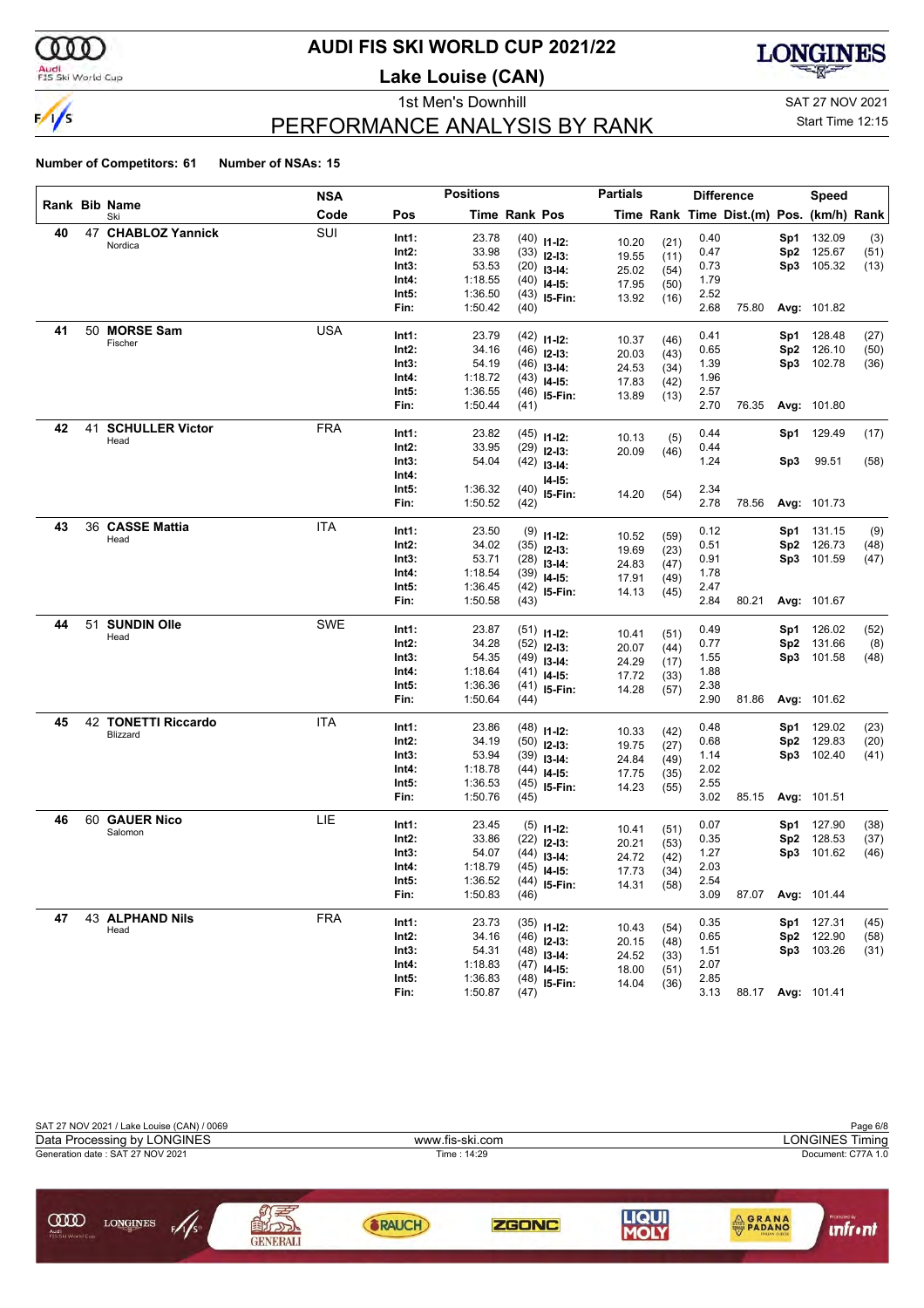

### **AUDI FIS SKI WORLD CUP 2021/22**

**Lake Louise (CAN)**



### PERFORMANCE ANALYSIS BY RANK

1st Men's Downhill and SAT 27 NOV 2021

Start Time 12:15

|    |    |                               | <b>NSA</b> |       | <b>Positions</b> |                      |                                | <b>Partials</b> |              |      | <b>Difference</b>                        |                 | Speed       |      |
|----|----|-------------------------------|------------|-------|------------------|----------------------|--------------------------------|-----------------|--------------|------|------------------------------------------|-----------------|-------------|------|
|    |    | Rank Bib Name<br>Ski          | Code       | Pos   |                  | <b>Time Rank Pos</b> |                                |                 |              |      | Time Rank Time Dist.(m) Pos. (km/h) Rank |                 |             |      |
| 48 |    | 65 TRIKHICHEV Pavel           | <b>RUS</b> | Int1: | 23.80            |                      | $(43)$ 11-12:                  | 10.33           | (42)         | 0.42 |                                          | Sp1             | 125.68      | (54) |
|    |    | Head                          |            | Int2: | 34.13            |                      | $(45)$ 12-13:                  | 20.23           | (55)         | 0.62 |                                          | Sp <sub>2</sub> | 122.43      | (59) |
|    |    |                               |            | Int3: | 54.36            |                      | $(50)$ 13-14:                  | 24.51           | (32)         | 1.56 |                                          | Sp3             | 104.07      | (24) |
|    |    |                               |            | Int4: | 1:18.87          |                      | $(49)$ 14-15:                  | 18.04           | (53)         | 2.11 |                                          |                 |             |      |
|    |    |                               |            | Int5: | 1:36.91          |                      | $(49)$ 15-Fin:                 | 13.99           | (27)         | 2.93 |                                          |                 |             |      |
|    |    |                               |            | Fin:  | 1:50.90          | (48)                 |                                |                 |              | 3.16 | 88.99                                    |                 | Avg: 101.38 |      |
| 49 | 57 | <b>THOMPSON Broderick</b>     | CAN        | Int1: | 23.48            |                      | $(8)$ 11-12:                   |                 |              | 0.10 |                                          | Sp1             | 125.05      | (58) |
|    |    | Head                          |            | Int2: | 33.78            |                      | $(18)$ 12-13:                  | 10.30           | (39)         | 0.27 |                                          | Sp <sub>2</sub> | 129.00      | (30) |
|    |    |                               |            | Int3: | 54.38            |                      | $(51)$ 13-14:                  | 20.60<br>24.85  | (58)<br>(50) | 1.58 |                                          | Sp3             | 103.45      | (27) |
|    |    |                               |            | Int4: | 1:19.23          |                      | $(51)$ 14-15:                  | 17.90           | (46)         | 2.47 |                                          |                 |             |      |
|    |    |                               |            | Int5: | 1:37.13          |                      | $(52)$ 15-Fin:                 | 13.99           | (27)         | 3.15 |                                          |                 |             |      |
|    |    |                               |            | Fin:  | 1:51.12          | (49)                 |                                |                 |              | 3.38 | 94.99                                    |                 | Avg: 101.18 |      |
| 50 |    | 56 HROBAT Miha                | <b>SLO</b> | Int1: | 23.93            |                      | $(56)$ 11-12:                  |                 |              | 0.55 |                                          | Sp1             | 128.11      | (34) |
|    |    | Atomic                        |            | Int2: | 34.17            |                      | $(49)$ 12-13:                  | 10.24           | (28)         | 0.66 |                                          | Sp <sub>2</sub> | 124.68      | (55) |
|    |    |                               |            | Int3: | 54.07            |                      | $(44)$ 13-14:                  | 19.90           | (36)         | 1.27 |                                          | Sp3             | 98.43       | (61) |
|    |    |                               |            | Int4: | 1:18.69          |                      | $(42)$ 14-15:                  | 24.62<br>18.12  | (40)         | 1.93 |                                          |                 |             |      |
|    |    |                               |            | Int5: | 1:36.81          |                      | $(47)$ 15-Fin:                 | 14.36           | (55)<br>(59) | 2.83 |                                          |                 |             |      |
|    |    |                               |            | Fin:  | 1:51.17          | (50)                 |                                |                 |              | 3.43 | 96.36                                    |                 | Avg: 101.13 |      |
| 51 |    | 53 PICCARD Roy                | <b>FRA</b> | Int1: | 23.91            |                      | $(54)$ 11-12:                  |                 |              | 0.53 |                                          | Sp1             | 128.41      | (30) |
|    |    | Rossignol                     |            | Int2: | 34.32            |                      | $(56)$ 12-13:                  | 10.41           | (51)         | 0.81 |                                          | Sp <sub>2</sub> | 128.21      | (39) |
|    |    |                               |            | Int3: | 54.51            |                      | $(55)$ 13-14:                  | 20.19           | (51)         | 1.71 |                                          | Sp3             | 98.95       | (59) |
|    |    |                               |            | Int4: | 1:19.21          |                      | $(50)$ 14-15:                  | 24.70           | (41)         | 2.45 |                                          |                 |             |      |
|    |    |                               |            | Int5: | 1:37.07          |                      | $(50)$ 15-Fin:                 | 17.86           | (45)         | 3.09 |                                          |                 |             |      |
|    |    |                               |            | Fin:  | 1:51.22          | (51)                 |                                | 14.15           | (47)         | 3.48 | 97.72                                    |                 | Avg: 101.09 |      |
| 52 |    | <b>46 GIEZENDANNER Blaise</b> | <b>FRA</b> | Int1: | 23.90            |                      | $(53)$ 11-12:                  |                 |              | 0.52 |                                          | Sp1             | 128.93      | (24) |
|    |    | Atomic                        |            | Int2: | 34.37            |                      | $(58)$ 12-13:                  | 10.47           | (57)         | 0.86 |                                          | Sp <sub>2</sub> | 126.96      | (46) |
|    |    |                               |            | Int3: | 54.44            |                      | $(53)$ 13-14:                  | 20.07           | (44)         | 1.64 |                                          | Sp3             | 100.47      | (56) |
|    |    |                               |            | Int4: | 1:18.84          |                      | $(48)$ 14-15:                  | 24.40           | (25)         | 2.08 |                                          |                 |             |      |
|    |    |                               |            | Int5: | 1:37.08          |                      | $(51)$ 15-Fin:                 | 18.24           | (59)         | 3.10 |                                          |                 |             |      |
|    |    |                               |            | Fin:  | 1:51.32          | (52)                 |                                | 14.24           | (56)         |      | 3.58 100.43                              |                 | Avg: 101.00 |      |
| 53 |    | 24 ROEA Henrik                | <b>NOR</b> | Int1: | 23.80            |                      | $(43)$ 11-12:                  |                 |              | 0.42 |                                          | Sp1             | 129.91      | (14) |
|    |    | Nordica                       |            | Int2: | 34.28            |                      | $(52)$ 12-13:                  | 10.48           | (58)         | 0.77 |                                          | Sp <sub>2</sub> | 126.31      | (49) |
|    |    |                               |            | Int3: | 54.41            |                      | $(52)$ 13-14:                  | 20.13           | (47)         | 1.61 |                                          | Sp3             | 101.46      | (50) |
|    |    |                               |            | Int4: | 1:19.42          |                      | $(52)$ 14-15:                  | 25.01           | (52)         | 2.66 |                                          |                 |             |      |
|    |    |                               |            | Int5: | 1:37.26          |                      | $(53)$ 15-Fin:                 | 17.84<br>14.09  | (44)         | 3.28 |                                          |                 |             |      |
|    |    |                               |            | Fin:  | 1:51.35          | (53)                 |                                |                 | (42)         |      | 3.61 101.25                              |                 | Avg: 100.97 |      |
| 54 |    | 48 THOMSEN Benjamin           | CAN        | Int1: | 23.86            |                      | $(48)$ 11-12:                  |                 |              | 0.48 |                                          | Sp1             | 128.45      | (28) |
|    |    | Head                          |            | Int2: | 34.25            |                      | $(51)$ 12-13:                  | 10.39           | (49)         | 0.74 |                                          | Sp <sub>2</sub> | 128.03      | (41) |
|    |    |                               |            | Int3: | 54.81            |                      | $(58)$ 13-14:                  | 20.56           | (57)         | 2.01 |                                          | Sp3             | 102.19      | (43) |
|    |    |                               |            | Int4: | 1:19.60          |                      | $(54)$ 14-15:                  | 24.79           | (46)         | 2.84 |                                          |                 |             |      |
|    |    |                               |            | Int5: | 1:37.50          |                      | $(54)$ 15-Fin:                 | 17.90           | (46)         | 3.52 |                                          |                 |             |      |
|    |    |                               |            | Fin:  | 1:51.53          | (54)                 |                                | 14.03           | (33)         |      | 3.79 106.13                              |                 | Avg: 100.81 |      |
| 55 |    | 58 BABINSKY Stefan            | <b>AUT</b> | Int1: | 23.95            |                      |                                |                 |              | 0.57 |                                          | Sp1             | 121.90      | (61) |
|    |    | Head                          |            | Int2: | 34.34            |                      | $(58)$ 11-12:<br>$(57)$ 12-13: | 10.39           | (49)         | 0.83 |                                          | Sp2             | 125.15      | (54) |
|    |    |                               |            | Int3: | 54.55            |                      | $(56)$ 13-14:                  | 20.21           | (53)         | 1.75 |                                          | Sp3             | 98.90       | (60) |
|    |    |                               |            | Int4: | 1:19.56          |                      | $(53)$ 14-15:                  | 25.01           | (52)         | 2.80 |                                          |                 |             |      |
|    |    |                               |            | Int5: | 1:37.71          |                      | $(56)$ 15-Fin:                 | 18.15<br>13.94  | (56)<br>(17) | 3.73 |                                          |                 |             |      |
|    |    |                               |            | Fin:  | 1:51.65          | (55)                 |                                |                 |              |      | 3.91 109.37 Avg: 100.70                  |                 |             |      |

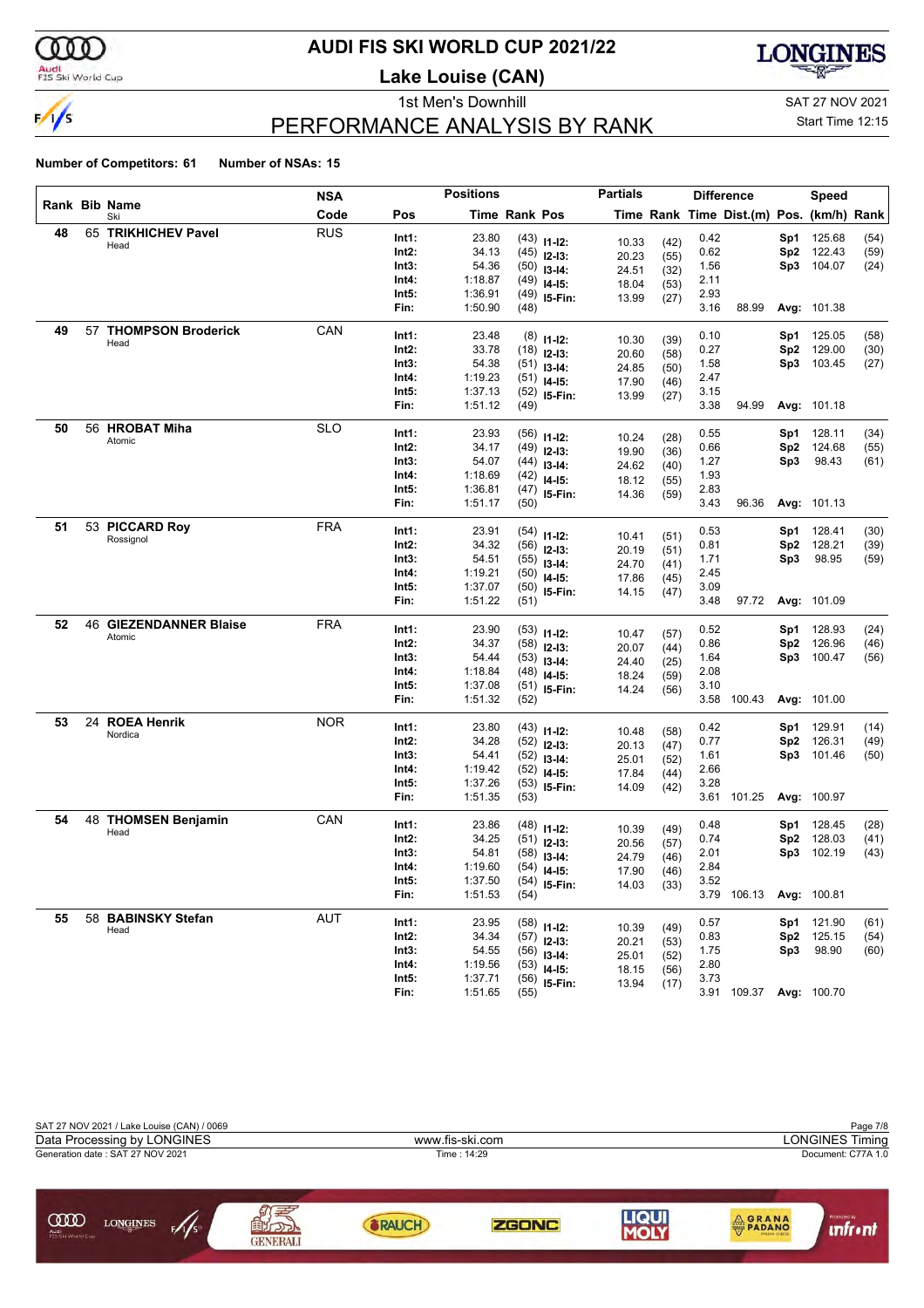

### **AUDI FIS SKI WORLD CUP 2021/22**

**Lake Louise (CAN)**



### PERFORMANCE ANALYSIS BY RANK

1st Men's Downhill and SAT 27 NOV 2021

#### Start Time 12:15

|    |    | Rank Bib Name            | <b>NSA</b> |       | <b>Positions</b> |               |                                | <b>Partials</b> |              |      | <b>Difference</b>                        |                        | Speed       |              |
|----|----|--------------------------|------------|-------|------------------|---------------|--------------------------------|-----------------|--------------|------|------------------------------------------|------------------------|-------------|--------------|
|    |    | Ski                      | Code       | Pos   |                  | Time Rank Pos |                                |                 |              |      | Time Rank Time Dist.(m) Pos. (km/h) Rank |                        |             |              |
| 56 | 49 | <b>BOSCA Guglielmo</b>   | <b>ITA</b> | Int1: | 23.73            |               | $(35)$ 11-12:                  | 10.24           | (28)         | 0.35 |                                          | Sp1                    | 134.09      | (1)          |
|    |    | Head                     |            | Int2: | 33.97            |               | $(32)$ 12-13:                  | 19.84           | (33)         | 0.46 |                                          | Sp <sub>2</sub>        | 125.45      | (52)         |
|    |    |                          |            | Int3: | 53.81            | (32)          | $13 - 14$ :                    | 25.99           | (58)         | 1.01 |                                          | Sp3                    | 102.58      | (37)         |
|    |    |                          |            | Int4: | 1:19.80          | (55)          | $14 - 15$ :                    | 17.81           | (40)         | 3.04 |                                          |                        |             |              |
|    |    |                          |            | Int5: | 1:37.61          |               | $(55)$ 15-Fin:                 | 14.05           | (39)         | 3.63 |                                          |                        |             |              |
|    |    |                          |            | Fin:  | 1:51.66          | (56)          |                                |                 |              |      | 3.92 109.64                              |                        | Avg: 100.69 |              |
| 57 | 54 | <b>ROESTI Lars</b>       | <b>SUI</b> | Int1: | 23.93            |               | $(56)$ 11-12:                  |                 |              | 0.55 |                                          |                        | Sp1 131.35  | (5)          |
|    |    | Rossignol                |            | Int2: | 34.16            |               | $(46)$ 12-13:                  | 10.23<br>20.51  | (26)<br>(56) | 0.65 |                                          | Sp2                    | 117.40      | (60)         |
|    |    |                          |            | Int3: | 54.67            |               | $(57)$ 13-14:                  | 25.14           |              | 1.87 |                                          |                        | Sp3 101.20  | (52)         |
|    |    |                          |            | Int4: | 1:19.81          | (56)          | $14 - 15$ :                    | 18.15           | (56)<br>(56) | 3.05 |                                          |                        |             |              |
|    |    |                          |            | Int5: | 1:37.96          |               | $(57)$ 15-Fin:                 | 14.05           | (39)         | 3.98 |                                          |                        |             |              |
|    |    |                          |            | Fin:  | 1:52.01          | (57)          |                                |                 |              |      | 4.27 119.05                              |                        | Avg: 100.37 |              |
| 58 |    | 38 ALEXANDER Cameron     | CAN        | Int1: | 23.69            |               | $(27)$ 11-12:                  |                 |              | 0.31 |                                          | Sp1                    | 127.59      | (43)         |
|    |    | Rossignol                |            | Int2: | 33.95            |               | $(29)$ 12-13:                  | 10.26           | (31)         | 0.44 |                                          | Sp <sub>2</sub>        | 127.11      | (45)         |
|    |    |                          |            | Int3: | 53.76            |               | $(30)$ 13-14:                  | 19.81           | (29)         | 0.96 |                                          | Sp3                    | 102.09      | (44)         |
|    |    |                          |            | Int4: | 1:20.97          | (58)          | $14 - 15$ :                    | 27.21<br>17.80  | (60)<br>(38) | 4.21 |                                          |                        |             |              |
|    |    |                          |            | Int5: | 1:38.77          |               | $(59)$ 15-Fin:                 | 13.96           | (21)         | 4.79 |                                          |                        |             |              |
|    |    |                          |            | Fin:  | 1:52.73          | (58)          |                                |                 |              | 4.99 | 138.24                                   | Avg:                   | 99.73       |              |
| 59 |    | 62 BENDIK Martin         | <b>SVK</b> | Int1: | 24.21            |               |                                |                 |              | 0.83 |                                          | Sp1                    | 123.81      | (60)         |
|    |    | Atomic                   |            | Int2: | 34.77            |               | $(60)$ 11-12:                  | 10.56           | (60)         | 1.26 |                                          | Sp <sub>2</sub>        | 128.38      | (38)         |
|    |    |                          |            | Int3: | 55.41            |               | $(60)$ 12-13:                  | 20.64           | (59)         | 2.61 |                                          | Sp3                    | 101.32      | (51)         |
|    |    |                          |            | Int4: | 1:20.47          |               | $(59)$ 13-14:<br>$(57)$ 14-15: | 25.06           | (55)         | 3.71 |                                          |                        |             |              |
|    |    |                          |            | Int5: | 1:38.58          |               | $(58)$ 15-Fin:                 | 18.11           | (54)         | 4.60 |                                          |                        |             |              |
|    |    |                          |            | Fin:  | 1:52.74          | (59)          |                                | 14.16           | (50)         | 5.00 | 138.50                                   | Avg:                   | 99.72       |              |
| 60 |    | 63 ALESSANDRIA Arnaud    | <b>MON</b> | Int1: | 24.12            |               |                                |                 |              | 0.74 |                                          |                        | 127.25      |              |
|    |    | Salomon                  |            | Int2: | 34.50            |               | $(59)$ 11-12:                  | 10.38           | (48)         | 0.99 |                                          | Sp1<br>Sp <sub>2</sub> | 128.16      | (47)<br>(40) |
|    |    |                          |            | Int3: | 55.89            |               | $(59)$ 12-13:                  | 21.39           | (61)         | 3.09 |                                          | Sp3                    | 103.37      | (30)         |
|    |    |                          |            | Int4: | 1:21.03          | (59)          | $(60)$ 13-14:                  | 25.14           | (56)         | 4.27 |                                          |                        |             |              |
|    |    |                          |            | Int5: | 1:39.26          |               | $14 - 15$ :<br>$(60)$ 15-Fin:  | 18.23           | (58)         | 5.28 |                                          |                        |             |              |
|    |    |                          |            | Fin:  | 1:53.63          | (60)          |                                | 14.37           | (60)         | 5.89 | 161.88                                   | Avg:                   | 98.94       |              |
| 61 |    | 64 STEUDLE Roy-Alexander | <b>GBR</b> | Int1: | 24.37            |               |                                |                 |              | 0.99 |                                          | Sp1                    | 128.20      | (32)         |
|    |    |                          |            | Int2: | 35.05            |               | $(61)$ 11-12:                  | 10.68           | (61)         | 1.54 |                                          | Sp2                    | 123.32      | (57)         |
|    |    |                          |            | Int3: | 55.92            |               | $(61)$ 12-13:                  | 20.87           | (60)         | 3.12 |                                          | Sp3                    | 101.17      | (53)         |
|    |    |                          |            | Int4: | 1:22.09          | (60)          | $(61)$ 13-14:                  | 26.17           | (59)         | 5.33 |                                          |                        |             |              |
|    |    |                          |            | Int5: | 1:40.54          |               | $14 - 15$ :<br>$(61)$ 15-Fin:  | 18.45           | (60)         | 6.56 |                                          |                        |             |              |
|    |    |                          |            | Fin:  | 1:55.12          | (61)          |                                | 14.58           | (61)         | 7.38 | 200.21                                   | Avg:                   | 97.66       |              |

|         | Intermediate Time Positions: | $Int. 1 = Inter1$<br>$Int. 4 = Inter4$ |                                | $Int. 2 = Inter2$<br>Int. $5 =$ Inter5 |        | Int. $3 =$ Inter3 |              |  |
|---------|------------------------------|----------------------------------------|--------------------------------|----------------------------------------|--------|-------------------|--------------|--|
|         | Speed Measurement Positions: | $Sp 1 = Speed 1$                       |                                | $Sp 2 = Speed 2$                       |        | $Sp 3 = Speed 3$  |              |  |
| Legend: |                              |                                        |                                |                                        |        |                   |              |  |
| Avg     | Average                      | Dist.(m)                               | Distance in metres             | Fin                                    | Finish | Int               | Intermediate |  |
| ∣lx.    | Intermediate x               | Pos.                                   | Intermediate or speed position |                                        |        | Sp                | Speed trap   |  |
|         |                              |                                        |                                |                                        |        |                   |              |  |

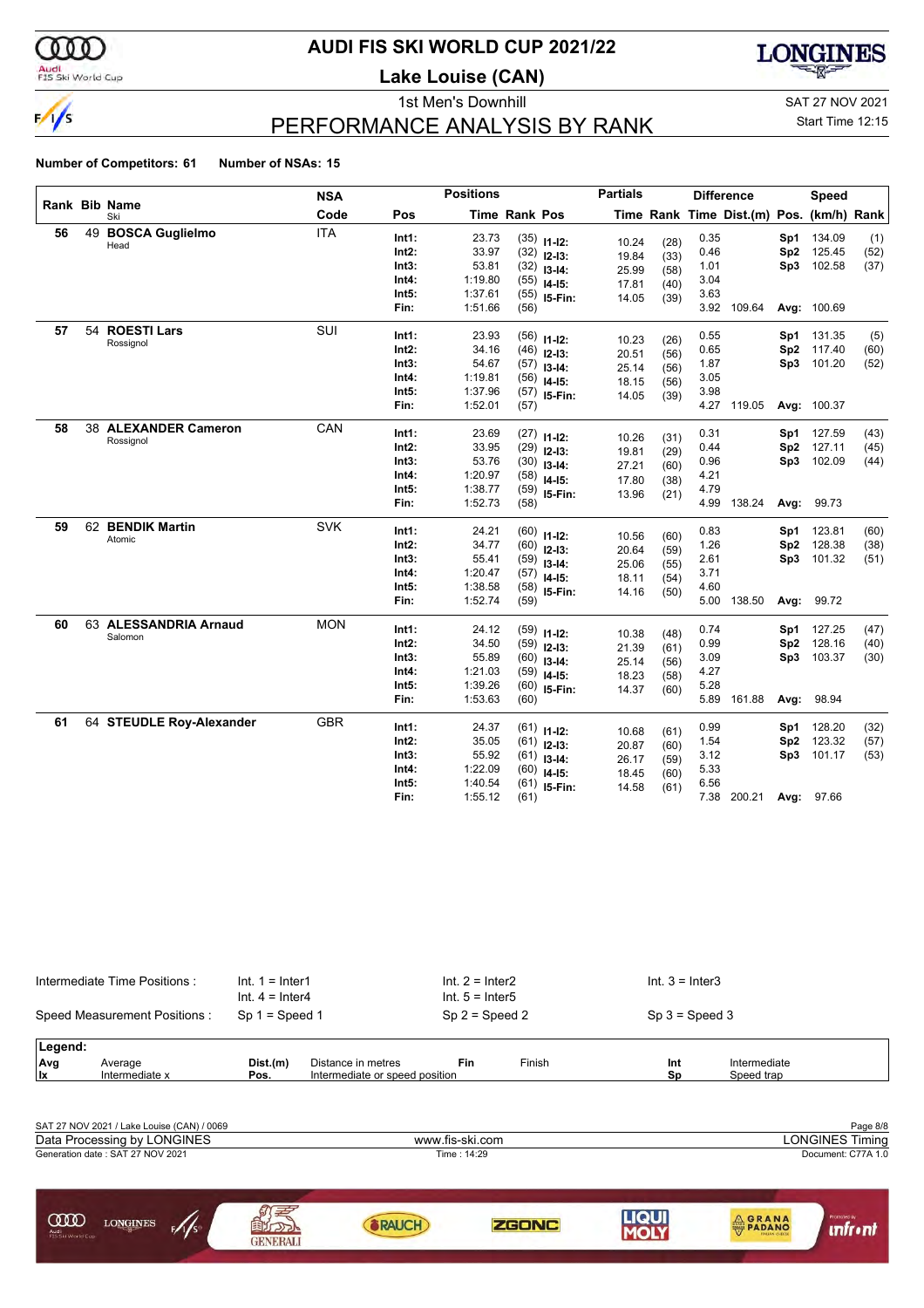







#### **AUDI FIS SKI WORLD CUP 2021/22**

 $000$ Audi<br>FIS Ski World Cup

### **Lake Louise (CAN)**

# **LONGINES**

 $\frac{1}{s}$ 

### PERFORMANCE ANALYSIS BY BIB

1st Men's Downhill and SAT 27 NOV 2021 Start Time 12:15

|                |                            | <b>NSA</b> |       | <b>Positions</b> |                      |                                 | <b>Partials</b> |            |      | <b>Difference</b>                        |                        | <b>Speed</b> |             |
|----------------|----------------------------|------------|-------|------------------|----------------------|---------------------------------|-----------------|------------|------|------------------------------------------|------------------------|--------------|-------------|
| <b>Bib</b>     | <b>Name</b><br>Ski         | Code       | Pos   |                  | <b>Time Rank Pos</b> |                                 |                 |            |      | Time Rank Time Dist.(m) Pos. (km/h) Rank |                        |              |             |
| 1              | <b>KRIECHMAYR Vincent</b>  | <b>AUT</b> | Int1: | 23.42            |                      | $(2)$ 11-12:                    | 10.14           | (8)        | 0.04 |                                          | Sp1                    | 129.44       | (18)        |
|                | Head                       |            | Int2: | 33.56            |                      | $(2)$ 12-13:                    | 19.35           | (4)        | 0.05 |                                          | Sp2                    | 132.29       | (3)         |
|                |                            |            | Int3: | 52.91            | (2)                  | $13 - 14:$                      | 24.03           | (5)        | 0.11 |                                          |                        | Sp3 104.92   | (15)        |
|                |                            |            | Int4: | 1:16.94          | (2)                  | $14-15:$                        | 17.31           | (5)        | 0.18 |                                          |                        |              |             |
|                |                            |            | Int5: | 1:34.25          |                      | $(2)$ 15-Fin:                   | 13.72           | (4)        | 0.27 |                                          |                        |              |             |
|                |                            |            | Fin:  | 1:47.97          | (2)                  |                                 |                 |            | 0.23 | 6.65                                     |                        | Avg: 104.13  |             |
| 2              | <b>ODERMATT Marco</b>      | SUI        | Int1: | 23.70            |                      | $(29)$ 11-12:                   |                 |            | 0.32 |                                          | Sp1                    | 129.66       | (16)        |
|                | Stoeckli                   |            | Int2: | 33.93            |                      | $(28)$ 12-13:                   | 10.23           | (26)       | 0.42 |                                          | Sp <sub>2</sub>        | 132.45       | (2)         |
|                |                            |            | Int3: | 53.11            | (4)                  | $13 - 14:$                      | 19.18           | (1)        | 0.31 |                                          | Sp3                    | 104.92       | (15)        |
|                |                            |            | Int4: | 1:17.23          | (5)                  | $14-15:$                        | 24.12<br>17.30  | (7)        | 0.47 |                                          |                        |              |             |
|                |                            |            | Int5: | 1:34.53          | (5)                  | 15-Fin:                         | 13.61           | (4)        | 0.55 |                                          |                        |              |             |
|                |                            |            | Fin:  | 1:48.14          | (4)                  |                                 |                 | (1)        | 0.40 | 11.55                                    |                        | Avg: 103.97  |             |
| 3              | <b>CLAREY Johan</b>        | <b>FRA</b> | Int1: | 23.65            |                      |                                 |                 |            | 0.27 |                                          | Sp1                    | 128.18       | (34)        |
|                | Head                       |            | Int2: | 33.85            |                      | $(25)$ 11-12:                   | 10.20           | (21)       | 0.34 |                                          | Sp <sub>2</sub>        | 128.85       | (33)        |
|                |                            |            | Int3: | 53.40            |                      | $(21)$ 12-13:                   | 19.55           | (11)       | 0.60 |                                          | Sp3                    | 106.74       | (1)         |
|                |                            |            | Int4: | 1:18.17          |                      | $(15)$ 13-14:                   | 24.77           | (45)       | 1.41 |                                          |                        |              |             |
|                |                            |            | Int5: | 1:35.67          |                      | $(25)$ 14-15:<br>$(22)$ 15-Fin: | 17.50           | (15)       | 1.69 |                                          |                        |              |             |
|                |                            |            | Fin:  | 1:49.53          | (21)                 |                                 | 13.86           | (10)       | 1.79 | 51.04                                    |                        | Avg: 102.65  |             |
|                |                            |            |       |                  |                      |                                 |                 |            |      |                                          |                        |              |             |
| 4              | <b>HEMETSBERGER Daniel</b> | <b>AUT</b> | Int1: | 23.63            | (22)                 | $11 - 12$ :                     | 10.13           | (5)        | 0.25 |                                          | Sp1                    | 129.11       | (21)        |
|                | Fischer                    |            | Int2: | 33.76            |                      | $(14)$ 12-13:                   | 19.28           | (2)        | 0.25 |                                          | Sp2                    | 131.36       | (9)         |
|                |                            |            | Int3: | 53.04            | (3)                  | $13-14:$                        | 24.83           | (47)       | 0.24 |                                          | Sp3                    | 104.46       | (20)        |
|                |                            |            | Int4: | 1:17.87          |                      | $(18)$ 14-15:                   | 17.51           | (17)       | 1.11 |                                          |                        |              |             |
|                |                            |            | Int5: | 1:35.38          | (17)                 | I5-Fin:                         | 13.88           | (11)       | 1.40 |                                          |                        |              |             |
|                |                            |            | Fin:  | 1:49.26          | (14)                 |                                 |                 |            | 1.52 | 43.45                                    |                        | Avg: 102.90  |             |
| 5              | <b>FEUZ Beat</b>           | SUI        | Int1: | 23.74            |                      | $(37)$ 11-12:                   | 10.12           |            | 0.36 |                                          | Sp1                    | 131.33       | (6)         |
|                | Head                       |            | Int2: | 33.86            |                      | $(22)$ 12-13:                   | 19.41           | (4)        | 0.35 |                                          | Sp2                    | 132.87       | (1)         |
|                |                            |            | Int3: | 53.27            | (9)                  | $13 - 14$ :                     | 24.00           | (5)<br>(4) | 0.47 |                                          | Sp3                    | 106.10       | (6)         |
|                |                            |            | Int4: | 1:17.27          |                      | $(6)$ 14-15:                    | 17.12           | (1)        | 0.51 |                                          |                        |              |             |
|                |                            |            | Int5: | 1:34.39          | (4)                  | 15-Fin:                         | 13.70           | (3)        | 0.41 |                                          |                        |              |             |
|                |                            |            | Fin:  | 1:48.09          | (3)                  |                                 |                 |            | 0.35 | 10.11                                    |                        | Avg: 104.01  |             |
| 6              | <b>COCHRAN-SIEGLE Ryan</b> | USA        | Int1: | 23.52            |                      |                                 |                 |            | 0.14 |                                          | Sp1                    | 132.14       | (2)         |
|                | Head                       |            | Int2: | 33.60            |                      | $(12)$ 11-12:                   | 10.08           | (2)        | 0.09 |                                          | Sp <sub>2</sub>        | 128.96       | (31)        |
|                |                            |            | Int3: | 53.11            | (4)                  | $(4)$ 12-13:                    | 19.51           | (9)        | 0.31 |                                          | Sp3                    | 106.41       | (3)         |
|                |                            |            | Int4: | 1:17.05          | (4)                  | $13 - 14:$                      | 23.94           | (2)        | 0.29 |                                          |                        |              |             |
|                |                            |            | Int5: | 1:34.61          | (6)                  | $14-15:$                        | 17.56           | (21)       | 0.63 |                                          |                        |              |             |
|                |                            |            | Fin:  | 1:48.78          | (10)                 | 15-Fin:                         | 14.17           | (51)       | 1.04 | 29.86                                    |                        | Avg: 103.35  |             |
| $\overline{7}$ | <b>MAYER Matthias</b>      | <b>AUT</b> | Int1: | 23.45            |                      |                                 |                 |            | 0.07 |                                          |                        | 131.17       | (7)         |
|                | Head                       |            | Int2: | 33.51            |                      | $(5)$ 11-12:                    | 10.06           | (1)        | 0.00 |                                          | Sp1<br>Sp <sub>2</sub> | 132.06       |             |
|                |                            |            | Int3: | 52.80            | (1)                  | $12 - 13:$                      | 19.29           | (3)        | 0.00 |                                          |                        | Sp3 105.43   | (5)<br>(12) |
|                |                            |            | Int4: | 1:16.76          | (1)                  | $13 - 14:$                      | 23.96           | (3)        | 0.00 |                                          |                        |              |             |
|                |                            |            | Int5: | 1:33.98          | (1)<br>(1)           | $14-15:$                        | 17.22           | (2)        | 0.00 |                                          |                        |              |             |
|                |                            |            | Fin:  | 1:47.74          | (1)                  | 15-Fin:                         | 13.76           | (6)        | 0.00 | 0.00                                     |                        | Avg: 104.35  |             |
|                |                            |            |       |                  |                      |                                 |                 |            |      |                                          |                        |              |             |

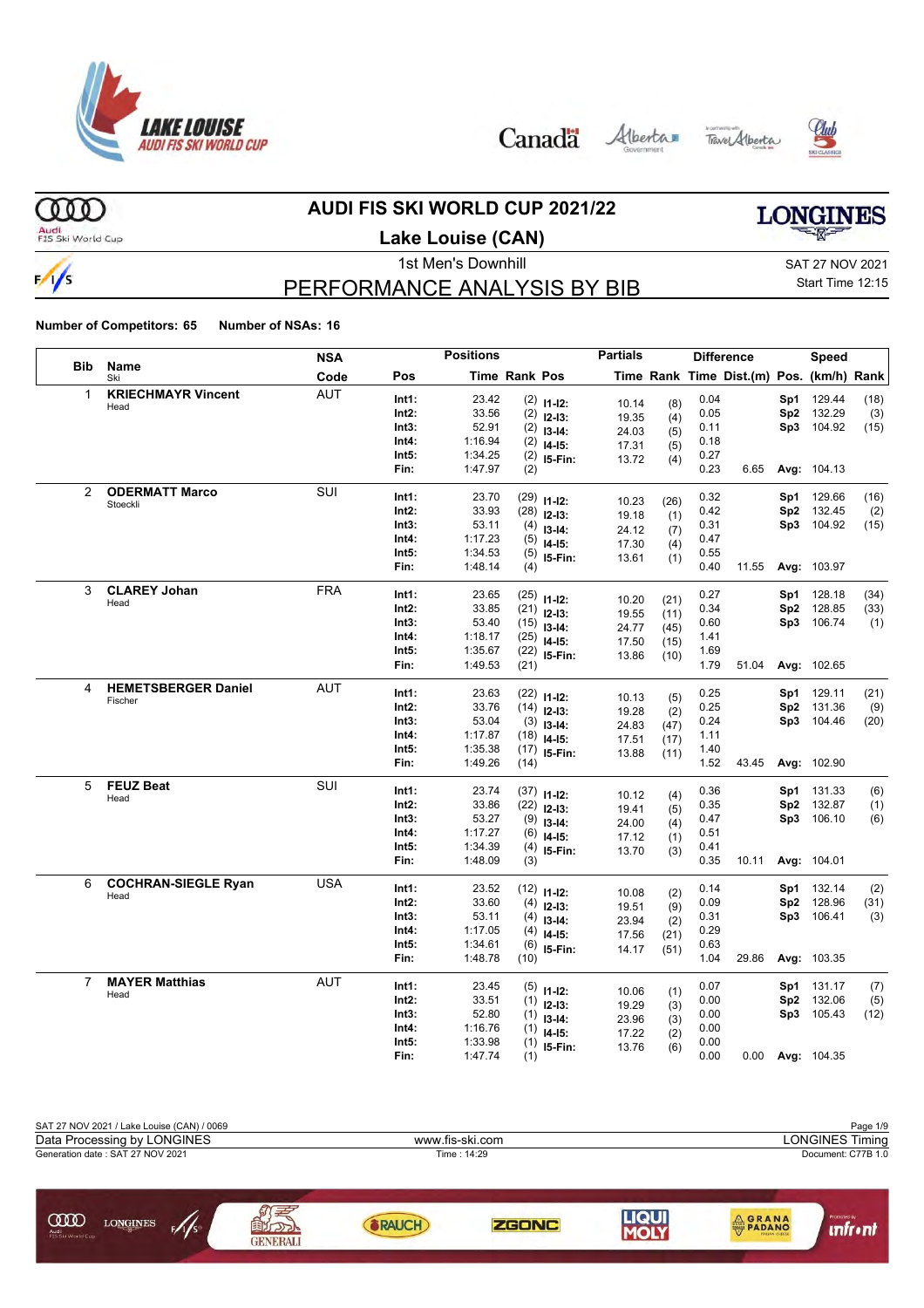

### **AUDI FIS SKI WORLD CUP 2021/22**

**Lake Louise (CAN)**



### PERFORMANCE ANALYSIS BY BIB

1st Men's Downhill and SAT 27 NOV 2021

#### Start Time 12:15

|     |                            | <b>NSA</b> |       | <b>Positions</b> |               |                         | <b>Partials</b> |              |      | <b>Difference</b>                        |     | Speed             |      |
|-----|----------------------------|------------|-------|------------------|---------------|-------------------------|-----------------|--------------|------|------------------------------------------|-----|-------------------|------|
| Bib | Name<br>Ski                | Code       | Pos   |                  | Time Rank Pos |                         |                 |              |      | Time Rank Time Dist.(m) Pos. (km/h) Rank |     |                   |      |
| 8   | <b>BENNETT Bryce</b>       | <b>USA</b> | Int1: | 23.77            |               | $(38)$ 11-12:           | 10.28           | (36)         | 0.39 |                                          | Sp1 | 129.07            | (22) |
|     | Fischer                    |            | Int2: | 34.05            |               | $(41)$ 12-13:           | 19.96           | (40)         | 0.54 |                                          | Sp2 | 131.81            | (6)  |
|     |                            |            | Int3: | 54.01            |               | $(41)$ 13-14:           | 24.46           | (30)         | 1.21 |                                          | Sp3 | 101.70            | (45) |
|     |                            |            | Int4: | 1:18.47          | (36)          | $14 - 15$ :             | 17.53           | (19)         | 1.71 |                                          |     |                   |      |
|     |                            |            | Int5: | 1:36.00          |               | $(27)$ 15-Fin:          | 13.91           | (14)         | 2.02 |                                          |     |                   |      |
|     |                            |            | Fin:  | 1:49.91          | (26)          |                         |                 |              | 2.17 | 61.66                                    |     | Avg: 102.29       |      |
| 9   | <b>PARIS Dominik</b>       | <b>ITA</b> | Int1: | 23.38            | (1)           | $11 - 12$ :             | 10.22           | (24)         | 0.00 |                                          | Sp1 | 125.55            | (56) |
|     | Nordica                    |            | Int2: | 33.60            | (4)           | $12-13:$                | 19.68           | (22)         | 0.09 |                                          | Sp2 | 130.22            | (18) |
|     |                            |            | Int3: | 53.28            |               | $(12)$ 13-14:           | 24.29           | (17)         | 0.48 |                                          | Sp3 | 104.05            | (25) |
|     |                            |            | Int4: | 1:17.57          | (13)          | $14 - 15$ :             | 17.29           | (3)          | 0.81 |                                          |     |                   |      |
|     |                            |            | Int5: | 1:34.86          |               | $(10)$ 15-Fin:          | 13.84           | (9)          | 0.88 |                                          |     |                   |      |
|     |                            |            | Fin:  | 1:48.70          | (8)           |                         |                 |              | 0.96 | 27.58                                    |     | Avg: 103.43       |      |
| 10  | <b>GANONG Travis</b>       | USA        | Int1: | 23.82            |               | $(45)$ 11-12:           | 10.22           |              | 0.44 |                                          | Sp1 | 127.40            | (45) |
|     | Atomic                     |            | Int2: | 34.04            |               | $(38)$ 12-13:           | 19.72           | (24)<br>(25) | 0.53 |                                          | Sp2 | 132.12            | (4)  |
|     |                            |            | Int3: | 53.76            |               | $(30)$ 13-14:           | 24.74           | (44)         | 0.96 |                                          | Sp3 | 104.36            | (21) |
|     |                            |            | Int4: | 1:18.50          |               | $(38)$ 14-15:           | 17.50           | (15)         | 1.74 |                                          |     |                   |      |
|     |                            |            | Int5: | 1:36.00          |               | $(27)$ 15-Fin:          | 13.91           | (14)         | 2.02 |                                          |     |                   |      |
|     |                            |            | Fin:  | 1:49.91          | (26)          |                         |                 |              | 2.17 | 61.66                                    |     | Avg: 102.29       |      |
| 11  | <b>SANDER Andreas</b>      | GER        | Int1: | 23.59            |               | $(16)$ 11-12:           |                 |              | 0.21 |                                          | Sp1 | 129.86            | (15) |
|     | Atomic                     |            | Int2: | 33.73            |               | $(11)$ 12-13:           | 10.14<br>19.90  | (8)<br>(36)  | 0.22 |                                          | Sp2 | 129.76            | (21) |
|     |                            |            | Int3: | 53.63            |               | $(25)$ 13-14:           | 24.41           | (26)         | 0.83 |                                          | Sp3 | 102.85            | (35) |
|     |                            |            | Int4: | 1:18.04          | (22)          | $14 - 15$ :             | 17.65           | (29)         | 1.28 |                                          |     |                   |      |
|     |                            |            | Int5: | 1:35.69          |               | $(23)$ 15-Fin:          | 13.81           | (8)          | 1.71 |                                          |     |                   |      |
|     |                            |            | Fin:  | 1:49.50          | (20)          |                         |                 |              | 1.76 | 50.20                                    |     | Avg: 102.67       |      |
| 12  | <b>INNERHOFER Christof</b> | ITA        | Int1: | 23.77            |               | $(38)$ 11-12:           |                 |              | 0.39 |                                          | Sp1 | 128.81            | (26) |
|     | Rossignol                  |            | Int2: | 34.02            |               | $(35)$ 12-13:           | 10.25<br>19.85  | (30)<br>(34) | 0.51 |                                          | Sp2 | 131.20            | (11) |
|     |                            |            | Int3: | 53.87            |               | $(37)$ 13-14:           | 24.37           | (23)         | 1.07 |                                          | Sp3 | 106.38            | (4)  |
|     |                            |            | Int4: | 1:18.24          |               | $(27)$ 14-15:           | 17.55           | (20)         | 1.48 |                                          |     |                   |      |
|     |                            |            | Int5: | 1:35.79          | (25)          | 15-Fin:                 | 14.03           | (33)         | 1.81 |                                          |     |                   |      |
|     |                            |            | Fin:  | 1:49.82          | (25)          |                         |                 |              | 2.08 | 59.15                                    |     | Avg: 102.37       |      |
| 13  | <b>BAUMANN Romed</b>       | <b>GER</b> | Int1: | 23.43            | (3)           |                         |                 |              | 0.05 |                                          | Sp1 | 126.49            | (52) |
|     | Salomon                    |            | Int2: | 33.58            | (3)           | $11 - 12$ :<br>$12-13:$ | 10.15           | (12)         | 0.07 |                                          | Sp2 | 130.41            | (17) |
|     |                            |            | Int3: | 53.23            | (8)           | $13-14:$                | 19.65           | (19)         | 0.43 |                                          | Sp3 | 105.54            | (11) |
|     |                            |            | Int4: | 1:17.36          | (8)           | $14 - 15$ :             | 24.13<br>17.39  | (10)         | 0.60 |                                          |     |                   |      |
|     |                            |            | Int5: | 1:34.75          | (7)           | 15-Fin:                 | 13.76           | (9)<br>(6)   | 0.77 |                                          |     |                   |      |
|     |                            |            | Fin:  | 1:48.51          | (6)           |                         |                 |              | 0.77 | 22.16                                    |     | Avg: 103.61       |      |
| 14  | <b>BAILET Matthieu</b>     | <b>FRA</b> | Int1: | 23.53            |               | $(13)$ 11-12:           |                 |              | 0.15 |                                          | Sp1 | 129.44            | (18) |
|     | Salomon                    |            | Int2: | 33.69            |               | $(8)$ 12-13:            | 10.16           | (14)         | 0.18 |                                          | Sp2 | 129.37            | (24) |
|     |                            |            | Int3: | 53.27            | (9)           | $13-14:$                | 19.58           | (14)         | 0.47 |                                          | Sp3 | 105.72            | (9)  |
|     |                            |            | Int4: | 1:17.39          |               | $(10)$ 14-15:           | 24.12<br>17.40  | (7)<br>(10)  | 0.63 |                                          |     |                   |      |
|     |                            |            | Int5: | 1:34.79          |               | $(9)$ 15-Fin:           | 13.74           | (5)          | 0.81 |                                          |     |                   |      |
|     |                            |            | Fin:  | 1:48.53          | (7)           |                         |                 |              | 0.79 | 22.73                                    |     | Avg: 103.59       |      |
| 15  | <b>FRANZ Max</b>           | AUT        | Int1: | 23.58            |               | $(15)$ 11-12:           |                 |              | 0.20 |                                          |     | Sp1 126.92        | (50) |
|     | Fischer                    |            | Int2: | 33.76            |               | $(14)$ 12-13:           | 10.18           | (18)         | 0.25 |                                          |     | Sp2 131.75        | (7)  |
|     |                            |            | Int3: | 53.27            |               | $(9)$ 13-14:            | 19.51           | (9)          | 0.47 |                                          |     | Sp3 105.76        | (8)  |
|     |                            |            | Int4: | 1:16.95          |               | $(3)$ 14-15:            | 23.68<br>17.38  | (1)<br>(8)   | 0.19 |                                          |     |                   |      |
|     |                            |            | Int5: | 1:34.33          |               | $(3)$ 15-Fin:           | 13.97           | (23)         | 0.35 |                                          |     |                   |      |
|     |                            |            | Fin:  | 1:48.30          | (5)           |                         |                 |              | 0.56 |                                          |     | 16.15 Avg: 103.81 |      |

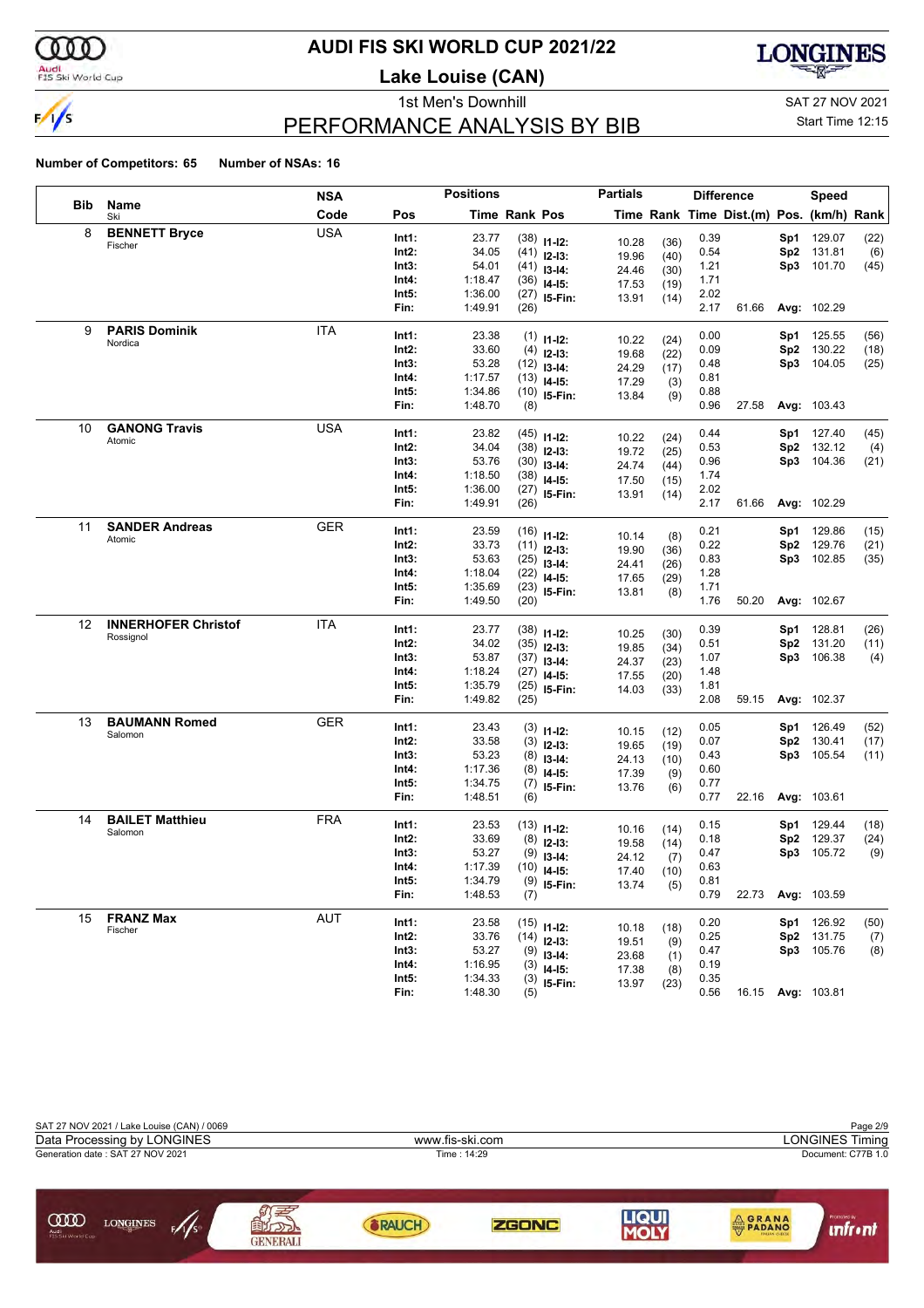

### **AUDI FIS SKI WORLD CUP 2021/22**

**Lake Louise (CAN)**



### PERFORMANCE ANALYSIS BY BIB

1st Men's Downhill and SAT 27 NOV 2021

Start Time 12:15

|     |                                | <b>NSA</b> |                | <b>Positions</b> |                      |                                | <b>Partials</b> |              |              | <b>Difference</b>                        |                 | <b>Speed</b> |      |
|-----|--------------------------------|------------|----------------|------------------|----------------------|--------------------------------|-----------------|--------------|--------------|------------------------------------------|-----------------|--------------|------|
| Bib | Name<br>Ski                    | Code       | Pos            |                  | <b>Time Rank Pos</b> |                                |                 |              |              | Time Rank Time Dist.(m) Pos. (km/h) Rank |                 |              |      |
| 16  | <b>JANSRUD Kjetil</b>          | <b>NOR</b> | Int1:          | 23.72            |                      | $(32)$ 11-12:                  |                 |              | 0.34         |                                          | Sp1             | 130.71       | (11) |
|     | Head                           |            | Int2:          | 33.83            |                      | $(20)$ 12-13:                  | 10.11<br>19.58  | (3)<br>(14)  | 0.32         |                                          | Sp <sub>2</sub> | 129.17       | (29) |
|     |                                |            | Int3:          | 53.41            |                      | $(16)$ 13-14:                  | 24.14           | (12)         | 0.61         |                                          | Sp3             | 103.07       | (33) |
|     |                                |            | Int4:          | 1:17.55          |                      | $(12)$ 14-15:                  | 17.75           | (35)         | 0.79         |                                          |                 |              |      |
|     |                                |            | Int5:          | 1:35.30          |                      | $(14)$ 15-Fin:                 | 14.15           | (47)         | 1.32         |                                          |                 |              |      |
|     |                                |            | Fin:           | 1:49.45          | (18)                 |                                |                 |              | 1.71         | 48.79                                    |                 | Avg: 102.72  |      |
| 17  | <b>STRIEDINGER Otmar</b>       | <b>AUT</b> | Int1:          | 23.69            |                      |                                |                 |              | 0.31         |                                          | Sp1             | 124.46       | (60) |
|     | Salomon                        |            | Int2:          | 33.88            |                      | $(27)$ 11-12:<br>$(25)$ 12-13: | 10.19           | (20)         | 0.37         |                                          | Sp <sub>2</sub> | 129.84       | (19) |
|     |                                |            | Int3:          | 53.46            |                      | $(17)$ 13-14:                  | 19.58           | (14)         | 0.66         |                                          |                 | Sp3 104.50   | (19) |
|     |                                |            | Int4:          | 1:17.72          |                      | $(14)$ 14-15:                  | 24.26           | (15)         | 0.96         |                                          |                 |              |      |
|     |                                |            | Int5:          | 1:35.34          |                      | $(15)$ 15-Fin:                 | 17.62<br>13.95  | (28)         | 1.36         |                                          |                 |              |      |
|     |                                |            | Fin:           | 1:49.29          | (15)                 |                                |                 | (20)         | 1.55         | 44.29                                    |                 | Avg: 102.87  |      |
| 18  | <b>CATER Martin</b>            | <b>SLO</b> | Int1:          | 23.83            |                      |                                |                 |              | 0.45         |                                          | Sp1             | 126.73       | (51) |
|     | Stoeckli                       |            | Int2:          | 34.09            |                      | $(48)$ 11-12:                  | 10.26           | (31)         | 0.58         |                                          | Sp2             | 129.22       | (28) |
|     |                                |            | Int3:          | 53.83            |                      | $(42)$ 12-13:<br>$(33)$ 13-14: | 19.74           | (26)         | 1.03         |                                          | Sp3             | 103.87       | (26) |
|     |                                |            | Int4:          | 1:18.42          |                      | $(33)$ 14-15:                  | 24.59           | (39)         | 1.66         |                                          |                 |              |      |
|     |                                |            | Int5:          | 1:36.02          |                      | $(30)$ 15-Fin:                 | 17.60           | (24)         | 2.04         |                                          |                 |              |      |
|     |                                |            | Fin:           | 1:50.12          | (33)                 |                                | 14.10           | (43)         | 2.38         | 67.50                                    |                 | Avg: 102.10  |      |
| 19  | <b>KILDE Aleksander Aamodt</b> | <b>NOR</b> |                |                  |                      |                                |                 |              |              |                                          |                 |              |      |
|     | Atomic                         |            | Int1:          | 23.59            |                      | $(16)$ 11-12:                  | 10.15           | (12)         | 0.21         |                                          | Sp1             | 130.37       | (13) |
|     |                                |            | Int2:          | 33.74            |                      | $(12)$ 12-13:                  | 19.41           | (5)          | 0.23         |                                          | Sp2             | 129.64       | (23) |
|     |                                |            | Int3:<br>Int4: | 53.15<br>1:17.27 |                      | $(6)$ 13-14:                   | 24.12           | (7)          | 0.35<br>0.51 |                                          |                 | Sp3 105.91   | (7)  |
|     |                                |            | Int5:          | 1:34.76          |                      | $(6)$ 14-15:                   | 17.49           | (14)         | 0.78         |                                          |                 |              |      |
|     |                                |            | Fin:           | 1:48.75          | (9)                  | $(8)$ 15-Fin:                  | 13.99           | (27)         | 1.01         | 29.00                                    |                 | Avg: 103.38  |      |
| 20  | <b>GOLDBERG Jared</b>          | <b>USA</b> |                |                  |                      |                                |                 |              |              |                                          |                 |              |      |
|     | Head                           |            | Int1:          |                  |                      | $11 - 12$ :                    |                 |              |              |                                          |                 |              |      |
|     |                                |            | Int2:          |                  |                      | $12 - 13:$                     |                 |              |              |                                          |                 |              |      |
|     |                                |            | Int3:          |                  |                      | $13-14:$                       |                 |              |              |                                          |                 |              |      |
|     |                                |            | Int4:          |                  |                      | $14-15:$                       |                 |              |              |                                          |                 |              |      |
|     |                                |            | Int5:<br>Fin:  | <b>DNF</b>       |                      | 15-Fin:                        |                 |              |              |                                          | Avg:            |              |      |
|     |                                |            |                |                  |                      |                                |                 |              |              |                                          |                 |              |      |
| 21  | <b>MARSAGLIA Matteo</b>        | ITA        | Int1:          | 23.92            |                      | $(56)$ 11-12:                  | 10.36           | (46)         | 0.54         |                                          | Sp1             | 125.11       | (58) |
|     | Fischer                        |            | $Int2$ :       | 34.28            |                      | $(53)$ 12-13:                  | 19.99           | (42)         | 0.77         |                                          | Sp2             | 128.72       | (36) |
|     |                                |            | Int3:          | 54.27            |                      | $(47)$ 13-14:                  | 24.06           | (6)          | 1.47         |                                          |                 | Sp3 102.55   | (39) |
|     |                                |            | Int4:          | 1:18.33          |                      | $(28)$ 14-15:                  | 17.71           | (30)         | 1.57         |                                          |                 |              |      |
|     |                                |            | Int5:          | 1:36.04          |                      | $(31)$ 15-Fin:                 | 14.10           | (43)         | 2.06         |                                          |                 |              |      |
|     |                                |            | Fin:           | 1:50.14          | (34)                 |                                |                 |              | 2.40         | 68.05                                    |                 | Avg: 102.08  |      |
| 22  | <b>ROGENTIN Stefan</b>         | SUI        | Int1:          | 23.86            |                      | $(49)$ 11-12:                  | 10.26           | (31)         | 0.48         |                                          | Sp1             | 127.81       | (42) |
|     | Fischer                        |            | $Int2$ :       | 34.12            |                      | $(45)$ 12-13:                  | 19.50           | (7)          | 0.61         |                                          | Sp2             | 127.39       | (43) |
|     |                                |            | Int3:          | 53.62            |                      | $(23)$ 13-14:                  | 24.13           | (10)         | 0.82         |                                          | Sp3             | 104.29       | (23) |
|     |                                |            | Int4:          | 1:17.75          |                      | $(16)$ 14-15:                  | 17.61           | (26)         | 0.99         |                                          |                 |              |      |
|     |                                |            | Int5:          | 1:35.36          |                      | $(16)$ 15-Fin:                 | 14.04           | (36)         | 1.38         |                                          |                 |              |      |
|     |                                |            | Fin:           | 1:49.40          | (17)                 |                                |                 |              | 1.66         | 47.39                                    |                 | Avg: 102.77  |      |
| 23  | <b>MONSEN Felix</b>            | <b>SWE</b> | Int1:          | 23.50            |                      | $(9)$ 11-12:                   |                 |              | 0.12         |                                          | Sp1             | 129.31       | (20) |
|     | Atomic                         |            | $Int2$ :       | 33.63            |                      | $(6)$ 12-13:                   | 10.13<br>19.56  | (5)          | 0.12         |                                          | Sp2             | 130.67       | (14) |
|     |                                |            | Int3:          | 53.19            |                      | $(7)$ 13-14:                   | 24.19           | (13)         | 0.39         |                                          |                 | Sp3 104.75   | (18) |
|     |                                |            | Int4:          | 1:17.38          |                      | $(9)$ 14-15:                   | 17.52           | (14)<br>(18) | 0.62         |                                          |                 |              |      |
|     |                                |            | Int5:          | 1:34.90          |                      | $(11)$ 15-Fin:                 | 14.14           | (46)         | 0.92         |                                          |                 |              |      |
|     |                                |            | Fin:           | 1:49.04          | (13)                 |                                |                 |              | 1.30         | 37.23                                    |                 | Avg: 103.11  |      |

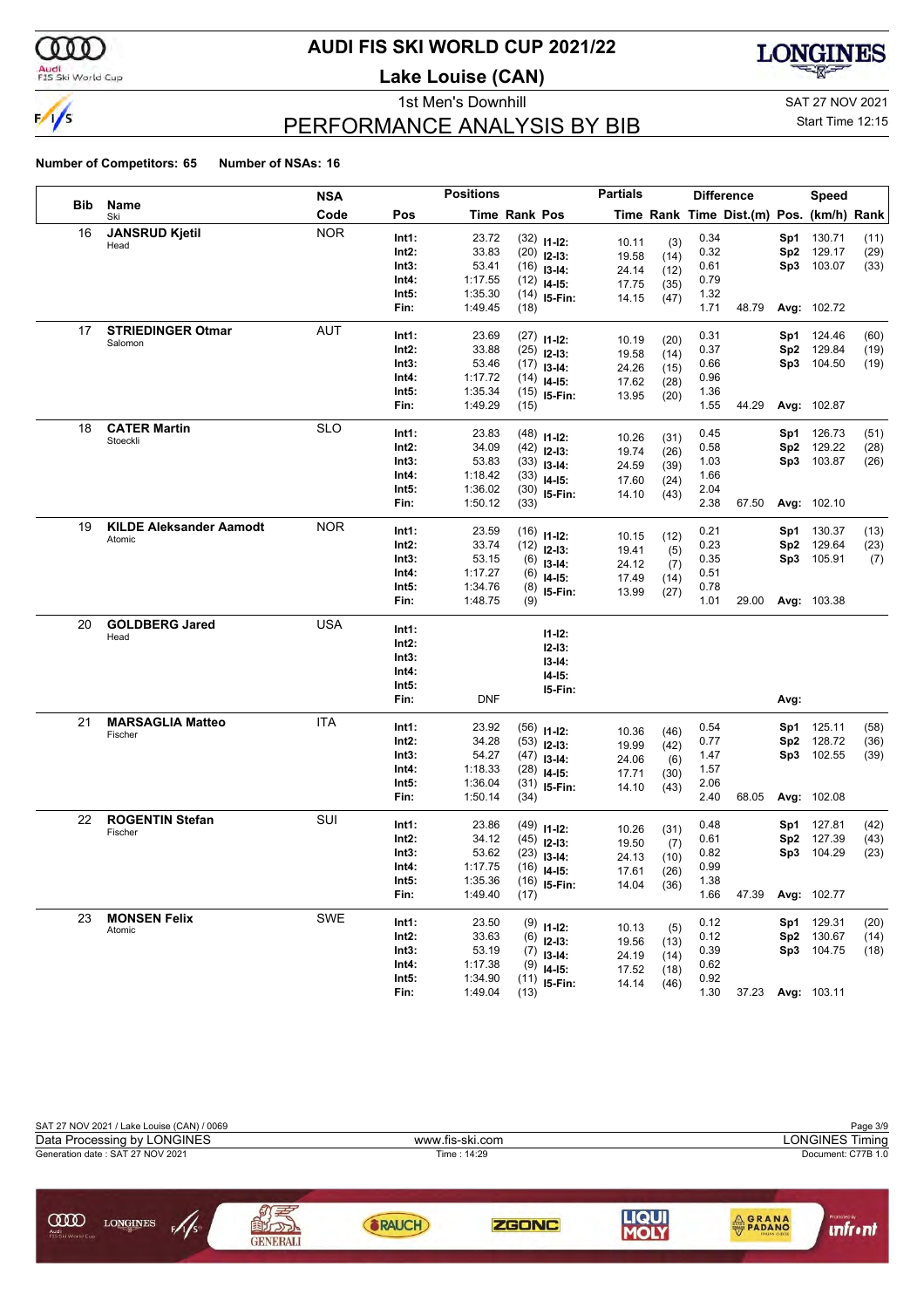

### **AUDI FIS SKI WORLD CUP 2021/22**

**Lake Louise (CAN)**



### PERFORMANCE ANALYSIS BY BIB

1st Men's Downhill and SAT 27 NOV 2021

#### Start Time 12:15

|     |                                     | NSA        |                | <b>Positions</b> |               |                                | <b>Partials</b> |              |              | <b>Difference</b>                        |                 | Speed             |      |
|-----|-------------------------------------|------------|----------------|------------------|---------------|--------------------------------|-----------------|--------------|--------------|------------------------------------------|-----------------|-------------------|------|
| Bib | Name<br>Ski                         | Code       | Pos            |                  | Time Rank Pos |                                |                 |              |              | Time Rank Time Dist.(m) Pos. (km/h) Rank |                 |                   |      |
| 24  | <b>ROEA Henrik</b>                  | <b>NOR</b> | Int1:          | 23.80            |               | $(43)$ 11-12:                  |                 |              | 0.42         |                                          | Sp1             | 129.91            | (14) |
|     | Nordica                             |            | Int2:          | 34.28            |               | $(53)$ 12-13:                  | 10.48<br>20.13  | (59)<br>(47) | 0.77         |                                          | Sp <sub>2</sub> | 126.31            | (49) |
|     |                                     |            | Int3:          | 54.41            |               | $(52)$ 13-14:                  | 25.01           | (52)         | 1.61         |                                          | Sp3             | 101.46            | (50) |
|     |                                     |            | Int4:          | 1:19.42          | (52)          | $14 - 15$ :                    | 17.84           | (44)         | 2.66         |                                          |                 |                   |      |
|     |                                     |            | Int5:          | 1:37.26          |               | $(53)$ 15-Fin:                 | 14.09           | (42)         | 3.28         |                                          |                 |                   |      |
|     |                                     |            | Fin:           | 1:51.35          | (53)          |                                |                 |              |              | 3.61 101.25                              |                 | Avg: 100.97       |      |
| 25  | <b>DANKLMAIER Daniel</b>            | AUT        | Int1:          | 23.62            |               | $(21)$ 11-12:                  |                 |              | 0.24         |                                          | Sp1             | 128.93            | (24) |
|     | Atomic                              |            | Int2:          | 33.96            |               | $(31)$ 12-13:                  | 10.34           | (45)         | 0.45         |                                          | Sp <sub>2</sub> | 128.84            | (34) |
|     |                                     |            | Int3:          | 53.62            |               | $(23)$ 13-14:                  | 19.66           | (20)         | 0.82         |                                          | Sp3             | 106.23            | (5)  |
|     |                                     |            | Int4:          | 1:17.95          |               | $(19)$ 14-15:                  | 24.33<br>17.44  | (20)<br>(11) | 1.19         |                                          |                 |                   |      |
|     |                                     |            | Int5:          | 1:35.39          |               | $(18)$ 15-Fin:                 | 13.94           | (17)         | 1.41         |                                          |                 |                   |      |
|     |                                     |            | Fin:           | 1:49.33          | (16)          |                                |                 |              | 1.59         | 45.42                                    |                 | Avg: 102.83       |      |
| 26  | <b>SCHWAIGER Dominik</b>            | <b>GER</b> | Int1:          | 23.67            |               |                                |                 |              | 0.29         |                                          | Sp1             | 127.19            | (49) |
|     | Head                                |            | Int2:          | 34.11            |               | $(26)$ 11-12:                  | 10.44           | (57)         | 0.60         |                                          | Sp <sub>2</sub> | 128.01            | (42) |
|     |                                     |            | Int3:          | 53.61            |               | $(43)$ 12-13:<br>$(22)$ 13-14: | 19.50           | (7)          | 0.81         |                                          | Sp3             | 106.56            | (2)  |
|     |                                     |            | Int4:          | 1:18.02          |               | $(20)$ 14-15:                  | 24.41           | (26)         | 1.26         |                                          |                 |                   |      |
|     |                                     |            | Int5:          | 1:35.61          |               | $(21)$ 15-Fin:                 | 17.59           | (22)         | 1.63         |                                          |                 |                   |      |
|     |                                     |            | Fin:           | 1:49.65          | (23)          |                                | 14.04           | (36)         | 1.91         | 54.40                                    |                 | Avg: 102.53       |      |
| 27  | <b>NYMAN Steven</b>                 | <b>USA</b> |                |                  |               |                                |                 |              |              |                                          |                 |                   |      |
|     | Fischer                             |            | Int1:          | 23.78            |               | $(40)$ 11-12:                  | 10.26           | (31)         | 0.40         |                                          | Sp1             | 130.80            | (10) |
|     |                                     |            | Int2:          | 34.04            |               | $(38)$ 12-13:                  | 19.80           | (28)         | 0.53         |                                          | Sp <sub>2</sub> | 130.56            | (15) |
|     |                                     |            | Int3:<br>Int4: | 53.84<br>1:18.42 |               | $(34)$ 13-14:                  | 24.58           | (38)         | 1.04<br>1.66 |                                          |                 | Sp3 102.57        | (38) |
|     |                                     |            | Int5:          | 1:36.25          |               | $(33)$ 14-15:                  | 17.83           | (42)         | 2.27         |                                          |                 |                   |      |
|     |                                     |            | Fin:           | 1:50.27          | (35)          | $(37)$ 15-Fin:                 | 14.02           | (31)         | 2.53         | 71.65                                    |                 | Avg: 101.96       |      |
| 28  | <b>KLINE Bostjan</b>                | <b>SLO</b> |                |                  |               |                                |                 |              |              |                                          |                 |                   |      |
|     | Nordica                             |            | Int1:          | 23.63            |               | $(22)$ 11-12:                  | 10.14           | (8)          | 0.25         |                                          | Sp1             | 131.17            | (7)  |
|     |                                     |            | Int2:          | 33.77            |               | $(17)$ 12-13:                  | 19.58           | (14)         | 0.26         |                                          | Sp <sub>2</sub> | 130.87            | (12) |
|     |                                     |            | Int3:          | 53.35            |               | $(14)$ 13-14:                  | 24.14           | (12)         | 0.55         |                                          | Sp3             | 104.92            | (15) |
|     |                                     |            | Int4:          | 1:17.49          | (11)          | $14 - 15$ :                    | 17.46           | (12)         | 0.73         |                                          |                 |                   |      |
|     |                                     |            | Int5:          | 1:34.95          |               | $(12)$ 15-Fin:                 | 13.88           | (11)         | 0.97<br>1.09 | 31.28                                    |                 |                   |      |
|     |                                     |            | Fin:           | 1:48.83          | (11)          |                                |                 |              |              |                                          |                 | Avg: 103.31       |      |
| 29  | <b>MUZATON Maxence</b><br>Rossignol | <b>FRA</b> | Int1:          | 23.43            |               | $(3)$ 11-12:                   | 10.29           | (37)         | 0.05         |                                          | Sp1             | 127.29            | (47) |
|     |                                     |            | Int2:          | 33.72            |               | $(10)$ 12-13:                  | 19.96           | (40)         | 0.21         |                                          | Sp <sub>2</sub> | 127.26            | (44) |
|     |                                     |            | Int3:          | 53.68            |               | $(27)$ 13-14:                  | 24.73           | (43)         | 0.88         |                                          |                 | Sp3 102.26        | (42) |
|     |                                     |            | Int4:          | 1:18.41          |               | $(32)$ 14-15:                  | 17.59           | (22)         | 1.65         |                                          |                 |                   |      |
|     |                                     |            | Int5:          | 1:36.00          | (27)          | 15-Fin:                        | 13.97           | (23)         | 2.02         |                                          |                 |                   |      |
|     |                                     |            | Fin:           | 1:49.97          | (28)          |                                |                 |              | 2.23         | 63.33                                    |                 | Avg: 102.24       |      |
| 30  | <b>HINTERMANN Niels</b>             | SUI        | Int1:          | 23.47            |               | $(7)$ 11-12:                   | 10.29           | (37)         | 0.09         |                                          | Sp1             | 127.86            | (41) |
|     | Atomic                              |            | Int2:          | 33.76            |               | $(14)$ 12-13:                  | 19.83           | (32)         | 0.25         |                                          | Sp <sub>2</sub> | 129.68            | (22) |
|     |                                     |            | Int3:          | 53.59            |               | $(21)$ 13-14:                  | 24.27           | (16)         | 0.79         |                                          | Sp3             | 104.94            | (14) |
|     |                                     |            | Int4:          | 1:17.86          |               | $(17)$ 14-15:                  | 17.34           | (7)          | 1.10         |                                          |                 |                   |      |
|     |                                     |            | Int5:          | 1:35.20          |               | $(13)$ 15-Fin:                 | 13.66           | (2)          | 1.22         |                                          |                 |                   |      |
|     |                                     |            | Fin:           | 1:48.86          | (12)          |                                |                 |              | 1.12         |                                          |                 | 32.13 Avg: 103.28 |      |
| 31  | <b>PINTURAULT Alexis</b>            | <b>FRA</b> | Int1:          | 23.61            |               | $(18)$ 11-12:                  |                 |              | 0.23         |                                          |                 | Sp1 130.56        | (12) |
|     | Head                                |            | Int2:          | 33.98            |               | $(33)$ 12-13:                  | 10.37<br>19.86  | (47)<br>(35) | 0.47         |                                          | Sp2             | 128.80            | (35) |
|     |                                     |            | Int3:          | 53.84            |               | $(34)$ 13-14:                  | 24.37           | (23)         | 1.04         |                                          |                 | Sp3 101.47        | (49) |
|     |                                     |            | Int4:          | 1:18.21          |               | $(26)$ 14-15:                  | 17.71           | (30)         | 1.45         |                                          |                 |                   |      |
|     |                                     |            | Int5:          | 1:35.92          |               | $(26)$ 15-Fin:                 | 14.17           | (51)         | 1.94         |                                          |                 |                   |      |
|     |                                     |            | Fin:           | 1:50.09          | (32)          |                                |                 |              | 2.35         |                                          |                 | 66.66 Avg: 102.12 |      |

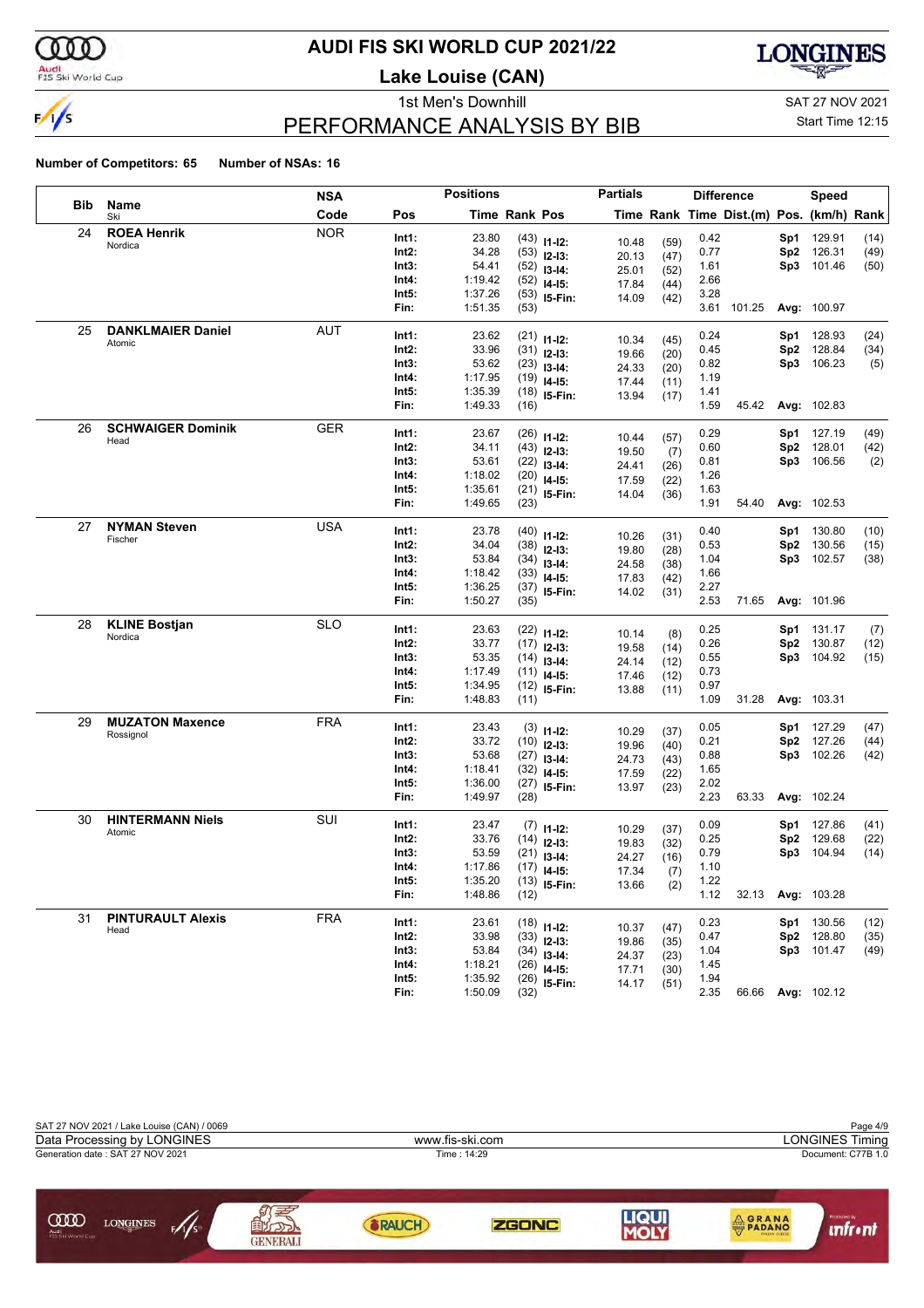

### **AUDI FIS SKI WORLD CUP 2021/22**

**Lake Louise (CAN)**



### PERFORMANCE ANALYSIS BY BIB

1st Men's Downhill and SAT 27 NOV 2021

#### Start Time 12:15

|            |                                 | <b>NSA</b> |               | <b>Positions</b>   |               |                                | <b>Partials</b> |              |              | <b>Difference</b>                        |      | Speed              |      |
|------------|---------------------------------|------------|---------------|--------------------|---------------|--------------------------------|-----------------|--------------|--------------|------------------------------------------|------|--------------------|------|
| <b>Bib</b> | Name<br>Ski                     | Code       | Pos           |                    | Time Rank Pos |                                |                 |              |              | Time Rank Time Dist.(m) Pos. (km/h) Rank |      |                    |      |
| 32         | <b>SEJERSTED Adrian Smiseth</b> | <b>NOR</b> | Int1:         | 23.70              |               | $(29)$ 11-12:                  |                 |              | 0.32         |                                          | Sp1  | 131.43             | (4)  |
|            | Atomic                          |            | Int2:         | 33.86              |               | $(22)$ 12-13:                  | 10.16<br>19.66  | (14)         | 0.35         |                                          | Sp2  | 130.47             | (16) |
|            |                                 |            | Int3:         | 53.52              |               | $(19)$ 13-14:                  | 24.92           | (20)<br>(51) | 0.72         |                                          | Sp3  | 103.42             | (28) |
|            |                                 |            | Int4:         | 1:18.44            |               | $(35)$ 14-15:                  | 17.61           | (26)         | 1.68         |                                          |      |                    |      |
|            |                                 |            | Int5:         | 1:36.05            |               | $(33)$ 15-Fin:                 | 13.94           | (17)         | 2.07         |                                          |      |                    |      |
|            |                                 |            | Fin:          | 1:49.99            | (29)          |                                |                 |              | 2.25         | 63.89                                    |      | Avg: 102.22        |      |
| 33         | <b>ROULIN Gilles</b>            | SUI        | Int1:         | 23.72              |               |                                |                 |              | 0.34         |                                          |      | Sp1 127.94         | (38) |
|            | Head                            |            | Int2:         | 34.02              |               | $(32)$ 11-12:<br>$(35)$ 12-13: | 10.30           | (40)         | 0.51         |                                          | Sp2  | 129.34             | (25) |
|            |                                 |            | Int3:         | 53.96              |               | $(40)$ 13-14:                  | 19.94           | (38)         | 1.16         |                                          |      | Sp3 101.09         | (54) |
|            |                                 |            | Int4:         | 1:18.49            |               | $(37)$ 14-15:                  | 24.53           | (34)         | 1.73         |                                          |      |                    |      |
|            |                                 |            | Int5:         | 1:36.29            |               | $(38)$ 15-Fin:                 | 17.80           | (38)         | 2.31         |                                          |      |                    |      |
|            |                                 |            | Fin:          | 1:50.27            | (35)          |                                | 13.98           | (25)         | 2.53         | 71.65                                    |      | <b>Avg: 101.96</b> |      |
| 34         | <b>BUZZI Emanuele</b>           | ITA        | Int1:         |                    |               |                                |                 |              |              |                                          |      |                    |      |
|            | Head                            |            | Int2:         |                    |               | $11 - 12$ :                    |                 |              |              |                                          |      |                    |      |
|            |                                 |            | Int3:         |                    |               | $12-13:$                       |                 |              |              |                                          |      |                    |      |
|            |                                 |            | Int4:         |                    |               | $13-14:$                       |                 |              |              |                                          |      |                    |      |
|            |                                 |            | Int5:         |                    |               | $14-15:$                       |                 |              |              |                                          |      |                    |      |
|            |                                 |            | Fin:          | DNF                |               | 15-Fin:                        |                 |              |              |                                          | Avg: |                    |      |
| 35         | <b>FERSTL Josef</b>             | <b>GER</b> |               |                    |               |                                |                 |              |              |                                          |      |                    |      |
|            | Head                            |            | Int1:         | 23.50              |               | $(9)$ 11-12:                   | 10.17           | (17)         | 0.12         |                                          | Sp1. | 128.06             | (36) |
|            |                                 |            | Int2:         | 33.67              |               | $(7)$ 12-13:                   | 19.63           | (18)         | 0.16         |                                          | Sp2  | 124.53             | (56) |
|            |                                 |            | Int3:         | 53.30              |               | $(13)$ 13-14:                  | 24.44           | (29)         | 0.50         |                                          |      | Sp3 104.34         | (22) |
|            |                                 |            | Int4:         | 1:17.74            |               | $(15)$ 14-15:                  | 17.78           | (37)         | 0.98         |                                          |      |                    |      |
|            |                                 |            | Int5:<br>Fin: | 1:35.52<br>1:49.48 | (19)          | $(19)$ 15-Fin:                 | 13.96           | (21)         | 1.54<br>1.74 | 49.63                                    |      | Avg: 102.69        |      |
| 36         | <b>CASSE Mattia</b>             | <b>ITA</b> |               |                    |               |                                |                 |              |              |                                          |      |                    |      |
|            | Head                            |            | Int1:         | 23.50              |               | $(9)$ 11-12:                   | 10.52           | (60)         | 0.12         |                                          | Sp1  | 131.15             | (9)  |
|            |                                 |            | Int2:         | 34.02              |               | $(35)$ 12-13:                  | 19.69           | (23)         | 0.51         |                                          | Sp2  | 126.73             | (48) |
|            |                                 |            | Int3:         | 53.71              |               | $(28)$ 13-14:                  | 24.83           | (47)         | 0.91         |                                          | Sp3  | 101.59             | (47) |
|            |                                 |            | Int4:         | 1:18.54            |               | $(39)$ 14-15:                  | 17.91           | (49)         | 1.78         |                                          |      |                    |      |
|            |                                 |            | Int5:         | 1:36.45            |               | $(42)$ 15-Fin:                 | 14.13           | (45)         | 2.47         |                                          |      |                    |      |
|            |                                 |            | Fin:          | 1:50.58            | (43)          |                                |                 |              | 2.84         | 80.21                                    |      | Avg: 101.67        |      |
| 37         | <b>RAFFORT Nicolas</b>          | <b>FRA</b> | Int1:         |                    |               | $11 - 12$ :                    |                 |              |              |                                          |      |                    |      |
|            | Salomon                         |            | Int2:         |                    |               | $12 - 13:$                     |                 |              |              |                                          |      |                    |      |
|            |                                 |            | Int3:         |                    |               | $13 - 14:$                     |                 |              |              |                                          |      |                    |      |
|            |                                 |            | Int4:         |                    |               | $14-15:$                       |                 |              |              |                                          |      |                    |      |
|            |                                 |            | Int5:         |                    |               | 15-Fin:                        |                 |              |              |                                          |      |                    |      |
|            |                                 |            | Fin:          | <b>DNF</b>         |               |                                |                 |              |              |                                          | Avg: |                    |      |
| 38         | <b>ALEXANDER Cameron</b>        | CAN        | Int1:         | 23.69              |               | $(27)$ 11-12:                  |                 |              | 0.31         |                                          |      | Sp1 127.59         | (44) |
|            | Rossignol                       |            | Int2:         | 33.95              |               | $(29)$ 12-13:                  | 10.26           | (31)         | 0.44         |                                          | Sp2  | 127.11             | (45) |
|            |                                 |            | Int3:         | 53.76              |               | $(30)$ 13-14:                  | 19.81<br>27.21  | (29)         | 0.96         |                                          | Sp3  | 102.09             | (44) |
|            |                                 |            | Int4:         | 1:20.97            |               | $(58)$ 14-15:                  | 17.80           | (60)<br>(38) | 4.21         |                                          |      |                    |      |
|            |                                 |            | Int5:         | 1:38.77            |               | $(59)$ 15-Fin:                 | 13.96           | (21)         | 4.79         |                                          |      |                    |      |
|            |                                 |            | Fin:          | 1:52.73            | (58)          |                                |                 |              |              | 4.99 138.24                              |      | Avg: 99.73         |      |
| 39         | <b>ARVIDSSON Erik</b>           | <b>USA</b> | Int1:         | 23.72              |               |                                |                 |              | 0.34         |                                          |      | Sp1 127.90         | (39) |
|            | Head                            |            | Int2:         | 34.04              |               | $(32)$ 11-12:<br>$(38)$ 12-13: | 10.32           | (42)         | 0.53         |                                          | Sp2  | 125.41             | (53) |
|            |                                 |            | Int3:         | 53.86              |               | $(36)$ 13-14:                  | 19.82           | (30)         | 1.06         |                                          |      | Sp3 103.21         | (32) |
|            |                                 |            | Int4:         | 1:18.39            |               | $(29)$ 14-15:                  | 24.53           | (34)         | 1.63         |                                          |      |                    |      |
|            |                                 |            | Int5:         | 1:36.29            |               | $(38)$ 15-Fin:                 | 17.90           | (46)         | 2.31         |                                          |      |                    |      |
|            |                                 |            | Fin:          | 1:50.30            | (37)          |                                | 14.01           | (30)         | 2.56         |                                          |      | 72.48 Avg: 101.93  |      |

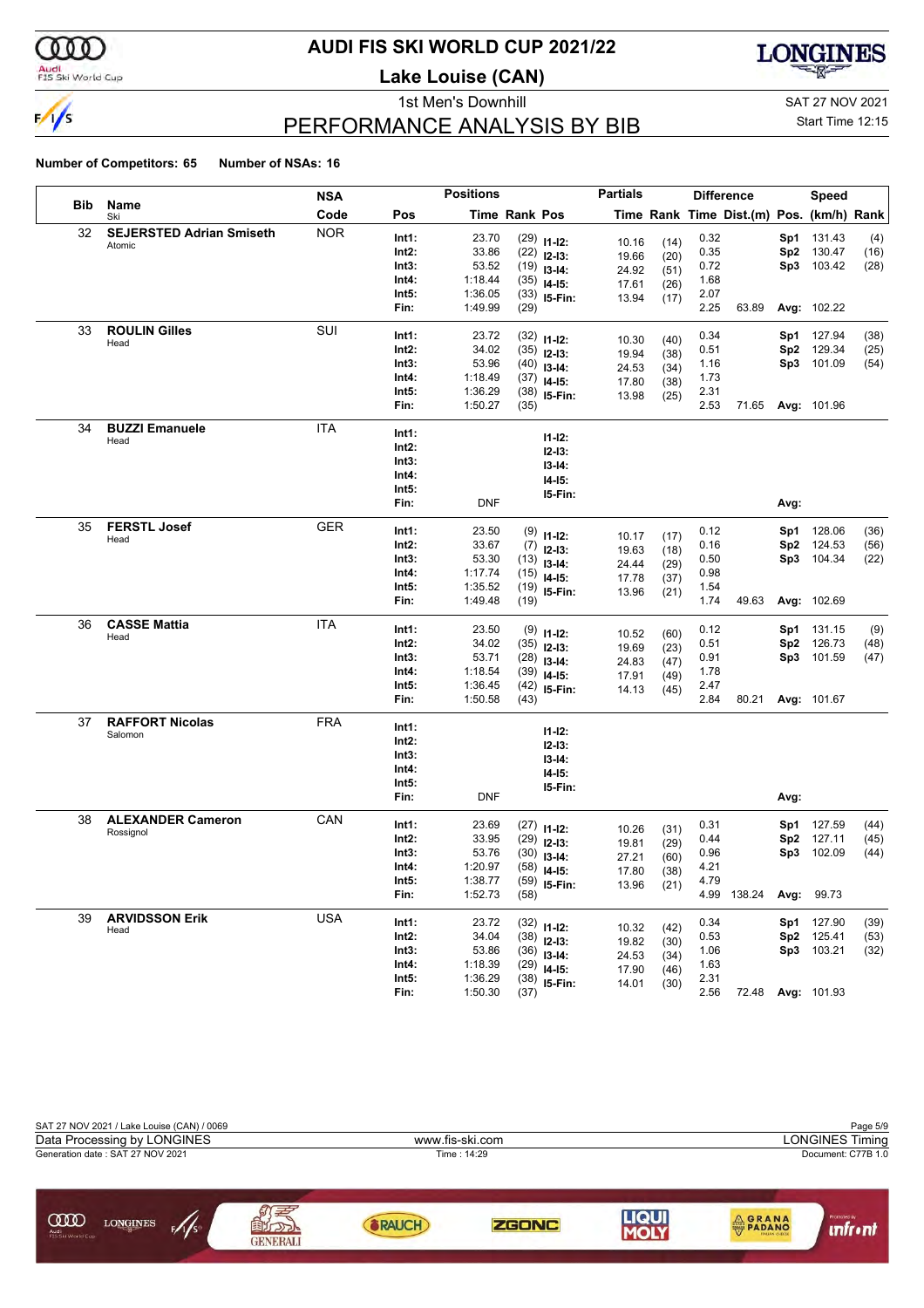

### **AUDI FIS SKI WORLD CUP 2021/22**

**Lake Louise (CAN)**



### PERFORMANCE ANALYSIS BY BIB

1st Men's Downhill and SAT 27 NOV 2021

#### Start Time 12:15

|            |                            | <b>NSA</b> |       | <b>Positions</b> |                      |                                | <b>Partials</b> |              | <b>Difference</b> |                                          |                 | Speed              |      |
|------------|----------------------------|------------|-------|------------------|----------------------|--------------------------------|-----------------|--------------|-------------------|------------------------------------------|-----------------|--------------------|------|
| <b>Bib</b> | Name<br>Ski                | Code       | Pos   |                  | <b>Time Rank Pos</b> |                                |                 |              |                   | Time Rank Time Dist.(m) Pos. (km/h) Rank |                 |                    |      |
| 40         | <b>READ Jeffrey</b>        | CAN        | Int1: | 23.63            |                      | $(22)$ 11-12:                  | 10.26           |              | 0.25              |                                          | Sp1             | 125.87             | (54) |
|            | Atomic                     |            | Int2: | 33.89            |                      | $(26)$ 12-13:                  | 20.17           | (31)<br>(49) | 0.38              |                                          | Sp <sub>2</sub> | 129.32             | (26) |
|            |                            |            | Int3: | 54.06            |                      | $(43)$ 13-14:                  | 24.33           | (20)         | 1.26              |                                          | Sp3             | 100.23             | (57) |
|            |                            |            | Int4: | 1:18.39          |                      | $(29)$ 14-15:                  | 17.82           | (41)         | 1.63              |                                          |                 |                    |      |
|            |                            |            | Int5: | 1:36.21          |                      | $(36)$ 15-Fin:                 | 14.15           | (47)         | 2.23              |                                          |                 |                    |      |
|            |                            |            | Fin:  | 1:50.36          | (39)                 |                                |                 |              | 2.62              | 74.14                                    |                 | Avg: 101.87        |      |
| 41         | <b>SCHULLER Victor</b>     | <b>FRA</b> | Int1: | 23.82            |                      | $(45)$ 11-12:                  |                 |              | 0.44              |                                          |                 | Sp1 129.49         | (17) |
|            | Head                       |            | Int2: | 33.95            |                      | $(29)$ 12-13:                  | 10.13<br>20.09  | (5)<br>(46)  | 0.44              |                                          |                 |                    |      |
|            |                            |            | Int3: | 54.04            |                      | $(42)$ 13-14:                  |                 |              | 1.24              |                                          | Sp3             | 99.51              | (58) |
|            |                            |            | Int4: |                  |                      | I4-I5:                         |                 |              |                   |                                          |                 |                    |      |
|            |                            |            | Int5: | 1:36.32          |                      | $(40)$ 15-Fin:                 | 14.20           | (54)         | 2.34              |                                          |                 |                    |      |
|            |                            |            | Fin:  | 1:50.52          | (42)                 |                                |                 |              | 2.78              | 78.56                                    |                 | Avg: 101.73        |      |
| 42         | <b>TONETTI Riccardo</b>    | ITA        | Int1: | 23.86            |                      | $(49)$ 11-12:                  |                 |              | 0.48              |                                          | Sp1             | 129.02             | (23) |
|            | Blizzard                   |            | Int2: | 34.19            |                      | $(51)$ 12-13:                  | 10.33           | (43)         | 0.68              |                                          | Sp <sub>2</sub> | 129.83             | (20) |
|            |                            |            | Int3: | 53.94            |                      | $(39)$ 13-14:                  | 19.75<br>24.84  | (27)<br>(49) | 1.14              |                                          | Sp3             | 102.40             | (41) |
|            |                            |            | Int4: | 1:18.78          |                      | $(44)$ 14-15:                  | 17.75           | (35)         | 2.02              |                                          |                 |                    |      |
|            |                            |            | Int5: | 1:36.53          |                      | $(45)$ 15-Fin:                 | 14.23           | (55)         | 2.55              |                                          |                 |                    |      |
|            |                            |            | Fin:  | 1:50.76          | (45)                 |                                |                 |              | 3.02              | 85.15                                    |                 | Avg: 101.51        |      |
| 43         | <b>ALPHAND Nils</b>        | <b>FRA</b> | Int1: | 23.73            |                      | $(35)$ 11-12:                  |                 |              | 0.35              |                                          | Sp1             | 127.31             | (46) |
|            | Head                       |            | Int2: | 34.16            |                      | $(47)$ 12-13:                  | 10.43           | (55)         | 0.65              |                                          | Sp <sub>2</sub> | 122.90             | (58) |
|            |                            |            | Int3: | 54.31            |                      | $(48)$ 13-14:                  | 20.15           | (48)         | 1.51              |                                          |                 | Sp3 103.26         | (31) |
|            |                            |            | Int4: | 1:18.83          |                      | $(47)$ 14-15:                  | 24.52           | (33)         | 2.07              |                                          |                 |                    |      |
|            |                            |            | Int5: | 1:36.83          |                      | $(48)$ 15-Fin:                 | 18.00<br>14.04  | (51)<br>(36) | 2.85              |                                          |                 |                    |      |
|            |                            |            | Fin:  | 1:50.87          | (47)                 |                                |                 |              | 3.13              | 88.17                                    |                 | Avg: 101.41        |      |
| 44         | <b>WALDER Christian</b>    | AUT        | Int1: | 23.54            |                      | $(14)$ 11-12:                  |                 |              | 0.16              |                                          | Sp1             | 128.44             | (29) |
|            | Salomon                    |            | Int2: | 33.70            |                      | $(9)$ 12-13:                   | 10.16           | (14)         | 0.19              |                                          | Sp <sub>2</sub> | 130.79             | (13) |
|            |                            |            | Int3: | 53.65            |                      | $(26)$ 13-14:                  | 19.95           | (39)         | 0.85              |                                          | Sp3             | 103.38             | (29) |
|            |                            |            | Int4: | 1:18.08          |                      | $(23)$ 14-15:                  | 24.43<br>17.47  | (28)         | 1.32              |                                          |                 |                    |      |
|            |                            |            | Int5: | 1:35.55          |                      | $(20)$ 15-Fin:                 | 14.07           | (13)<br>(41) | 1.57              |                                          |                 |                    |      |
|            |                            |            | Fin:  | 1:49.62          | (22)                 |                                |                 |              | 1.88              | 53.56                                    |                 | Avg: 102.56        |      |
| 45         | <b>SEGER Brodie</b>        | CAN        | Int1: | 23.61            |                      |                                |                 |              | 0.23              |                                          | Sp1             | 127.99             | (37) |
|            | Atomic                     |            | Int2: | 33.75            |                      | $(18)$ 11-12:<br>$(13)$ 12-13: | 10.14           | (8)          | 0.24              |                                          | Sp <sub>2</sub> | 128.92             | (32) |
|            |                            |            | Int3: | 53.92            |                      | $(38)$ 13-14:                  | 20.17           | (49)         | 1.12              |                                          | Sp3             | 102.93             | (34) |
|            |                            |            | Int4: | 1:18.39          |                      | $(29)$ 14-15:                  | 24.47           | (31)         | 1.63              |                                          |                 |                    |      |
|            |                            |            | Int5: | 1:36.10          |                      | $(34)$ 15-Fin:                 | 17.71           | (30)         | 2.12              |                                          |                 |                    |      |
|            |                            |            | Fin:  | 1:50.08          | (31)                 |                                | 13.98           | (25)         | 2.34              | 66.39                                    |                 | Avg: 102.13        |      |
| 46         | <b>GIEZENDANNER Blaise</b> | <b>FRA</b> | Int1: | 23.90            |                      |                                |                 |              | 0.52              |                                          | Sp1             | 128.93             | (24) |
|            | Atomic                     |            | Int2: | 34.37            |                      | $(54)$ 11-12:<br>$(59)$ 12-13: | 10.47           | (58)         | 0.86              |                                          | Sp <sub>2</sub> | 126.96             | (46) |
|            |                            |            | Int3: | 54.44            |                      | $(53)$ 13-14:                  | 20.07           | (44)         | 1.64              |                                          | Sp3             | 100.47             | (56) |
|            |                            |            | Int4: | 1:18.84          |                      | $(48)$ 14-15:                  | 24.40           | (25)         | 2.08              |                                          |                 |                    |      |
|            |                            |            | Int5: | 1:37.08          |                      | $(51)$ 15-Fin:                 | 18.24           | (59)         | 3.10              |                                          |                 |                    |      |
|            |                            |            | Fin:  | 1:51.32          | (52)                 |                                | 14.24           | (56)         |                   | 3.58 100.43                              |                 | <b>Avg: 101.00</b> |      |
| 47         | <b>CHABLOZ Yannick</b>     | SUI        | Int1: | 23.78            |                      |                                |                 |              | 0.40              |                                          |                 | Sp1 132.09         | (3)  |
|            | Nordica                    |            | Int2: | 33.98            |                      | $(40)$ 11-12:<br>$(33)$ 12-13: | 10.20           | (21)         | 0.47              |                                          | Sp2             | 125.67             | (51) |
|            |                            |            | Int3: | 53.53            |                      | $(20)$ 13-14:                  | 19.55           | (11)         | 0.73              |                                          |                 | Sp3 105.32         | (13) |
|            |                            |            | Int4: | 1:18.55          |                      | $(40)$ 14-15:                  | 25.02           | (54)         | 1.79              |                                          |                 |                    |      |
|            |                            |            | Int5: | 1:36.50          |                      | $(43)$ 15-Fin:                 | 17.95<br>13.92  | (50)<br>(16) | 2.52              |                                          |                 |                    |      |
|            |                            |            | Fin:  | 1:50.42          | (40)                 |                                |                 |              | 2.68              |                                          |                 | 75.80 Avg: 101.82  |      |

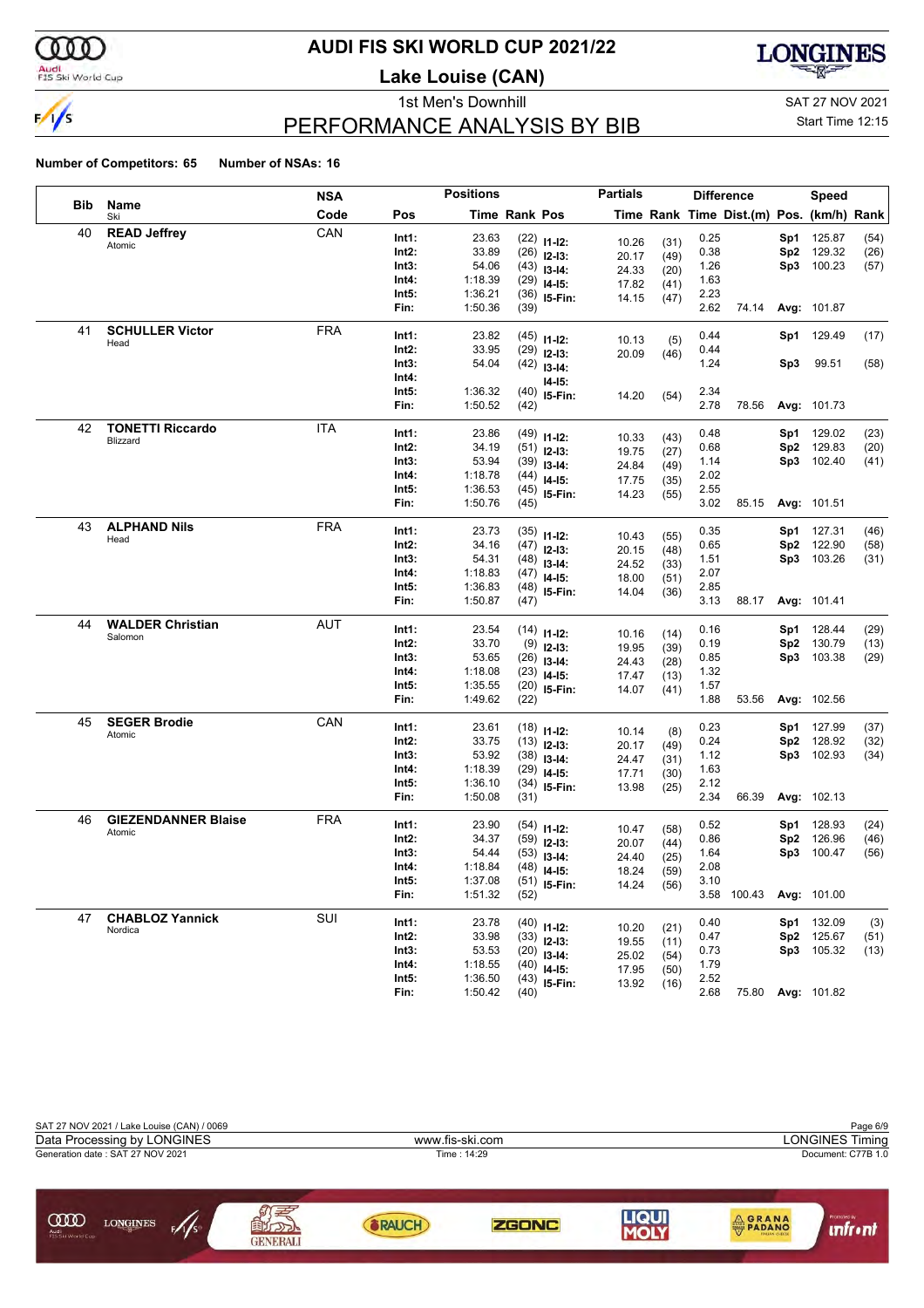

### **AUDI FIS SKI WORLD CUP 2021/22**

**Lake Louise (CAN)**



### PERFORMANCE ANALYSIS BY BIB

1st Men's Downhill and SAT 27 NOV 2021

Start Time 12:15

|     |                         | <b>NSA</b> |                | <b>Positions</b> |                      |                                 | <b>Partials</b> |              | <b>Difference</b> |                                          |                 | Speed                    |              |
|-----|-------------------------|------------|----------------|------------------|----------------------|---------------------------------|-----------------|--------------|-------------------|------------------------------------------|-----------------|--------------------------|--------------|
| Bib | Name<br>Ski             | Code       | Pos            |                  | <b>Time Rank Pos</b> |                                 |                 |              |                   | Time Rank Time Dist.(m) Pos. (km/h) Rank |                 |                          |              |
| 48  | <b>THOMSEN Benjamin</b> | CAN        | Int1:          | 23.86            |                      | $(49)$ 11-12:                   | 10.39           | (50)         | 0.48              |                                          | Sp1             | 128.45                   | (28)         |
|     | Head                    |            | Int2:          | 34.25            |                      | $(52)$ 12-13:                   | 20.56           | (58)         | 0.74              |                                          | Sp2             | 128.03                   | (41)         |
|     |                         |            | Int3:          | 54.81            |                      | $(59)$ 13-14:                   | 24.79           | (46)         | 2.01              |                                          | Sp3             | 102.19                   | (43)         |
|     |                         |            | Int4:          | 1:19.60          |                      | $(54)$ 14-15:                   | 17.90           | (46)         | 2.84              |                                          |                 |                          |              |
|     |                         |            | Int5:          | 1:37.50          |                      | $(54)$ 15-Fin:                  | 14.03           | (33)         | 3.52              |                                          |                 |                          |              |
|     |                         |            | Fin:           | 1:51.53          | (54)                 |                                 |                 |              |                   | 3.79 106.13                              |                 | Avg: 100.81              |              |
| 49  | <b>BOSCA Guglielmo</b>  | ITA        | Int1:          | 23.73            |                      | $(35)$ 11-12:                   |                 |              | 0.35              |                                          | Sp1             | 134.09                   | (1)          |
|     | Head                    |            | Int2:          | 33.97            |                      | $(32)$ 12-13:                   | 10.24           | (28)         | 0.46              |                                          | Sp2             | 125.45                   | (52)         |
|     |                         |            | Int3:          | 53.81            |                      | $(32)$ 13-14:                   | 19.84<br>25.99  | (33)         | 1.01              |                                          | Sp3             | 102.58                   | (37)         |
|     |                         |            | Int4:          | 1:19.80          |                      | $(55)$ 14-15:                   | 17.81           | (58)<br>(40) | 3.04              |                                          |                 |                          |              |
|     |                         |            | Int5:          | 1:37.61          |                      | $(55)$ 15-Fin:                  | 14.05           | (39)         | 3.63              |                                          |                 |                          |              |
|     |                         |            | Fin:           | 1:51.66          | (56)                 |                                 |                 |              |                   | 3.92 109.64                              |                 | Avg: 100.69              |              |
| 50  | <b>MORSE Sam</b>        | <b>USA</b> | Int1:          | 23.79            |                      | $(42)$ 11-12:                   |                 |              | 0.41              |                                          | Sp1             | 128.48                   | (27)         |
|     | Fischer                 |            | Int2:          | 34.16            |                      | $(47)$ 12-13:                   | 10.37           | (47)         | 0.65              |                                          | Sp <sub>2</sub> | 126.10                   | (50)         |
|     |                         |            | Int3:          | 54.19            |                      | $(46)$ 13-14:                   | 20.03           | (43)         | 1.39              |                                          | Sp3             | 102.78                   | (36)         |
|     |                         |            | Int4:          | 1:18.72          |                      | $(43)$ 14-15:                   | 24.53<br>17.83  | (34)         | 1.96              |                                          |                 |                          |              |
|     |                         |            | Int5:          | 1:36.55          |                      | $(46)$ 15-Fin:                  | 13.89           | (42)<br>(13) | 2.57              |                                          |                 |                          |              |
|     |                         |            | Fin:           | 1:50.44          | (41)                 |                                 |                 |              | 2.70              | 76.35                                    |                 | Avg: 101.80              |              |
| 51  | <b>SUNDIN Olle</b>      | SWE        | Int1:          | 23.87            |                      |                                 |                 |              | 0.49              |                                          | Sp1             | 126.02                   | (53)         |
|     | Head                    |            | Int2:          | 34.28            |                      | $(52)$ 11-12:<br>$(53)$ 12-13:  | 10.41           | (52)         | 0.77              |                                          | Sp <sub>2</sub> | 131.66                   | (8)          |
|     |                         |            | Int3:          | 54.35            |                      | $(49)$ 13-14:                   | 20.07           | (44)         | 1.55              |                                          | Sp3             | 101.58                   | (48)         |
|     |                         |            | Int4:          | 1:18.64          |                      | $(41)$ 14-15:                   | 24.29           | (17)         | 1.88              |                                          |                 |                          |              |
|     |                         |            | Int5:          | 1:36.36          |                      | $(41)$ 15-Fin:                  | 17.72           | (33)         | 2.38              |                                          |                 |                          |              |
|     |                         |            | Fin:           | 1:50.64          | (44)                 |                                 | 14.28           | (57)         | 2.90              | 81.86                                    |                 | Avg: 101.62              |              |
| 52  | <b>CRAWFORD James</b>   | CAN        | Int1:          | 23.71            |                      |                                 |                 |              | 0.33              |                                          | Sp1             | 127.69                   | (43)         |
|     | Head                    |            | Int2:          | 33.92            |                      | $(31)$ 11-12:                   | 10.21           | (23)         | 0.41              |                                          | Sp2             | 129.30                   | (27)         |
|     |                         |            | Int3:          | 53.74            |                      | $(27)$ 12-13:<br>$(29)$ 13-14:  | 19.82           | (30)         | 0.94              |                                          | Sp3             | 102.48                   | (40)         |
|     |                         |            | Int4:          | 1:18.10          |                      | $(24)$ 14-15:                   | 24.36           | (22)         | 1.34              |                                          |                 |                          |              |
|     |                         |            | Int5:          | 1:35.70          |                      | $(24)$ 15-Fin:                  | 17.60           | (24)         | 1.72              |                                          |                 |                          |              |
|     |                         |            | Fin:           | 1:49.72          | (24)                 |                                 | 14.02           | (31)         | 1.98              | 56.36                                    |                 | Avg: 102.47              |              |
| 53  | <b>PICCARD Roy</b>      | <b>FRA</b> | Int1:          | 23.91            |                      |                                 |                 |              | 0.53              |                                          | Sp1             | 128.41                   | (31)         |
|     | Rossignol               |            | Int2:          | 34.32            |                      | $(55)$ 11-12:                   | 10.41           | (52)         | 0.81              |                                          | Sp2             | 128.21                   | (39)         |
|     |                         |            | Int3:          | 54.51            |                      | $(57)$ 12-13:<br>$(56)$ 13-14:  | 20.19           | (51)         | 1.71              |                                          | Sp3             | 98.95                    | (59)         |
|     |                         |            | Int4:          | 1:19.21          |                      | $(50)$ 14-15:                   | 24.70           | (41)         | 2.45              |                                          |                 |                          |              |
|     |                         |            | Int5:          | 1:37.07          |                      | $(50)$ 15-Fin:                  | 17.86           | (45)         | 3.09              |                                          |                 |                          |              |
|     |                         |            | Fin:           | 1:51.22          | (51)                 |                                 | 14.15           | (47)         | 3.48              | 97.72                                    |                 | Avg: 101.09              |              |
| 54  | <b>ROESTI Lars</b>      | SUI        | Int1:          | 23.93            |                      |                                 |                 |              | 0.55              |                                          | Sp1             | 131.35                   | (5)          |
|     | Rossignol               |            | Int2:          | 34.16            |                      | $(57)$ 11-12:                   | 10.23           | (26)         | 0.65              |                                          | Sp2             | 117.40                   | (60)         |
|     |                         |            | Int3:          | 54.67            |                      | $(47)$ 12-13:                   | 20.51           | (57)         | 1.87              |                                          | Sp3             | 101.20                   | (52)         |
|     |                         |            | Int4:          | 1:19.81          |                      | $(58)$ 13-14:                   | 25.14           | (56)         | 3.05              |                                          |                 |                          |              |
|     |                         |            | Int5:          | 1:37.96          |                      | $(56)$ 14-15:<br>$(57)$ 15-Fin: | 18.15           | (56)         | 3.98              |                                          |                 |                          |              |
|     |                         |            | Fin:           | 1:52.01          | (57)                 |                                 | 14.05           | (39)         |                   | 4.27 119.05                              |                 | Avg: 100.37              |              |
| 55  | <b>JOCHER Simon</b>     | <b>GER</b> |                |                  |                      |                                 |                 |              |                   |                                          |                 |                          |              |
|     | Head                    |            | Int1:<br>Int2: | 23.61<br>33.79   |                      | $(18)$ 11-12:                   | 10.18           | (18)         | 0.23<br>0.28      |                                          |                 | Sp1 128.22<br>Sp2 126.81 | (32)<br>(47) |
|     |                         |            | Int3:          | 53.50            |                      | $(19)$ 12-13:                   | 19.71           | (24)         | 0.70              |                                          |                 | Sp3 100.97               | (55)         |
|     |                         |            | Int4:          | 1:18.03          |                      | $(18)$ 13-14:                   | 24.53           | (34)         | 1.27              |                                          |                 |                          |              |
|     |                         |            | Int5:          | 1:36.04          |                      | $(21)$ 14-15:<br>$(31)$ 15-Fin: | 18.01           | (52)         | 2.06              |                                          |                 |                          |              |
|     |                         |            | Fin:           | 1:50.07          | (30)                 |                                 | 14.03           | (33)         | 2.33              |                                          |                 | 66.11 Avg: 102.14        |              |

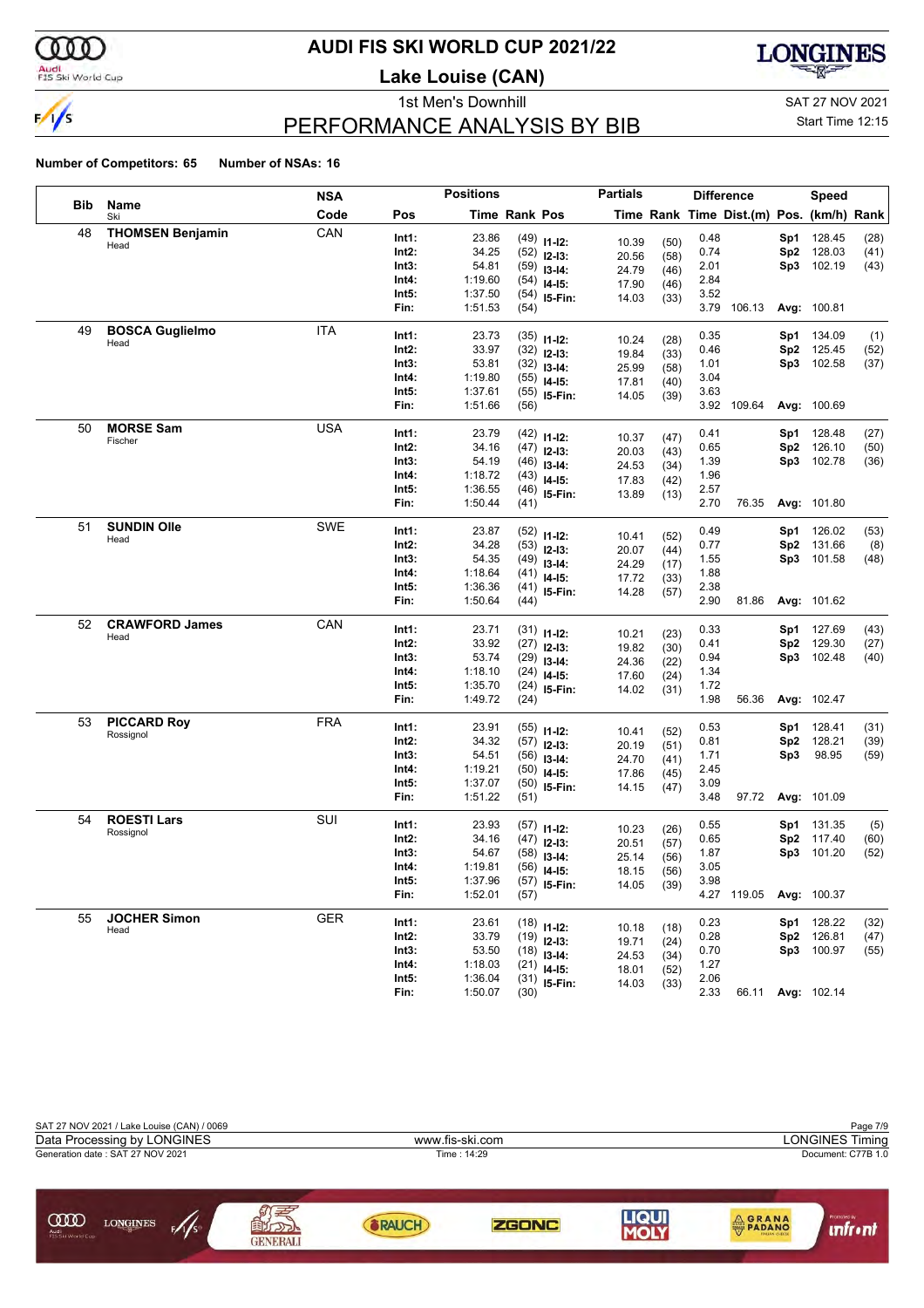

### **AUDI FIS SKI WORLD CUP 2021/22**

**Lake Louise (CAN)**



### PERFORMANCE ANALYSIS BY BIB

1st Men's Downhill and SAT 27 NOV 2021

#### Start Time 12:15

|     |                                      | NSA        |                | <b>Positions</b>   |               |                                | <b>Partials</b> |              |              | <b>Difference</b>                        |                 | Speed            |      |
|-----|--------------------------------------|------------|----------------|--------------------|---------------|--------------------------------|-----------------|--------------|--------------|------------------------------------------|-----------------|------------------|------|
| Bib | Name<br>Ski                          | Code       | Pos            |                    | Time Rank Pos |                                |                 |              |              | Time Rank Time Dist.(m) Pos. (km/h) Rank |                 |                  |      |
| 56  | <b>HROBAT Miha</b>                   | <b>SLO</b> | Int1:          | 23.93              |               | $(57)$ 11-12:                  | 10.24           | (28)         | 0.55         |                                          | Sp1             | 128.11           | (35) |
|     | Atomic                               |            | Int2:          | 34.17              |               | $(50)$ 12-13:                  | 19.90           | (36)         | 0.66         |                                          | Sp2             | 124.68           | (55) |
|     |                                      |            | Int3:          | 54.07              |               | $(44)$ 13-14:                  | 24.62           | (40)         | 1.27         |                                          | Sp3             | 98.43            | (61) |
|     |                                      |            | Int4:          | 1:18.69            |               | $(42)$ 14-15:                  | 18.12           | (55)         | 1.93         |                                          |                 |                  |      |
|     |                                      |            | Int5:          | 1:36.81            |               | $(47)$ 15-Fin:                 | 14.36           | (59)         | 2.83         |                                          |                 |                  |      |
|     |                                      |            | Fin:           | 1:51.17            | (50)          |                                |                 |              | 3.43         | 96.36                                    |                 | Avg: 101.13      |      |
| 57  | <b>THOMPSON Broderick</b>            | CAN        | Int1:          | 23.48              |               | $(8)$ 11-12:                   |                 |              | 0.10         |                                          | Sp1             | 125.05           | (59) |
|     | Head                                 |            | Int2:          | 33.78              |               | $(18)$ 12-13:                  | 10.30           | (40)         | 0.27         |                                          | Sp <sub>2</sub> | 129.00           | (30) |
|     |                                      |            | Int3:          | 54.38              |               | $(51)$ 13-14:                  | 20.60           | (59)         | 1.58         |                                          |                 | Sp3 103.45       | (27) |
|     |                                      |            | Int4:          | 1:19.23            |               | $(51)$ 14-15:                  | 24.85<br>17.90  | (50)<br>(46) | 2.47         |                                          |                 |                  |      |
|     |                                      |            | Int5:          | 1:37.13            |               | $(52)$ 15-Fin:                 | 13.99           | (27)         | 3.15         |                                          |                 |                  |      |
|     |                                      |            | Fin:           | 1:51.12            | (49)          |                                |                 |              | 3.38         | 94.99                                    |                 | Avg: 101.18      |      |
| 58  | <b>BABINSKY Stefan</b>               | AUT        | Int1:          | 23.95              |               |                                |                 |              | 0.57         |                                          | Sp1             | 121.90           | (62) |
|     | Head                                 |            | Int2:          | 34.34              |               | $(59)$ 11-12:                  | 10.39           | (50)         | 0.83         |                                          | Sp <sub>2</sub> | 125.15           | (54) |
|     |                                      |            | Int3:          | 54.55              |               | $(58)$ 12-13:<br>$(57)$ 13-14: | 20.21           | (53)         | 1.75         |                                          | Sp3             | 98.90            | (60) |
|     |                                      |            | Int4:          | 1:19.56            |               | $(53)$ 14-15:                  | 25.01           | (52)         | 2.80         |                                          |                 |                  |      |
|     |                                      |            | Int5:          | 1:37.71            |               | $(56)$ 15-Fin:                 | 18.15           | (56)         | 3.73         |                                          |                 |                  |      |
|     |                                      |            | Fin:           | 1:51.65            | (55)          |                                | 13.94           | (17)         |              | 3.91 109.37                              |                 | Avg: 100.70      |      |
| 59  | <b>ETXEZARRETA Adur</b>              | ESP        |                |                    |               |                                |                 |              |              |                                          |                 |                  |      |
|     | Head                                 |            | Int1:<br>Int2: | 23.82<br>34.11     |               | $(45)$ 11-12:                  | 10.29           | (37)         | 0.44<br>0.60 |                                          |                 | Sp1 128.44       | (29) |
|     |                                      |            | Int3:          | 54.44              | (43)          | $12-13:$                       | 20.33           | (56)         | 1.64         |                                          |                 |                  |      |
|     |                                      |            | Int4:          |                    |               | $(53)$ 13-14:                  |                 |              |              |                                          |                 |                  |      |
|     |                                      |            | Int5:          |                    |               | $14-15:$                       |                 |              |              |                                          |                 |                  |      |
|     |                                      |            | Fin:           | DNF                |               | I5-Fin:                        |                 |              |              |                                          | Avg:            |                  |      |
| 60  | <b>GAUER Nico</b>                    | LIE        |                |                    |               |                                |                 |              |              |                                          |                 |                  |      |
|     | Salomon                              |            | Int1:          | 23.45              |               | $(5)$ 11-12:                   | 10.41           | (52)         | 0.07         |                                          | Sp1             | 127.90           | (39) |
|     |                                      |            | Int2:          | 33.86<br>54.07     |               | $(22)$ 12-13:                  | 20.21           | (53)         | 0.35<br>1.27 |                                          | Sp <sub>2</sub> | 128.53<br>101.62 | (37) |
|     |                                      |            | Int3:<br>Int4: | 1:18.79            | (44)          | $13-14:$                       | 24.72           | (42)         | 2.03         |                                          | Sp3             |                  | (46) |
|     |                                      |            | Int5:          | 1:36.52            | (44)          | $(45)$ 14-15:                  | 17.73           | (34)         | 2.54         |                                          |                 |                  |      |
|     |                                      |            | Fin:           | 1:50.83            | (46)          | 15-Fin:                        | 14.31           | (58)         | 3.09         | 87.07                                    |                 | Avg: 101.44      |      |
| 61  | <b>MURISIER Justin</b>               | SUI        |                |                    |               |                                |                 |              |              |                                          |                 |                  |      |
|     | Head                                 |            | Int1:          | 23.87              |               | $(52)$ 11-12:                  | 10.43           | (55)         | 0.49         |                                          | Sp1             | 125.45           | (57) |
|     |                                      |            | Int2:          | 34.30              |               | $(56)$ 12-13:                  | 20.19           | (51)         | 0.79         |                                          | Sp <sub>2</sub> | 131.28           | (10) |
|     |                                      |            | Int3:          | 54.49              |               | $(55)$ 13-14:                  | 24.32           | (19)         | 1.69<br>2.05 |                                          |                 | Sp3 105.65       | (10) |
|     |                                      |            | Int4:<br>Int5: | 1:18.81<br>1:36.13 |               | $(46)$ 14-15:                  | 17.32           | (6)          | 2.15         |                                          |                 |                  |      |
|     |                                      |            | Fin:           | 1:50.30            | (37)          | $(35)$ 15-Fin:                 | 14.17           | (51)         | 2.56         | 72.48                                    |                 | Avg: 101.93      |      |
| 62  | <b>BENDIK Martin</b>                 | <b>SVK</b> |                |                    |               |                                |                 |              |              |                                          |                 |                  |      |
|     | Atomic                               |            | Int1:          | 24.21              |               | $(61)$ 11-12:                  | 10.56           | (61)         | 0.83         |                                          | Sp1             | 123.81           | (61) |
|     |                                      |            | Int2:          | 34.77              |               | $(61)$ 12-13:                  | 20.64           | (60)         | 1.26         |                                          | Sp <sub>2</sub> | 128.38           | (38) |
|     |                                      |            | Int3:          | 55.41              |               | $(60)$ 13-14:                  | 25.06           | (55)         | 2.61         |                                          | Sp3             | 101.32           | (51) |
|     |                                      |            | Int4:          | 1:20.47            |               | $(57)$ 14-15:                  | 18.11           | (54)         | 3.71         |                                          |                 |                  |      |
|     |                                      |            | Int5:<br>Fin:  | 1:38.58<br>1:52.74 | (59)          | $(58)$ 15-Fin:                 | 14.16           | (50)         | 4.60         | 5.00 138.50                              |                 | Avg: 99.72       |      |
|     |                                      | <b>MON</b> |                |                    |               |                                |                 |              |              |                                          |                 |                  |      |
| 63  | <b>ALESSANDRIA Arnaud</b><br>Salomon |            | Int1:          | 24.12              |               | $(60)$ 11-12:                  | 10.38           | (49)         | 0.74         |                                          | Sp1             | 127.25           | (48) |
|     |                                      |            | Int2:          | 34.50              |               | $(60)$ 12-13:                  | 21.39           | (62)         | 0.99         |                                          | Sp2             | 128.16           | (40) |
|     |                                      |            | Int3:          | 55.89              |               | $(61)$ 13-14:                  | 25.14           | (56)         | 3.09         |                                          |                 | Sp3 103.37       | (30) |
|     |                                      |            | Int4:          | 1:21.03            |               | $(59)$ 14-15:                  | 18.23           | (58)         | 4.27         |                                          |                 |                  |      |
|     |                                      |            | Int5:          | 1:39.26            |               | $(60)$ 15-Fin:                 | 14.37           | (60)         | 5.28         |                                          |                 |                  |      |
|     |                                      |            | Fin:           | 1:53.63            | (60)          |                                |                 |              |              | 5.89 161.88 Avg: 98.94                   |                 |                  |      |

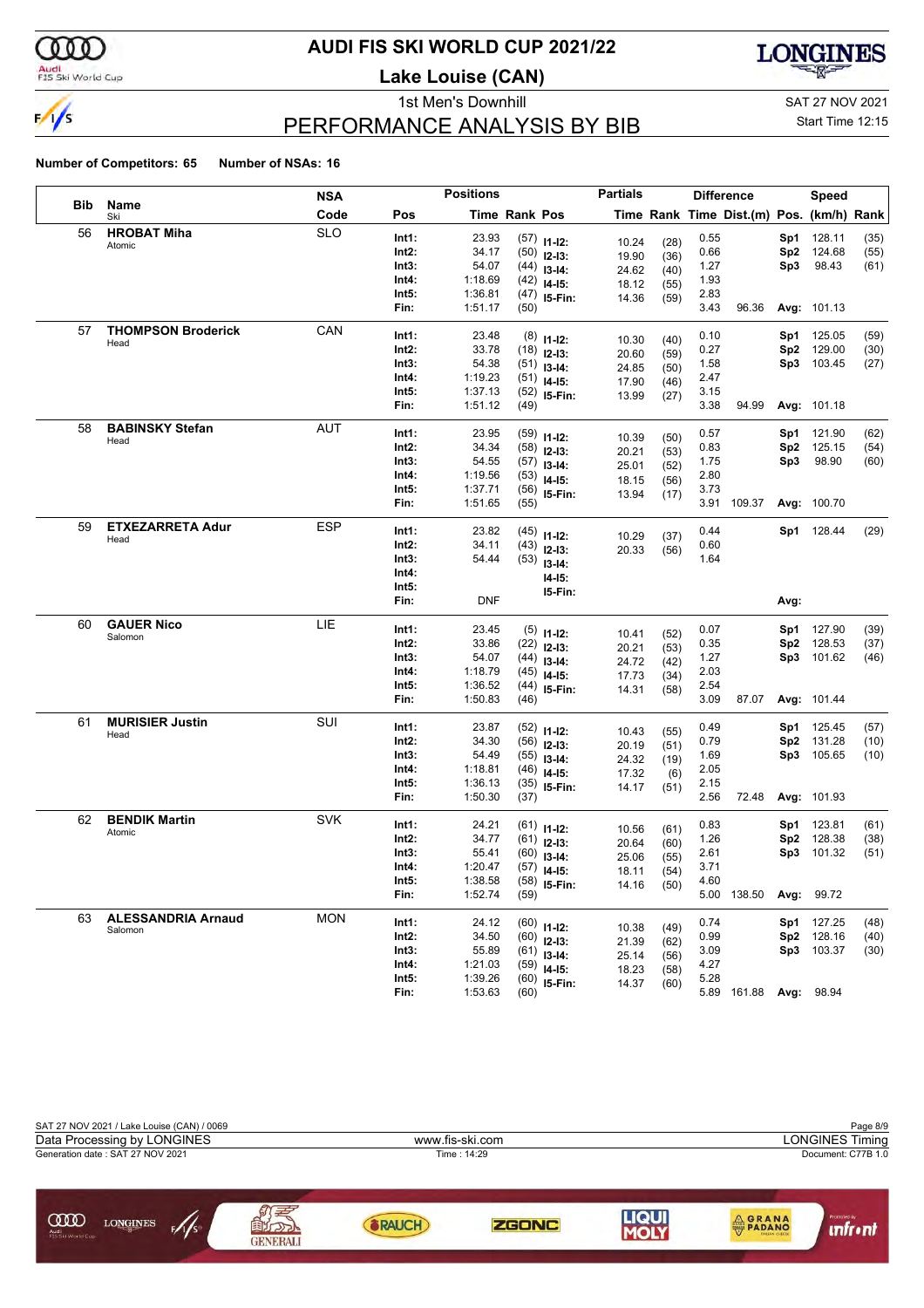

### **AUDI FIS SKI WORLD CUP 2021/22**

**Lake Louise (CAN)**



1st Men's Downhill SAT 27 NOV 2021

### PERFORMANCE ANALYSIS BY BIB

Start Time 12:15

|            |                                 | <b>NSA</b> |                                                   | <b>Positions</b>                                         |                      |                                                                                    | <b>Partials</b>                           |                                      |                                              | <b>Difference</b>                        |                                       | <b>Speed</b>                              |                      |
|------------|---------------------------------|------------|---------------------------------------------------|----------------------------------------------------------|----------------------|------------------------------------------------------------------------------------|-------------------------------------------|--------------------------------------|----------------------------------------------|------------------------------------------|---------------------------------------|-------------------------------------------|----------------------|
| <b>Bib</b> | Name<br>Ski                     | Code       | Pos                                               |                                                          | Time Rank Pos        |                                                                                    |                                           |                                      |                                              | Time Rank Time Dist.(m) Pos. (km/h) Rank |                                       |                                           |                      |
| 64         | <b>STEUDLE Roy-Alexander</b>    | <b>GBR</b> | Int1:<br>Int2:<br>Int3:<br>Int4:<br>Int5:<br>Fin: | 24.37<br>35.05<br>55.92<br>1:22.09<br>1:40.54<br>1:55.12 | (62)<br>(60)<br>(61) | $(62)$ 11-12:<br>$(62)$ 12-13:<br>$13-14:$<br>$14-15:$<br>$(61)$ 15-Fin:           | 10.68<br>20.87<br>26.17<br>18.45<br>14.58 | (62)<br>(61)<br>(59)<br>(60)<br>(61) | 0.99<br>1.54<br>3.12<br>5.33<br>6.56<br>7.38 | 200.21                                   | Sp1<br>Sp <sub>2</sub><br>Sp3<br>Avg: | 128.20<br>123.32<br>101.17<br>97.66       | (33)<br>(57)<br>(53) |
| 65         | <b>TRIKHICHEV Pavel</b><br>Head | <b>RUS</b> | Int1:<br>Int2:<br>Int3:<br>Int4:<br>Int5:<br>Fin: | 23.80<br>34.13<br>54.36<br>1:18.87<br>1:36.91<br>1:50.90 | (48)                 | $(43)$ 11-12:<br>$(46)$ 12-13:<br>$(50)$ 13-14:<br>$(49)$ 14-15:<br>$(49)$ 15-Fin: | 10.33<br>20.23<br>24.51<br>18.04<br>13.99 | (43)<br>(55)<br>(32)<br>(53)<br>(27) | 0.42<br>0.62<br>1.56<br>2.11<br>2.93<br>3.16 | 88.99                                    | Sp1<br>Sp2<br>Sp3                     | 125.68<br>122.43<br>104.07<br>Avg: 101.38 | (55)<br>(59)<br>(24) |

|                           | Intermediate Time Positions :              | $Int. 1 = Inter1$<br>Int. $4 =$ Inter4 |                                      | $Int. 2 = Inter2$<br>$Int. 5 = Inter5$ |                                                  | $Int. 3 = Inter3$ |                |                        |
|---------------------------|--------------------------------------------|----------------------------------------|--------------------------------------|----------------------------------------|--------------------------------------------------|-------------------|----------------|------------------------|
|                           | Speed Measurement Positions:               | $Sp 1 = Speed 1$                       |                                      | $Sp 2 = Speed 2$                       |                                                  | $Sp 3 = Speed 3$  |                |                        |
| Legend:                   |                                            |                                        |                                      |                                        |                                                  |                   |                |                        |
| Avg<br>Int<br><b>Sp</b>   | Average<br>Intermediate<br>Speed trap      | Dist.(m)<br>Ιx                         | Distance in metres<br>Intermediate x | <b>DNF</b><br>Pos.                     | Did Not Finish<br>Intermediate or speed position | Fin               | Finish         |                        |
|                           |                                            |                                        |                                      |                                        |                                                  |                   |                |                        |
|                           | SAT 27 NOV 2021 / Lake Louise (CAN) / 0069 |                                        |                                      |                                        |                                                  |                   |                | Page 9/9               |
|                           | Data Processing by LONGINES                |                                        |                                      | www.fis-ski.com                        |                                                  |                   |                | <b>LONGINES Timing</b> |
|                           | Generation date: SAT 27 NOV 2021           |                                        |                                      | Time: 14:29                            |                                                  |                   |                | Document: C77B 1.0     |
| <b>COO</b>                |                                            |                                        |                                      |                                        |                                                  | <b>LIQUI</b>      |                | Promoted by            |
| Audi<br>FIS Ski World Cup | <b>LONGINES</b><br>$\frac{1}{s}$           | בנב<br><b>GENERALI</b>                 | RAUCH                                |                                        | <b>ZGONC</b>                                     | MOLY              | <b>A GRANA</b> | <b>infr</b> •nt        |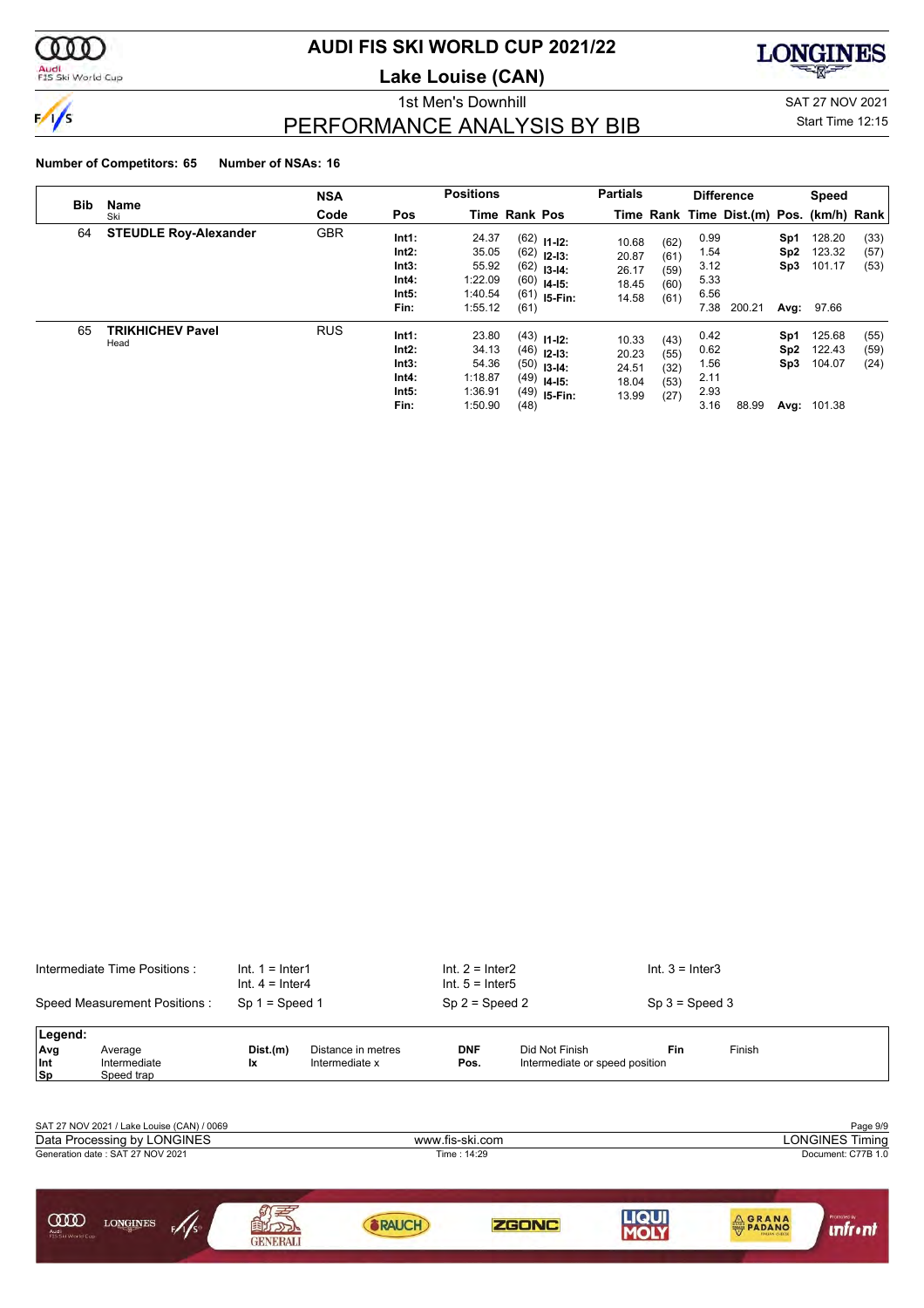

 $\frac{1}{\sqrt{2}}$ 

#### Audi<br>FIS Ski World Cup

### **AUDI FIS SKI WORLD CUP 2021/22**

**Lake Louise (CAN)**



1st Men's Downhill

### FIS WORLD CUP STANDINGS

**Number of Competitors: 30, Number of NSAs: 10** 27 NOV 2021 Lake Louise (CAN)

| Rank | <b>FIS</b> | Name                       | <b>NSA</b> | 1   | <b>WC</b>     | Diff. |
|------|------------|----------------------------|------------|-----|---------------|-------|
|      | Code       |                            | Code       |     | <b>Points</b> |       |
| 1    | 53902      | <b>MAYER Matthias</b>      | <b>AUT</b> | 100 | 100           |       |
| 2    | 53980      | <b>KRIECHMAYR Vincent</b>  | <b>AUT</b> | 80  | 80            | 20    |
| 3    | 511383     | <b>FEUZ Beat</b>           | SUI        | 60  | 60            | 40    |
| 4    | 512269     | <b>ODERMATT Marco</b>      | <b>SUI</b> | 50  | 50            | 50    |
| 5    | 53817      | <b>FRANZ Max</b>           | <b>AUT</b> | 45  | 45            | 55    |
| 6    | 51215      | <b>BAUMANN Romed</b>       | <b>GER</b> | 40  | 40            | 60    |
| 7    | 6190176    | <b>BAILET Matthieu</b>     | <b>FRA</b> | 36  | 36            | 64    |
| 8    | 291459     | <b>PARIS Dominik</b>       | <b>ITA</b> | 32  | 32            | 68    |
| 9    | 422139     | <b>KILDE Aleksand.</b>     | <b>NOR</b> | 29  | 29            | 71    |
| 10   | 6530319    | <b>COCHRAN-SIEGLE Ryan</b> | <b>USA</b> | 26  | 26            | 74    |
| 11   | 561216     | <b>KLINE Bostjan</b>       | <b>SLO</b> | 24  | 24            | 76    |
| 12   | 512124     | <b>HINTERMANN Niels</b>    | SUI        | 22  | 22            | 78    |
| 13   | 501987     | <b>MONSEN Felix</b>        | <b>SWE</b> | 20  | 20            | 80    |
| 14   | 53975      | <b>HEMETSBERGER Daniel</b> | <b>AUT</b> | 18  | 18            | 82    |
| 15   | 54005      | <b>STRIEDINGER Otmar</b>   | <b>AUT</b> | 16  | 16            | 84    |
| 16   | 54157      | <b>DANKLMAIER Daniel</b>   | <b>AUT</b> | 15  | 15            | 85    |
| 17   | 512038     | <b>ROGENTIN Stefan</b>     | SUI        | 14  | 14            | 86    |
| 18   | 421483     | <b>JANSRUD Kjetil</b>      | <b>NOR</b> | 13  | 13            | 87    |
| 19   | 202059     | <b>FERSTL Josef</b>        | <b>GER</b> | 12  | 12            | 88    |
| 20   | 200379     | <b>SANDER Andreas</b>      | <b>GER</b> | 11  | 11            | 89    |
| 21   | 191740     | <b>CLAREY Johan</b>        | <b>FRA</b> | 10  | 10            | 90    |
| 22   | 54009      | <b>WALDER Christian</b>    | <b>AUT</b> | 9   | 9             | 91    |
| 23   | 202345     | <b>SCHWAIGER Dominik</b>   | <b>GER</b> | 8   | 8             | 92    |
| 24   | 104531     | <b>CRAWFORD James</b>      | CAN        | 7   | 7             | 93    |
| 25   | 293006     | <b>INNERHOFER Christof</b> | <b>ITA</b> | 6   | 6             | 94    |
| 26   | 6530104    | <b>BENNETT Bryce</b>       | <b>USA</b> | 5   | 5             | 95    |
| 26   | 530874     | <b>GANONG Travis</b>       | <b>USA</b> | 5   | 5             | 95    |
| 28   | 194167     | <b>MUZATON Maxence</b>     | <b>FRA</b> | 3   | 3             | 97    |
| 29   | 422310     | <b>SEJERSTED Adri.</b>     | <b>NOR</b> | 2   | 2             | 98    |
| 30   | 202762     | <b>JOCHER Simon</b>        | <b>GER</b> | 1   | 1             | 99    |

| Legend:                                                                                                                                                                                                                                                                                                                            |           |       |            |                                                                 |           |                    |
|------------------------------------------------------------------------------------------------------------------------------------------------------------------------------------------------------------------------------------------------------------------------------------------------------------------------------------|-----------|-------|------------|-----------------------------------------------------------------|-----------|--------------------|
|                                                                                                                                                                                                                                                                                                                                    | No points | Diff. | Difference | WC                                                              | World Cup |                    |
|                                                                                                                                                                                                                                                                                                                                    |           |       |            |                                                                 |           |                    |
|                                                                                                                                                                                                                                                                                                                                    |           |       |            |                                                                 |           |                    |
| $\mathbb{R}$ $\mathbb{R}$ $\mathbb{R}$ $\mathbb{R}$ $\mathbb{R}$ $\mathbb{R}$ $\mathbb{R}$ $\mathbb{R}$ $\mathbb{R}$ $\mathbb{R}$ $\mathbb{R}$ $\mathbb{R}$ $\mathbb{R}$ $\mathbb{R}$ $\mathbb{R}$ $\mathbb{R}$ $\mathbb{R}$ $\mathbb{R}$ $\mathbb{R}$ $\mathbb{R}$ $\mathbb{R}$ $\mathbb{R}$ $\mathbb{R}$ $\mathbb{R}$ $\mathbb{$ |           |       |            | $\mathbf{r}$ and $\mathbf{r}$ and $\mathbf{r}$ and $\mathbf{r}$ |           | Page 1/1<br>$\sim$ |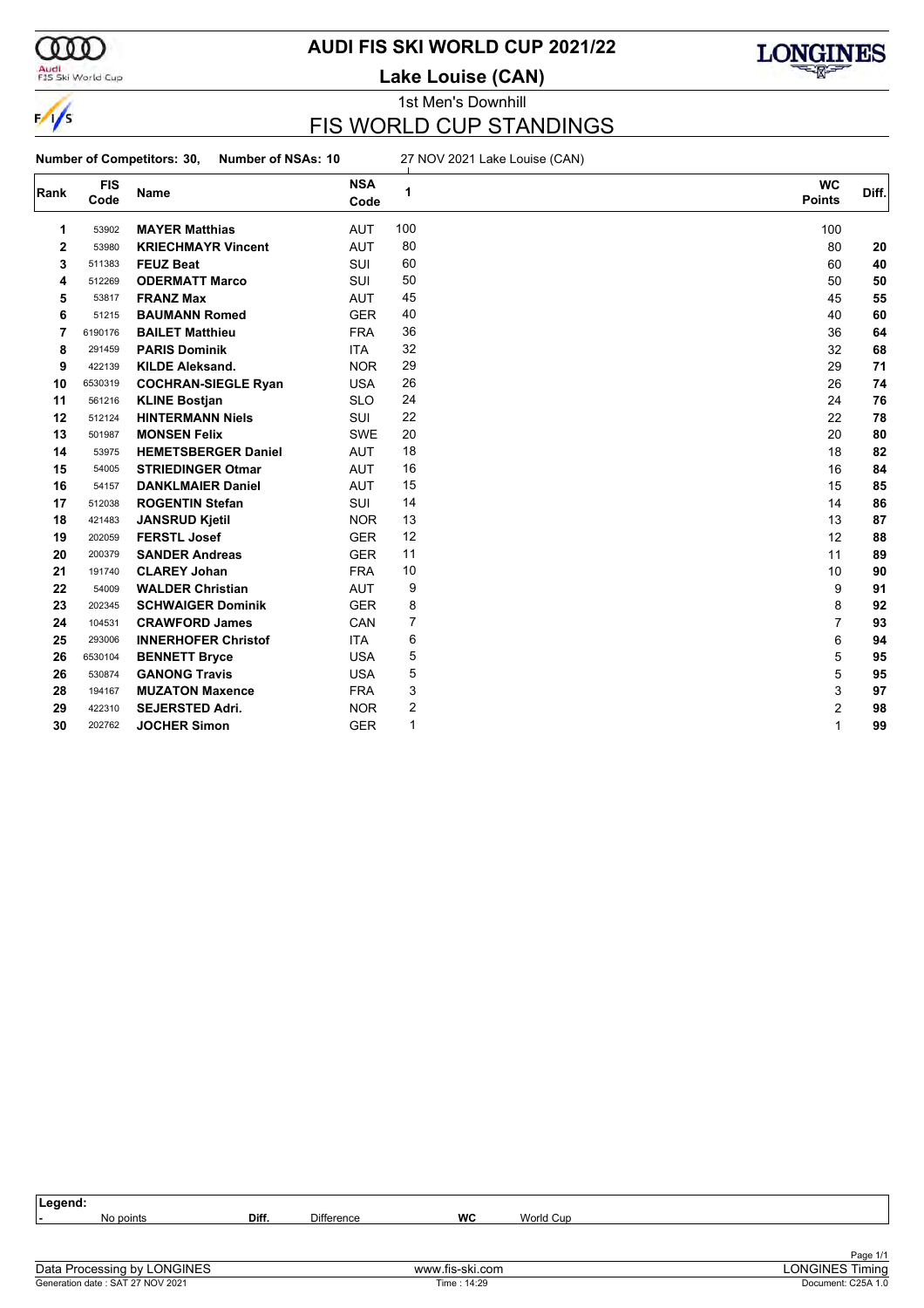

#### Audi<br>FIS Ski World Cup

### **AUDI FIS SKI WORLD CUP 2021/22**

**Lake Louise (CAN)**



#### 1st Men's Downhill OVERALL FIS WORLD CUP STANDINGS

| Rank        | <b>FIS</b>       | Name                                                  | <b>NSA</b>               | <b>WC</b>     | Diff.      | DH                                  | <b>SL</b>                                            | GS                                                       | SG                                         | AC                                                       | <b>PAR</b>       |
|-------------|------------------|-------------------------------------------------------|--------------------------|---------------|------------|-------------------------------------|------------------------------------------------------|----------------------------------------------------------|--------------------------------------------|----------------------------------------------------------|------------------|
|             | Code             |                                                       | Code                     | <b>Points</b> |            | 1 race                              | 0 races                                              | 1 race                                                   | 0 races                                    | 0 races                                                  | 1 race           |
| 1           | 512269           | <b>ODERMATT Marco</b>                                 | SUI                      | 150           |            | 50<br>(4)                           |                                                      | 100<br>(1)                                               |                                            |                                                          |                  |
| $\mathbf 2$ | 53889            | <b>HIRSCHBUEHL Christian</b>                          | <b>AUT</b>               | 100           | 50         | L,                                  |                                                      | ٠                                                        |                                            |                                                          | (1)<br>100       |
| 2           | 53902            | <b>MAYER Matthias</b>                                 | AUT                      | 100           | 50         | 100<br>(1)                          |                                                      | $\overline{a}$                                           |                                            | $\overline{a}$                                           |                  |
| 4           | 561244           | <b>KRANJEC Zan</b>                                    | <b>SLO</b>               | 86            | 64         | ÷,                                  |                                                      | 60<br>(3)                                                |                                            |                                                          | 26 (10)          |
| 5           | 53980            | <b>KRIECHMAYR Vincent</b>                             | <b>AUT</b>               | 80            | 70         | 80<br>(2)                           |                                                      | $\blacksquare$                                           |                                            |                                                          |                  |
| 5<br>5      | 54031<br>54252   | <b>LEITINGER Roland</b><br><b>RASCHNER Dominik</b>    | AUT<br>AUT               | 80<br>80      | 70<br>70   | $\overline{a}$                      | $\overline{\phantom{0}}$                             | 80<br>(2)<br>$\overline{a}$                              |                                            |                                                          | 80               |
| 8           | 422304           | <b>KRISTOFFERSEN Henrik</b>                           | <b>NOR</b>               | 68            | 82         | $\overline{\phantom{a}}$            |                                                      | 18 (14)                                                  |                                            | ٠                                                        | (2)<br>50<br>(4) |
| 9           | 511852           | <b>CAVIEZEL Gino</b>                                  | SUI                      | 61            | 89         | ÷                                   | $\overline{\phantom{0}}$                             | (4)<br>50                                                |                                            | Ĭ.                                                       | 11(20)           |
| 10          | 511383           | <b>FEUZ Beat</b>                                      | SUI                      | 60            | 90         | 60<br>(3)                           |                                                      |                                                          |                                            |                                                          |                  |
| 10          | 422732           | <b>McGRATH Atle Lie</b>                               | <b>NOR</b>               | 60            | 90         | ÷,                                  |                                                      |                                                          |                                            |                                                          | (3)<br>60        |
| 12          | 103865           | <b>PHILP Trevor</b>                                   | CAN                      | 54            | 96         | $\overline{a}$                      |                                                      | (22)<br>9                                                |                                            | ۰                                                        | (5)<br>45        |
| 13          | 103729           | <b>READ Erik</b>                                      | CAN                      | 49            | 101        |                                     |                                                      | (18)<br>13                                               |                                            |                                                          | 36<br>(7)        |
| 14          | 194364           | <b>PINTURAULT Alexis</b>                              | <b>FRA</b>               | 45            | 105        | $\overline{a}$                      |                                                      | (5)<br>45                                                |                                            |                                                          |                  |
| 14<br>16    | 53817<br>51215   | <b>FRANZ Max</b>                                      | <b>AUT</b><br>GER        | 45<br>40      | 105        | 45<br>(5)<br>40                     | $\overline{\phantom{a}}$                             | ٠                                                        |                                            |                                                          |                  |
| 16          | 54348            | <b>BAUMANN Romed</b><br><b>PERTL Adrian</b>           | <b>AUT</b>               | 40            | 110<br>110 | (6)<br>$\overline{a}$               |                                                      | $\overline{a}$                                           |                                            |                                                          | 40<br>(6)        |
| 16          | 6532084          | <b>RADAMUS River</b>                                  | USA                      | 40            | 110        | ÷                                   | $\overline{\phantom{0}}$                             | 40<br>(6)                                                |                                            |                                                          |                  |
| 19          | 561322           | <b>HADALIN Stefan</b>                                 | <b>SLO</b>               | 38            | 112        | ÷                                   |                                                      | (25)<br>6                                                |                                            |                                                          | 32<br>(8)        |
| 20          | 6190176          | <b>BAILET Matthieu</b>                                | <b>FRA</b>               | 36            | 114        | 36<br>(7)                           |                                                      |                                                          |                                            |                                                          |                  |
| 20          | 422729           | <b>BRAATHEN Lucas</b>                                 | <b>NOR</b>               | 36            | 114        | $\overline{a}$                      | $\overline{\phantom{0}}$                             | 36<br>(7)                                                |                                            | ٠                                                        |                  |
| 20          | 380335           | <b>ZUBCIC Filip</b>                                   | <b>CRO</b>               | 36            | 114        |                                     |                                                      | 29<br>(9)                                                |                                            |                                                          | 7(24)            |
| 23          | 990116           | de ALIPRANDINI Luca                                   | ITA                      | 32            | 118        | ÷                                   |                                                      | 32<br>(8)                                                |                                            |                                                          |                  |
| 23          | 291459           | <b>PARIS Dominik</b>                                  | ITA                      | 32            | 118        | 32<br>(8)                           |                                                      | ÷,                                                       |                                            |                                                          |                  |
| 25          | 202597           | <b>SCHMID Alexander</b>                               | GER                      | 30            | 120        | $\overline{\phantom{a}}$            |                                                      | 12 (19)                                                  |                                            |                                                          | 18 (14)          |
| 26<br>26    | 422139<br>202584 | <b>KILDE Aleksand.</b>                                | <b>NOR</b><br><b>GER</b> | 29<br>29      | 121<br>121 | 29<br>(9)                           |                                                      | L,<br>$\overline{a}$                                     |                                            |                                                          | 29               |
| 28          | 6530319          | <b>RAUCHFUSS Julian</b><br><b>COCHRAN-SIEGLE Ryan</b> | <b>USA</b>               | 26            | 124        | 26 (10)                             |                                                      |                                                          |                                            |                                                          | (9)              |
| 28          | 422278           | <b>WINDINGSTAD Rasmus</b>                             | <b>NOR</b>               | 26            | 124        | L,                                  |                                                      | 26 (10)                                                  |                                            |                                                          |                  |
| 30          | 54027            | <b>BRENNSTEINER Stefan</b>                            | <b>AUT</b>               | 24            | 126        | ٠                                   | $\overline{\phantom{0}}$                             | ٠                                                        |                                            | ٠                                                        | 24 (11)          |
| 30          | 194495           | <b>FAIVRE Mathieu</b>                                 | <b>FRA</b>               | 24            | 126        | $\overline{a}$                      |                                                      | 24 (11)                                                  |                                            |                                                          |                  |
| 30          | 561216           | <b>KLINE Bostjan</b>                                  | <b>SLO</b>               | 24            | 126        | 24 (11)                             |                                                      | $\overline{\phantom{a}}$                                 |                                            |                                                          |                  |
| 30          | 194873           | <b>SARRAZIN Cyprien</b>                               | <b>FRA</b>               | 24            | 126        | $\overline{\phantom{a}}$            | $\overline{\phantom{0}}$                             | 8<br>(23)                                                |                                            | ٠                                                        | 16 (15)          |
| 34          | 511896           | <b>MURISIER Justin</b>                                | SUI                      | 22            | 128        | $\blacksquare$                      |                                                      | 22 (12)                                                  |                                            |                                                          |                  |
| 34          | 512124           | <b>HINTERMANN Niels</b>                               | SUI                      | 22            | 128        | 22 (12)                             |                                                      | $\overline{\phantom{a}}$                                 |                                            |                                                          |                  |
| 34          | 202451           | <b>STRASSER Linus</b>                                 | <b>GER</b>               | 22            | 128        | $\overline{\phantom{a}}$            |                                                      | $\overline{a}$                                           |                                            |                                                          | 22 (12)          |
| 37<br>37    | 501987<br>54320  | <b>MONSEN Felix</b><br><b>SCHWARZ Marco</b>           | <b>SWE</b><br><b>AUT</b> | 20<br>20      | 130<br>130 | 20 (13)<br>$\overline{\phantom{a}}$ |                                                      | $\overline{a}$<br>(13)<br>20                             |                                            |                                                          |                  |
| 37          | 6293171          | <b>VINATZER Alex</b>                                  | ITA                      | 20            | 130        | $\overline{\phantom{a}}$            |                                                      | -                                                        |                                            | ٠                                                        | 20 (13)          |
| 40          | 53975            | <b>HEMETSBERGER Daniel</b>                            | <b>AUT</b>               | 18            | 132        | 18 (14)                             |                                                      |                                                          |                                            |                                                          |                  |
| 41          | 194935           | <b>FAVROT Thibaut</b>                                 | <b>FRA</b>               | 17            | 133        | $\overline{\phantom{a}}$            |                                                      | 4(27)                                                    |                                            |                                                          | 13 (18)          |
| 42          | 54063            | <b>FELLER Manuel</b>                                  | AUT                      | 16            | 134        |                                     |                                                      | 16 (15)                                                  |                                            |                                                          |                  |
| 42          | 54005            | <b>STRIEDINGER Otmar</b>                              | <b>AUT</b>               | 16            | 134        | 16 (15)                             |                                                      | $\overline{\phantom{0}}$                                 |                                            |                                                          |                  |
| 42          | 6291430          | <b>MAURBERGER Simon</b>                               | ITA                      | 16            | 134        | $\blacksquare$                      |                                                      | 11(20)                                                   |                                            | $\overline{\phantom{0}}$                                 | 5(26)            |
| 45          | 54157            | <b>DANKLMAIER Daniel</b>                              | AUT                      | 15            | 135        | 15 (16)                             | $\overline{a}$                                       | $\overline{\phantom{a}}$                                 | $\overline{\phantom{0}}$                   | $\overline{a}$                                           |                  |
| 45          | 60253            | <b>MARCHANT Armand</b>                                | <b>BEL</b>               | 15            | 135        | ٠                                   |                                                      | $\overline{\phantom{0}}$                                 |                                            | ÷                                                        | 15 (16)          |
| 45<br>45    | 512182<br>421669 | <b>MEILLARD Loic</b><br><b>NESTVOLD-HAUGEN</b>        | SUI<br><b>NOR</b>        | 15<br>15      | 135<br>135 | ٠<br>$\overline{a}$                 | $\overline{\phantom{0}}$<br>$\overline{\phantom{a}}$ | 15 (16)<br>7(24)                                         | $\overline{\phantom{a}}$<br>$\overline{a}$ | $\overline{\phantom{a}}$<br>$\overline{\phantom{a}}$     | 8(23)            |
| 49          | 202437           | <b>LUITZ Stefan</b>                                   | <b>GER</b>               | 14            | 136        |                                     |                                                      | 14 (17)                                                  |                                            |                                                          |                  |
| 49          | 221213           | <b>RAPOSO Charlie</b>                                 | <b>GBR</b>               | 14            | 136        | $\overline{a}$                      | $\overline{\phantom{a}}$                             |                                                          | $\overline{\phantom{0}}$                   | $\qquad \qquad \blacksquare$                             | 14 (17)          |
| 49          | 512038           | <b>ROGENTIN Stefan</b>                                | SUI                      | 14            | 136        | 14 (17)                             |                                                      | ٠                                                        | $\overline{\phantom{0}}$                   | $\overline{\phantom{0}}$                                 |                  |
| 52          | 421483           | <b>JANSRUD Kjetil</b>                                 | <b>NOR</b>               | 13            | 137        | 13 (18)                             |                                                      | ٠                                                        |                                            |                                                          |                  |
| 52          | 511863           | <b>SETTE Daniele</b>                                  | SUI                      | 13            | 137        | $\overline{\phantom{a}}$            | $\overline{\phantom{0}}$                             | 10(21)                                                   | $\overline{\phantom{a}}$                   | $\overline{a}$                                           | 3(28)            |
| 54          | 202059           | <b>FERSTL Josef</b>                                   | <b>GER</b>               | 12            | 138        | 12 (19)                             | $\overline{a}$                                       | $\overline{a}$                                           | $\overline{\phantom{0}}$                   | ٠                                                        |                  |
| 54          | 193967           | <b>MUFFAT-JEANDET Victor</b>                          | <b>FRA</b>               | 12            | 138        | $\overline{\phantom{a}}$            |                                                      |                                                          |                                            | $\overline{\phantom{a}}$                                 | 12 (19)          |
| 56          | 200379           | <b>SANDER Andreas</b>                                 | <b>GER</b>               | 11            | 139        | 11(20)                              | $\overline{\phantom{a}}$                             | $\overline{\phantom{a}}$                                 | $\overline{\phantom{a}}$                   | $\overline{\phantom{a}}$                                 |                  |
| 57          | 191740           | <b>CLAREY Johan</b>                                   | <b>FRA</b>               | 10            | 140        | 10(21)                              | $\overline{a}$                                       | $\overline{\phantom{0}}$                                 | $\overline{a}$                             | $\overline{\phantom{0}}$                                 |                  |
| 57          | 501898           | <b>ROENNGREN Mattias</b>                              | <b>SWE</b>               | 10            | 140        | $\overline{\phantom{a}}$            |                                                      |                                                          |                                            | ۰                                                        | 10(21)           |
| 59<br>59    | 511867<br>54009  | <b>NOGER Cedric</b><br><b>WALDER Christian</b>        | SUI<br><b>AUT</b>        | 9<br>9        | 141<br>141 | $\overline{\phantom{0}}$<br>9(22)   |                                                      | $\qquad \qquad \blacksquare$<br>$\overline{\phantom{0}}$ | $\overline{\phantom{a}}$<br>$\overline{a}$ | $\qquad \qquad \blacksquare$<br>$\overline{\phantom{0}}$ | 9(22)            |
| 61          | 202345           | <b>SCHWAIGER Dominik</b>                              | <b>GER</b>               | 8             | 142        | 8(23)                               |                                                      |                                                          |                                            |                                                          |                  |
| 62          | 104531           | <b>CRAWFORD James</b>                                 | CAN                      | 7             | 143        | 7(24)                               | $\overline{\phantom{0}}$                             | $\overline{\phantom{0}}$                                 | $\blacksquare$                             | $\overline{a}$                                           |                  |
| 63          | 54471            | <b>DORNER Thomas</b>                                  | AUT                      | 6             | 144        | $\overline{\phantom{a}}$            |                                                      | ٠                                                        | $\overline{a}$                             | ٠                                                        | 6(25)            |
| 63          | 293006           | <b>INNERHOFER Christof</b>                            | ITA                      | 6             | 144        | 6(25)                               |                                                      |                                                          |                                            | $\overline{a}$                                           |                  |
|             |                  |                                                       |                          |               |            |                                     |                                                      |                                                          |                                            |                                                          |                  |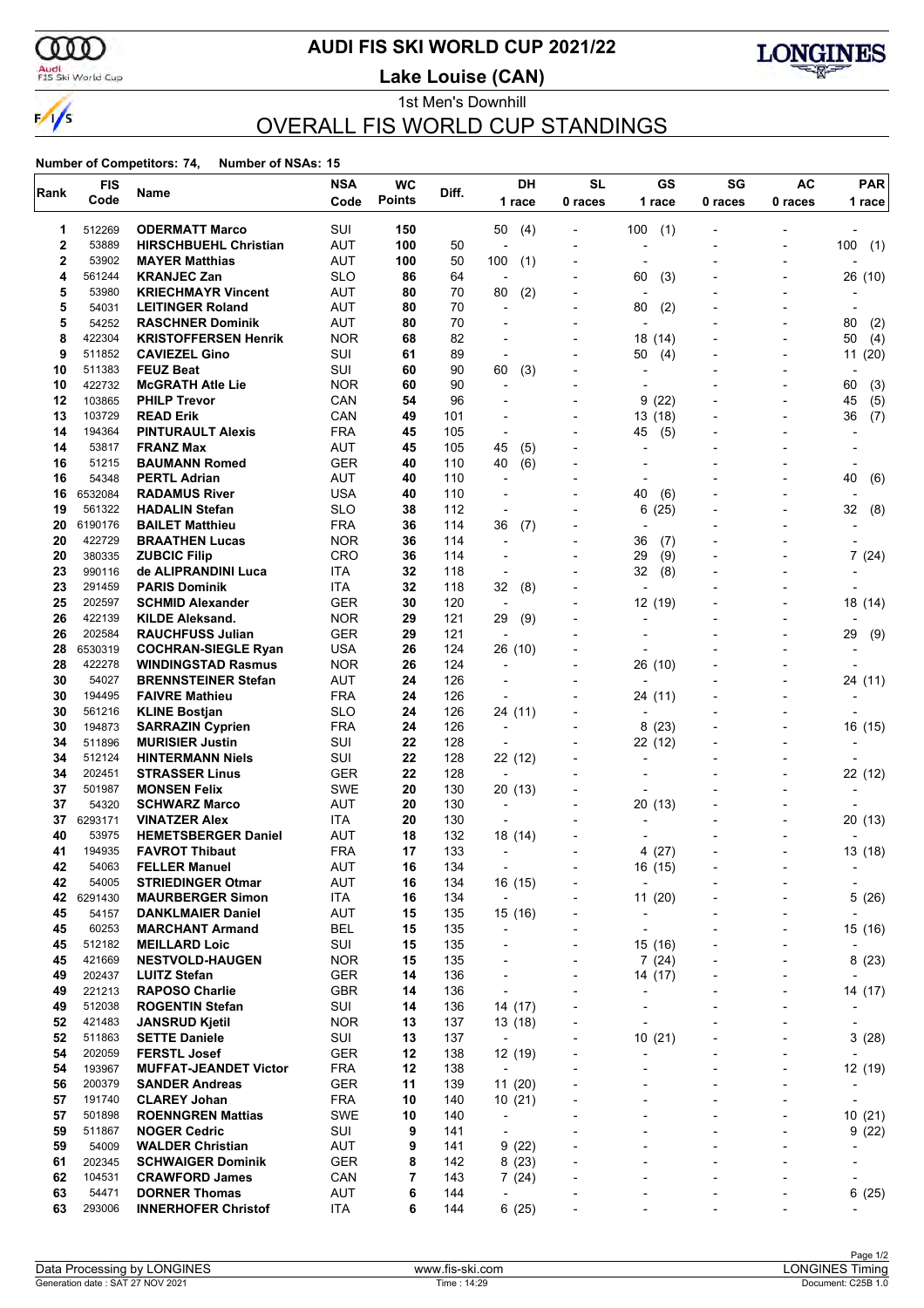

 $\frac{1}{\sqrt{2}}$ 

### **AUDI FIS SKI WORLD CUP 2021/22**

Audi<br>FIS Ski World Cup

**Lake Louise (CAN)**



#### 1st Men's Downhill OVERALL FIS WORLD CUP STANDINGS

| Rank | <b>FIS</b> | <b>Name</b>              | <b>NSA</b> | <b>WC</b>      | Diff. | DH                       | SL                       | GS                       | SG                       | AC                       | <b>PAR</b>               |
|------|------------|--------------------------|------------|----------------|-------|--------------------------|--------------------------|--------------------------|--------------------------|--------------------------|--------------------------|
|      | Code       |                          | Code       | <b>Points</b>  |       | 1 race                   | 0 races                  | 1 race                   | 0 races                  | 0 races                  | race                     |
| 65   | 291318     | <b>TONETTI Riccardo</b>  | <b>ITA</b> | 5              | 145   | $\overline{\phantom{0}}$ |                          | 5(26)                    | $\overline{\phantom{a}}$ |                          |                          |
| 65   | 6530104    | <b>BENNETT Bryce</b>     | USA        | 5              | 145   | 5(26)                    | $\overline{\phantom{0}}$ | $\overline{\phantom{0}}$ | $\overline{\phantom{0}}$ |                          |                          |
| 65   | 530874     | <b>GANONG Travis</b>     | USA        | 5              | 145   | 5(26)                    | $\overline{\phantom{0}}$ | $\overline{\phantom{0}}$ | $\overline{\phantom{0}}$ | $\overline{\phantom{a}}$ |                          |
| 68   | 6300451    | <b>KATO Seigo</b>        | JPN        | 4              | 146   |                          | $\overline{\phantom{0}}$ | $\overline{\phantom{0}}$ | $\overline{\phantom{0}}$ | $\overline{\phantom{a}}$ | 4 (27)                   |
| 69   | 194167     | <b>MUZATON Maxence</b>   | <b>FRA</b> | 3              | 147   | 3(28)                    |                          | $\overline{\phantom{a}}$ | $\overline{\phantom{0}}$ | $\overline{\phantom{a}}$ |                          |
| 69   | 700830     | <b>ZAMPA Adam</b>        | SVK        | 3              | 147   |                          | $\overline{\phantom{0}}$ | 3(28)                    | $\overline{\phantom{0}}$ |                          |                          |
| 71   | 54359      | <b>FEURSTEIN Patrick</b> | AUT        | $\overline{2}$ | 148   | $\overline{\phantom{0}}$ | $\overline{\phantom{0}}$ | $\overline{\phantom{0}}$ | $\overline{\phantom{0}}$ | $\overline{\phantom{a}}$ | 2(29)                    |
| 71   | 422310     | <b>SEJERSTED Adri.</b>   | <b>NOR</b> | $\mathbf{2}$   | 148   | 2(29)                    | $\blacksquare$           | $\overline{\phantom{0}}$ | $\overline{\phantom{0}}$ | $\overline{\phantom{a}}$ | $\overline{\phantom{0}}$ |
| 73   | 990048     | <b>BORSOTTI Giovanni</b> | <b>ITA</b> |                | 149   | $\overline{\phantom{0}}$ | $\overline{\phantom{0}}$ | $\overline{\phantom{0}}$ | $\overline{\phantom{0}}$ | $\overline{\phantom{a}}$ | 1(30)                    |
| 73   | 202762     | <b>JOCHER Simon</b>      | <b>GER</b> |                | 149   | 1(30)                    | $\overline{\phantom{0}}$ |                          | $\overline{\phantom{0}}$ | $\overline{\phantom{a}}$ |                          |

| Legend:           |                                        |                  |                             |          |                     |             |                             |  |
|-------------------|----------------------------------------|------------------|-----------------------------|----------|---------------------|-------------|-----------------------------|--|
| . .<br> GS<br> WC | No points<br>Giant Slalom<br>World Cup | AC<br><b>PAR</b> | Alpine Combined<br>Parallel | DH<br>SG | Downhill<br>Super-G | Diff.<br>SL | <b>Difference</b><br>Slalom |  |
|                   |                                        |                  |                             |          |                     |             |                             |  |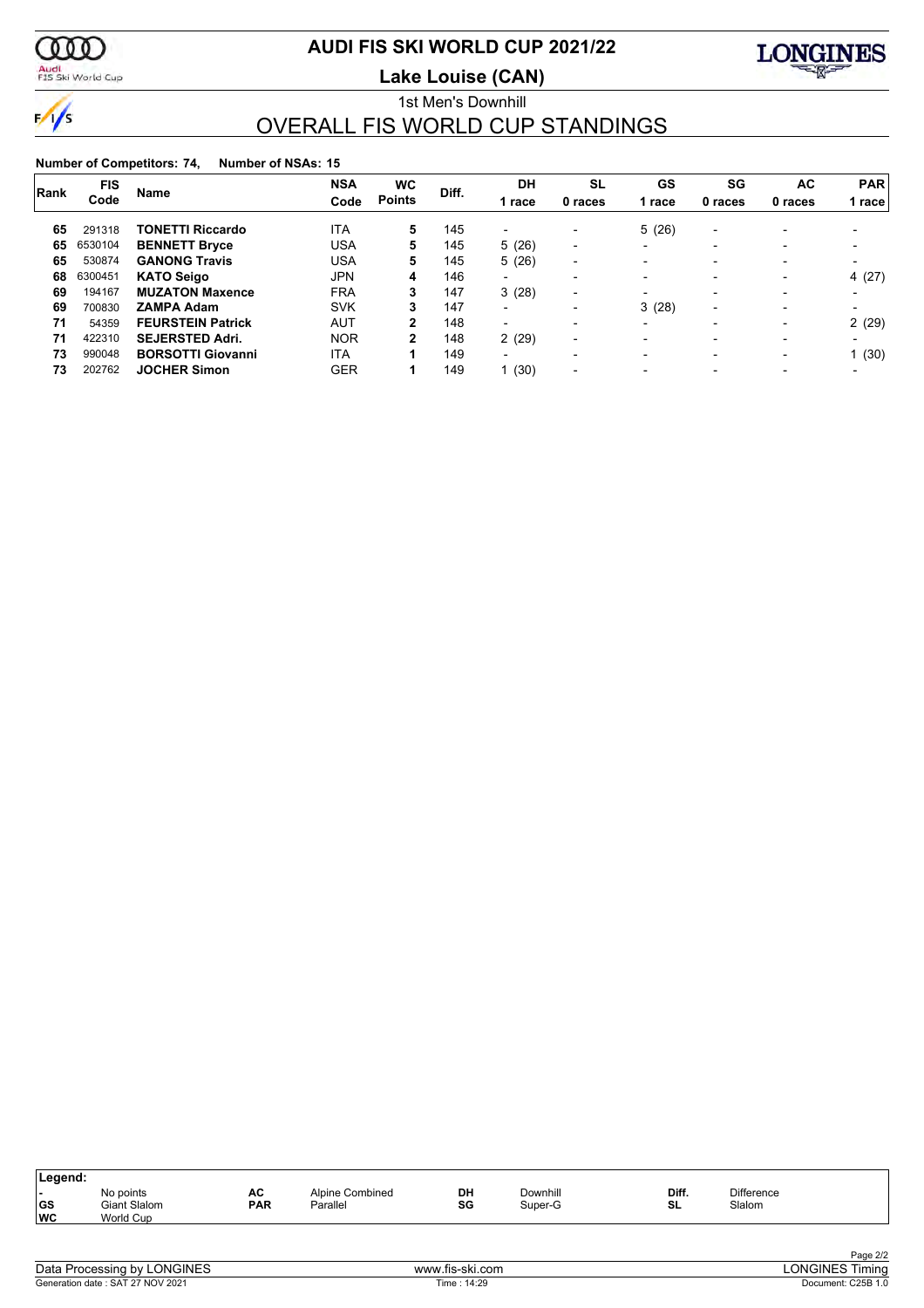

 $\frac{1}{\sqrt{2}}$ 

 $\Gamma$ 

#### Audi<br>FIS Ski World Cup

### **AUDI FIS SKI WORLD CUP 2021/22**

**Lake Louise (CAN)**



1st Men's Downhill FIS WCSL LIST

#### **Number of Competitors: 60, Number of NSAs: 10** 27 NOV 2021 Lake Louise (CAN)

| Rank        | <b>FIS</b><br>Code | Name                         | <b>NSA</b><br>Code | 1                        |     |                         |                          | Base - $X + Y = WCSL-DH$ |
|-------------|--------------------|------------------------------|--------------------|--------------------------|-----|-------------------------|--------------------------|--------------------------|
| 1           | 511383             | <b>FEUZ Beat</b>             | SUI                | 60                       | 546 | 46                      | 60                       | 560                      |
| $\mathbf 2$ | 53902              | <b>MAYER Matthias</b>        | <b>AUT</b>         | 100                      | 418 | 35                      | 100                      | 483                      |
| 3           | 53980              | <b>KRIECHMAYR Vincent</b>    | <b>AUT</b>         | 80                       | 367 | 31                      | 80                       | 416                      |
| 4           | 291459             | <b>PARIS Dominik</b>         | ITA                | 32                       | 388 | 32                      | 32                       | 388                      |
| 5           | 191740             | <b>CLAREY Johan</b>          | <b>FRA</b>         | 10                       | 272 | 23                      | 10                       | 259                      |
| 6           | 51215              | <b>BAUMANN Romed</b>         | GER                | 40                       | 214 | 18                      | 40                       | 236                      |
| 7           | 53817              | <b>FRANZ Max</b>             | AUT                | 45                       | 206 | 17                      | 45                       | 234                      |
| 8           | 200379             | <b>SANDER Andreas</b>        | GER                | 11                       | 241 | 20                      | 11                       | 232                      |
| 9           | 202535             | <b>DRESSEN Thomas</b>        | GER                | $\overline{\phantom{a}}$ | 241 | 20                      | $\overline{\phantom{a}}$ | 221                      |
| 10          | 512269             | <b>ODERMATT Marco</b>        | SUI                | 50                       | 176 | 15                      | 50                       | 211                      |
| 11          | 422139             | <b>KILDE Aleksand.</b>       | <b>NOR</b>         | 29                       | 190 | 16                      | 29                       | 203                      |
| 12          | 54005              | <b>STRIEDINGER Otmar</b>     | AUT                | 16                       | 191 | 16                      | 16                       | 191                      |
| 13          | 6190176            |                              | <b>FRA</b>         | 36                       | 154 | 13                      | 36                       | 177                      |
|             |                    | <b>BAILET Matthieu</b>       |                    | 6                        |     |                         |                          |                          |
| 14          | 293006             | <b>INNERHOFER Christof</b>   | ITA                |                          | 181 | 15                      | 6                        | 172                      |
| 15          | 511313             | <b>JANKA Carlo</b>           | SUI                | -                        | 166 | 14                      | $\overline{\phantom{a}}$ | 152                      |
| 16          | 6530319            | <b>COCHRAN-SIEGLE Ryan</b>   | USA                | 26                       | 136 | 11                      | 26                       | 151                      |
| 17          | 421483             | <b>JANSRUD Kjetil</b>        | <b>NOR</b>         | 13                       | 131 | 11                      | 13                       | 133                      |
| 18          | 530874             | <b>GANONG Travis</b>         | USA                | 5                        | 130 | 11                      | 5                        | 124                      |
| 19          | 194858             | <b>ALLEGRE Nils</b>          | <b>FRA</b>         | $\overline{a}$           | 134 | 11                      | $\blacksquare$           | 123                      |
| 20          | 512042             | <b>KRYENBUEHL Urs</b>        | SUI                | $\overline{a}$           | 133 | 11                      | $\overline{a}$           | 122                      |
| 21          | 6530104            | <b>BENNETT Bryce</b>         | USA                | 5                        | 126 | 11                      | 5                        | 120                      |
| 22          | 561255             | <b>CATER Martin</b>          | <b>SLO</b>         | ÷,                       | 111 | 9                       | ÷,                       | 102                      |
| 23          | 53975              | <b>HEMETSBERGER Daniel</b>   | <b>AUT</b>         | 18                       | 86  | 7                       | 18                       | 97                       |
| 24          | 934643             | <b>GOLDBERG Jared</b>        | USA                | $\overline{a}$           | 83  | $\overline{7}$          | ÷,                       | 76                       |
| 25          | 511513             | <b>CAVIEZEL Mauro</b>        | SUI                | $\overline{\phantom{a}}$ | 82  | 7                       | $\overline{\phantom{a}}$ | 75                       |
| 26          | 202345             | <b>SCHWAIGER Dominik</b>     | GER                | 8                        | 69  | 6                       | 8                        | 71                       |
| 27          | 54157              | <b>DANKLMAIER Daniel</b>     | AUT                | 15                       | 54  | 5                       | 15                       | 64                       |
| 28          | 512124             | <b>HINTERMANN Niels</b>      | SUI                | 22                       | 44  | $\overline{4}$          | 22                       | 62                       |
| 29          | 501987             | <b>MONSEN Felix</b>          | SWE                | 20                       | 38  | 3                       | 20                       | 55                       |
| 30          | 561216             | <b>KLINE Bostjan</b>         | <b>SLO</b>         | 24                       | 33  | 3                       | 24                       | 54                       |
| 31          | 293550             | <b>MARSAGLIA Matteo</b>      | ITA                | $\overline{a}$           | 54  | 5                       | ÷,                       | 49                       |
| 32          | 422403             | <b>ROEA Henrik</b>           | <b>NOR</b>         | $\overline{\phantom{a}}$ | 49  | 4                       | $\overline{a}$           | 45                       |
| 33          | 512038             | <b>ROGENTIN Stefan</b>       | SUI                | 14                       | 33  | 3                       | 14                       | 44                       |
| 34          | 194167             | <b>MUZATON Maxence</b>       | <b>FRA</b>         | 3                        | 41  | 3                       | 3                        | 41                       |
| 35          | 192746             | <b>THEAUX Adrien</b>         | <b>FRA</b>         | $\overline{a}$           | 44  | 4                       | $\overline{a}$           | 40                       |
| 36          | 533866             | <b>NYMAN Steven</b>          | <b>USA</b>         | $\overline{a}$           | 40  | 3                       | $\overline{a}$           | 37                       |
| 36          | 511981             | <b>WEBER Ralph</b>           | SUI                | $\overline{\phantom{a}}$ | 40  | 3                       | $\overline{a}$           | 37                       |
| 38          | 202059             | <b>FERSTL Josef</b>          | GER                | 12                       | 24  | $\overline{2}$          | 12                       | 34                       |
| 39          | 422310             | SEJERSTED Adri.              | <b>NOR</b>         | 2                        | 29  | $\overline{\mathbf{c}}$ | 2                        | 29                       |
| 39          | 6531444            | <b>ARVIDSSON Erik</b>        | <b>USA</b>         |                          | 32  | 3                       | L,                       | 29                       |
| 41          | 990081             | <b>CASSE Mattia</b>          | ITA                |                          | 28  | 2                       | ÷                        | 26                       |
| 41          | 194368             | <b>RAFFORT Nicolas</b>       | <b>FRA</b>         |                          | 28  | 2                       | ÷                        | 26                       |
| 43          | 194190             | <b>ROGER Brice</b>           | <b>FRA</b>         |                          | 27  | 2                       | ÷                        | 25                       |
| 44          | 194542             | <b>GIRAUD MOINE Valentin</b> | FRA                |                          | 18  | 2                       | $\overline{a}$           | 16                       |
| 44          | 6291625            | <b>SCHIEDER Florian</b>      | ITA                |                          | 18  | $\overline{2}$          |                          | 16                       |
|             |                    |                              |                    |                          |     | $\mathbf{1}$            |                          |                          |
| 46          | 50742              | <b>REICHELT Hannes</b>       | AUT                | $\overline{a}$           | 16  |                         | $\overline{\phantom{a}}$ | 15                       |
| 47          | 104531             | <b>CRAWFORD James</b>        | CAN                | 7                        | 8   | 1                       | 7                        | 14                       |
| 48          | 104468             | <b>READ Jeffrey</b>          | CAN                |                          | 13  | 1                       | ÷,                       | 12                       |
| 49          | 54009              | <b>WALDER Christian</b>      | AUT                | 9                        | 2   |                         | 9                        | 11                       |
| 49          | 202762             | <b>JOCHER Simon</b>          | <b>GER</b>         | 1                        | 11  | 1                       | 1                        | 11                       |
| 49          | 202525             | <b>SCHMID Manuel</b>         | <b>GER</b>         |                          | 12  | 1                       | $\overline{\phantom{a}}$ | 11                       |
| 49          | 511847             | <b>MANI Nils</b>             | SUI                |                          | 12  | 1                       | $\overline{\phantom{a}}$ | 11                       |
| 53          | 54080              | <b>NEUMAYER Christopher</b>  | AUT                |                          | 11  | 1                       | $\overline{\phantom{a}}$ | 10                       |
| 54          | 6290985            | <b>BUZZI Emanuele</b>        | ITA                |                          | 10  | 1                       |                          | 9                        |
| 55          | 512039             | <b>ROULIN Gilles</b>         | SUI                |                          | 9   | 1                       | $\overline{a}$           | 8                        |
| 56          | 104272             | <b>SEGER Brodie</b>          | CAN                |                          | 5   |                         |                          | 5                        |
| 57          | 6531520            | <b>MORSE Sam</b>             | <b>USA</b>         |                          | 2   |                         |                          | 2                        |
| 57          | 194298             | <b>GIEZENDANNER Blaise</b>   | <b>FRA</b>         |                          | 2   |                         |                          | 2                        |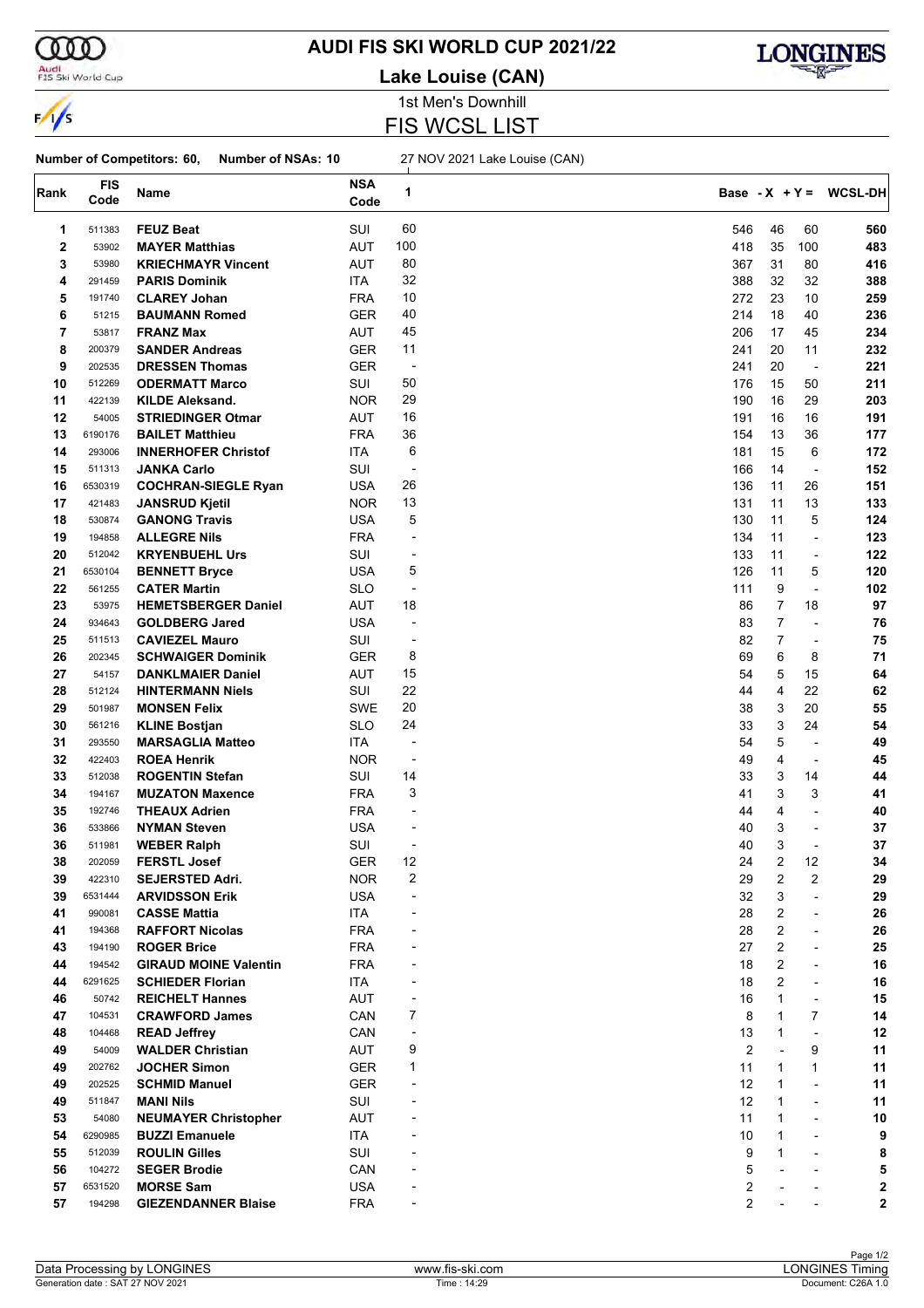| 11                  |
|---------------------|
| Audi<br>i World Cup |

 $\sqrt{}$ 

### **AUDI FIS SKI WORLD CUP 2021/22**

**Lake Louise (CAN)**



#### 1st Men's Downhill FIS WCSL LIST

| <b>Number of Competitors: 60,</b> | Number of NSAs: 10 | 27 NOV 2021 Lake Louise (CAN) |
|-----------------------------------|--------------------|-------------------------------|
|                                   |                    |                               |

| Rank         | <b>FIS</b><br>Code | Name                                                      |         | <b>NSA</b><br>Code |                                                      |              |   |      |   |                          |                                                      | Base - $X + Y = WCSL-DH$ |
|--------------|--------------------|-----------------------------------------------------------|---------|--------------------|------------------------------------------------------|--------------|---|------|---|--------------------------|------------------------------------------------------|--------------------------|
| 57<br>60     | 104537<br>54340    | <b>ALEXANDER Cameron</b><br><b>LAHNSTEINER Maximilian</b> |         | CAN<br><b>AUT</b>  | $\overline{\phantom{0}}$<br>$\overline{\phantom{0}}$ |              |   |      |   | $\overline{\phantom{0}}$ | $\overline{\phantom{0}}$<br>$\overline{\phantom{0}}$ | $\mathbf{2}$             |
|              |                    | Number of competitors per NSA in the top 60               |         |                    |                                                      |              |   |      |   |                          |                                                      |                          |
| AUT:<br>SLO: | 10<br>2            | CAN:<br>SUI:                                              | 4<br>10 | FRA:<br>SWE:       | 9                                                    | GER:<br>USA: | 7 | ITA: | 6 |                          | NOR:                                                 | 4                        |

| Legend:     |                                                             |      |                                                                                                         |
|-------------|-------------------------------------------------------------|------|---------------------------------------------------------------------------------------------------------|
|             | No points                                                   | Base | Last season FIS World Cup Start List points                                                             |
|             | <b>WCSL-DH</b> FIS World Cup Start List points for Downhill |      |                                                                                                         |
|             |                                                             |      | (Base/number of planned races in the current season) *(number of completed races in the current season) |
| $\check{ }$ | FIS World Cup points won in the current season              |      |                                                                                                         |
|             |                                                             |      |                                                                                                         |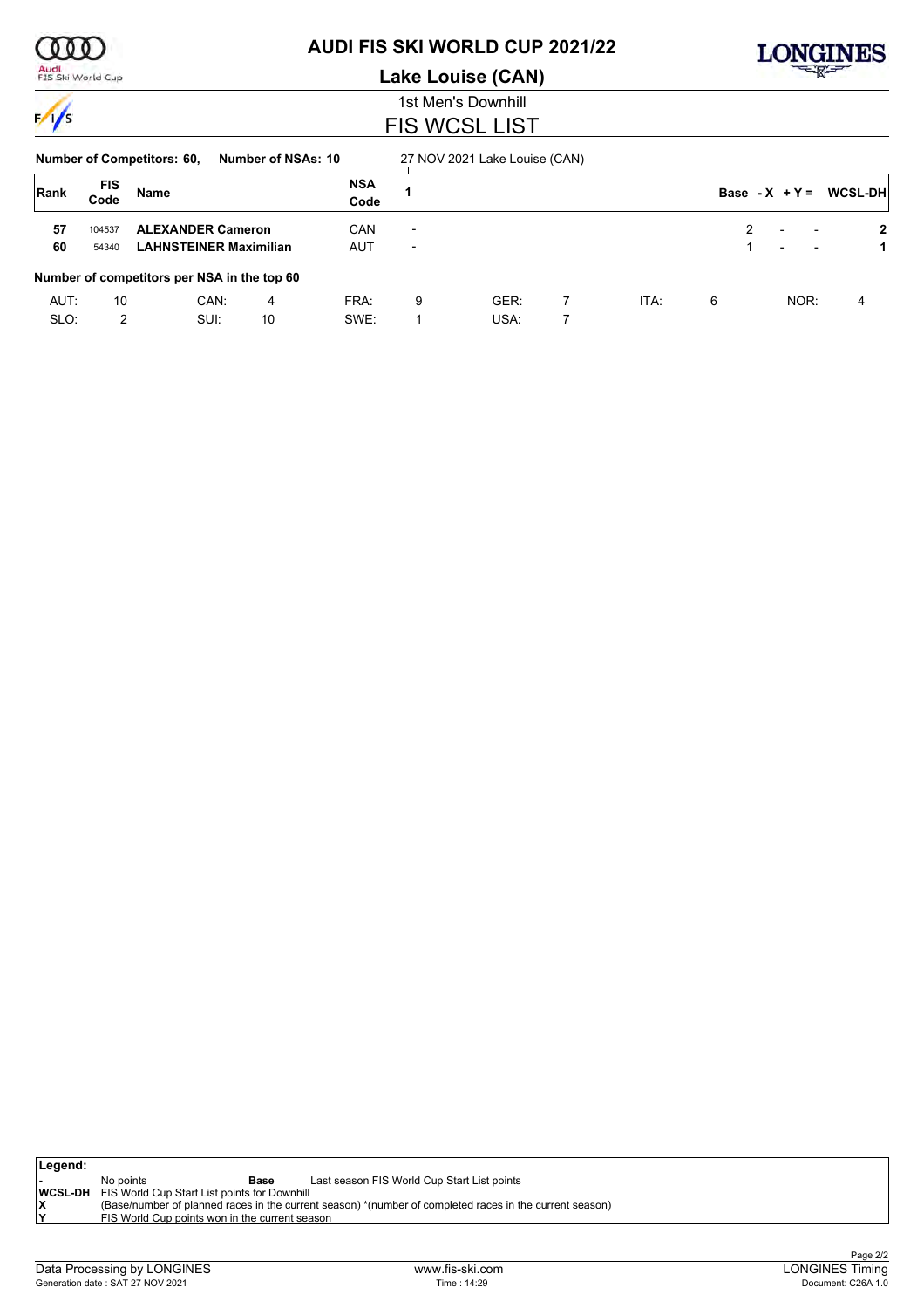ഞ

 $\frac{1}{s}$ 

### **AUDI FIS SKI WORLD CUP 2021/22**

Audi<br>FIS Ski World Cup

**Lake Louise (CAN)**



1st Men's Downhill OVERALL FIS WCSL LIST

| Rank        | <b>FIS</b>        | Name                                                    | <b>NSA</b>               | WCSL       | Diff.        | <b>DH</b>                                            | <b>SL</b>                                            | <b>GS</b>                                      | SG                        | <b>AC</b>                | <b>PAR</b>                   |
|-------------|-------------------|---------------------------------------------------------|--------------------------|------------|--------------|------------------------------------------------------|------------------------------------------------------|------------------------------------------------|---------------------------|--------------------------|------------------------------|
|             | Code              |                                                         | Code                     |            |              | 1 race                                               | 0 races                                              | 1 race                                         | 0 races                   | 0 races                  | 1 race                       |
| 1           | 194364            | <b>PINTURAULT Alexis</b>                                | <b>FRA</b>               | 1303       |              |                                                      | 400<br>(7)                                           | 667<br>(2)                                     | 156<br>(9)                | (2)<br>80                |                              |
| $\mathbf 2$ | 512269            | <b>ODERMATT Marco</b>                                   | SUI                      | 1230       | 73           | 211(10)                                              | ÷,                                                   | (1)<br>677                                     | 342<br>(2)                |                          |                              |
| 3           | 54320             | <b>SCHWARZ Marco</b>                                    | AUT                      | 971        | 332          | $\overline{\phantom{a}}$                             | 665<br>(1)                                           | 206<br>(14)                                    | $\overline{\phantom{a}}$  | 100<br>(1)               |                              |
| 4           | 53980             | <b>KRIECHMAYR Vincent</b>                               | AUT                      | 923        | 380          | 416<br>(3)                                           |                                                      | 6<br>(54)                                      | 501<br>(1)                |                          |                              |
| 5<br>6      | 512182<br>53902   | <b>MEILLARD Loic</b>                                    | SUI<br>AUT               | 876<br>804 | 427<br>499   | $\overline{\phantom{a}}$<br>483                      | 327<br>(9)<br>$\overline{\phantom{a}}$               | 404<br>(5)                                     | 85 (22)                   | (3)<br>60                |                              |
| 7           | 422304            | <b>MAYER Matthias</b><br><b>KRISTOFFERSEN Henrik</b>    | <b>NOR</b>               | 770        | 533          | (2)<br>$\blacksquare$                                | (6)<br>466                                           | 5<br>(57)<br>(8)<br>254                        | 316<br>(3)                |                          | 50<br>(4)                    |
| 8           | 380335            | <b>ZUBCIC Filip</b>                                     | CRO                      | 751        | 552          | $\overline{\phantom{a}}$                             | 132 (24)                                             | 612<br>(3)                                     |                           |                          | 7(24)                        |
| 9           | 511383            | <b>FEUZ Beat</b>                                        | SUI                      | 707        | 596          | 560<br>(1)                                           |                                                      | ٠                                              | 147 (11)                  |                          |                              |
| 10          | 54063             | <b>FELLER Manuel</b>                                    | AUT                      | 599        | 704          | $\overline{\phantom{a}}$                             | (5)<br>488                                           | 111 (24)                                       |                           |                          |                              |
| 11          | 6190403           | <b>NOEL Clement</b>                                     | <b>FRA</b>               | 554        | 749          | $\overline{a}$                                       | 553<br>(2)                                           | (62)<br>1                                      |                           |                          |                              |
| 12          | 422139            | <b>KILDE Aleksand.</b>                                  | <b>NOR</b>               | 535        | 768          | 203 (11)                                             | $\overline{\phantom{a}}$                             | 160 (20)                                       | 172<br>(8)                |                          |                              |
| 13<br>14    | 422082<br>511902  | <b>FOSS-SOLEVAAG S</b><br><b>ZENHAEUSERN Ramon</b>      | <b>NOR</b><br>SUI        | 531<br>527 | 772<br>776   | $\blacksquare$<br>$\overline{\phantom{a}}$           | 531<br>(3)<br>527<br>(4)                             | $\overline{\phantom{0}}$                       |                           |                          |                              |
| 15          | 291459            | <b>PARIS Dominik</b>                                    | ITA.                     | 521        | 782          | 388<br>(4)                                           |                                                      | $\overline{a}$                                 | 133 (15)                  |                          |                              |
| 16          | 194495            | <b>FAIVRE Mathieu</b>                                   | <b>FRA</b>               | 449        | 854          |                                                      |                                                      | 449<br>(4)                                     |                           |                          |                              |
| 17          | 193967            | <b>MUFFAT-JEANDET Victor</b>                            | <b>FRA</b>               | 435        | 868          | $\overline{\phantom{a}}$                             | 310 (10)                                             | 73<br>(28)                                     |                           | 40<br>(6)                | 12 (19)                      |
| 18          | 200379            | <b>SANDER Andreas</b>                                   | <b>GER</b>               | 430        | 873          | 232<br>(8)                                           | $\overline{\phantom{a}}$                             | $\overline{\phantom{0}}$                       | 198<br>(5)                |                          |                              |
| 19          | 51215             | <b>BAUMANN Romed</b>                                    | <b>GER</b>               | 419        | 884          | 236<br>(6)                                           |                                                      |                                                | 183<br>(6)                |                          |                              |
| 20<br>21    | 202451<br>202535  | <b>STRASSER Linus</b>                                   | <b>GER</b>               | 385        | 918          | L,                                                   | 363<br>(8)                                           |                                                | 133 (15)                  |                          | 22 (12)                      |
| 22          | 561244            | <b>DRESSEN Thomas</b><br><b>KRANJEC Zan</b>             | <b>GER</b><br><b>SLO</b> | 354<br>344 | 949<br>959   | 221<br>(9)                                           |                                                      | ٠<br>318<br>(6)                                |                           |                          | 26 (10)                      |
| 23          | 54348             | <b>PERTL Adrian</b>                                     | <b>AUT</b>               | 328        | 975          | $\overline{\phantom{a}}$                             | 268 (11)                                             | 20<br>(39)                                     |                           |                          | 40<br>(6)                    |
| 24          | 6190176           | <b>BAILET Matthieu</b>                                  | <b>FRA</b>               | 325        | 978          | 177 (13)                                             | $\overline{a}$                                       | ٠                                              | 148 (10)                  |                          |                              |
| 25          | 53817             | <b>FRANZ Max</b>                                        | AUT                      | 324        | 979          | 234<br>(7)                                           |                                                      |                                                | 90(21)                    |                          |                              |
| 26          | 191740            | <b>CLAREY Johan</b>                                     | <b>FRA</b>               | 322        | 981          | 259<br>(5)                                           |                                                      | $\overline{\phantom{0}}$                       | 63 (29)                   |                          |                              |
| 26          | 293006            | <b>INNERHOFER Christof</b>                              | ITA                      | 322        | 981          | 172 (14)                                             |                                                      | ٠                                              | 132 (18)                  | 18 (14)                  |                              |
| 28<br>28    | 6530319<br>511513 | <b>COCHRAN-SIEGLE Ryan</b><br><b>CAVIEZEL Mauro</b>     | <b>USA</b><br>SUI        | 318<br>318 | 985<br>985   | 151 (16)<br>75 (25)                                  |                                                      | 35 (34)<br>$\overline{\phantom{a}}$            | 132 (18)<br>225<br>(4)    | 18 (14)                  |                              |
| 30          | 511852            | <b>CAVIEZEL Gino</b>                                    | SUI                      | 316        | 987          | ÷,                                                   |                                                      | 241<br>(9)                                     | 64 (28)                   |                          | 11 (20)                      |
| 31          | 421483            | <b>JANSRUD Kjetil</b>                                   | <b>NOR</b>               | 315        | 988          | 133 (17)                                             |                                                      | $\overline{a}$                                 | 182<br>(7)                |                          |                              |
| 32          | 990116            | de ALIPRANDINI Luca                                     | <b>ITA</b>               | 306        | 997          | $\overline{a}$                                       |                                                      | 306<br>(7)                                     |                           |                          |                              |
| 33          | 511896            | <b>MURISIER Justin</b>                                  | SUI                      | 303        | 1000         | $\blacksquare$                                       |                                                      | 226 (11)                                       | 45 (34)                   | 32<br>(8)                |                              |
| 34          | 6293171           | <b>VINATZER Alex</b>                                    | ITA                      | 284        | 1019         |                                                      | 264 (12)                                             |                                                |                           |                          | 20 (13)                      |
| 35<br>36    | 561322<br>54027   | <b>HADALIN Stefan</b>                                   | <b>SLO</b>               | 263        | 1040         | $\overline{a}$                                       | 175 (17)                                             | 56 (29)                                        |                           |                          | 32<br>(8)                    |
| 37          | 530874            | <b>BRENNSTEINER Stefan</b><br><b>GANONG Travis</b>      | AUT<br><b>USA</b>        | 260<br>257 | 1043<br>1046 | ÷,<br>124 (18)                                       | ÷                                                    | 236 (10)                                       | 133 (15)                  |                          | 24 (11)                      |
| 37          | 54170             | <b>MATT Michael</b>                                     | <b>AUT</b>               | 257        | 1046         | $\overline{\phantom{a}}$                             | 257 (13)                                             |                                                |                           |                          |                              |
| 39          | 194858            | <b>ALLEGRE Nils</b>                                     | <b>FRA</b>               | 234        | 1069         | 123 (19)                                             |                                                      |                                                | 111 (20)                  |                          |                              |
| 40          | 194935            | <b>FAVROT Thibaut</b>                                   | <b>FRA</b>               | 223        | 1080         |                                                      |                                                      | 210 (12)                                       |                           |                          | 13 (18)                      |
| 41          | 220689            | <b>RYDING Dave</b>                                      | <b>GBR</b>               | 221        | 1082         |                                                      | 221 (14)                                             | $\overline{a}$                                 |                           |                          |                              |
| 42          | 511996            | <b>YULE Daniel</b>                                      | SUI                      | 219        | 1084         | $\overline{a}$                                       | 214 (15)                                             | 5<br>(57)                                      |                           |                          |                              |
| 43<br>44    | 53889<br>54031    | <b>HIRSCHBUEHL Christian</b><br><b>LEITINGER Roland</b> | <b>AUT</b><br>AUT        | 216<br>209 | 1087<br>1094 | -<br>$\overline{\phantom{a}}$                        | 116 (25)<br>$\overline{\phantom{a}}$                 | $\overline{\phantom{a}}$<br>209 (13)           |                           | $\overline{\phantom{a}}$ | 100<br>(1)<br>$\overline{a}$ |
| 45          | 422729            | <b>BRAATHEN Lucas</b>                                   | <b>NOR</b>               | 206        | 1097         | $\overline{\phantom{a}}$                             | $\overline{\phantom{a}}$                             | 206 (14)                                       | $\overline{a}$            |                          | $\overline{a}$               |
| 46          | 103729            | <b>READ Erik</b>                                        | CAN                      | 200        | 1103         | $\overline{\phantom{a}}$                             | 39 (38)                                              | 125 (22)                                       |                           |                          | 36<br>(7)                    |
| 47          | 202597            | <b>SCHMID Alexander</b>                                 | <b>GER</b>               | 197        | 1106         | $\overline{\phantom{a}}$                             | $\overline{\phantom{a}}$                             | 179 (17)                                       | -                         | $\overline{\phantom{a}}$ | 18 (14)                      |
| 47          | 511983            | <b>AERNI Luca</b>                                       | SUI                      | 197        | 1106         | $\overline{\phantom{a}}$                             | 197 (16)                                             |                                                |                           |                          |                              |
| 49          | 421669            | <b>NESTVOLD-HAUGEN</b>                                  | <b>NOR</b>               | 193        | 1110         | $\overline{\phantom{a}}$                             | 4 (50)                                               | 181 (16)                                       |                           |                          | 8(23)                        |
| 50<br>51    | 54005<br>512042   | <b>STRIEDINGER Otmar</b><br><b>KRYENBUEHL Urs</b>       | AUT<br>SUI               | 191<br>189 | 1112<br>1114 | 191 (12)<br>122 (20)                                 | $\overline{\phantom{a}}$<br>$\overline{\phantom{a}}$ | $\qquad \qquad \blacksquare$<br>$\blacksquare$ | $\blacksquare$<br>67 (27) | $\overline{\phantom{a}}$ | $\overline{a}$               |
| 52          | 422732            | <b>McGRATH Atle Lie</b>                                 | <b>NOR</b>               | 180        | 1123         | $\overline{\phantom{a}}$                             | 13(45)                                               | 107 (25)                                       | $\overline{a}$            |                          | 60<br>(3)                    |
| 53          | 531799            | <b>FORD Tommy</b>                                       | <b>USA</b>               | 178        | 1125         | $\overline{\phantom{a}}$                             | $\overline{\phantom{a}}$                             | 178 (18)                                       | ÷,                        |                          |                              |
| 54          | 422310            | <b>SEJERSTED Adri.</b>                                  | <b>NOR</b>               | 174        | 1129         | 29 (39)                                              | $\overline{\phantom{a}}$                             | $\qquad \qquad \blacksquare$                   | 145 (12)                  |                          | -                            |
| 55          | 990081            | <b>CASSE Mattia</b>                                     | ITA                      | 171        | 1132         | 26 (41)                                              | $\overline{a}$                                       | $\overline{\phantom{a}}$                       | 145 (12)                  |                          |                              |
| 56          | 202437            | <b>LUITZ Stefan</b>                                     | <b>GER</b>               | 167        | 1136         | $\overline{\phantom{a}}$                             | $\overline{\phantom{a}}$                             | 167 (19)                                       | $\overline{a}$            |                          | ٠                            |
| 56          | 54444             | <b>GSTREIN Fabio</b>                                    | AUT                      | 167        | 1136         | $\overline{\phantom{a}}$                             | 167 (18)                                             | $\overline{\phantom{a}}$                       |                           |                          |                              |
| 56<br>59    | 292491<br>512203  | <b>MOELGG Manfred</b><br><b>NEF Tanguy</b>              | ITA<br>SUI               | 167<br>158 | 1136<br>1145 | $\overline{\phantom{a}}$<br>$\overline{\phantom{a}}$ | 151 (20)<br>158 (19)                                 | 16(41)                                         | $\overline{\phantom{a}}$  |                          | -                            |
| 60          | 54009             | <b>WALDER Christian</b>                                 | <b>AUT</b>               | 156        | 1147         | 11 (49)                                              | $\overline{a}$                                       | $\overline{\phantom{a}}$                       | 145 (12)                  |                          | ٠                            |
| 61          | 511313            | JANKA Carlo                                             | SUI                      | 152        | 1151         | 152 (15)                                             |                                                      |                                                | $\overline{\phantom{a}}$  |                          |                              |
| 62          | 6530104           | <b>BENNETT Bryce</b>                                    | <b>USA</b>               | 149        | 1154         | 120(21)                                              | $\overline{a}$                                       | -                                              | 29 (45)                   | $\overline{\phantom{a}}$ |                              |
| 63          | 104531            | <b>CRAWFORD James</b>                                   | CAN                      | 146        | 1157         | 14 (47)                                              | ٠                                                    | $\overline{\phantom{a}}$                       | 82 (23)                   | 50<br>(4)                |                              |
| 63          | 291318            | <b>TONETTI Riccardo</b>                                 | ITA                      | 146        | 1157         | $\overline{a}$                                       |                                                      | 88 (27)                                        | 22 (49)                   | (7)<br>36                |                              |
|             |                   |                                                         |                          |            |              |                                                      |                                                      |                                                |                           |                          |                              |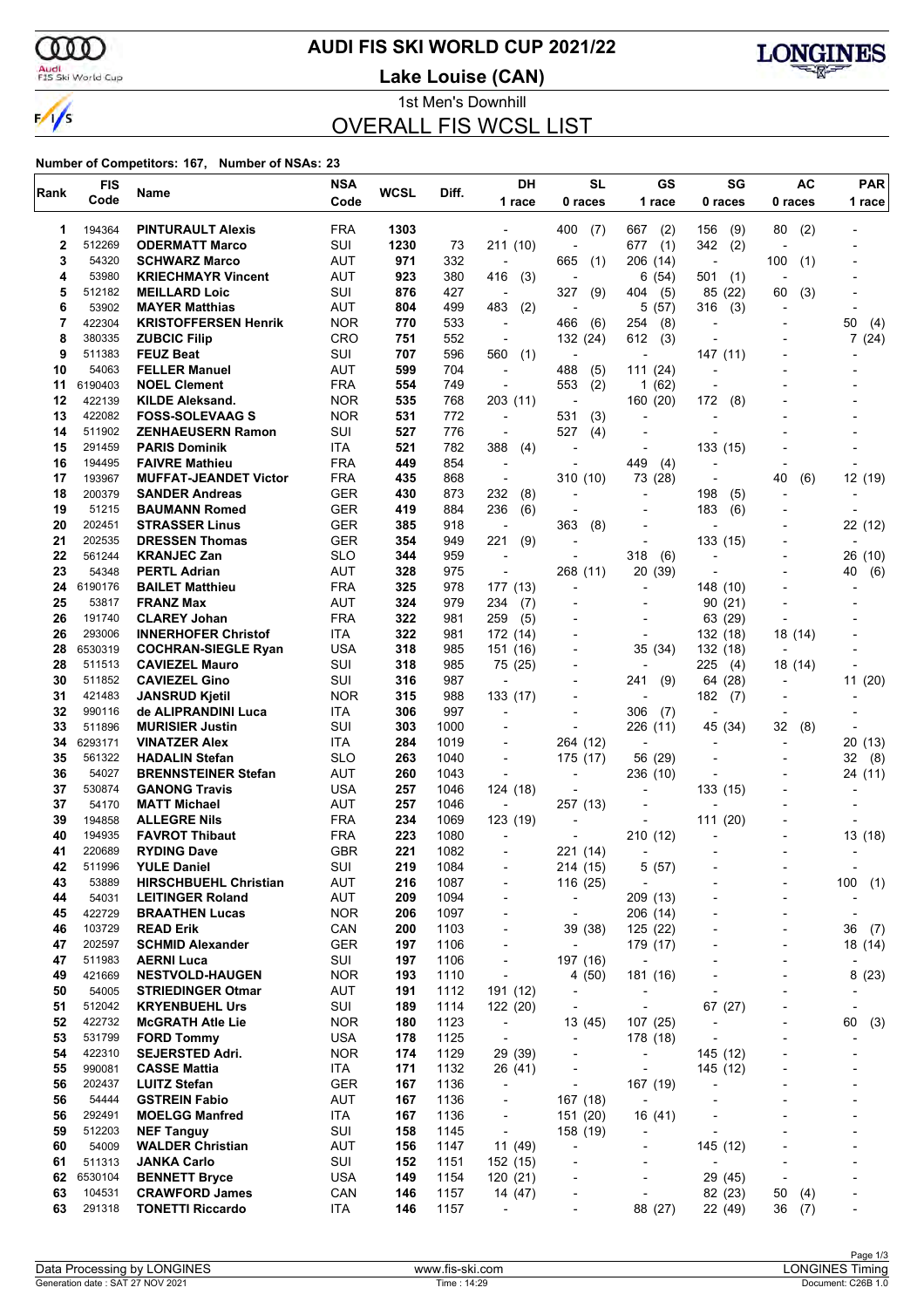

### **AUDI FIS SKI WORLD CUP 2021/22**

Audi<br>FIS Ski World Cup

**Lake Louise (CAN)**



1st Men's Downhill OVERALL FIS WCSL LIST

| Rank       | <b>FIS</b>        | Name                                             | <b>NSA</b>               | <b>WCSL</b> | Diff.        | DH                                  | <b>SL</b>                 | GS                                | SG                                  | <b>AC</b>                | <b>PAR</b>               |
|------------|-------------------|--------------------------------------------------|--------------------------|-------------|--------------|-------------------------------------|---------------------------|-----------------------------------|-------------------------------------|--------------------------|--------------------------|
|            | Code              |                                                  | Code                     |             |              | 1 race                              | 0 races                   | 1 race                            | 0 races                             | 0 races                  | 1 race                   |
| 63         | 192665            | <b>GRANGE Jean-Baptiste</b>                      | <b>FRA</b>               | 146         | 1157         | $\blacksquare$                      | 146 (21)                  |                                   |                                     |                          |                          |
| 63         | 480736            | <b>KHOROSHILOV Alexander</b>                     | <b>RUS</b>               | 146         | 1157         | $\overline{\phantom{a}}$            | 146 (21)                  |                                   |                                     |                          |                          |
| 67         | 502015            | <b>JAKOBSEN Kristoffer</b>                       | <b>SWE</b>               | 145         | 1158         | $\overline{a}$                      | 145 (23)                  |                                   |                                     |                          |                          |
| 68         | 53975             | <b>HEMETSBERGER Daniel</b>                       | AUT                      | 138         | 1165         | 97 (23)                             |                           |                                   | 41 (35)                             |                          |                          |
| 69         | 700830            | ZAMPA Adam                                       | <b>SVK</b>               | 126         | 1177         | $\overline{\phantom{a}}$            |                           | 126 (21)                          |                                     |                          |                          |
| 70         | 103865            | <b>PHILP Trevor</b>                              | CAN                      | 120         | 1183         | $\blacksquare$                      | $\overline{a}$            | 49 (30)                           | $\overline{a}$                      | 26 (10)                  | 45<br>(5)                |
| 71<br>71   | 6532084<br>561255 | <b>RADAMUS River</b>                             | <b>USA</b><br><b>SLO</b> | 112<br>112  | 1191         | $\overline{\phantom{a}}$            |                           | 112 (23)                          |                                     |                          |                          |
| 73         | 202059            | <b>CATER Martin</b><br><b>FERSTL Josef</b>       | <b>GER</b>               | 108         | 1191<br>1195 | 102 (22)<br>34 (38)                 | $\overline{a}$            | ٠<br>$\overline{\phantom{0}}$     | 10(53)<br>74 (25)                   |                          |                          |
| 74         | 934643            | <b>GOLDBERG Jared</b>                            | <b>USA</b>               | 107         | 1196         | 76 (24)                             |                           |                                   | 31 (41)                             |                          |                          |
| 75         | 501987            | <b>MONSEN Felix</b>                              | <b>SWE</b>               | 105         | 1198         | 55 (29)                             |                           | $\overline{\phantom{0}}$          | 50 (32)                             |                          |                          |
| 76         | 54157             | <b>DANKLMAIER Daniel</b>                         | AUT                      | 104         | 1199         | 64 (27)                             |                           | $\overline{\phantom{a}}$          | 40 (37)                             |                          |                          |
| 77         | 990048            | <b>BORSOTTI Giovanni</b>                         | ITA                      | 93          | 1210         | $\blacksquare$                      |                           | 92 (26)                           |                                     |                          | 1(30)                    |
| 78         | 54252             | <b>RASCHNER Dominik</b>                          | <b>AUT</b>               | 92          | 1211         |                                     |                           | 12 (47)                           |                                     |                          | (2)<br>80                |
| 79         | 92720             | <b>POPOV Albert</b>                              | <b>BUL</b>               | 90          | 1213         | $\overline{a}$                      | 90 (26)                   | $\overline{\phantom{a}}$          |                                     |                          |                          |
| 80         | 202345            | <b>SCHWAIGER Dominik</b>                         | <b>GER</b>               | 85          | 1218         | 71 (26)                             |                           |                                   | 14 (52)                             |                          |                          |
| 80         | 202762            | <b>JOCHER Simon</b>                              | <b>GER</b>               | 85          | 1218         | 11 (49)                             |                           |                                   | 29 (45)                             | 45<br>(5)                |                          |
| 80         | 293797            | <b>GROSS Stefano</b>                             | ITA                      | 85          | 1218         | $\overline{\phantom{a}}$            | 85 (27)                   | $\overline{\phantom{0}}$          | $\overline{\phantom{a}}$            |                          |                          |
| 83<br>84   | 60253<br>512038   | <b>MARCHANT Armand</b><br><b>ROGENTIN Stefan</b> | <b>BEL</b><br>SUI        | 84<br>83    | 1219<br>1220 | $\overline{a}$<br>44 (33)           | 53 (32)<br>$\blacksquare$ | $\overline{\phantom{0}}$          | $\overline{\phantom{a}}$<br>39 (38) | 16 (16)                  | 15 (16)                  |
| 85         | 293550            | <b>MARSAGLIA Matteo</b>                          | ITA                      | 82          | 1221         | 49 (31)                             | ÷                         | $\overline{\phantom{a}}$          | 33 (40)                             |                          |                          |
| 86         | 512138            | <b>SIMONET Sandro</b>                            | SUI                      | 80          | 1223         | $\overline{a}$                      | 80 (28)                   |                                   |                                     |                          |                          |
| 87         | 194298            | <b>GIEZENDANNER Blaise</b>                       | <b>FRA</b>               | 77          | 1226         | 2(57)                               | $\overline{\phantom{a}}$  | $\overline{\phantom{0}}$          | 75 (24)                             |                          |                          |
| 88         | 104272            | <b>SEGER Brodie</b>                              | CAN                      | 75          | 1228         | 5 (56)                              |                           | $\overline{\phantom{0}}$          | 70 (26)                             |                          |                          |
| 89         | 194190            | <b>ROGER Brice</b>                               | <b>FRA</b>               | 72          | 1231         | 25 (43)                             |                           |                                   | 47 (33)                             |                          |                          |
| 90         | 561216            | <b>KLINE Bostjan</b>                             | <b>SLO</b>               | 69          | 1234         | 54 (30)                             |                           | $\overline{\phantom{0}}$          | 15 (50)                             |                          |                          |
| 91         | 533866            | <b>NYMAN Steven</b>                              | <b>USA</b>               | 68          | 1235         | 37 (36)                             | ÷                         | $\overline{\phantom{a}}$          | 31 (41)                             |                          |                          |
| 92         | 380334            | <b>VIDOVIC Matej</b>                             | <b>CRO</b>               | 66          | 1237         | $\overline{a}$                      | 66 (29)                   |                                   |                                     |                          |                          |
| 93         | 512124            | <b>HINTERMANN Niels</b>                          | SUI                      | 65          | 1238         | 62 (28)                             | $\blacksquare$            |                                   | 3<br>(58)                           |                          |                          |
| 94<br>95   | 422507<br>192746  | <b>HAUGAN Timon</b><br><b>THEAUX Adrien</b>      | <b>NOR</b><br><b>FRA</b> | 64<br>63    | 1239<br>1240 | $\overline{\phantom{a}}$            | 64 (30)                   |                                   |                                     |                          |                          |
| 96         | 6291430           | <b>MAURBERGER Simon</b>                          | <b>ITA</b>               | 62          | 1241         | 40 (35)<br>$\overline{\phantom{a}}$ | 46 (36)                   | 11 (50)                           | 23 (48)                             |                          | 5(26)                    |
| 97         | 54371             | <b>BABINSKY Stefan</b>                           | AUT                      | 61          | 1242         | $\overline{a}$                      |                           |                                   | 61 (30)                             |                          |                          |
| 98         | 54445             | <b>HAASER Raphael</b>                            | <b>AUT</b>               | 57          | 1246         |                                     |                           | (54)<br>6                         | 51 (31)                             |                          |                          |
| 98         | 380361            | <b>RODES Istok</b>                               | <b>CRO</b>               | 57          | 1246         | $\overline{\phantom{a}}$            | 57 (31)                   |                                   |                                     |                          |                          |
| 100        | 511899            | <b>ROCHAT Marc</b>                               | SUI                      | 52          | 1251         | $\overline{\phantom{a}}$            | 52 (33)                   |                                   |                                     |                          |                          |
| 101        | 293098            | <b>RAZZOLI Giuliano</b>                          | ITA                      | 51          | 1252         | $\overline{\phantom{a}}$            | 51 (34)                   |                                   |                                     |                          |                          |
| 102        | 511863            | <b>SETTE Daniele</b>                             | SUI                      | 50          | 1253         | $\blacksquare$                      | $\blacksquare$            | 47 (31)                           |                                     |                          | 3(28)                    |
| 102        | 6290985           | <b>BUZZI Emanuele</b>                            | ITA.                     | 50          | 1253         | 9<br>(54)                           | $\overline{\phantom{a}}$  |                                   | 41 (35)                             |                          |                          |
| 102        | 50742             | <b>REICHELT Hannes</b>                           | <b>AUT</b>               | 50          | 1253         | 15 (46)                             |                           |                                   | 35 (39)                             |                          |                          |
| 105<br>106 | 202520<br>422403  | <b>HOLZMANN Sebastian</b><br><b>ROEA Henrik</b>  | <b>GER</b><br><b>NOR</b> | 49<br>45    | 1254<br>1258 | $\overline{a}$                      | 49 (35)                   |                                   | $\overline{\phantom{a}}$            |                          |                          |
| 107        | 422278            | <b>WINDINGSTAD Rasmus</b>                        | <b>NOR</b>               | 44          | 1259         | 45 (32)<br>$\overline{\phantom{a}}$ |                           | 44 (32)                           |                                     |                          |                          |
| 108        | 194167            | <b>MUZATON Maxence</b>                           | <b>FRA</b>               | 41          | 1262         | 41 (34)                             | $\overline{a}$            | $\overline{\phantom{0}}$          |                                     |                          | $\overline{a}$           |
| 108        | 511981            | <b>WEBER Ralph</b>                               | SUI                      | 41          | 1262         | 37 (36)                             | $\overline{a}$            | $\overline{\phantom{0}}$          | 4 (56)                              |                          |                          |
| 110        | 54093             | <b>STROLZ Johannes</b>                           | <b>AUT</b>               | 40          | 1263         | $\overline{\phantom{a}}$            | 40 (37)                   |                                   |                                     |                          |                          |
| 111        | 194873            | <b>SARRAZIN Cyprien</b>                          | <b>FRA</b>               | 37          | 1266         | $\overline{\phantom{a}}$            | $\overline{\phantom{a}}$  | 21 (37)                           |                                     |                          | 16 (15)                  |
| 111        | 104468            | <b>READ Jeffrey</b>                              | CAN                      | 37          | 1266         | 12 (48)                             | $\overline{a}$            | $\overline{\phantom{a}}$          | 25 (47)                             |                          |                          |
| 113        | 512274            | <b>BISSIG Semyel</b>                             | SUI                      | 36          | 1267         | $\overline{\phantom{a}}$            |                           | 36 (33)                           | L,                                  |                          |                          |
| 114        | 202584            | <b>RAUCHFUSS Julian</b>                          | <b>GER</b>               | 34          | 1269         | $\overline{\phantom{a}}$            | 5(49)                     |                                   |                                     |                          | 29<br>(9)                |
| 114<br>116 | 194368<br>511638  | <b>RAFFORT Nicolas</b><br><b>TUMLER Thomas</b>   | <b>FRA</b><br>SUI        | 34<br>32    | 1269<br>1271 | 26 (41)                             | ٠                         | $\overline{a}$                    | 8(54)                               |                          | -                        |
| 117        | 104096            | <b>THOMPSON Broderick</b>                        | CAN                      | 31          | 1272         | $\overline{a}$<br>$\overline{a}$    | $\overline{a}$            | 1(62)<br>$\overline{\phantom{a}}$ | 31 (41)                             |                          |                          |
| 117        | 561310            | <b>HROBAT Miha</b>                               | <b>SLO</b>               | 31          | 1272         | $\overline{\phantom{a}}$            | ٠                         | $\qquad \qquad \blacksquare$      | 7(55)<br>31 (41)                    | 24 (11)                  |                          |
| 119        | 6531444           | <b>ARVIDSSON Erik</b>                            | <b>USA</b>               | 30          | 1273         | 29 (39)                             |                           |                                   | 1(61)                               |                          |                          |
| 119        | 422469            | <b>SOLHEIM Fabian Wilkens</b>                    | <b>NOR</b>               | 30          | 1273         | $\overline{\phantom{a}}$            | $\overline{a}$            | 30(35)                            | $\overline{a}$                      | $\overline{\phantom{a}}$ |                          |
| 121        | 151238            | <b>ZABYSTRAN Jan</b>                             | CZE                      | 29          | 1274         | -                                   | ٠                         | $\overline{\phantom{a}}$          | ٠                                   | 29<br>(9)                |                          |
| 122        | 501898            | <b>ROENNGREN Mattias</b>                         | SWE                      | 26          | 1277         |                                     |                           | 16 (41)                           |                                     |                          | 10(21)                   |
| 123        | 6531063           | <b>GINNIS Aj</b>                                 | GRE                      | 24          | 1279         | $\overline{\phantom{a}}$            | 24 (39)                   |                                   | $\overline{a}$                      | $\overline{\phantom{a}}$ |                          |
| 124        | 481730            | <b>KUZNETSOV Ivan</b>                            | <b>RUS</b>               | 23          | 1280         | $\overline{\phantom{a}}$            | $\overline{a}$            | 23 (36)                           | ٠                                   | $\overline{\phantom{a}}$ |                          |
| 125        | 492192            | <b>ORTEGA Albert</b>                             | <b>ESP</b>               | 22          | 1281         |                                     |                           | ٠                                 |                                     | 22 (12)                  |                          |
| 126        | 481103            | <b>ANDRIENKO Aleksander</b>                      | <b>RUS</b>               | 21          | 1282         | -                                   |                           | 21(37)                            | $\overline{a}$                      |                          | $\overline{\phantom{a}}$ |
| 127<br>127 | 180666<br>6532592 | <b>TORSTI Samu</b><br><b>RITCHIE Benjamin</b>    | <b>FIN</b><br><b>USA</b> | 20<br>20    | 1283<br>1283 | $\overline{a}$                      | $\overline{a}$<br>20 (40) | 20 (39)                           |                                     |                          |                          |
|            |                   |                                                  |                          |             |              |                                     |                           |                                   |                                     |                          |                          |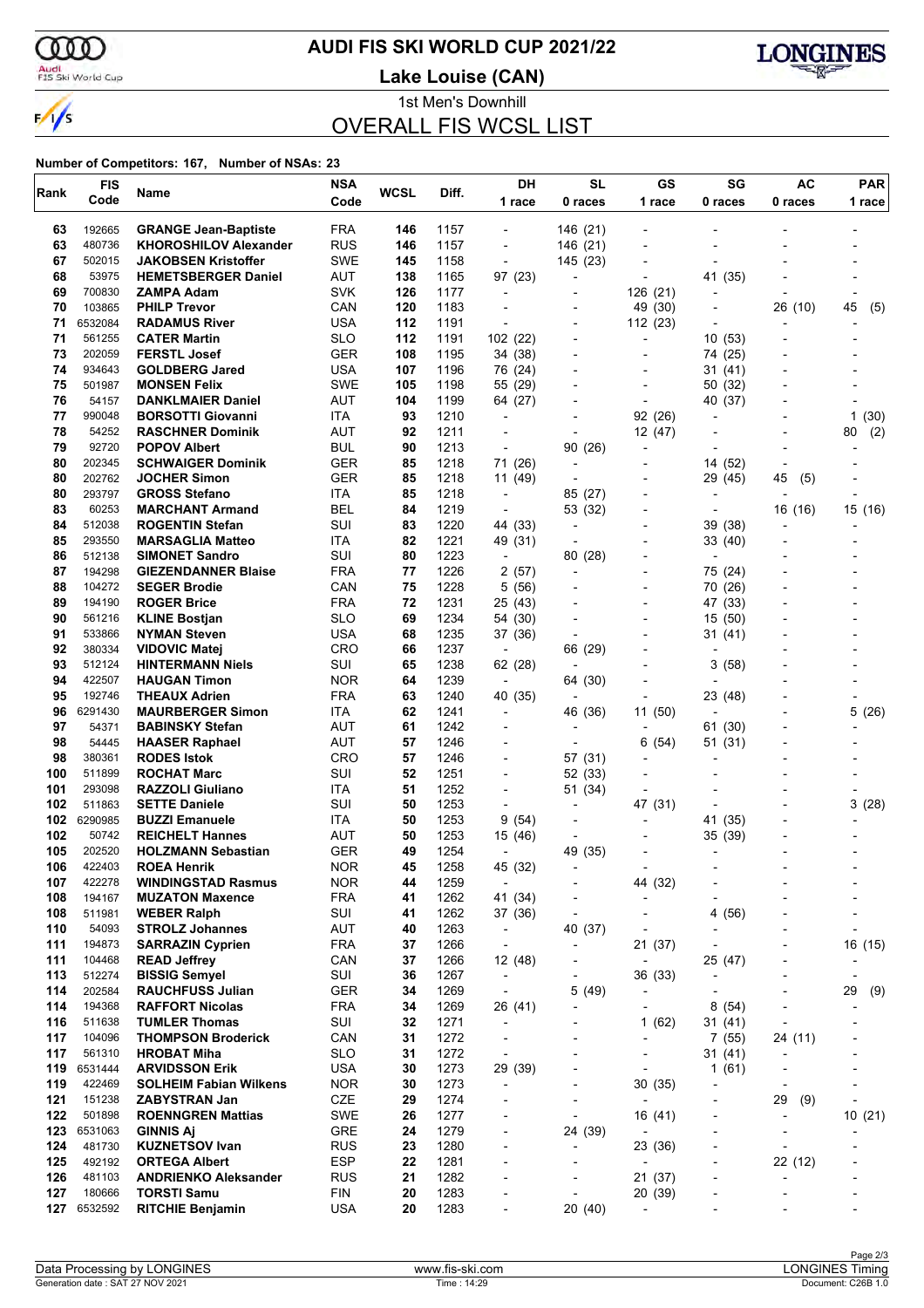ണ

### **AUDI FIS SKI WORLD CUP 2021/22**

Audi<br>FIS Ski World Cup

 $\frac{1}{\sqrt{2}}$ 

**Lake Louise (CAN)**



1st Men's Downhill OVERALL FIS WCSL LIST

| Rank | <b>FIS</b> | Name                          | <b>NSA</b> | <b>WCSL</b>    | Diff. | <b>DH</b>                | <b>SL</b>      | GS             | SG                       | <b>AC</b>      | <b>PAR</b> |
|------|------------|-------------------------------|------------|----------------|-------|--------------------------|----------------|----------------|--------------------------|----------------|------------|
|      | Code       |                               | Code       |                |       | 1 race                   | 0 races        | 1 race         | 0 races                  | 0 races        | 1 race     |
| 127  | 240148     | <b>SZOLLOS Barnabas</b>       | <b>ISR</b> | 20             | 1283  |                          |                |                |                          | 20 (13)        |            |
| 127  | 6531936    | <b>WINTERS Luke</b>           | <b>USA</b> | 20             | 1283  |                          | 20 (40)        |                |                          |                |            |
| 131  | 481327     | <b>TRIKHICHEV Pavel</b>       | <b>RUS</b> | 16             | 1287  | $\overline{\phantom{a}}$ |                |                |                          | 16 (16)        |            |
| 131  | 6293831    | <b>FRANZONI Giovanni</b>      | <b>ITA</b> | 16             | 1287  |                          |                | 16 (41)        |                          | ÷              |            |
| 131  | 194542     | <b>GIRAUD MOINE Valentin</b>  | <b>FRA</b> | 16             | 1287  | 16 (44)                  |                |                |                          |                |            |
| 131  | 380377     | <b>KOLEGA Samuel</b>          | CRO        | 16             | 1287  | $\overline{\phantom{a}}$ | 16 (42)        |                |                          |                |            |
| 131  | 6291625    | <b>SCHIEDER Florian</b>       | <b>ITA</b> | 16             | 1287  | 16 (44)                  |                |                |                          |                |            |
| 136  | 194650     | <b>PICCARD Roy</b>            | <b>FRA</b> | 15             | 1288  | $\overline{a}$           |                |                | 15 (50)                  |                |            |
| 136  | 51395      | <b>DIGRUBER Marc</b>          | <b>AUT</b> | 15             | 1288  | $\overline{\phantom{a}}$ | 15 (43)        | $\overline{a}$ | $\overline{\phantom{a}}$ |                |            |
| 136  | 534562     | <b>LIGETY Ted</b>             | USA        | 15             | 1288  | $\overline{\phantom{a}}$ |                | 15 (44)        |                          |                |            |
| 136  | 202525     | <b>SCHMID Manuel</b>          | <b>GER</b> | 15             | 1288  | 11 (49)                  |                |                | (56)<br>4                |                |            |
| 140  | 221213     | <b>RAPOSO Charlie</b>         | <b>GBR</b> | 14             | 1289  | $\overline{\phantom{a}}$ |                |                |                          | $\overline{a}$ | 14 (17)    |
| 140  | 6291574    | <b>SALA Tommaso</b>           | <b>ITA</b> | 14             | 1289  |                          | 14 (44)        |                |                          |                |            |
| 142  | 54368      | <b>BORGNAES Christian</b>     | <b>AUT</b> | 13             | 1290  | $\overline{a}$           |                | 13 (45)        |                          |                |            |
| 142  | 6293775    | <b>DELLA VITE Filippo</b>     | <b>ITA</b> | 13             | 1290  |                          |                | 13 (45)        |                          |                |            |
| 144  | 511867     | <b>NOGER Cedric</b>           | SUI        | 12             | 1291  |                          |                | 3(61)          |                          | $\overline{a}$ | 9(22)      |
| 144  | 6291725    | <b>ZINGERLE Hannes</b>        | <b>ITA</b> | 12             | 1291  |                          |                | 12 (47)        |                          | $\blacksquare$ |            |
| 144  | 60261      | <b>MAES Sam</b>               | <b>BEL</b> | 12             | 1291  |                          |                | 12 (47)        |                          |                |            |
| 144  | 512120     | von GRUENIGEN Noel            | SUI        | 12             | 1291  | $\overline{\phantom{a}}$ | 12 (46)        | $\blacksquare$ |                          | $\blacksquare$ |            |
| 148  | 511847     | <b>MANI Nils</b>              | SUI        | 11             | 1292  | 11 (49)                  |                |                |                          |                |            |
| 149  | 700879     | <b>ZAMPA Andreas</b>          | <b>SVK</b> | 10             | 1293  | $\overline{a}$           |                | 10(51)         |                          |                |            |
| 149  | 54080      | <b>NEUMAYER Christopher</b>   | <b>AUT</b> | 10             | 1293  | 10(53)                   |                |                |                          |                |            |
| 151  | 202615     | <b>TREMMEL Anton</b>          | GER        | 9              | 1294  | $\overline{\phantom{a}}$ | 9<br>(47)      |                |                          |                |            |
| 151  | 54104      | <b>WALCH Magnus</b>           | <b>AUT</b> | 9              | 1294  |                          | $\blacksquare$ | 9<br>(52)      |                          |                |            |
| 153  | 512039     | <b>ROULIN Gilles</b>          | <b>SUI</b> | 8              | 1295  | 8(55)                    |                |                |                          |                |            |
| 154  | 6531160    | <b>LEEVER Alex</b>            | <b>USA</b> | 7              | 1296  | $\overline{\phantom{0}}$ | 7(48)          |                |                          |                |            |
| 154  | 294890     | <b>NANI Roberto</b>           | <b>ITA</b> | 7              | 1296  |                          |                | (53)<br>7      |                          |                |            |
| 156  | 54471      | <b>DORNER Thomas</b>          | <b>AUT</b> | 6              | 1297  |                          |                | $\overline{a}$ |                          | $\blacksquare$ | 6<br>(25)  |
| 156  | 6290062    | <b>BARUFFALDI Stefano</b>     | <b>ITA</b> | 6              | 1297  |                          |                | (54)<br>6      |                          |                |            |
| 158  | 6300451    | <b>KATO Seigo</b>             | <b>JPN</b> | 4              | 1299  |                          |                |                |                          | $\overline{a}$ | 4(27)      |
| 158  | 400237     | <b>MEINERS Maarten</b>        | NED        | 4              | 1299  |                          |                | (59)<br>4      |                          |                |            |
| 158  | 6291374    | <b>HOFER Alex</b>             | <b>ITA</b> | 4              | 1299  |                          |                | 4 (59)         |                          |                |            |
| 158  | 421860     | <b>NORDBOTTEN Jonathan</b>    | <b>NOR</b> | 4              | 1299  |                          | 4(50)          | $\overline{a}$ |                          |                |            |
| 162  | 6290845    | <b>BOSCA Guglielmo</b>        | <b>ITA</b> | 3              | 1300  |                          |                |                | 3<br>(58)                |                |            |
| 163  | 54359      | <b>FEURSTEIN Patrick</b>      | <b>AUT</b> | $\mathbf 2$    | 1301  |                          |                |                |                          |                | 2(29)      |
| 163  | 6531520    | <b>MORSE Sam</b>              | <b>USA</b> | $\mathbf 2$    | 1301  | 2(57)                    |                |                |                          |                |            |
| 163  | 104537     | <b>ALEXANDER Cameron</b>      | CAN        | 2              | 1301  | 2(57)                    |                |                |                          |                |            |
| 163  | 54209      | <b>KRENN Christoph</b>        | <b>AUT</b> | $\overline{2}$ | 1301  | $\overline{a}$           |                |                | 2(60)                    |                |            |
| 167  | 54340      | <b>LAHNSTEINER Maximilian</b> | <b>AUT</b> | 1              | 1302  | 1(60)                    |                |                |                          |                |            |

| Legend:                  |                                |            |                 |    |          |       |                   |  |
|--------------------------|--------------------------------|------------|-----------------|----|----------|-------|-------------------|--|
|                          | No points                      | AC         | Alpine Combined | DH | Downhill | Diff. | <b>Difference</b> |  |
| <b>GS</b><br><b>WCSL</b> | Giant Slalom<br>Overall points | <b>PAR</b> | Parallel        | SG | Super-G  | SL    | Slalom            |  |
|                          |                                |            |                 |    |          |       |                   |  |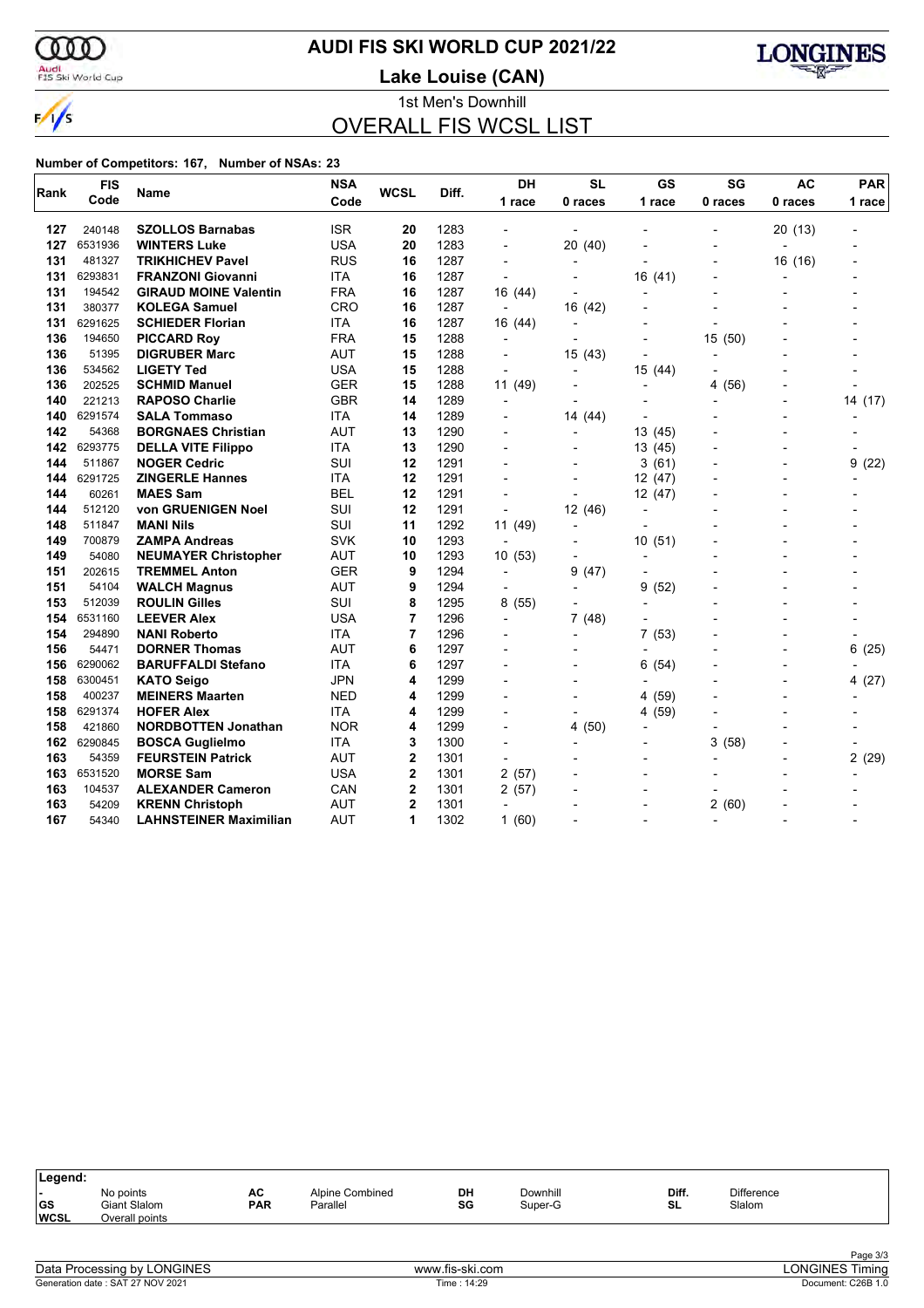

### **AUDI FIS SKI WORLD CUP 2021/22**

**Lake Louise (CAN)**



 $\frac{1}{s}$ 

#### 1st Men's Downhill FIS NATION CUP

**Number of Nations: 15**

|          | Number of Nations: 15 |                                 |               |       |                          |                          |                          |                          |                          |            |     |  |  |  |
|----------|-----------------------|---------------------------------|---------------|-------|--------------------------|--------------------------|--------------------------|--------------------------|--------------------------|------------|-----|--|--|--|
| Rank NSA |                       | <b>Name</b>                     | <b>Points</b> | Diff. | <b>DH</b>                | <b>SL</b>                | <b>GS</b>                | SG                       | AC                       | <b>PAR</b> | TE. |  |  |  |
|          | 1 AUT                 | Austria                         | 651           |       | 283                      | $\overline{\phantom{a}}$ | 116                      |                          | $\overline{\phantom{a}}$ | 252        |     |  |  |  |
|          | 2 SUI                 | <b>Switzerland</b>              | 366           | 285   | 146                      | -                        | 197                      | -                        | $\overline{\phantom{0}}$ | 23         |     |  |  |  |
| 3        | <b>NOR</b>            | Norway                          | 249           | 402   | 44                       | $\overline{\phantom{0}}$ | 87                       |                          | $\overline{\phantom{0}}$ | 118        |     |  |  |  |
| 4        | <b>FRA</b>            | <b>France</b>                   | 171           | 480   | 49                       | $\overline{\phantom{0}}$ | 81                       | $\overline{\phantom{0}}$ | $\overline{\phantom{0}}$ | 41         |     |  |  |  |
| 5.       | <b>GER</b>            | Germany                         | 167           | 484   | 72                       | $\overline{\phantom{0}}$ | 26                       |                          | $\overline{\phantom{0}}$ | 69         |     |  |  |  |
| 6        | <b>SLO</b>            | Slovenia                        | 148           | 503   | 24                       | $\overline{\phantom{0}}$ | 66                       |                          | $\overline{\phantom{0}}$ | 58         |     |  |  |  |
|          | <b>ITA</b>            | Italy                           | 112           | 539   | 38                       |                          | 48                       |                          | $\overline{\phantom{0}}$ | 26         |     |  |  |  |
| 8        | CAN                   | Canada                          | 110           | 541   |                          |                          | 22                       |                          |                          | 81         |     |  |  |  |
| 9        | <b>USA</b>            | <b>United States of America</b> | 76            | 575   | 36                       |                          | 40                       |                          |                          |            |     |  |  |  |
| 10       | CRO                   | Croatia                         | 36            | 615   | $\overline{\phantom{0}}$ | -                        | 29                       |                          | $\overline{\phantom{0}}$ |            |     |  |  |  |
| 11       | SWE                   | <b>Sweden</b>                   | 30            | 621   | 20                       | $\overline{\phantom{0}}$ | $\overline{\phantom{0}}$ |                          | $\overline{\phantom{0}}$ | 10         |     |  |  |  |
| 12       | BEL                   | <b>Belgium</b>                  | 15            | 636   | $\overline{\phantom{a}}$ |                          | $\overline{\phantom{0}}$ |                          | $\overline{\phantom{0}}$ | 15         |     |  |  |  |
| 13       | <b>GBR</b>            | <b>Great Britain</b>            | 14            | 637   | $\overline{\phantom{0}}$ | -                        | -                        |                          | -                        | 14         |     |  |  |  |
| 14       | <b>JPN</b>            | Japan                           | 4             | 647   | -                        |                          |                          |                          | $\overline{\phantom{0}}$ | 4          |     |  |  |  |
| 15       | <b>SVK</b>            | Slovakia                        | 3             | 648   |                          |                          | 3                        |                          |                          |            |     |  |  |  |
|          |                       |                                 |               |       |                          |                          |                          |                          |                          |            |     |  |  |  |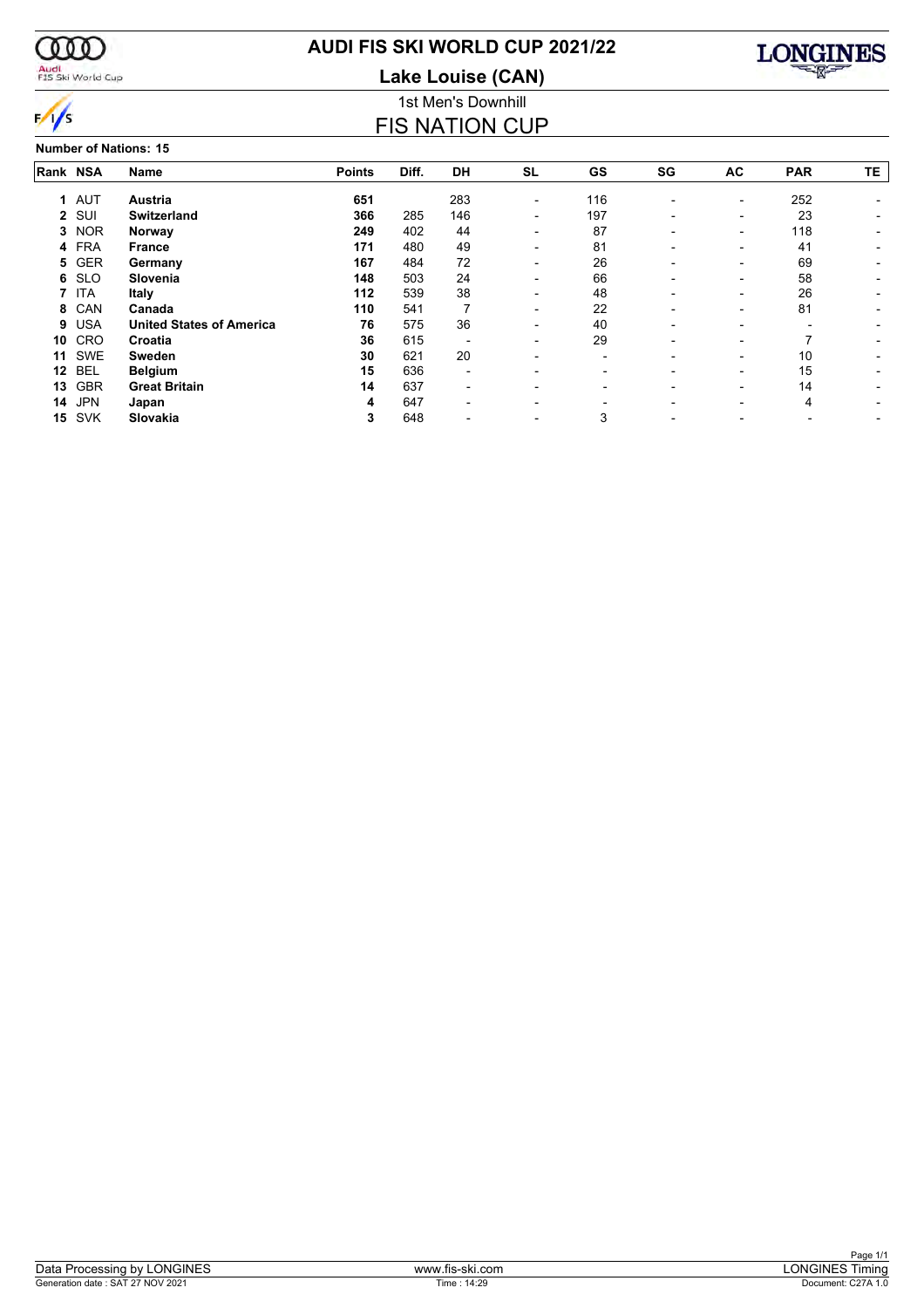$\infty$ 

 $\frac{1}{s}$ 

#### Audi<br>FIS Ski World Cup

### **AUDI FIS SKI WORLD CUP 2021/22**

**Lake Louise (CAN)**



#### 1st Men's Downhill OVERALL FIS NATION CUP

**Number of Nations: 19**

|  |               |         |     |     | <b>DH Points</b> |     |                          |     |                          |        | <b>GS Points</b> |     |                          | <b>SG Points</b> |   |   |     | <b>AC Points</b> |   |                   |     | <b>TE Points</b> |     |  |  |
|--|---------------|---------|-----|-----|------------------|-----|--------------------------|-----|--------------------------|--------|------------------|-----|--------------------------|------------------|---|---|-----|------------------|---|-------------------|-----|------------------|-----|--|--|
|  | <b>RK NSA</b> | Overall |     |     |                  |     |                          |     | <b>SL Points</b>         |        |                  |     |                          |                  |   |   |     |                  |   | <b>PAR Points</b> |     |                  |     |  |  |
|  |               | M+W     | М   | w   | M+W              | м   | W                        | M+W | м                        | w      | M+W              | м   | W                        | M+W              | м | w | M+W | м                | W | M+W               | М   | W                | M+W |  |  |
|  | 1 AUT         | 1023    | 651 | 372 | 283              | 283 | $\overline{\phantom{a}}$ | 174 |                          | - 174  | 226              | 116 | 110                      |                  |   |   |     |                  |   | 340               | 252 | 88               |     |  |  |
|  | 2 SUI         | 707     | 366 | 341 | 146              | 146 | $\overline{\phantom{a}}$ | 168 |                          | $-168$ | 290              | 197 | 93                       |                  |   |   |     |                  |   | 103               | 23  | 80               |     |  |  |
|  | 3 NOR         | 562     | 249 | 313 | 44               | 44  | $\overline{\phantom{a}}$ | 54  | $\sim$                   | 54     | 159              | 87  | 72                       |                  |   |   |     |                  |   | 305               | 118 | 187              |     |  |  |
|  | 4 SLO         | 514     | 148 | 366 | 24               | 24  | $\overline{\phantom{a}}$ | 167 |                          | - 167  | 133              | 66  | 67                       |                  |   |   |     |                  |   | 190               | 58  | 132              |     |  |  |
|  | 5 GER         | 405     | 167 | 238 | 72               | 72  | $\overline{\phantom{a}}$ | 174 |                          | - 174  | 29               | 26  | 3                        |                  |   |   |     |                  |   | 130               | 69  | 61               |     |  |  |
|  | 6 USA         | 397     | 76  | 321 | 36               | 36  | $\overline{\phantom{a}}$ | 167 |                          | - 167  | 188              | 40  | 148                      |                  |   |   |     |                  |   | 6                 |     | 6                |     |  |  |
|  | 7 SVK         | 263     | 3   | 260 | ٠                |     |                          | 200 |                          | $-200$ | 63               | 3   | 60                       |                  |   |   |     |                  |   |                   |     |                  |     |  |  |
|  | 8 FRA         | 257     | 171 | 86  | 49               | 49  | $\overline{\phantom{a}}$ | 9   | $\overline{\phantom{0}}$ | 9      | 123              | 81  | 42                       |                  |   |   |     |                  |   | 76                | 41  | 35               |     |  |  |
|  | 9 SWE         | 240     | 30  | 210 | 20               | 20  | $\overline{\phantom{a}}$ | 128 |                          | $-128$ | 27               |     | 27                       |                  |   |   |     |                  |   | 65                | 10  | 55               |     |  |  |
|  | <b>10 ITA</b> | 202     | 112 | 90  | 38               | 38  | $\overline{\phantom{a}}$ | 25  | $\sim$                   | 25     | 63               | 48  | 15                       |                  |   |   |     |                  |   | 76                | 26  | 50               |     |  |  |
|  | <b>11 CAN</b> | 199     | 110 | 89  |                  |     |                          | 53  | $\overline{\phantom{0}}$ | 53     | 58               | 22  | 36                       |                  |   |   |     |                  |   | 81                | 81  |                  |     |  |  |
|  | <b>12 CRO</b> | 67      | 36  | 31  |                  |     |                          | 31  | $\overline{\phantom{0}}$ | 31     | 29               | 29  | $\overline{\phantom{a}}$ |                  |   |   |     |                  |   |                   |     |                  |     |  |  |
|  | <b>13 CZE</b> | 60      |     | 60  |                  |     |                          | 60  | $\overline{\phantom{0}}$ | 60     |                  |     |                          |                  |   |   |     |                  |   |                   |     |                  |     |  |  |
|  | <b>14 GBR</b> | 45      | 14  | 31  |                  |     |                          | 11  | ۰                        | 11     | 20               |     | 20                       |                  |   |   |     |                  |   | 14                | 14  |                  |     |  |  |
|  | <b>15 POL</b> | 24      |     | 24  |                  |     |                          |     |                          |        |                  |     |                          |                  |   |   |     |                  |   | 24                |     | 24               |     |  |  |
|  | <b>15 NZL</b> | 24      |     | 24  |                  |     |                          |     |                          |        | 24               |     | 24                       |                  |   |   |     |                  |   |                   |     |                  |     |  |  |
|  | <b>17 BEL</b> | 15      | 15  |     |                  |     |                          |     |                          |        |                  |     |                          |                  |   |   |     |                  |   | 15                | 15  |                  |     |  |  |
|  | <b>18 FIN</b> | 10      |     | 10  |                  |     |                          | 10  |                          | 10     |                  |     |                          |                  |   |   |     |                  |   |                   |     |                  |     |  |  |
|  | <b>19 JPN</b> | 4       |     |     |                  |     |                          |     |                          |        |                  |     |                          |                  |   |   |     |                  |   | 4                 | 4   |                  |     |  |  |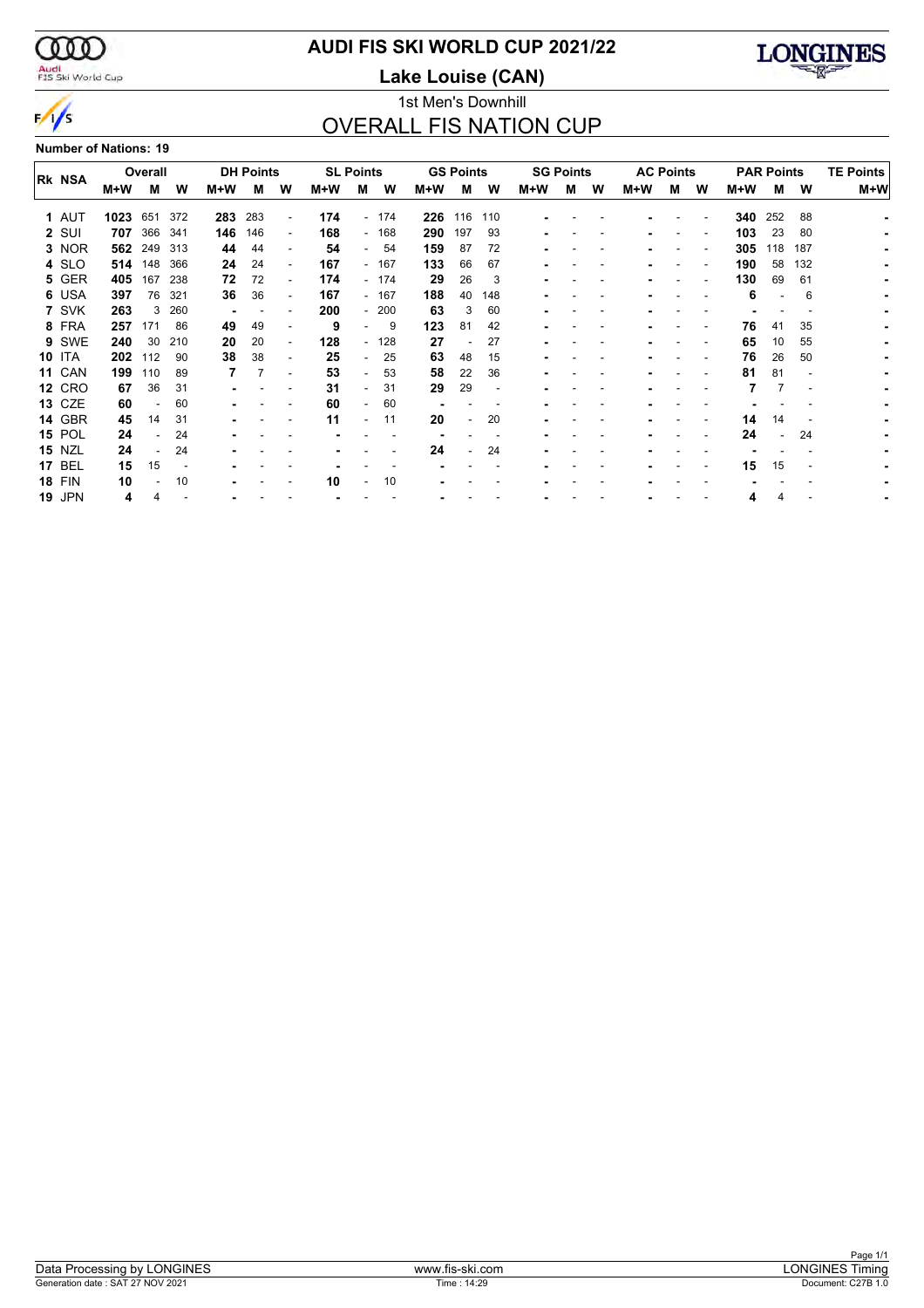

#### Audi<br>FIS Ski World Cup

### **AUDI FIS SKI WORLD CUP 2021/22**

**Lake Louise (CAN)**



#### 1st Men's Downhill BRANDS STANDINGS

#### **Number of Brands: 7**

| Rank Name     | <b>Points</b> | Diff. | DH                       | <b>SL</b>                | GS                       | SG                       | AC                       | <b>PAR</b>               |
|---------------|---------------|-------|--------------------------|--------------------------|--------------------------|--------------------------|--------------------------|--------------------------|
| Rossignol     | 375           |       |                          | $\overline{\phantom{a}}$ | 100                      |                          | $\overline{\phantom{0}}$ | 275                      |
| 2 Head        | 345           | 30    | 240                      | $\overline{\phantom{a}}$ | 45                       | $\overline{\phantom{a}}$ | $\overline{\phantom{0}}$ | 60                       |
| 3 Stoeckli    | 150           | 225   | 50                       | $\overline{\phantom{a}}$ | 100                      | $\overline{\phantom{a}}$ | -                        | $\overline{\phantom{0}}$ |
| 4 Salomon     | 120           | 255   | 40                       | $\overline{\phantom{a}}$ | 80                       | $\overline{\phantom{a}}$ | -                        | $\overline{\phantom{a}}$ |
| 5 Dynastar    | 50            | 325   | $\overline{\phantom{0}}$ | -                        | 50                       | $\overline{\phantom{0}}$ | -                        |                          |
| 6 Fischer     | 45            | 330   | 45                       | $\overline{\phantom{0}}$ | $\overline{\phantom{a}}$ | $\overline{\phantom{a}}$ | -                        |                          |
| <b>Voelkl</b> | 40            | 335   | $\overline{\phantom{0}}$ | $\overline{\phantom{0}}$ | $\overline{\phantom{0}}$ |                          | -                        | 40                       |
|               |               |       |                          |                          |                          |                          |                          |                          |